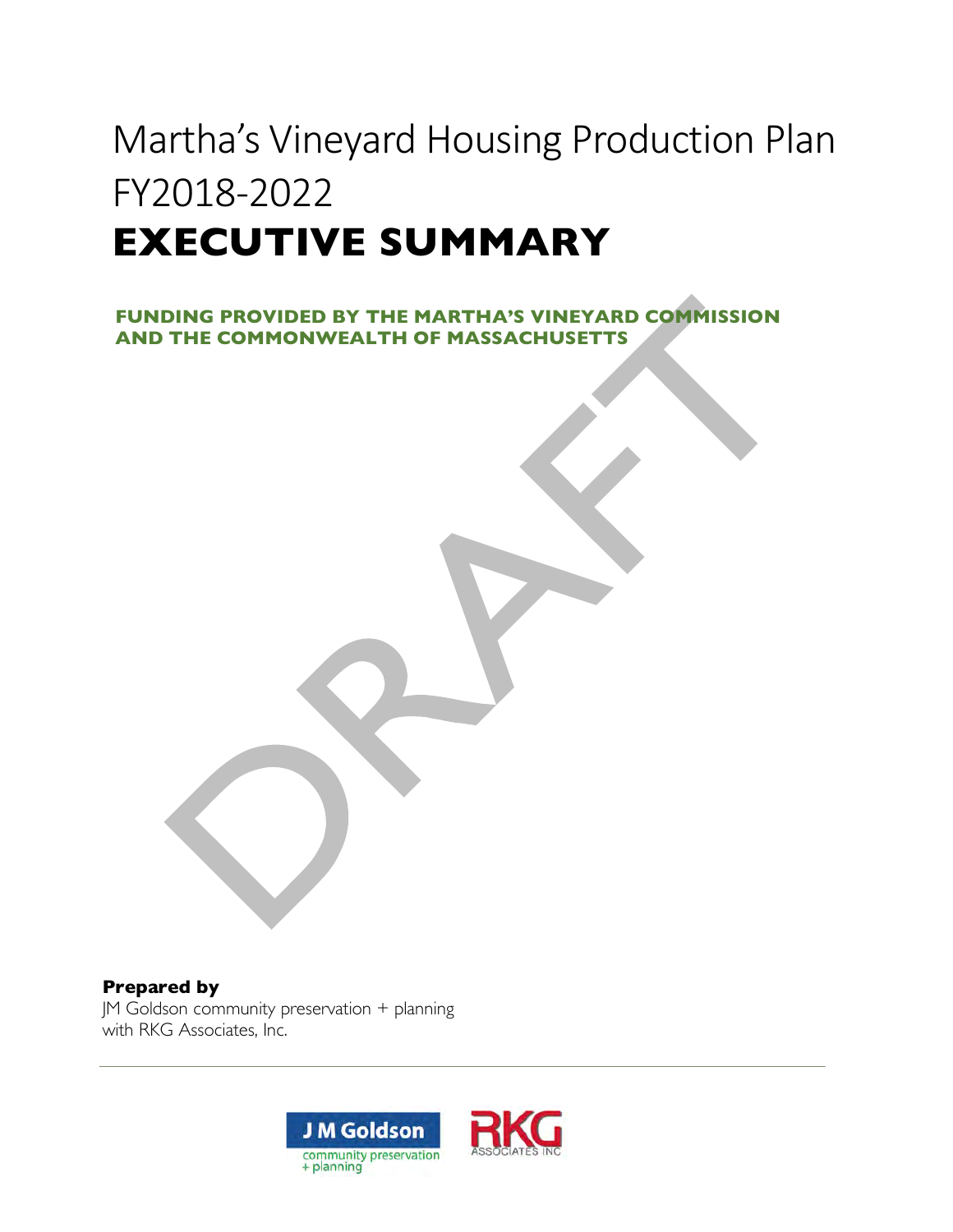# **Housing Production Plan Purpose**

This Housing Production Plan (HPP) is a state-recognized planning tool that, under certain circumstances, permits towns to influence the location, type, and pace of affordable housing development. This regional HPP establishes a strategic plan for production of affordable housing that is based upon a comprehensive Island-wide housing needs assessment, prepared in 2013 and updated here, and provides a detailed analysis of development constraints due to infrastructure capacity, environmental constraints, protected open space, and regulatory barriers. The HPP describes how to support the Island's six towns at a regional level in the creation and preservation of affordable housing.

This plan supports the creation of at least 223 housing units, primarily rental, over five years (an average of 45 units per year) that are affordable to a range of household incomes including households at or below 30 percent and 50 percent AMI. This rate of housing production would support all of the Island towns reaching 10 percent through incremental production by 2036. In addition, this plan supports the creation of at least 71 ownership units over five years (an average of 14 units per year) that are affordable to households between 80 to100 percent of the area median.

# **Housing Needs Assessment**

Chapter 4, which provides a demographic profile of the Island, and Chapter 5, which describes local housing conditions, together provide analysis to determine the Island's priority housing needs. This understanding of current and future housing needs lays the groundwork for the Island-wide housing vision, goals, and strategies.

The Island's primary housing need is for more year-round rental housing units at all market levels including affordable rental units, especially for households with incomes at or below 50 percent AMI. In addition, the Island needs more diverse housing options such as two-family, townhouses, congregate, multi-family, service enriched, including transitional, and housing options for seasonal workers; a greater supply of year-round housing both rental and more affordable homeownership, especially for households with income less than 80 percent AMI as well as 80 to 100 percent AMI; and low/moderate income homeowner rehabilitation assistance.

# **Development Constraints Analysis**

Some key findings of the development constraints analysis are as follows:

- The entire Island has been designated by EPA as a Sole-Source Aquifer, since groundwater is the Island's only source of drinking water. There is a plentiful supply of potable water, provided it is properly protected from contamination.
- Martha's Vineyard's saltwater ponds are in trouble. All of its saltwater ponds are fragile, nitrogensensitive waters. Their quality has declined noticeably in the last 20 years as watershed development has occurred — in particular from wastewater disposal from housing and commercial development.
- For many coastal ponds, the annual nitrogen produced by the current development already exceeds, and in some cases is double or triple, the acceptable nitrogen-loading limits. With projected future development, the problem will be even worse.
- Much of Martha's Vineyard is a large and complex Core Habitat, home to 65 rare and uncommon species, with 24 of those globally rare. In fact, the highest concentration of rare species in the state is near the center of the island in Corellus State Forest.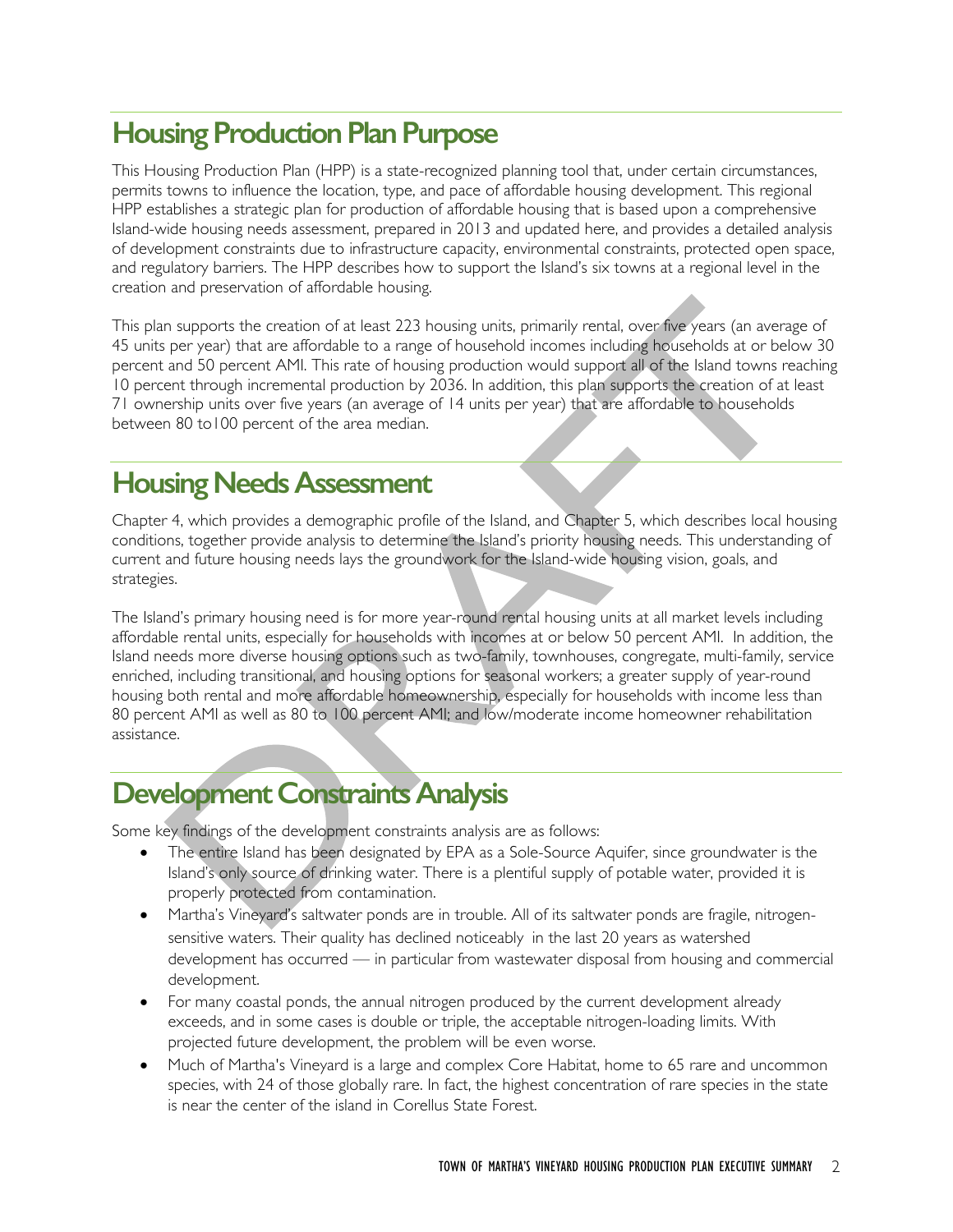- About 65% of the Island (37,225 acres) has been designated by the Commonwealth as Priority Habitat for rare and endangered species of plants and animals.
- Overall, biodiversity is threatened by development as well as by inappropriate management practices such as habitat fragmentation, fire suppression, introduction of non-native landscapes, and the spread of invasive species.
- All water suppliers draw water from public wells, whose Zone IIs cover nearly 14 square miles (15% of the total land area of the Island). Development density is light in these Zone IIs, and water quality is good.
- Currently, wastewater from about 1,800 properties is treated in one of the Island's five wastewater treatment plants (Edgartown, Oak Bluffs, Tisbury, Airport, and Wampanoag Tribal Housing), while over 14,000 Vineyard properties (more than 90%) treat wastewater on site — in cesspools, in older septic systems, or in newer Title 5 septic systems.
- Local zoning regulations present barriers to developing affordable housing, particularly with lack of uniform affordable housing definitions and limited provisions for accessory apartments, multi-family housing, and mixed-use development.
- In addition, the Developments of Regional Impact (DRI) review process, while thorough and important to ensure high quality development projects that protect community and environmental resources, is an additional layer of procedure that lengthens and complicates the development review process.

# **Community Engagement Process**

The Selectmen, Planning Boards and Housing Committees of all six towns held three community workshops, facilitated by the consultant team, to create housing visions, identify five-year goals, and prioritize implementation strategies. Community workshops were held in every Island town in September, November, and December 2016. In addition, the All-Island Planning Board issued an online survey about housing needs and strategies that had over 600 respondents.

#### *Workshop 1: September 2016*

The purpose of the first of the three community workshops was to introduce participants in each town to the Housing Production Plan (HPP) project scope and schedule, to discuss housing needs in the community and Island-wide, and to develop a preliminary housing vision for the community and the Island.

#### *Workshop 2: November 2016*

The purpose of the second of the three community workshops was to solicit participants' feedback in each town on the draft housing visions for their town and Island-Wide, to introduce the concept of HPP goals and strategies, to discuss the draft goals for their town and Island-Wide, and to begin to brainstorm strategy ideas to help achieve these goals.

#### *Workshop 3: December 2016*

The purpose of the third of three community workshops was to solicit participants' feedback in each town on the draft implementation strategies to encourage the creation of affordable housing in in their town and throughout Martha's Vineyard in the next five years. Additionally, participants were also asked to consider specific sites/areas in their town that would be appropriate for the development of affordable housing.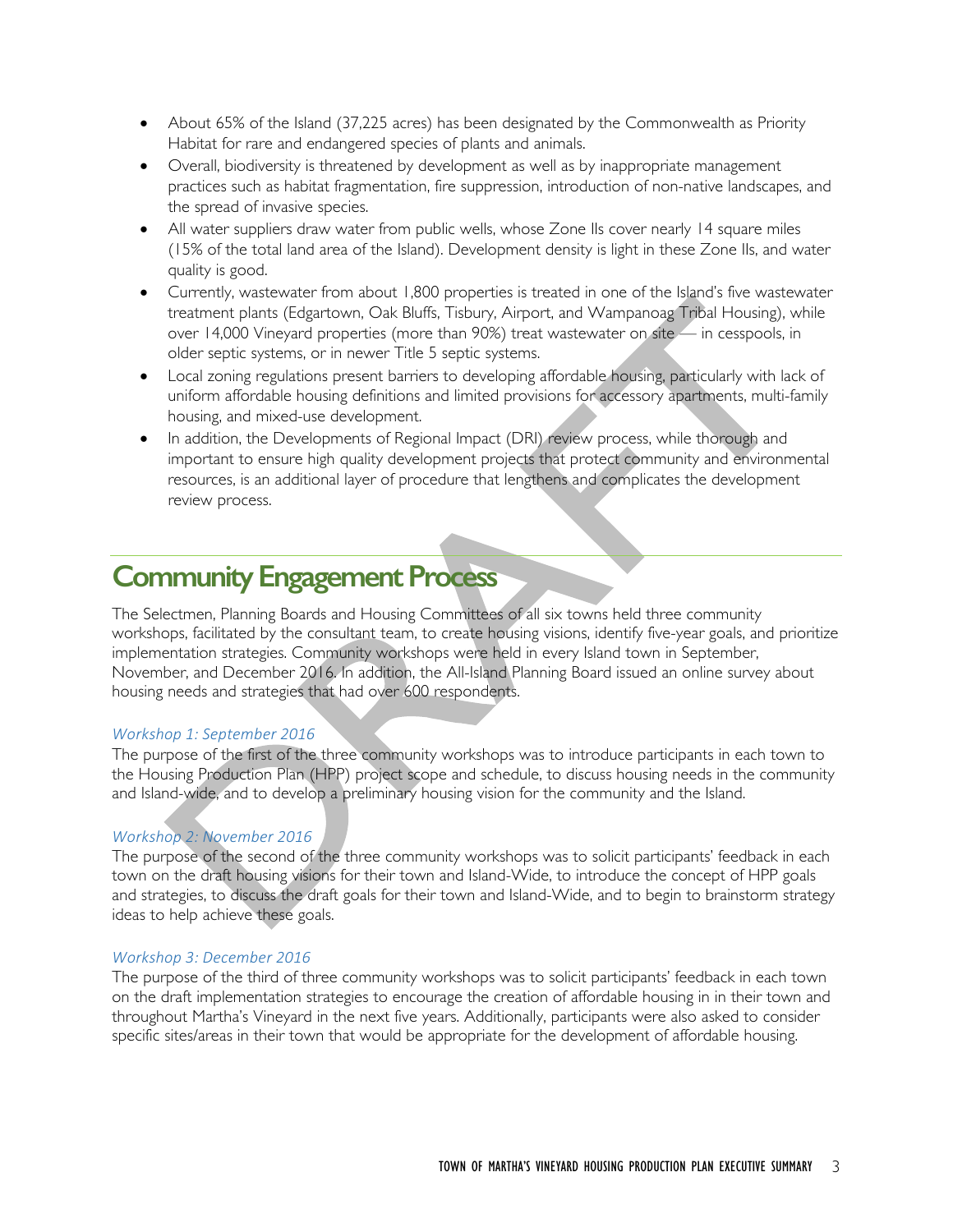# **Island-Wide Housing Vision**

**Workshop participants envision that in 2027 Martha's Vineyard's communities will work cooperatively to address Island-wide housing needs and that the Island will still be treasured by residents and visitors for its pristine natural landscapes, unsurpassed scenic views, historic charm, and unique mix of communities with the feeling of both town and country. Island residents will continue to form a multifaceted, diverse community with an easy, friendly vibe and strong, communityminded spirit. Residents will continue to value the Vineyard's relaxed pace and peaceful lifestyle, quality schools, opportunities to enjoy nature, and the Island as an isolated safe-haven with easy access to the world beyond. Increased housing options will provide greater opportunities for residents of all ages and income levels to live on the Island year-round and help sustain the Vineyard as a welcoming, supportive, and unique place.**

Workshop participants want all Island communities will embrace Island-wide solutions to address the Vineyard's housing needs and that collaborative efforts will create affordable housing in all towns as well as include cost-sharing to support the services and infrastructure needed to create new housing - schools, wastewater treatment, drinking water supply, roads, public transportation, and environmental and water quality protection. Affordable housing and diverse housing options will be scattered throughout all communities in forms to reinforce and enhance each location's unique identity and character. The Martha's Vineyard Commission will promote creation of affordable housing with a streamlined regulatory review process. In addition, dormitory-style housing will be privately build by employers to house seasonal employees, which will help to increase the availability of year-round housing on the Island, while supporting the Vineyard's important tourism economy.

Community members see all Island towns providing housing options that preserve the small-town feel and scenic vistas in out-of-town areas through alternative site planning including clustered development, creative conversion of large older homes to multi-family apartments, more year-round accessory apartments and guest houses, and tiny/micro houses.

In addition, for in-town/village areas, towns will promote appropriately-scaled and well-integrated mixed-use and/or residential uses through reuse of existing buildings and/or new development that is in keeping with neighborhood character.

In addition, as the Island population is expected to continue to age, regional efforts will help create housing options to support aging on the Island including smaller units for older adults looking to downsize, accessory apartments and guesthouses for caregivers, service-enriched independent and assisted living facilities, as well as multi-generational housing options.

The community hopes that, by working together, the Island can successfully lobby for expanded regional funding source for affordable housing such as the establishment of a Vineyard Housing Bank (modeled after the Martha's Vineyard Land Bank), or some other revenue stream, that will generate funds to primarily support the creation of affordable year-round rental housing on the Island. In addition, the Island communities will work to pool together and increase the share of local Community Preservation Act funds directed to create affordable year-round rental and ownership housing on the Island for low/moderate income and middle-income households.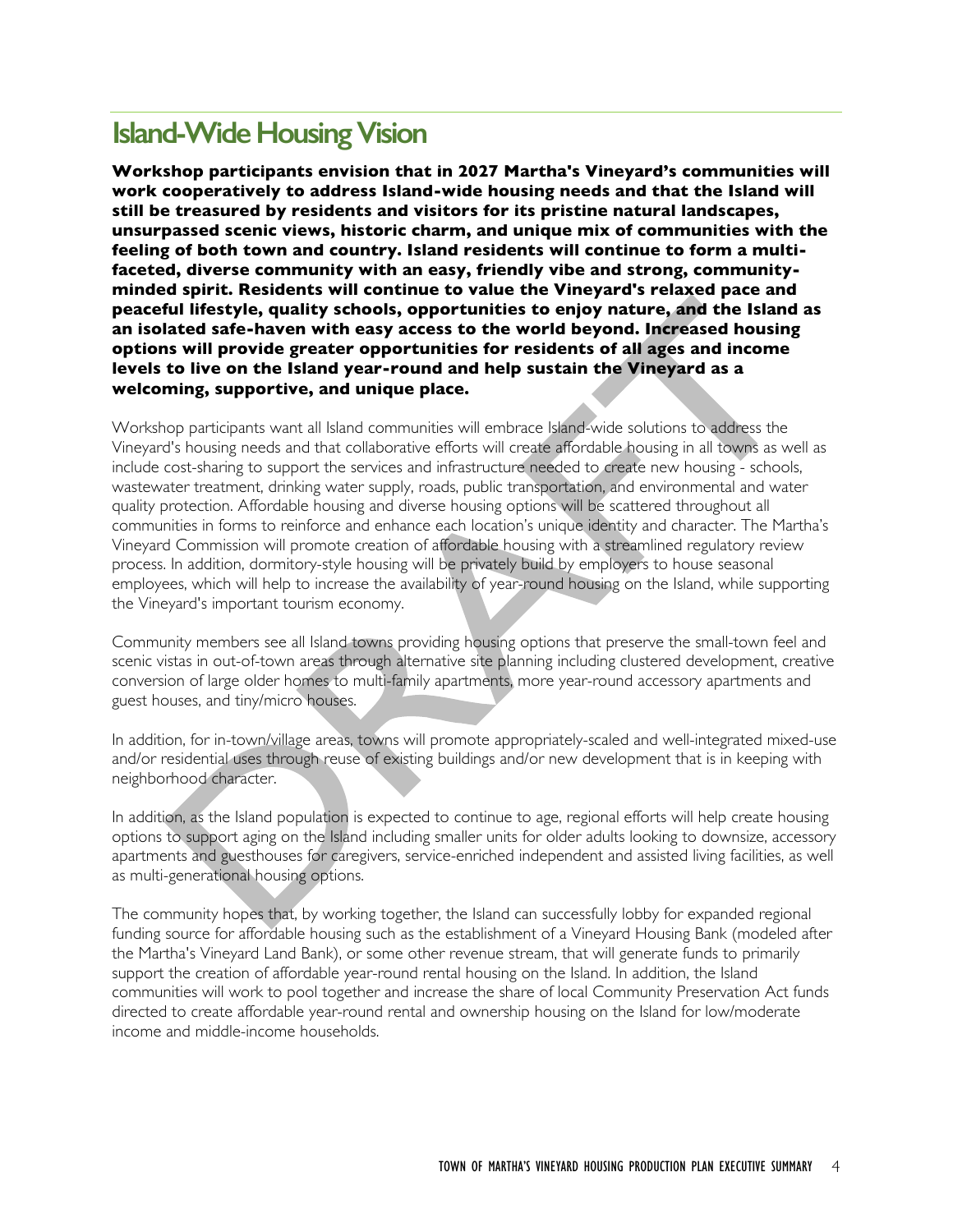# **Island-Wide Housing Goals**

#### **Goal 1: Housing Options**

Increase housing options with more alternatives to conventional single-family houses in all Island towns, especially year-round rental options, to provide greater opportunities for residents of all ages to live on the Island year-round and help sustain the Vineyard as a diverse and healthy community. Such alternative yearround housing options could include adaptive reuse of existing buildings, eco-friendly housing, accessory dwelling units, duplexes, mixed-income multi-family apartments, supportive housing, micro houses/apartments, cottage-style houses, and top-of-shop/mixed-use housing in appropriate locations.

#### **Goal 2: Household Types**

Integrate more year-round affordable and market-rate housing options to support housing needs for people of all ages and household compositions, including families, seniors, young singles and couples, people with disabilities, low-income as well as middle-income households, and to provide permanent supportive housing options for families and individuals experiencing or at-risk of homelessness. This includes creating more yearround rental units, with supportive services to help build independent living and connections to community– based health care and employment services, that are affordable to extremely low- and very low-income households. In addition, private housing options that support aging on the Island should be encouraged through zoning updates including allowing smaller units for older adults looking to downsize; housing for caregivers, such as accessory apartments and guest houses; service-enriched independent and assisted living facilities; congregate living opportunities; as well as multi-generational and mixed-income housing.

#### **Goal 3: Economic Vitality**

Encourage the creation of more year-round and seasonal workforce housing, which are both important to support the Vineyard's regional economy and its efforts to sustain and expand year-round jobs. In particular, encourage creation of seasonal workforce housing options in partnership with Island employers including well-designed, located, and managed dormitory-style housing for seasonal employees with possible offseason use, such as an emergency homeless shelter. Also encourage year-round rental and ownership housing affordable to low/moderate and middle-income households to support needs of the year-round workforce.

#### **Goal 4: Community Character and Smart Growth**

Direct new housing growth consistent with each community's unique identity and character based on smart growth principles with more diverse housing options provided in areas that have greater access to services and infrastructure, designed to be in keeping with neighborhood character and historic integrity, and alternative approaches to create affordable housing in out-of-town areas including conversion of existing houses, reuse of barns or other outbuildings for housing, and clustered housing to preserve scenic vistas, natural habitat, and rural features.

#### **Goal 5: Resources & Capacity**

Embrace Island-wide solutions to address the Vineyard's housing needs with collaborative efforts that include equitable cost-sharing to support services and infrastructure, including wastewater infrastructure, needed to create new housing. In addition, work collaboratively to expand land and funding resources, including pooling CPA funding for regional housing projects, and expand capacity to support the creation of affordable year-round rental housing on the Island and ongoing monitoring of affordable units.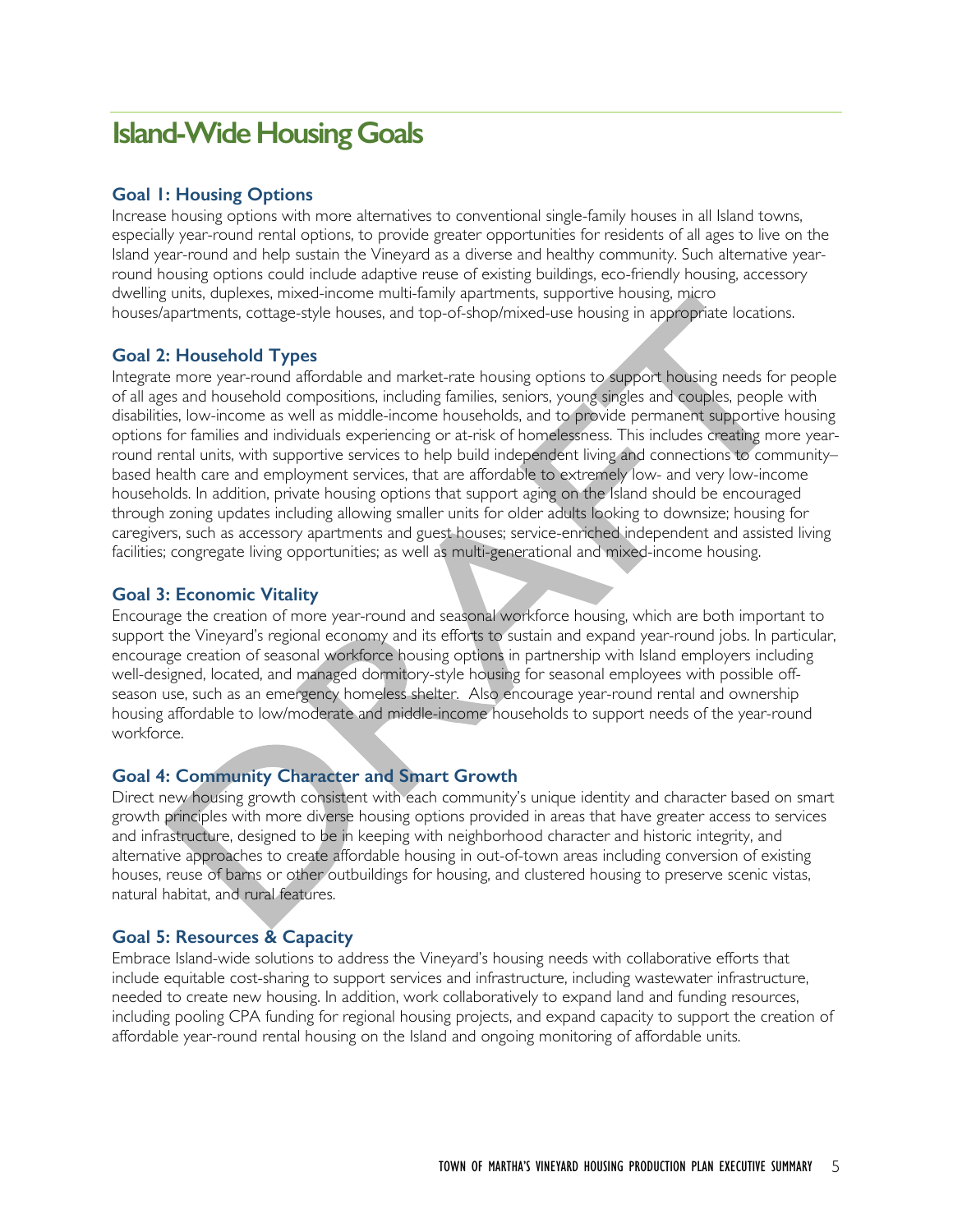#### **Goal 6: Numerical Production**

Support the creation of at least 223 low/moderate income (LMI)<sup>1</sup> units, primarily rental, over five years (an average of 45 LMI housing units per year) that will count on the Subsidized Housing Inventory and are affordable to a range of household incomes including extremely low- and very low-income households. This rate of LMI housing production would support all of the Island towns reaching 10% through incremental production (0.5% of year round housing units) by 2036.

In addition, support creation of at least 71 ownership units over five years that are affordable to households between 80-100% of the area median.

 $\overline{a}$ 

<sup>&</sup>lt;sup>1</sup> LMI household is a household at or below 80% of the area median income.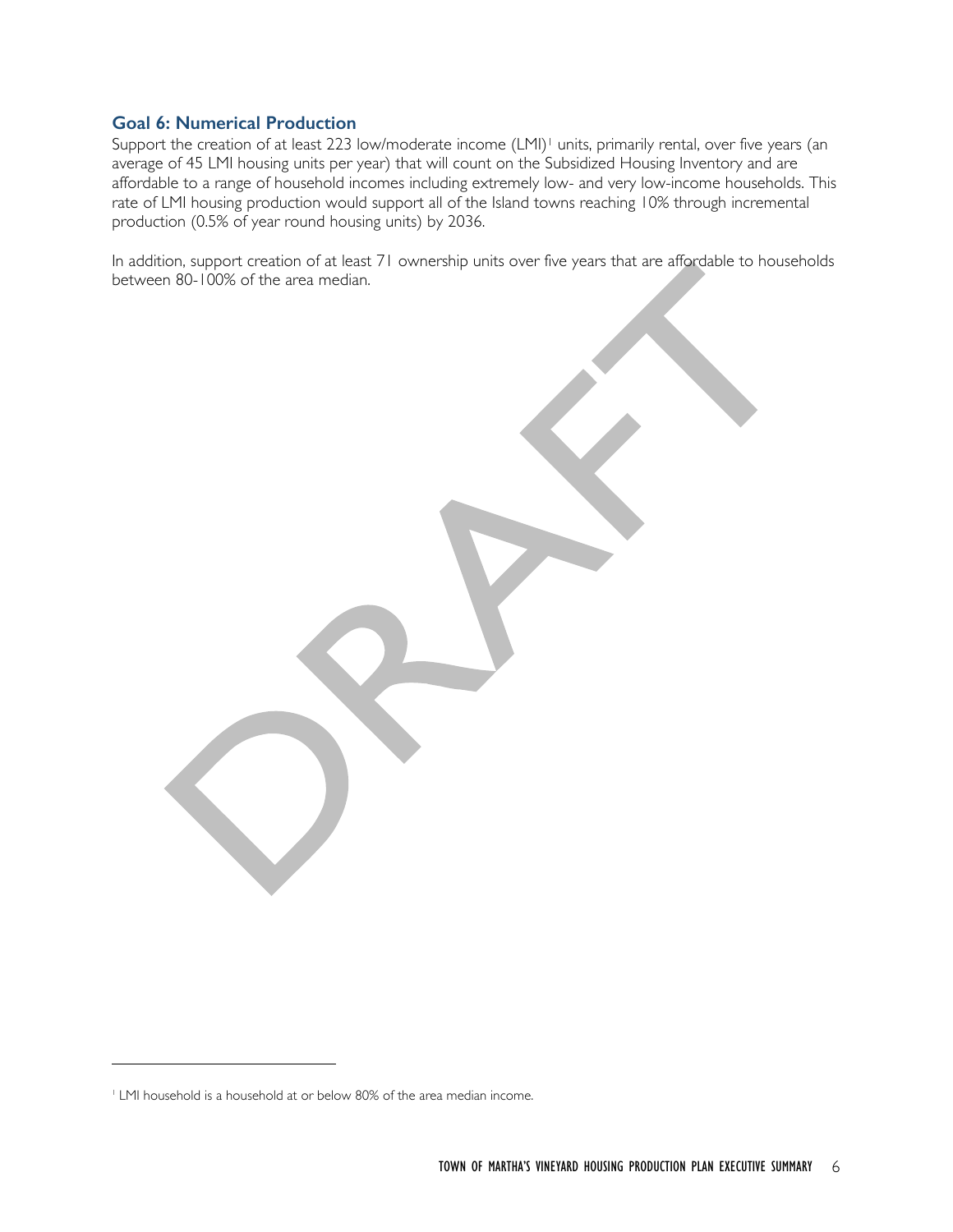# **Island-Wide Strategies**

To achieve Island's ten-year housing vision and five-year goals will require the Island communities' focused effort to implement a variety of local and Island-wide initiative strategies and local and Island-wide regulatory strategies. The local and Island-wide strategies are presented as a package of strategies rather than a menu of choices because they are designed to work together to be most effective. They are like pieces of a puzzle that, when assembled and embraced together, can help the community accomplish its goals. The Islandwide strategies include Island-wide Initiative strategies and regulatory strategies, as briefly described below.

#### **Island-Wide Initiative Strategies**

Island-wide initiative strategies are initiatives that deal with capacity and resources including expanding funding resources. For these strategies to have maximum effect and success, it will be critical for each town on the Island to contribute with active support and coordinated efforts. Most of the Island-wide strategies would require special legislation, which will require a great deal of local political support to promote state adoption.

- 1. Advocate for adoption of a housing bank through special legislation to increase the existing real estate transfer fee by 0.5 percent to generate revenue for the creation of affordable housing
- 2. Advocate for adoption of special legislation to create a seasonal rentals excise
- 3. Advocate for adoption of property tax incentives to encourage affordable year-round rental of units to households with up to 80 percent AMI
- 4. Support creation of an Island Seasonal Employee Housing Task Force and its initiatives
- 5. Explore creation of an Island-wide or sub-regional housing trust

#### **Island-Wide Regulatory Strategies**

Island-wide regulatory strategies are intended to support development policies and regulatory reform to create affordable housing in all the Island communities. The imbalance between housing supply and housing demand on Martha's Vineyard means that regulatory reform alone will not solve all of the Island's affordable housing problems - often, Chapter 40B is the best way to create affordable housing because of the design flexibility that comes with a comprehensive permit. Still, zoning techniques to increase supply can, when paired with other actions, provide new opportunities for growing the affordable housing inventory.

- 6. Develop a model accessory apartment bylaw
- 7. Develop a model multifamily housing bylaw
- 8. Develop a model infill bylaw
- 9. Develop a model Natural Resource Protection Zoning (NRPZ)
- 10. Develop a mixed-use development bylaw
- 11. Conduct a zoning audit for each town and assist with zoning bylaw updates
- 12. Align Martha's Vineyard Commission regulations and procedures with affordable housing production policies
- 13. Develop model Chapter 40B review guidelines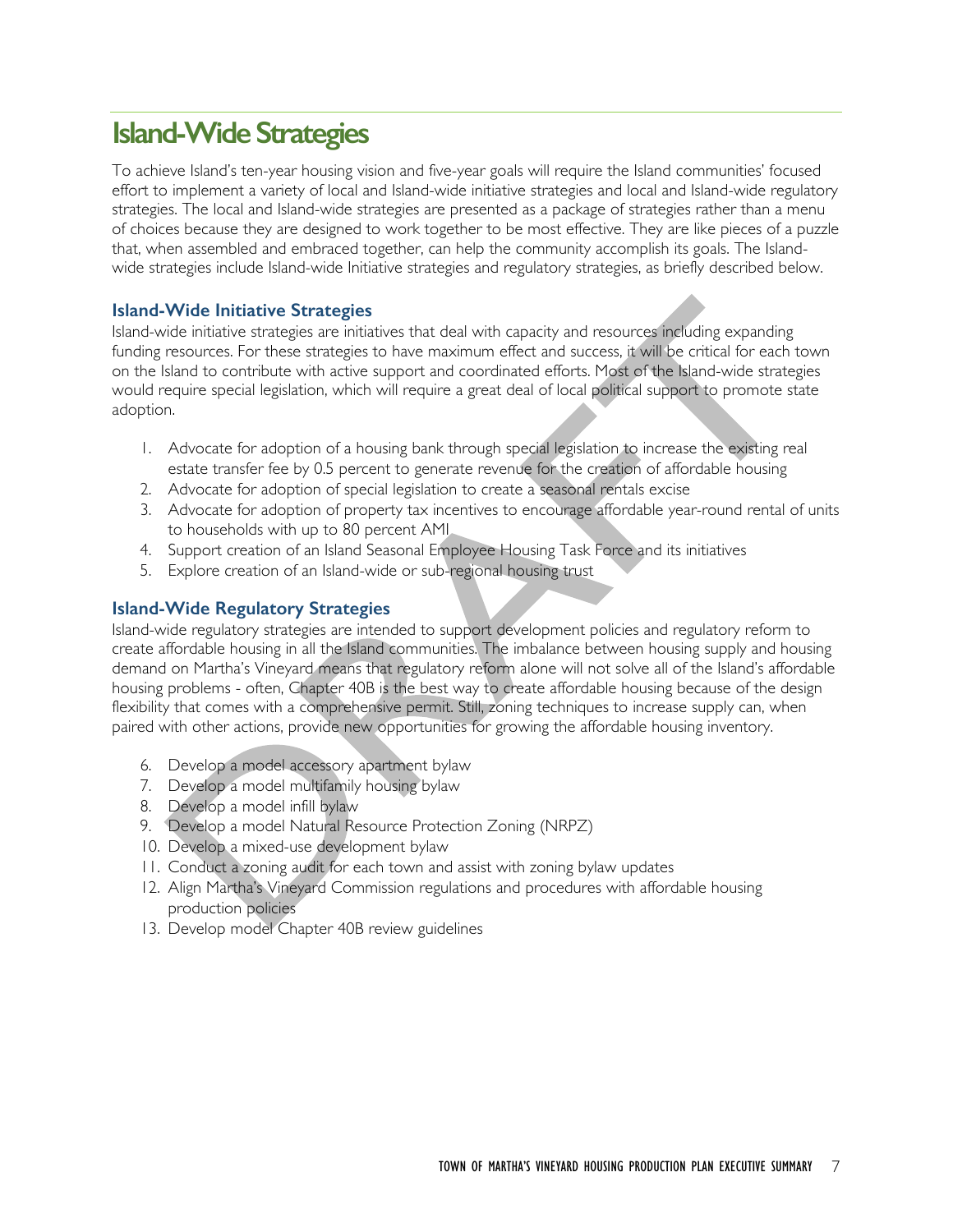The following matrix summarizes the strategies incorporated in the Housing Production Plan and demonstrates which goals each strategy could help achieve.

|                                                                                                                                                                           | Goal I: Housing Options | Goal 2: Household Types | Goal 3: Economic Vitality |                                                    | Goal 5: Resources and |                                 |
|---------------------------------------------------------------------------------------------------------------------------------------------------------------------------|-------------------------|-------------------------|---------------------------|----------------------------------------------------|-----------------------|---------------------------------|
|                                                                                                                                                                           |                         |                         |                           | Goal 4: Community<br>Character and Smart<br>Growth | <b>Alpeur</b>         | Goal 6: Numerical<br>Production |
| Strategy 1: Advocate for adoption of special legislation to increase the<br>existing real estate transfer fee by 0.5 percent to promote creation of<br>affordable housing |                         |                         |                           |                                                    |                       |                                 |
| Strategy 2: Advocate for adoption of special legislation to create a<br>seasonal rentals excise                                                                           |                         |                         |                           |                                                    |                       |                                 |
| Strategy 3: Advocate for adoption of property tax incentives to<br>encourage affordable year-round rental of units to households with<br>up to 80 percent AMI*            |                         |                         |                           |                                                    |                       |                                 |
| Strategy 4: Support creation of an Island Seasonal Housing Task Force<br>and its initiatives                                                                              |                         |                         |                           |                                                    |                       |                                 |
| Strategy 5: Explore creation of an Island-wide or sub-regional housing<br>trust                                                                                           |                         |                         |                           |                                                    |                       |                                 |
| Strategy 6: Develop a model accessory apartment bylaw                                                                                                                     | ∗                       | Ж                       |                           |                                                    |                       |                                 |
| Strategy 7: Develop a model multifamily housing bylaw                                                                                                                     |                         |                         |                           |                                                    |                       |                                 |
| Strategy 8. Develop a model infill bylaw                                                                                                                                  | ∗                       | ∗                       |                           |                                                    |                       | ∗                               |
| Strategy 9: Develop a model Natural Resource Protection Zoning<br>(NRPZ)                                                                                                  |                         |                         |                           |                                                    |                       |                                 |
| Strategy 10: Develop a mixed-use development bylaw                                                                                                                        |                         |                         |                           |                                                    |                       |                                 |
| Strategy 11: Conduct a zoning audit for each town and assist with<br>zoning bylaw updates*                                                                                |                         |                         |                           |                                                    |                       |                                 |
| Strategy 12: Align Martha's Vineyard Commission regulations and<br>procedures with affordable housing production policies                                                 |                         |                         |                           |                                                    |                       |                                 |
| Strategy 13: Develop model Chapter 40B review guidelines                                                                                                                  |                         |                         |                           |                                                    |                       |                                 |
| *While Strategy 11 wouldn't directly support the plan's goals, it<br>provides a critical foundation for the other regulatory strategies.                                  |                         |                         |                           |                                                    |                       |                                 |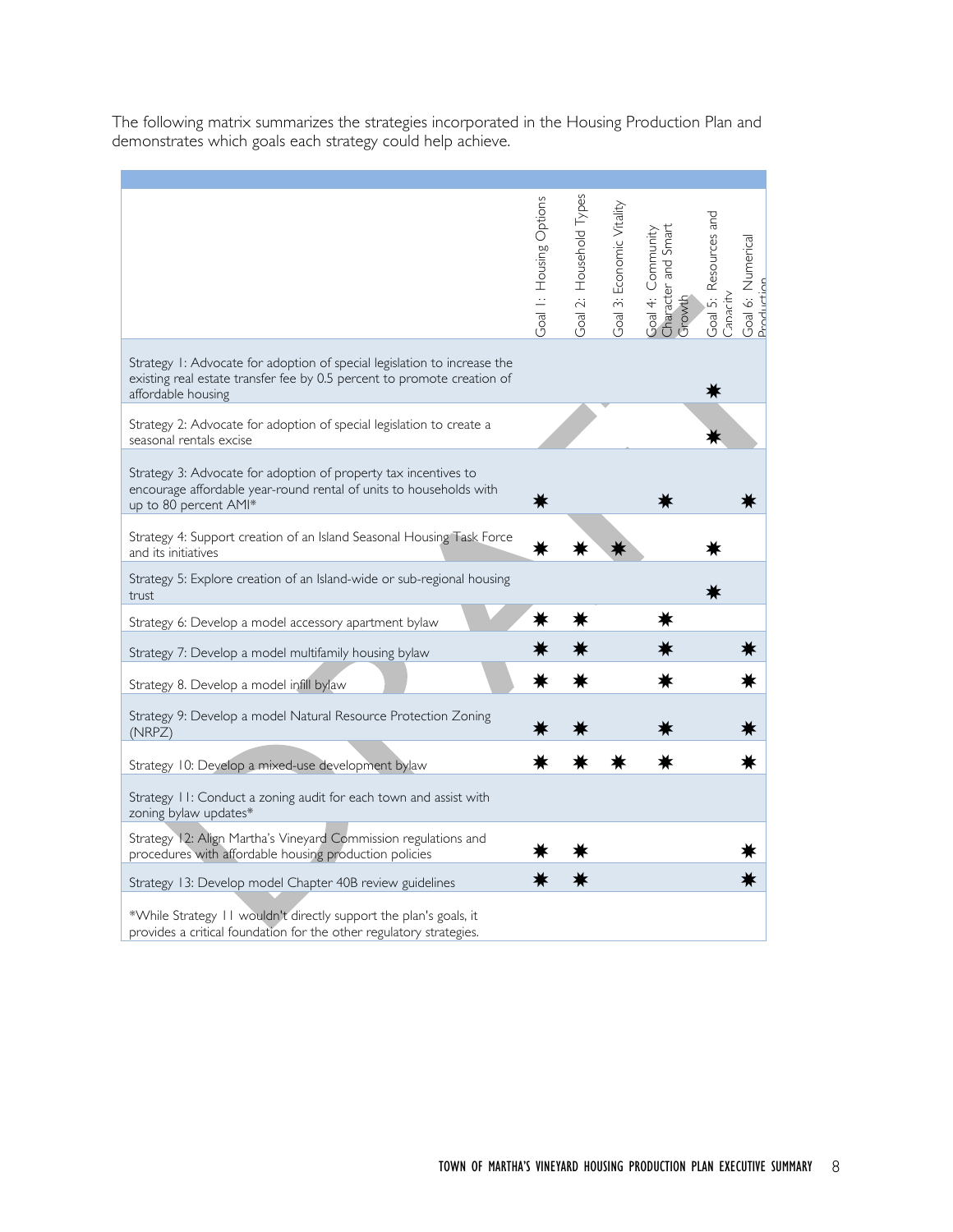#### **MARTHA'S VINEYARD**

# **HOUSING PRODUCTION** PLAN FY2018-2022

#### **FUNDING PROVIDED BY THE MARTHA'S VINEYARD COMMISSION AND THE COMMONWEALTH OF MASSACHUSETTS**

#### **Prepared for:**

Martha's Vineyard Commission 33 New York Ave. Oak Bluffs, MA 02557

Contact: Adam Turner, Executive Director





#### **Prepared by**

JM Goldson community preservation + planning with RKG Associates, Inc.

## **DRAFT 1/13/17 FOR PUBLIC REVIEW**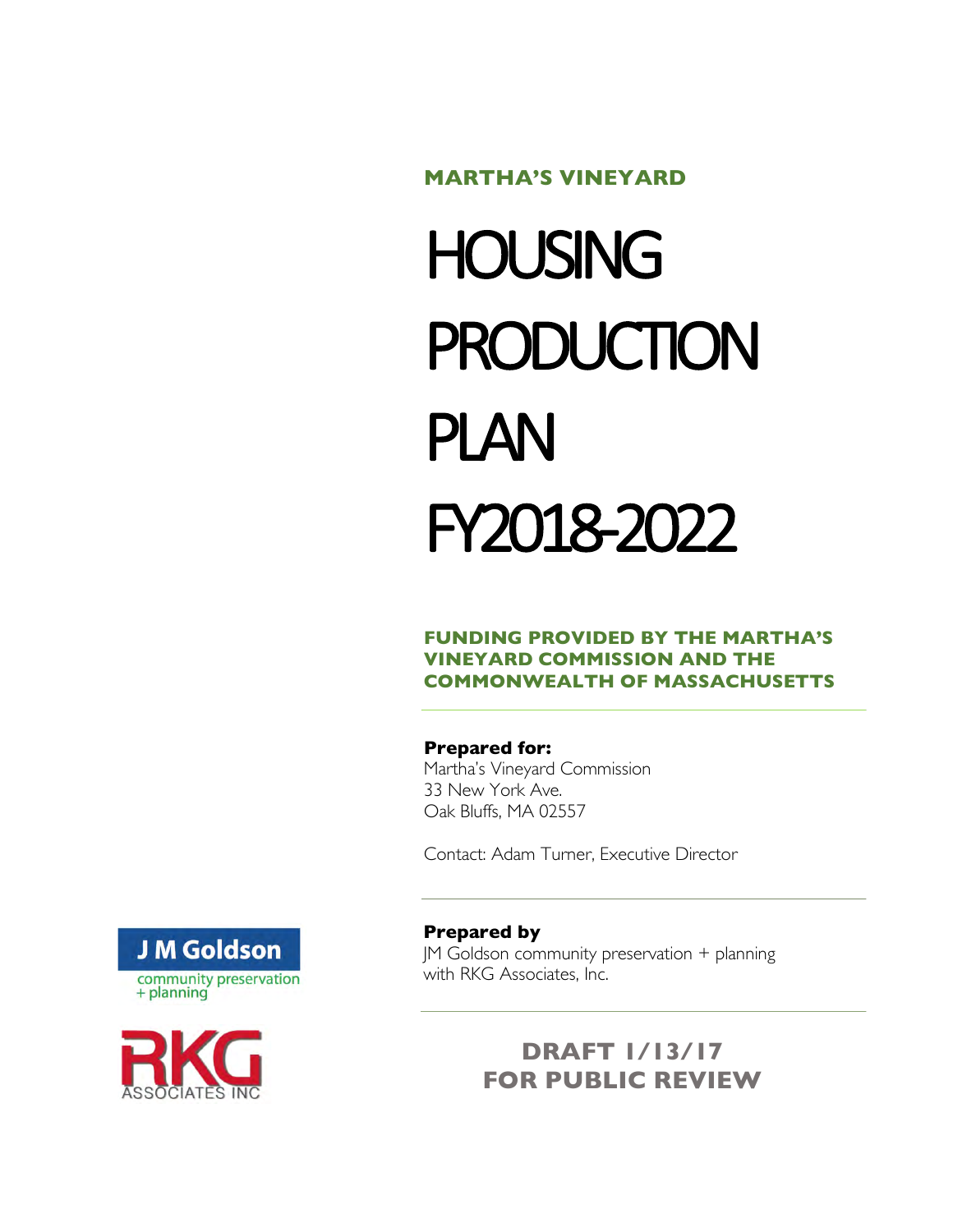# TABLE OF CONTENTS

| <b>ACKNOWLEDGEMENTS</b>                        | 4  |
|------------------------------------------------|----|
| <b>ACRONYMS</b>                                | 5  |
| <b>KEY DEFINITIONS</b>                         | 5  |
|                                                |    |
| <b>CHAPTER 1</b>                               | 6  |
| <b>INTRODUCTION</b>                            | 6  |
| <b>HOUSING PRODUCTION PLAN PURPOSE</b>         | 6  |
| <b>REPORT ORGANIZATION</b>                     | 6  |
| <b>MARTHA'S VINEYARD COMMUNITY OVERVIEW</b>    | 7  |
| <b>PLANNING METHODOLOGY</b>                    | 8  |
| <b>SUMMARY OF KEY HOUSING NEEDS</b>            | 9  |
| <b>CHAPTER 2</b>                               | 11 |
| <b>HOUSING VISION &amp; GOALS</b>              | 11 |
| <b>ISLAND-WIDE HOUSING VISION</b>              | 11 |
| <b>ISLAND-WIDE HOUSING GOALS</b>               | 12 |
| <b>CHAPTER 3</b>                               | 14 |
| <b>HOUSING STRATEGIES</b>                      | 14 |
| <b>ISLAND-WIDE INITIATIVE STRATEGIES</b>       | 16 |
| <b>ISLAND-WIDE REGULATORY STRATEGIES</b>       | 20 |
| <b>ACTION PLAN</b>                             | 23 |
| <b>CHAPTER 4</b>                               | 24 |
| <b>DEMOGRAPHIC PROFILE</b>                     | 24 |
| <b>KEY FINDINGS</b>                            | 24 |
| YEAR-ROUND POPULATION CHANGE                   | 24 |
| <b>HOMELESSNESS</b>                            | 31 |
| <b>ECONOMIC CHARACTERISTICS</b>                | 33 |
| <b>EDUCATIONAL ATTAINMENT</b>                  | 33 |
| <b>CHAPTER 5</b>                               | 35 |
| <b>LOCAL HOUSING CONDITIONS</b>                | 35 |
| <b>KEY FINDINGS</b>                            | 35 |
| <b>HOUSING SUPPLY AND VACANCY TRENDS</b>       | 35 |
| <b>POPULATION TRENDS</b>                       | 37 |
| <b>RESIDENTIAL PROPERTY CHARACTERISTICS</b>    | 37 |
| <b>OWNER-OCCUPIED HOUSING CHARACTERISTICS</b>  | 37 |
| <b>FOR-SALE MARKET</b>                         | 40 |
| <b>RENTER-OCCUPIED HOUSING CHARACTERISTICS</b> | 41 |
| HOUSING AFFORDABILITY ON MARTHA'S VINEYARD     | 43 |
| <b>AFFORDABLE HOUSING CHARACTERISTICS</b>      | 46 |
|                                                |    |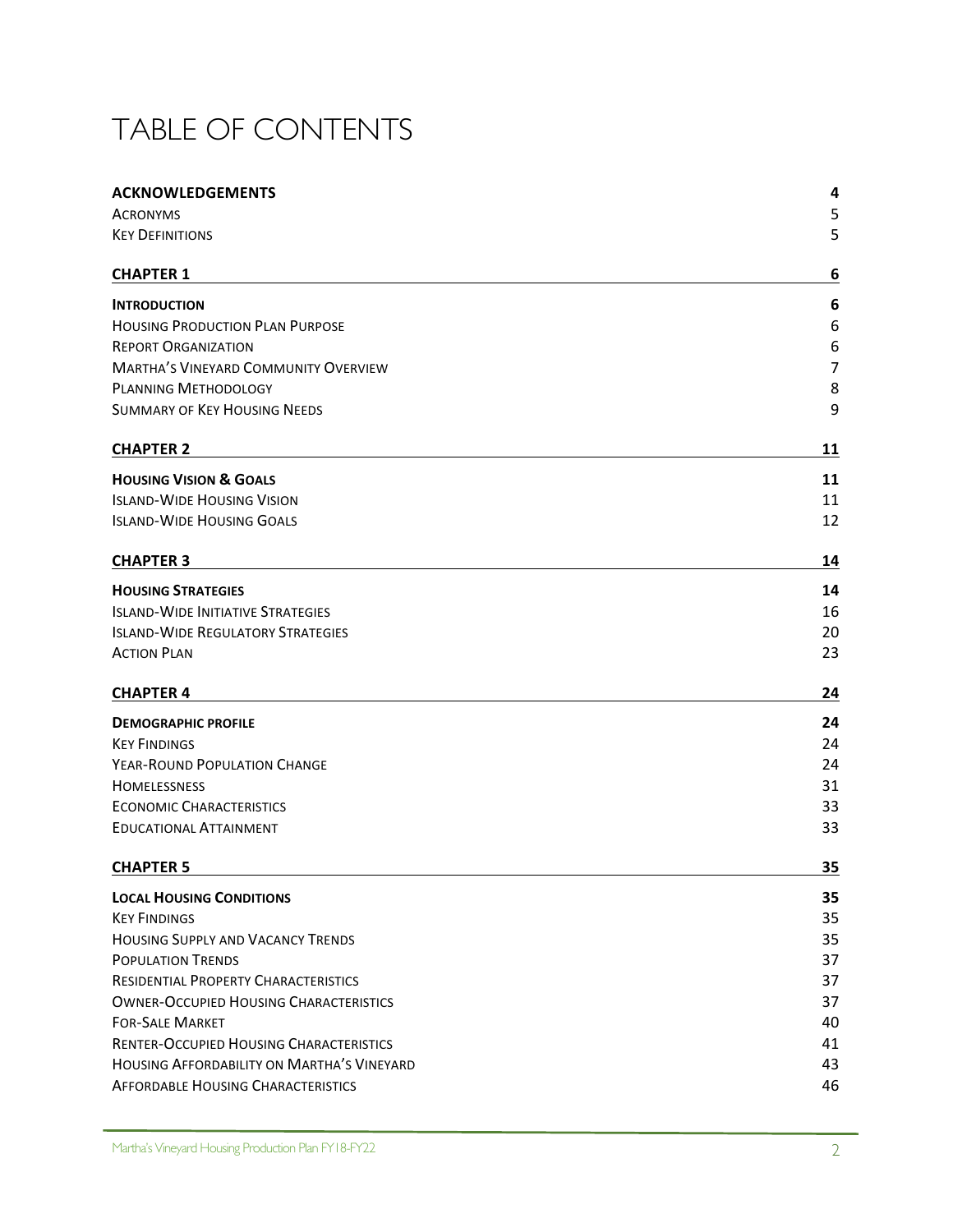| <b>CHAPTER 6</b>                                 | 50 |
|--------------------------------------------------|----|
| <b>DEVELOPMENT CONSTRAINTS &amp; LIMITATIONS</b> | 50 |
| <b>SUMMARY</b>                                   | 50 |
| <b>ENVIRONMENTAL CONSTRAINTS</b>                 | 50 |
| <b>HISTORIC &amp; CULTURAL RESOURCES</b>         | 57 |
| <b>INFRASTRUCTURE CAPACITY</b>                   | 58 |
| <b>REGULATORY BARRIERS</b>                       | 68 |
| <b>CHAPTER 7</b>                                 | 72 |
| <b>IMPLEMENTATION CAPACITY &amp; RESOURCES</b>   | 72 |
| <b>ISLAND-WIDE ORGANIZATIONS</b>                 | 72 |
| <b>FUNDING</b>                                   | 75 |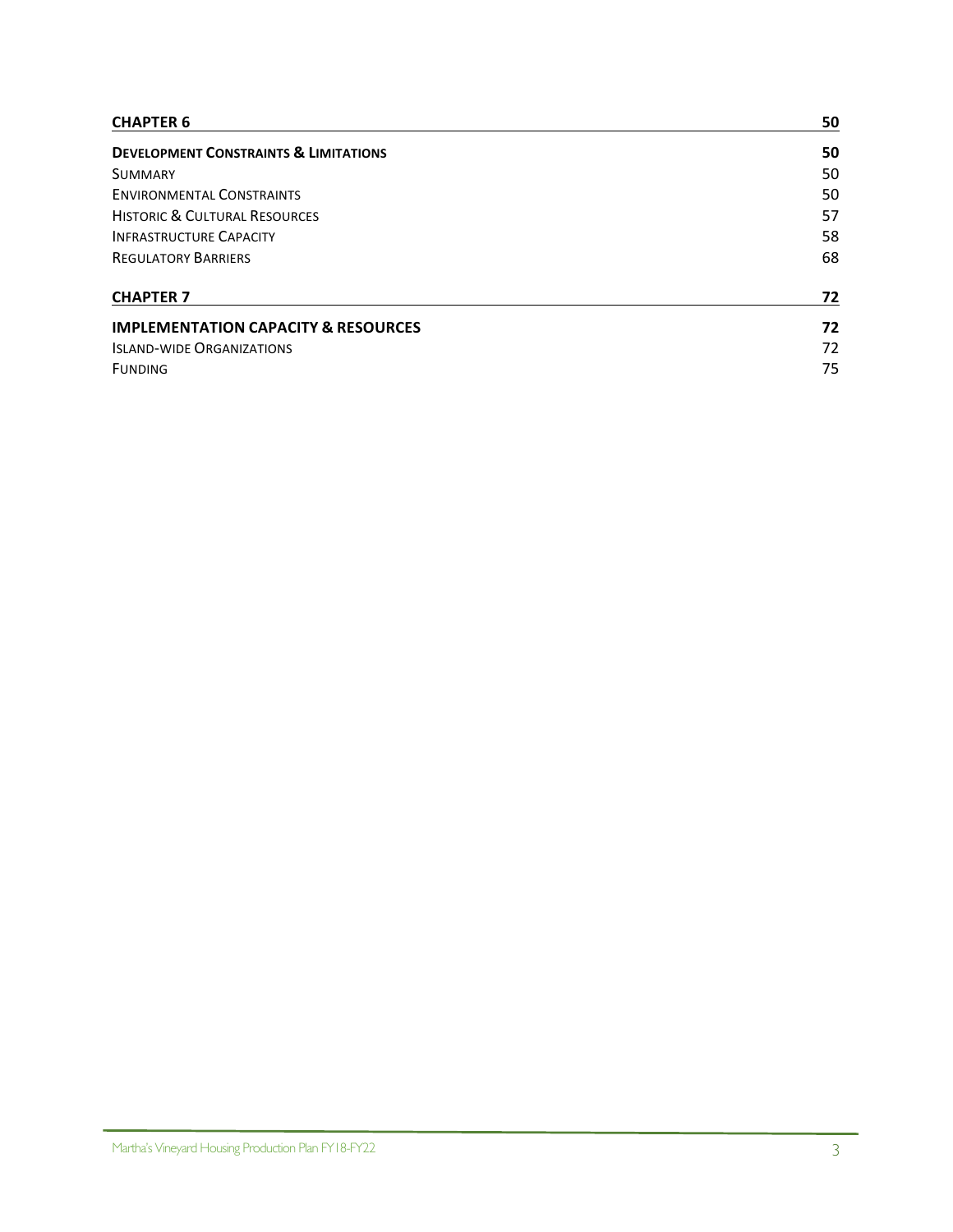# **ACKNOWLEDGEMENTS**

This Housing Production Plan was created under the direction of the Martha's Vineyard Commission and the All-Island Planning Board.

## MARTHA'S VINEYARD COMMISSION

Clarence Barnes John Breckenridge Christina Brown Rob Doyle Josh Goldstein Fred J. Hancock Leonard Jason James Joyce Joan Malkin Katherine Newman Ben Robinson Douglas Sederholm Abe Seiman Linda Sibley Ernest Thomas Jim Vercruysse

## ALL-ISLAND PLANNING BOARD HOUSING WORK GROUP

Peter Temple, Aquinnah, Chair Sophia Welch, Aquinnah Peter Cook, Chilmark Ann Wallace, Chilmark Georgiana Greenough, Edgartown Lucy Morrison, Edgartown Peter Bradford, Oak Bluffs Brian Packish, Oak Bluffs Henry Geller, West Tisbury Ted Jochsberger, West Tisbury Dan Seidman, Tisbury Adam Turner, Martha's Vineyard Commission Philippe Jordi, Island Housing Trust

#### **With the assistance of planning consultants:**

Jennifer M. Goldson, AICP, JM Goldson community preservation + planning Rebecca Cheney, JM Goldson community preservation + planning Amanda Berman, JM Goldson community preservation + planning Judi Barrett, RKG Associates, Inc. Eric Halvorsen, RKG Associates, Inc. Jahangir Akbar, RKG Associates, Inc. Patrick M. McCafferty, RKG Associates, Inc.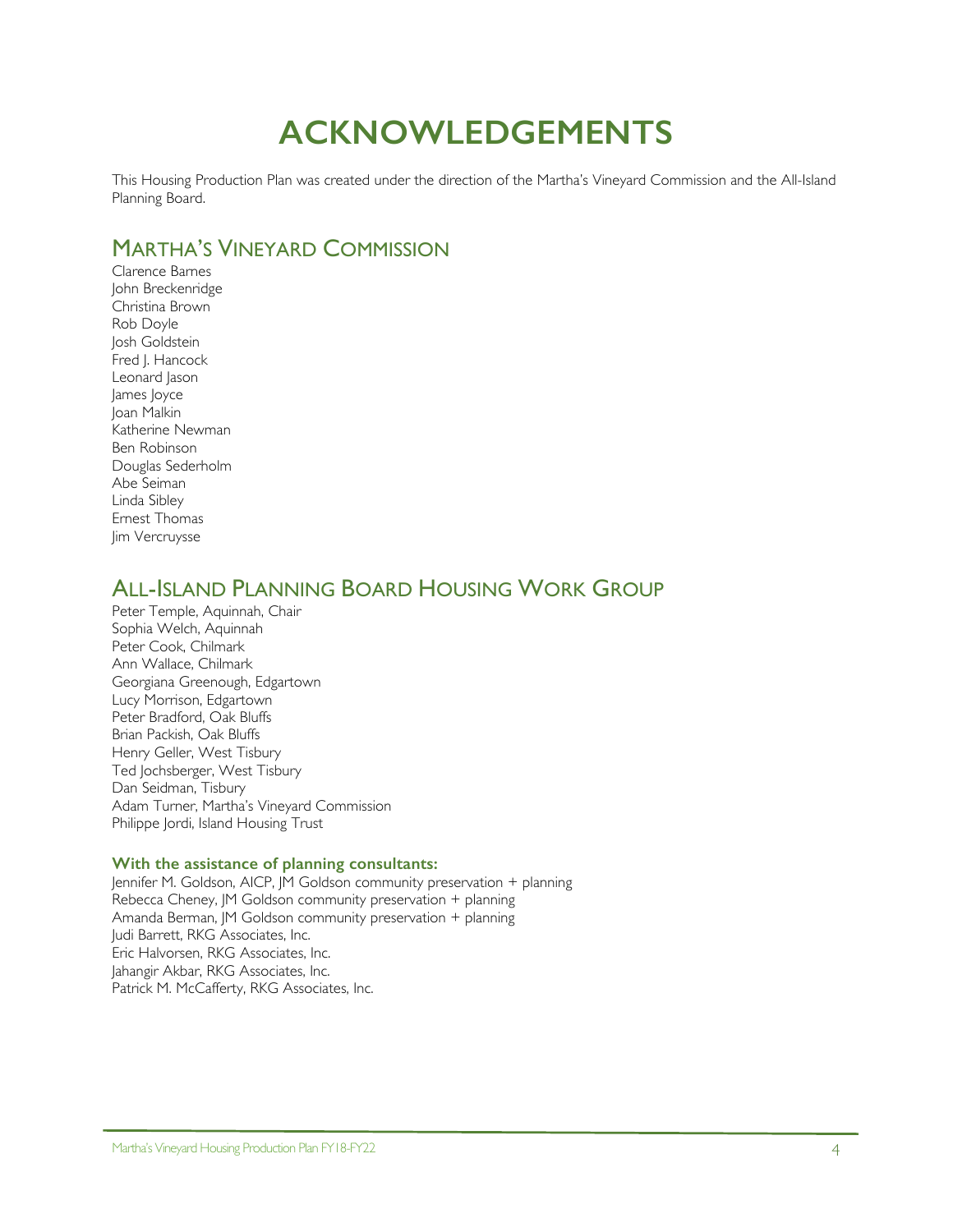# **Acronyms**

| <b>ACS</b>  | US Census Bureau's American Community Survey       |
|-------------|----------------------------------------------------|
| <b>AMI</b>  | Area Median Income                                 |
| <b>DHCD</b> | MA Department of Housing and Community Development |
| <b>MAPC</b> | Metropolitan Area Planning Council                 |
| <b>MOE</b>  | Margins of Error                                   |
| <b>MVC</b>  | Martha's Vineyard Commission                       |
| <b>SHI</b>  | Subsidized Housing Inventory                       |

# **Key Definitions**

The following definitions are for key terms used throughout the document and are based on information from the U.S. Census Bureau, unless otherwise noted:

**Chapter 40B (MGL c.40B)** – Massachusetts General Laws c.40B, §§ 20 through 23. Chapter 40B permits developers of projects that include a sufficient level of subsidized low and moderate income housing units to apply for a Comprehensive Permit from the local zoning board of appeals (the "Board").

**Cost Burdened** – Households who pay more than 30 percent of their income for housing.

**Disability** – The American Community Survey defines disability as including difficulties with hearing, vision, cognition, ambulation, self-care, and independent living.

**Family** - A family is a group of two people or more (one of whom is the householder) related by birth, marriage, or adoption and residing together; all such people (including related subfamily members) are considered as members of one family.

**Household** – A household includes the related family members and all the unrelated people, if any, such as lodgers, foster children, wards, or employees who share the housing unit. A person living alone in a housing unit, or a group of unrelated people sharing a housing unit such as partners or roomers, is also counted as a household. The count of households excludes group quarters.

**Housing Unit** - A housing unit is a house, an apartment, a mobile home or trailer, a group of rooms, or a single room that is occupied, or, if vacant, is intended for occupancy as separate living quarters.

**Median Age –** The age which divides the population into two numerically equal groups; that is, half the people are younger than this age and half are older.

**Median Income** – Median income is the amount which divides the income distribution into two equal groups, half having incomes above the median, half having incomes below the median. The medians for households, families, and unrelated individuals are based on all households, families, and unrelated individuals, respectively. The medians for people are based on people 15 years old and over with income.

**Millennials** – The demographic cohort following Generation X. There are no precise dates when the generation starts and ends. Researchers and commentators use birth years ranging from the early 1980s to the early 2000s. (en.wikipedia.org/wiki/millennials.)

**Poverty** – Following the Office of Management and Budget's (OMB's) Directive 14, the Census Bureau uses a set of money income thresholds that vary by family size and composition to detect who is poor. If a family's total income is less than that family's threshold, then that family, and every individual in it, is considered poor. The poverty thresholds do not vary geographically, but they are updated annually for inflation with the Consumer Price Index (CPI-U). The official poverty definition counts money income before taxes and excludes capital gains and noncash benefits (such as public housing, medicaid, and food stamps). Thresholds by year and households size are found at this link: https://www.census.gov/hhes/www/poverty/data/threshld/.

**Subsidized Housing Inventory** – The list compiled by DHCD containing the count of Low or Moderate Income Housing units by city or town.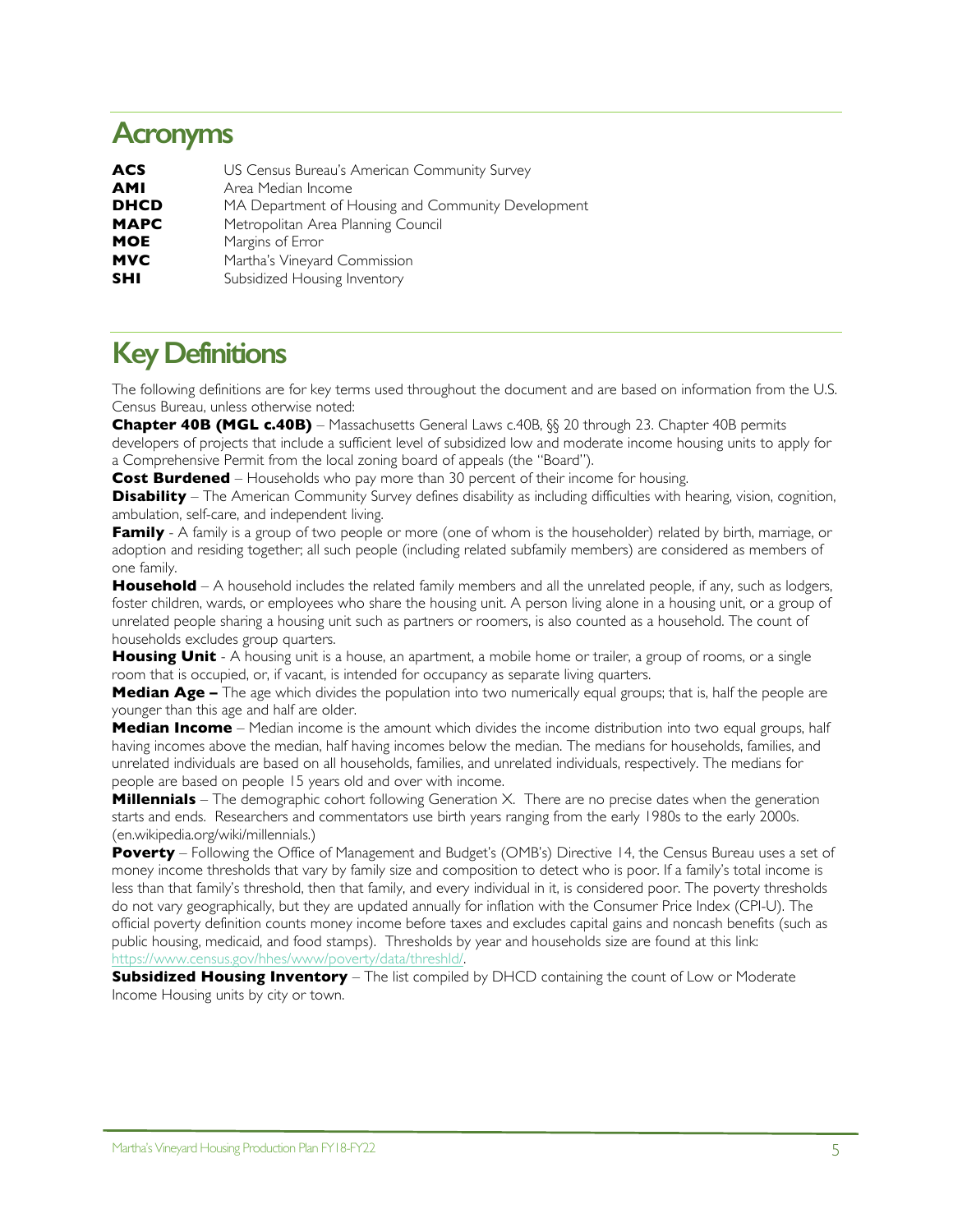# CHAPTER 1 **INTRODUCTION**

# **Housing Production Plan Purpose**

This Housing Production Plan (HPP) is a state-recognized planning tool that, under certain circumstances, permits towns to influence the location, type, and pace of affordable housing development. This regional HPP establishes a strategic plan for production of affordable housing that is based upon a comprehensive Island-wide housing needs assessment, prepared in 2013 and updated here, and provides a detailed analysis of development constraints due to infrastructure capacity, environmental constraints, protected open space, and regulatory barriers. The HPP describes how to support the Island's six towns at a regional level in the creation and preservation of affordable housing.

Under Massachusetts General Laws Chapter 40B Section 20-23 (C.40B), the Commonwealth's goal is for all Massachusetts municipalities is to have 10 percent of housing units affordable to low/moderate income households or affordable housing on at least 1.5 percent of total land area. As of December 2014, the state's Subsidized Housing Inventory (SHI) showed that the six towns provide from 0.7 percent to 25.9 percent of total year-round housing units as affordable.<sup>1</sup> This plan supports the creation of at least 223 housing units, primarily rental, over five years (an average of 45 units per year) that are affordable to a range of household incomes including households at or below 30 percent and 50 percent AMI. This rate of housing production would support all of the Island towns reaching 10 percent through incremental production by 2036. In addition, this plan supports the creation of at least 71 ownership units over five years (an average of 14 units per year) that are affordable to households between 80 to100 percent of the area median.

# **Report Organization**

This Housing Production Plan is organized in seven chapters as follows:

- 1. Chapter 1 provides an overview of the purpose of the plan, a community overview, description of planning methodology, and summary of housing needs.
- 2. Chapter 2 describes a housing vision for the Island and five-year goals, as identified through the planning process associated with development of this plan.
- 3. Chapter 3 describes Island-wide housing strategies, both regulatory and regional initiatives, to achieve the plan's goals.
- 4. Chapter 4 provides a demographic profile of the Island.
- 5. Chapter 5 provides an analysis of regional housing conditions including housing supply, residential market indicators, and affordable housing characteristics.
- 6. Chapter 6 describes Island-wide development constraints and limitations including environmental constraints, infrastructure capacity, regulatory barriers.
- 7. Chapter 7 describes local and regional capacity and resources to create and preserve affordable housing Island-wide.

 $\overline{a}$ 

<sup>1</sup> Department of Housing and Community Development. *Chapter 40B Subsidized Housing Inventory.* December 5, 2014.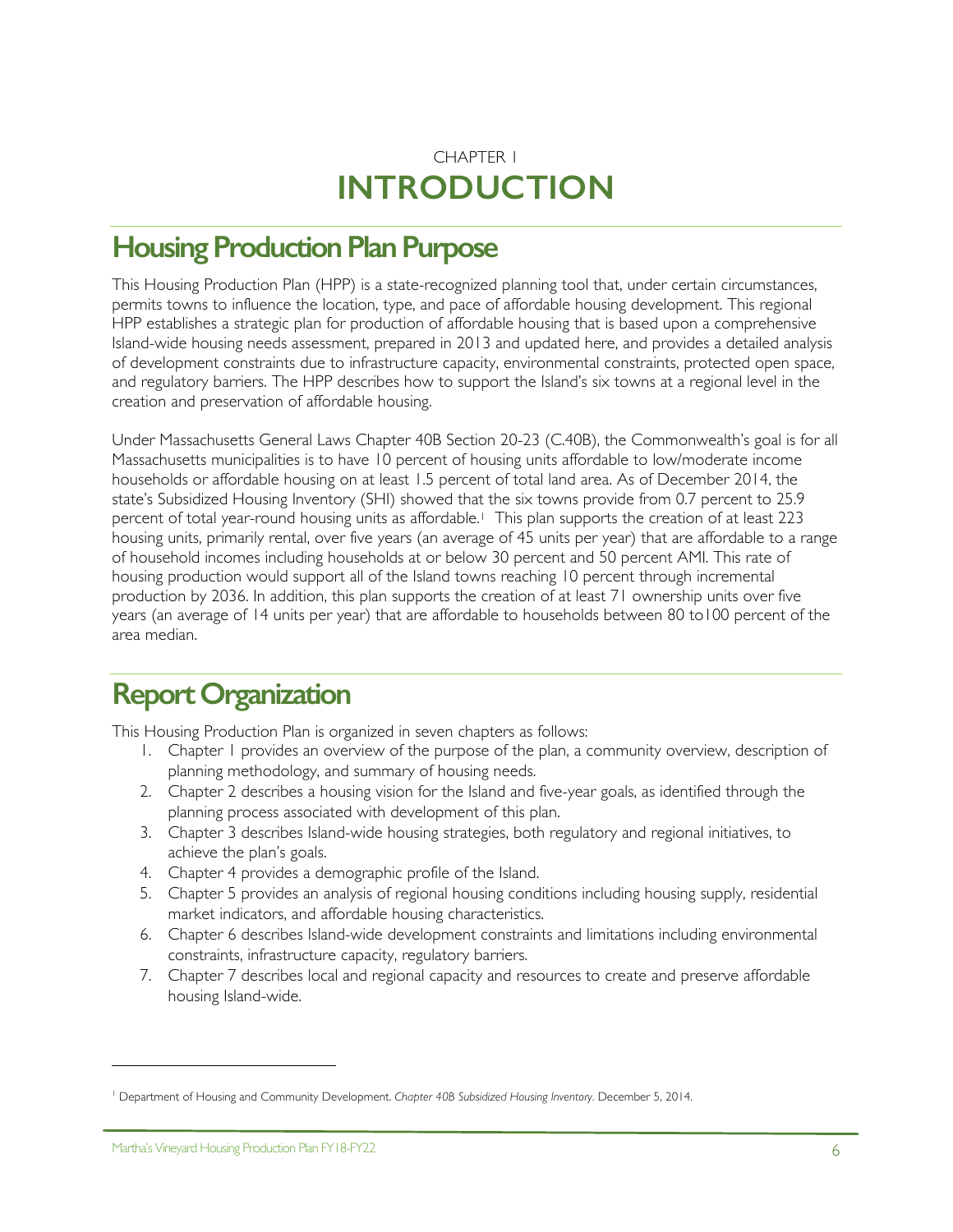# Martha's Vineyard Community Overview<sup>2</sup>

Located about three miles off the coast of Cape Cod, the Martha's Vineyard is a 100-square-mile island. The Island is a terminal moraine, marking the southern progression of the last Ice Age. Home to the Wampanoag Native Americans, it was settled by Europeans in the mid 17th century.

Today, year-round residents, seasonal residents – many of whom own second homes – and hundreds of thousands of short-term visitors live on or come to the Island, attracted by the unique natural, historical, and cultural values that define the beauty and character of Martha's Vineyard.

As a coastal island, Martha's Vineyard's climate is influenced by warm Gulf Stream waters that moderate the Island's seasons. Summers are a bit cooler than the mainland, providing refuge from nearby hot and humid metropolitan areas such as Boston and New York. Winters are milder and autumn generally lasts longer than on the mainland, providing a more favorable climate for vacationers year-round.

Each of the Island's towns reflects its origins: Edgartown as the historical home of master seamen during the whaling era and still the seat of County government; Tisbury as the Island's year round gateway and market town, Oak Bluffs as the Island's first summer resort and continued concentration of summer activity, West Tisbury and Chilmark as agricultural villages, Aquinnah (formerly called Gay Head) as the Island's remaining Wampanoag Indian settlement and the site of perhaps the Island's most recognizable feature and only National Natural Landmark – Gay Head Cliffs. Three-quarters of the Island's population is distributed equally among the three "Down-Island" towns: Tisbury, Oak Bluffs and Edgartown, each with a busy commercial town center. Vineyard Haven in Tisbury serves as the Island's main port, seconded by Oak Bluffs in the summertime. The three "Up-Island" towns, West Tisbury, Chilmark and Aquinnah are more rural in character.

From 1900 to 1960, the year-round population of the Vineyard increased a bit more than 30%. The population doubled in the last quarter of the 20th Century, increasing 30% each decade. By comparison, in the 1990s, the year-round population increased only 6% in all of Massachusetts. As a seasonal vacation area, the number of people on the Island changes dramatically from one season to the next. The Martha's Vineyard Commission estimates that the nearly 15,000 year-round Vineyard population in 2000 swelled to about 75,000 during the peak summer months of July and August. This summer population is made up of several distinct groups, each with its own influences and needs.

It is easy to understand why the cornerstone of the Island's economy is providing services to seasonal residents and visitors. Island-wide, there are more seasonal homes – houses not occupied in the winter – than year-round homes. Only Tisbury and West Tisbury have more year-round homes than seasonal ones. The service, retail trade, construction, and finance, insurance and real estate sectors – mainly seasonal industries – account for more than half of Island jobs. The tourism and service industry is highly imageconscious, seasonal and labor intensive. Nevertheless, a large majority of the businesses on the Island employ four or fewer workers each. As the year-round population continues to expand, more businesses are needed and supported throughout the year. Martha's Vineyard is marked by relative seclusion from the mainland, by its highly variable seasonal populations, by it lifestyles and landscapes dominated by the ocean and salt ponds, and by economic constraints unique to island communities.

<sup>-</sup><sup>2</sup> Martha's Vineyard Commission. *Tisbury Community Development Plan*. 2004.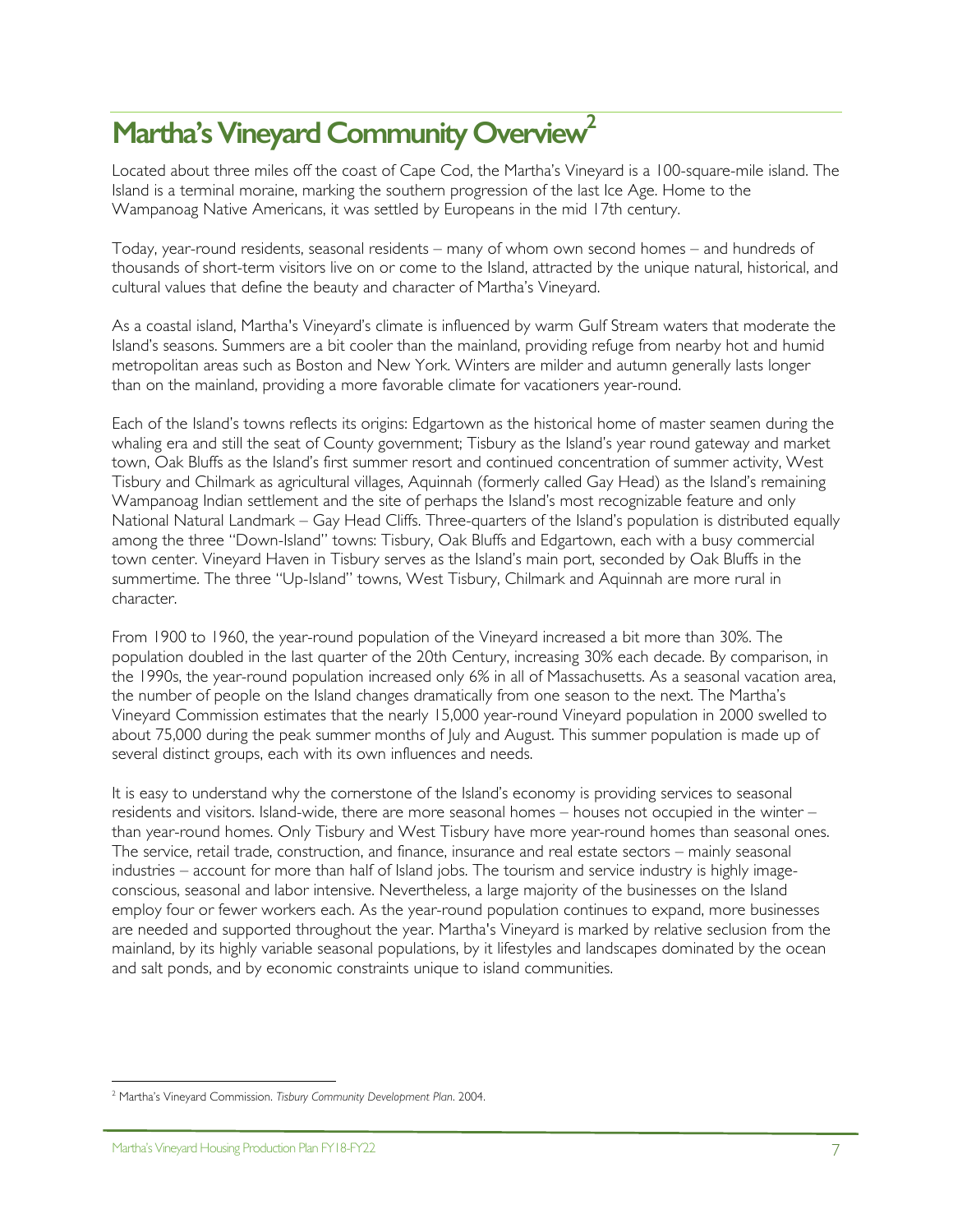# **Planning Methodology**

## DATA SOURCES

The U.S. Census Bureau's Decennial Censuses of 2000 and 2010 and the 20010-2014 American Community Survey (ACS) were the primary sources of data for the needs assessment. The U.S. Census counts every resident in the United States by asking 10 questions, whereas the ACS provides estimates based on a sample of the population for more detailed information. It is important to be aware of the margins of error (MOE) attached to the ACS estimates, which is based on a sample and not on a complete count, especially in smaller geographies including Aquinnah and Chilmark. – the Island's smallest towns.

Data was also gathered from a variety of available sources including: The Warren Group; Massachusetts Department of Revenue; Massachusetts Department of Education; Massachusetts Department of Housing and Community Development; as well as the Martha's Vineyard Commission and the six Island towns.

The report builds on past work, particularly the following plans and studies:

Town of Aquinnah. *Aquinnah Open Space and Recreation Plan.* 2000. Town of Chilmark. *1985 Chilmark Master Plan.* 1985. Updated 1990-92, 2002. Town of Edgartown. *Edgartown Open Space and Recreation Plan.* 2001. Town of Oak Bluffs. *Oak Bluffs Open Space and Recreation Plan.* 2015. Town of Tisbury. *Tisbury Open Space and Recreation Plan.* 1997. Town of West Tisbury. *West Tisbury Open Space and Recreation Plan.* April 2000. Commonwealth of Massachusetts: Division of Fisheries and Wildlife. *BioMap2; Conserving the Biodiversity of Massachusetts in a Changing World.* 2012. Martha's Vineyard Commission. *Martha's Vineyard Housing Needs Assessment.* 2013. Martha's Vineyard Commission. *Martha's Vineyard Wastewater Management Study.* May 2010. Martha's Vineyard Commission. *Island Plan 2009*. February 2010. Martha's Vineyard Commission. *Martha's Vineyard Regional Transportation Plan.* Update 2011.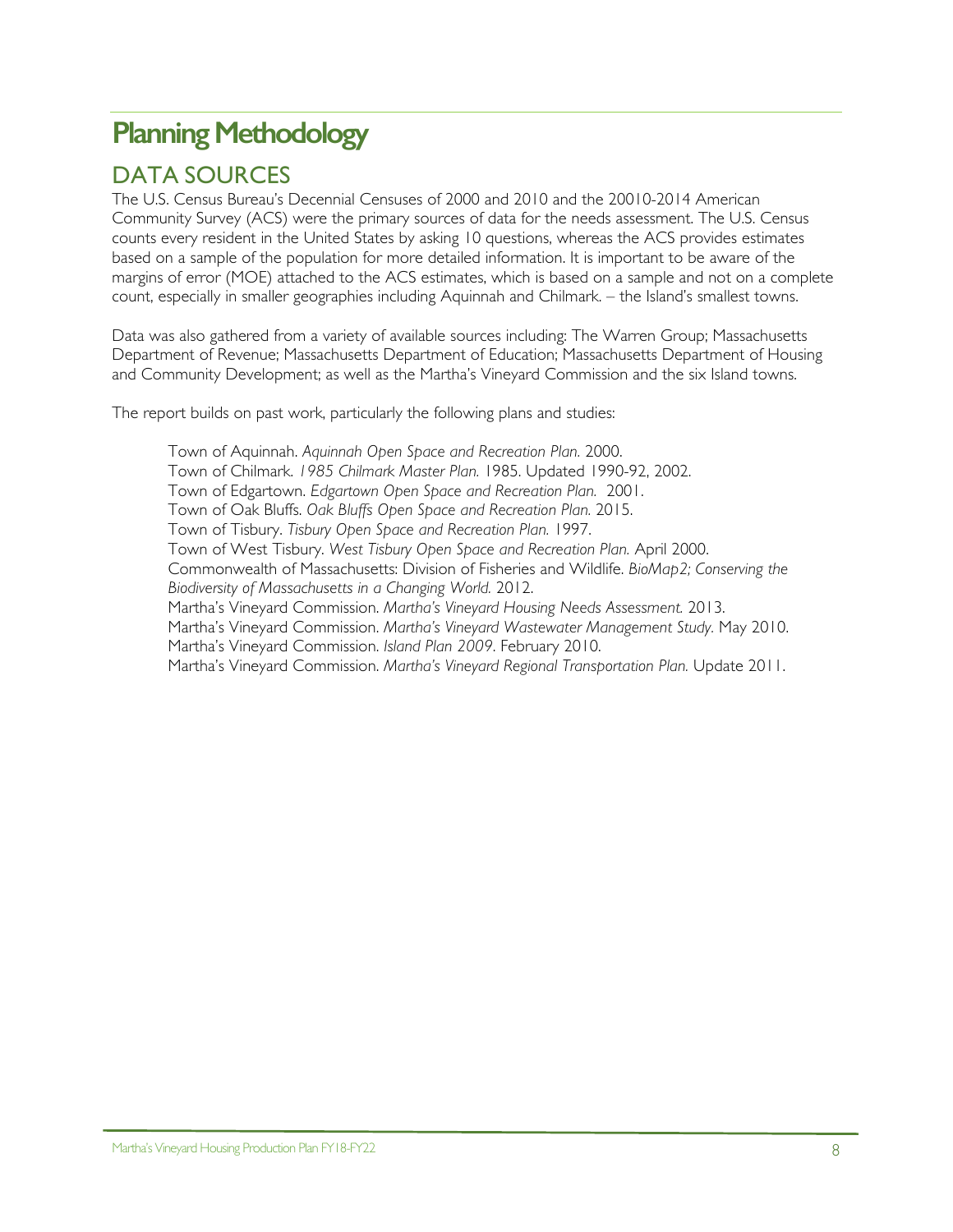## COMMUNITY ENGAGEMENT PROCESS

The Selectmen, Planning Boards and Housing Committees of all six towns held three community workshops, facilitated by the consultant team, to create housing visions, identify five-year goals, and prioritize implementation strategies. Community workshops were held in every Island town in September, November, and December 2016. In addition, the All-Island Planning Board issued an online survey about housing needs and strategies that had over 600 respondents.

#### **Workshop 1: September 2016**

The purpose of the first of the three community workshops was to introduce participants in each town to the Housing Production Plan (HPP) project scope and schedule, to discuss housing needs in the community and Island-wide, and to develop a preliminary housing vision for the community and the Island.

#### **Workshop 2: November 2016**

The purpose of the second of the three community workshops was to solicit participants' feedback in each town on the draft housing visions for their town and Island-Wide, to introduce the concept of HPP goals and strategies, to discuss the draft goals for their town and Island-Wide, and to begin to brainstorm strategy ideas to help achieve these goals.

#### **Workshop 3: December 2016**

The purpose of the third of three community workshops was to solicit participants' feedback in each town on the draft implementation strategies to encourage the creation of affordable housing in in their town and throughout Martha's Vineyard in the next five years. Additionally, participants were also asked to consider specific sites/areas in their town that would be appropriate for the development of affordable housing.

# **Summary of Key Housing Needs**

Chapter 4, which provides a demographic profile of the Island, and Chapter 5, which describes local housing conditions, together provide analysis to determine the Island's priority housing needs. This understanding of current and future housing needs lays the groundwork for the Island-wide housing vision, goals, and strategies.

Together, the towns on Martha's Vineyard have five percent of total year-round housing stock counted on the SHI towards the state's MGL c.40B goal of 10 percent of year-round units as affordable, with 411 units listed on the SHI. In addition, there are 431 affordable units that are not listed on the SHI: 111 are only temporarily affordable due to home rehabilitation funds; 44 are accessory apartments; and 122 are ownership units and 26 are rental units affordable to households above 80 percent AMI. In addition, the Island communities have 99 households with rental assistance vouchers.3

The Island has unmet local housing needs that are not served with the existing affordable and community housing units. About 40 percent of year-round households in Island-wide have income at or below 80 percent of the area median income (AMI) and over 1,100 - more than half of these year-round households - are severely housing cost burdened (spending more than 50 percent of their total gross income on housing.)

The Island's year-round population is expected to grow about 12 percent between 2010 and 2035 and have significant growth in the older adult population. Older adults tend to have significantly lower income on the Island, as well as in the county and state. This indicates a need for more housing options to meet the

 $\overline{a}$ <sup>3</sup> Source for non-SHI affordable unit and rental voucher data: Island Housing Trust, provided to author June-July 2016.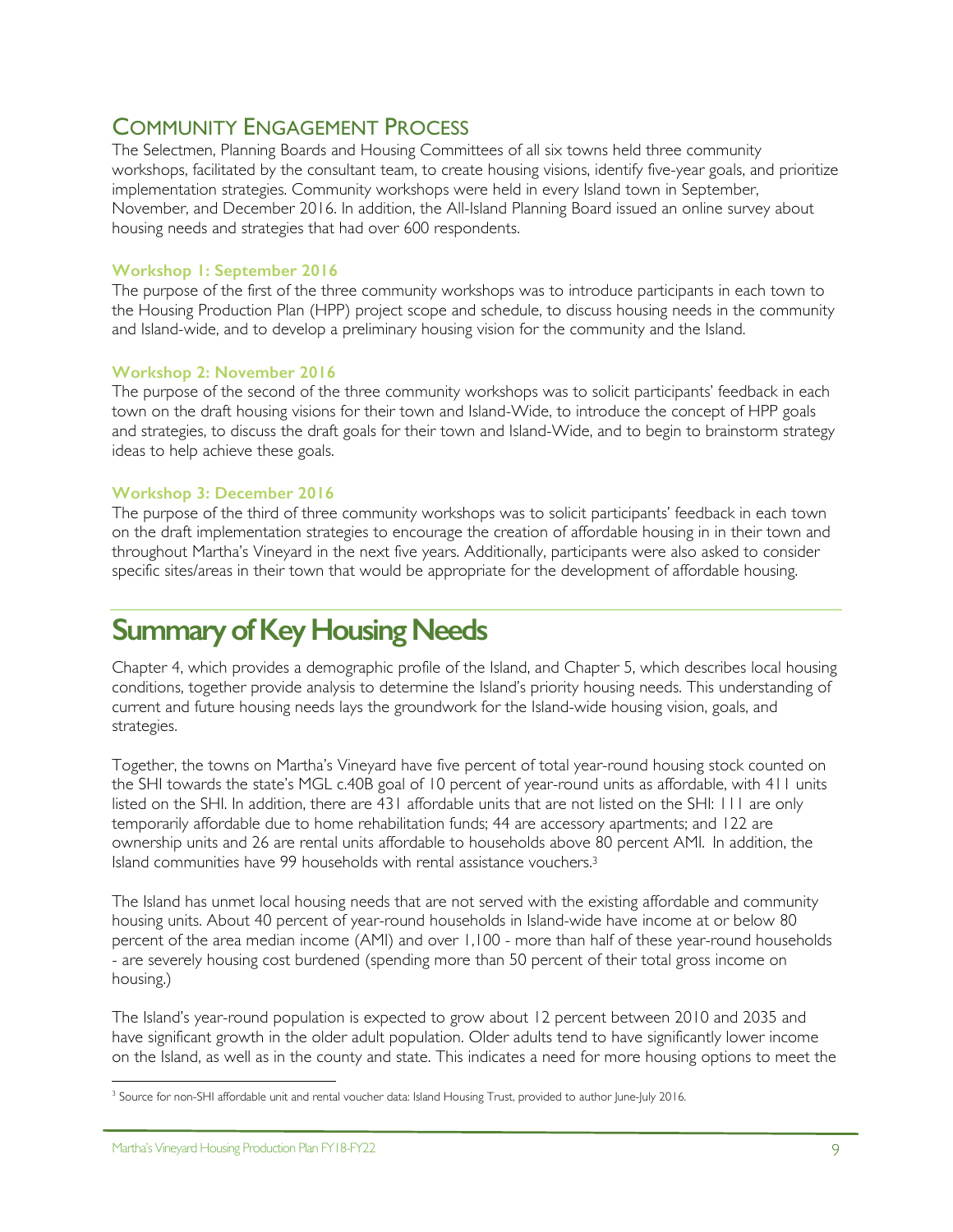needs of older adults including alternatives that are smaller, accessible, and have minimal maintenance needs. However, the Island lacks diverse housing types with 91 percent single-family and has a shortage of yearround rental units with rental only comprising 22 percent of total year-round housing stock.

With only 38 percent of housing available year-round, tight year-round supply pushes prices up. In 2016, median sales price for a single-family home ranged from \$644,500 in Oak Bluffs to \$1,395,000 in Aquinnah. The income needed to afford these prices range from \$170,000 to \$340,000 and the median household income for Duke's County was an estimated \$65,581.4

The Island's primary housing need is for more year-round rental housing units at all market levels including affordable rental units, especially for households with incomes at or below 50 percent AMI. In addition, the Island needs more diverse housing options such as two-family, townhouses, congregate, multi-family, service enriched, including transitional, and housing options for seasonal workers; a greater supply of year-round housing both rental and more affordable homeownership, especially for households with income less than 80 percent AMI as well as 80 to 100 percent AMI; and low/moderate income homeowner rehabilitation assistance.

<sup>&</sup>lt;u>.</u> <sup>4</sup> Source for median income: 2010-2014 ACS.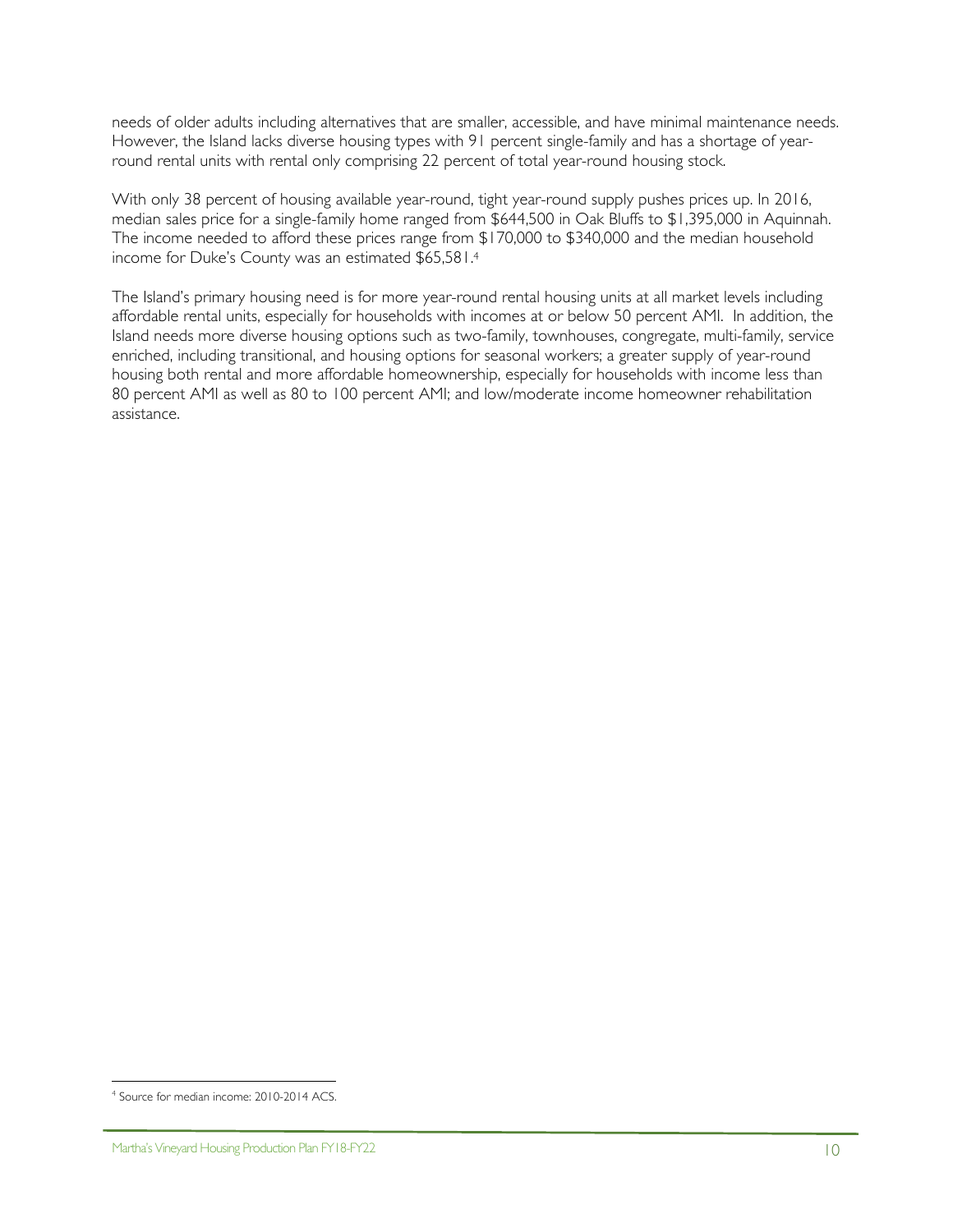## CHAPTER 2 **HOUSING VISION & GOALS**

The housing vision and goals included in this chapter are aimed primarily at creating more housing choice and affordable housing on the Island while recognizing and supporting the Island communities' ability to achieve other interrelated community goals, including goals for protection of historic and natural resources as well as strengthening the regional economy. The community developed the housing vision and goals through a detailed analysis of housing needs, input from town officials and community members, guidance from the All Island Planning Board Housing Work Group, as well as the consultant team's review of relevant planning documents.

# **Island-Wide Housing Vision**

**Workshop participants envision that in 2027 Martha's Vineyard's communities will work cooperatively to address Island-wide housing needs and that the Island will still be treasured by residents and visitors for its pristine natural landscapes, unsurpassed scenic views, historic charm, and unique mix of communities with the feeling of both town and country. Island residents will continue to form a multifaceted, diverse community with an easy, friendly vibe and strong, communityminded spirit. Residents will continue to value the Vineyard's relaxed pace and peaceful lifestyle, quality schools, opportunities to enjoy nature, and the Island as an isolated safe-haven with easy access to the world beyond. Increased housing options will provide greater opportunities for residents of all ages and income levels to live on the Island year-round and help sustain the Vineyard as a welcoming, supportive, and unique place.**

Workshop participants want all Island communities will embrace Island-wide solutions to address the Vineyard's housing needs and that collaborative efforts will create affordable housing in all towns as well as include cost-sharing to support the services and infrastructure needed to create new housing - schools, wastewater treatment, drinking water supply, roads, public transportation, and environmental and water quality protection. Affordable housing and diverse housing options will be scattered throughout all communities in forms to reinforce and enhance each location's unique identity and character. The Martha's Vineyard Commission will promote creation of affordable housing with a streamlined regulatory review process. In addition, dormitory-style housing will be privately build by employers to house seasonal employees, which will help to increase the availability of year-round housing on the Island, while supporting the Vineyard's important tourism economy.

Community members see all Island towns providing housing options that preserve the small-town feel and scenic vistas in out-of-town areas through alternative site planning including clustered development, creative conversion of large older homes to multi-family apartments, more year-round accessory apartments and guest houses, and tiny/micro houses.

In addition, for in-town/village areas, towns will promote appropriately-scaled and well-integrated mixed-use and/or residential uses through reuse of existing buildings and/or new development that is in keeping with neighborhood character.

In addition, as the Island population is expected to continue to age, regional efforts will help create housing options to support aging on the Island including smaller units for older adults looking to downsize, accessory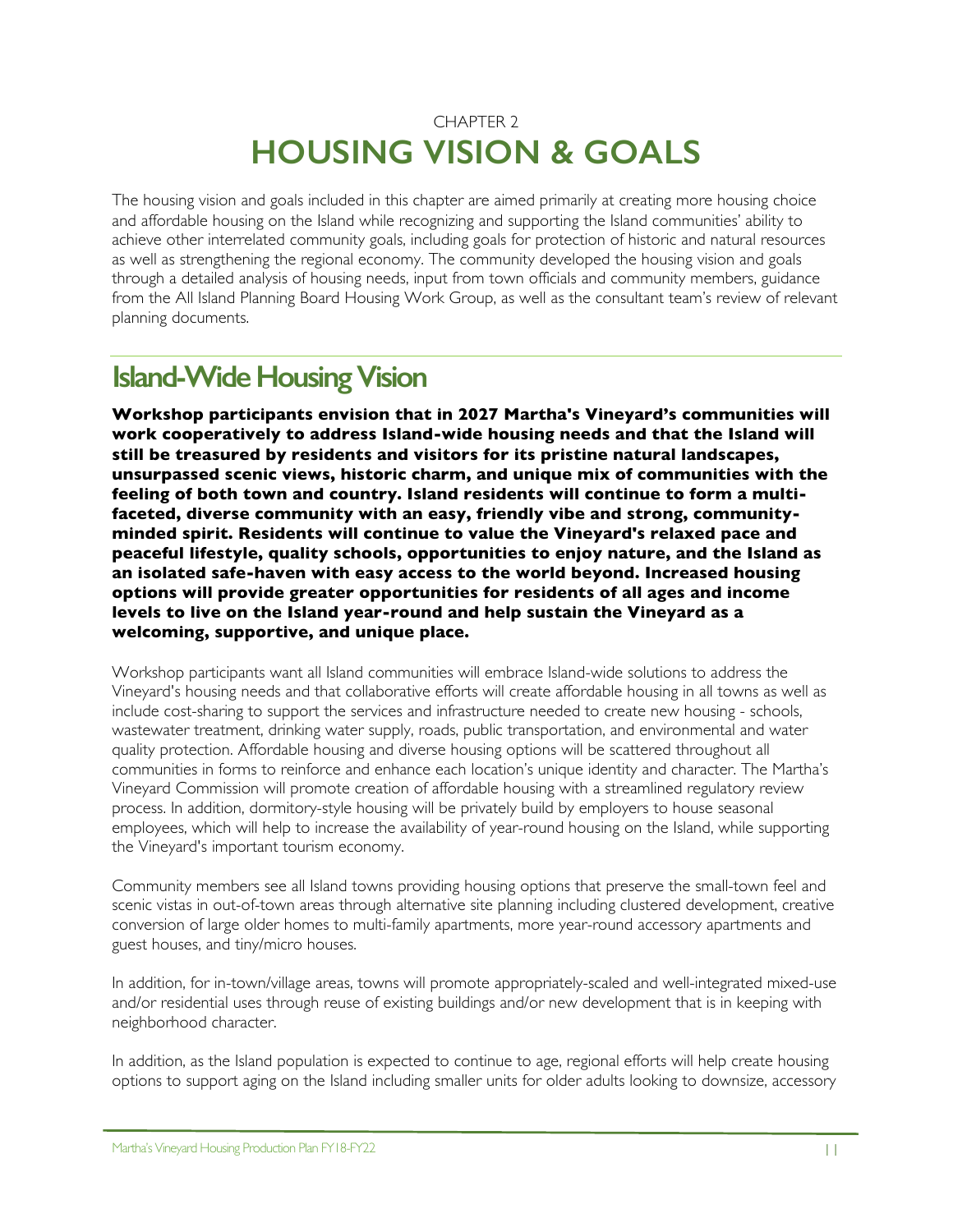apartments and guesthouses for caregivers, service-enriched independent and assisted living facilities, as well as multi-generational housing options.

The community hopes that, by working together, the Island can successfully lobby for expanded regional funding source for affordable housing such as the establishment of a Vineyard Housing Bank (modeled after the Martha's Vineyard Land Bank), or some other revenue stream, that will generate funds to primarily support the creation of affordable year-round rental housing on the Island. In addition, the Island communities will work to pool together and increase the share of local Community Preservation Act funds directed to create affordable year-round rental and ownership housing on the Island for low/moderate income and middle-income households.

# **Island-Wide Housing Goals**

## GOAL 1: HOUSING OPTIONS

Increase housing options with more alternatives to conventional single-family houses in all Island towns, especially year-round rental options, to provide greater opportunities for residents of all ages to live on the Island year-round and help sustain the Vineyard as a diverse and healthy community. Such alternative yearround housing options could include adaptive reuse of existing buildings, eco-friendly housing, accessory dwelling units, duplexes, mixed-income multi-family apartments, supportive housing, micro houses/apartments, cottage-style houses, and top-of-shop/mixed-use housing in appropriate locations.

## GOAL 2: HOUSEHOLD TYPES

Integrate more year-round affordable and market-rate housing options to support housing needs for people of all ages and household compositions, including families, seniors, young singles and couples, people with disabilities, low-income as well as middle-income households, and to provide permanent supportive housing options for families and individuals experiencing or at-risk of homelessness. This includes creating more yearround rental units, with supportive services to help build independent living and connections to community– based health care and employment services, that are affordable to extremely low- and very low-income households. In addition, private housing options that support aging on the Island should be encouraged through zoning updates including allowing smaller units for older adults looking to downsize; housing for caregivers, such as accessory apartments and guest houses; service-enriched independent and assisted living facilities; congregate living opportunities; as well as multi-generational and mixed-income housing.

## GOAL 3: ECONOMIC VITALITY

Encourage the creation of more year-round and seasonal workforce housing, which are both important to support the Vineyard's regional economy and its efforts to sustain and expand year-round jobs. In particular, encourage creation of seasonal workforce housing options in partnership with Island employers including well-designed, located, and managed dormitory-style housing for seasonal employees with possible offseason use, such as an emergency homeless shelter. Also encourage year-round rental and ownership housing affordable to low/moderate and middle-income households to support needs of the year-round workforce.

## GOAL 4: COMMUNITY CHARACTER AND SMART GROWTH

Direct new housing growth consistent with each community's unique identity and character based on smart growth principles with more diverse housing options provided in areas that have greater access to services and infrastructure, designed to be in keeping with neighborhood character and historic integrity, and alternative approaches to create affordable housing in out-of-town areas including conversion of existing houses, reuse of barns or other outbuildings for housing, and clustered housing to preserve scenic vistas, natural habitat, and rural features.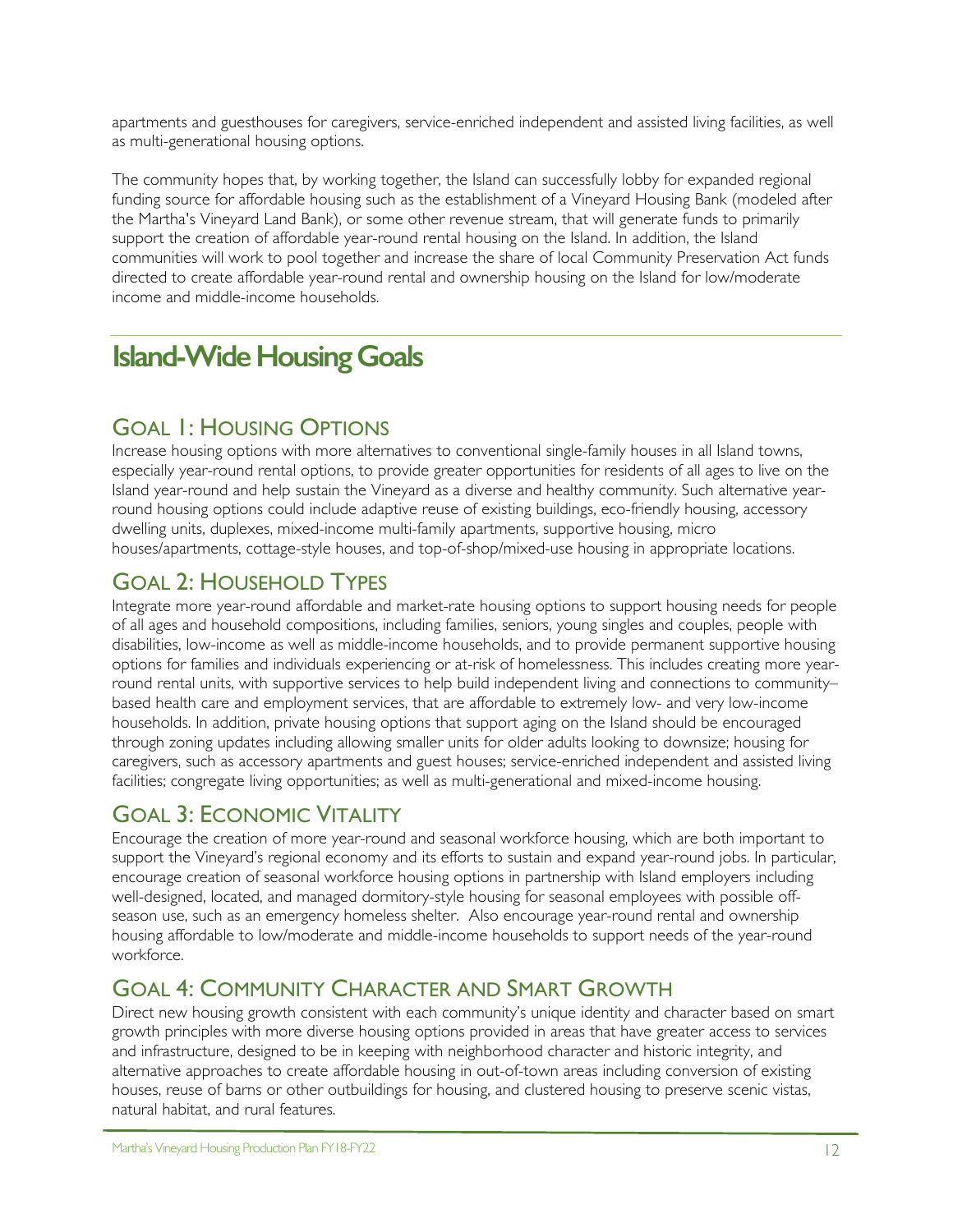## GOAL 5: RESOURCES & CAPACITY

Embrace Island-wide solutions to address the Vineyard's housing needs with collaborative efforts that include equitable cost-sharing to support services and infrastructure, including wastewater infrastructure, needed to create new housing. In addition, work collaboratively to expand land and funding resources, including pooling CPA funding for regional housing projects, and expand capacity to support the creation of affordable year-round rental housing on the Island and ongoing monitoring of affordable units.

## GOAL 6: NUMERICAL PRODUCTION

Support the creation of at least 223 low/moderate income (LMI)<sup>5</sup> units, primarily rental, over five years (an average of 45 LMI housing units per year) that will count on the Subsidized Housing Inventory and are affordable to a range of household incomes including extremely low- and very low-income households. This rate of LMI housing production would support all of the Island towns reaching 10% through incremental production (0.5% of year round housing units) by 2036.

In addition, support creation of at least 71 ownership units over five years that are affordable to households between 80-100% of the area median.

 $\overline{a}$ 

<sup>&</sup>lt;sup>5</sup> LMI household is a household at or below 80% of the area median income.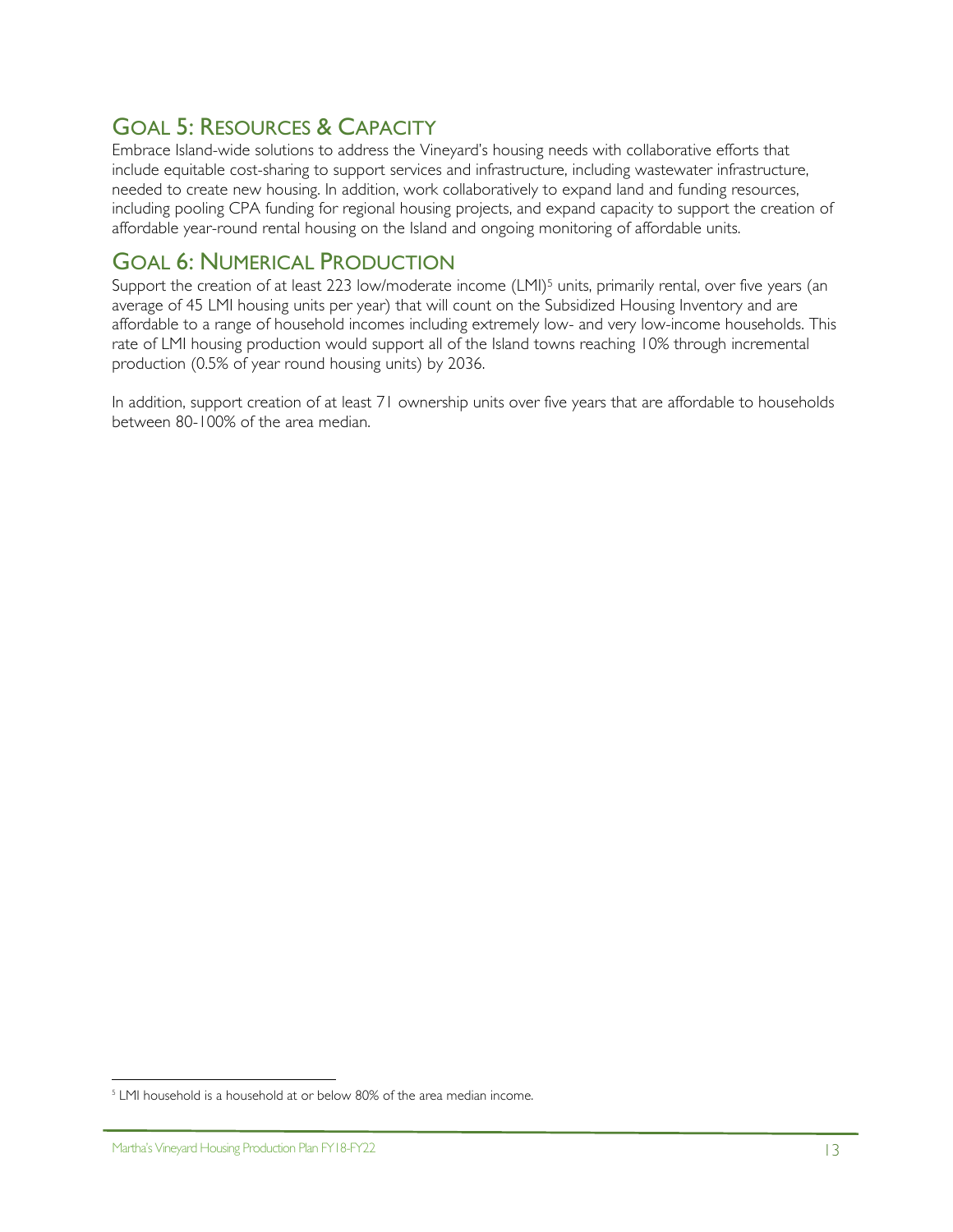## CHAPTER 3 **HOUSING STRATEGIES**

To achieve Island's ten-year housing vision and five-year goals will require the Island communities' focused effort to implement a variety of local and Island-wide initiative strategies and local and Island-wide regulatory strategies. The local and Island-wide strategies are presented as a package of strategies rather than a menu of choices because they are designed to work together to be most effective. They are like pieces of a puzzle that, when assembled and embraced together, can help the community accomplish its goals. The Islandwide strategies include Island-wide Initiative strategies and regulatory strategies, as briefly described below.

This chapter includes descriptions of Island-wide initiative strategies and Island-wide regulatory strategies, and provides an action plan. The strategies are listed immediately below and discussed in more detail on the following pages:

#### **Island-wide Initiative Strategies**

- 1. Advocate for adoption of special legislation to increase the existing real estate transfer fee by 0.5% to promote creation of affordable housing
- 2. Advocate for adoption of special legislation to create a seasonal rentals excise
- 3. Advocate for adoption of property tax incentives to encourage affordable year-round rental of units to households with up to 80 percent AMI
- 4. Support creation of an Island Seasonal Housing Task Force and its initiatives
- 5. Explore creation of an Island-wide or sub-regional housing trust

#### **Island-Wide Regulatory Strategies**

- 6. Develop a model accessory apartment bylaw
- 7. Develop a model multifamily housing bylaw
- 8. Develop a model infill bylaw
- 9. Develop a model Natural Resource Protection Zoning (NRPZ)
- 10. Develop a mixed-use development bylaw
- 11. Conduct a zoning audit for each town and assist with zoning bylaw updates
- 12. Align Martha's Vineyard Commission regulations and procedures with affordable housing production policies
- 13. Develop model Chapter 40B review guidelines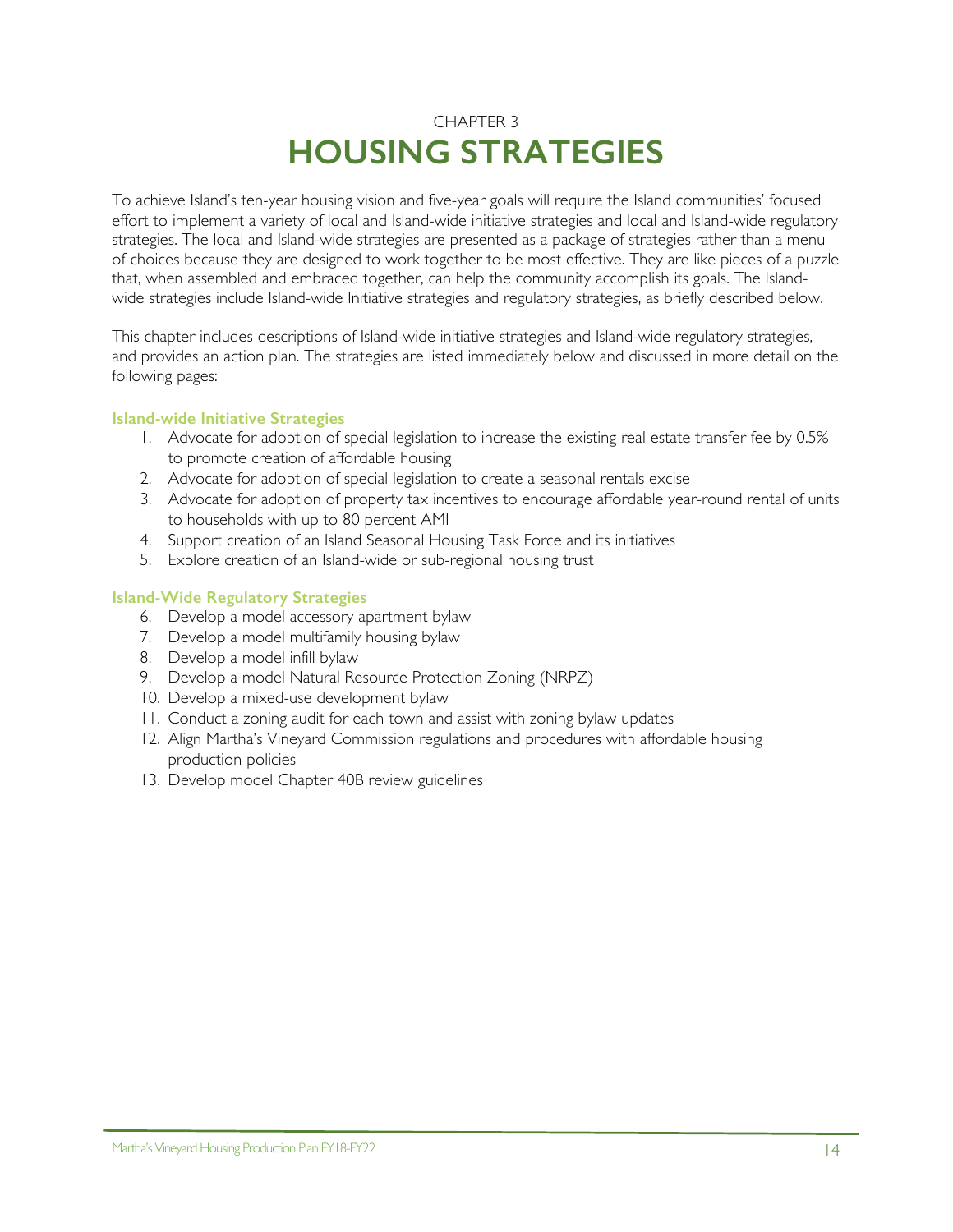|                                                                                                                                                                           | Goal I: Housing Options | Goal 2: Household Types | Goal 3: Economic Vitality | and Smart<br>Goal 4: Community<br>Character<br>Growth | Goal 5: Resources and<br>Capacity | Goal 6: Numerical<br>Production |
|---------------------------------------------------------------------------------------------------------------------------------------------------------------------------|-------------------------|-------------------------|---------------------------|-------------------------------------------------------|-----------------------------------|---------------------------------|
| Strategy 1: Advocate for adoption of special legislation to increase the<br>existing real estate transfer fee by 0.5 percent to promote creation of<br>affordable housing |                         |                         |                           |                                                       |                                   |                                 |
| Strategy 2: Advocate for adoption of special legislation to create a<br>seasonal rentals excise                                                                           |                         |                         |                           |                                                       |                                   |                                 |
| Strategy 3: Advocate for adoption of property tax incentives to<br>encourage affordable year-round rental of units to households with<br>up to 80 percent AMI*            |                         |                         |                           |                                                       |                                   |                                 |
| Strategy 4: Support creation of an Island Seasonal Housing Task Force<br>and its initiatives                                                                              |                         |                         |                           |                                                       |                                   |                                 |
| Strategy 5: Explore creation of an Island-wide or sub-regional housing<br>trust                                                                                           |                         |                         |                           |                                                       |                                   |                                 |
| Strategy 6: Develop a model accessory apartment bylaw                                                                                                                     |                         |                         |                           |                                                       |                                   |                                 |
| Strategy 7: Develop a model multifamily housing bylaw                                                                                                                     |                         |                         |                           |                                                       |                                   |                                 |
| Strategy 8. Develop a model infill bylaw                                                                                                                                  |                         |                         |                           |                                                       |                                   |                                 |
| Strategy 9: Develop a model Natural Resource Protection Zoning<br>(NRPZ)                                                                                                  |                         |                         |                           |                                                       |                                   |                                 |
| Strategy 10: Develop a mixed-use development bylaw                                                                                                                        |                         |                         |                           |                                                       |                                   |                                 |
| Strategy 11: Conduct a zoning audit for each town and assist with<br>zoning bylaw updates*                                                                                |                         |                         |                           |                                                       |                                   |                                 |
| Strategy 12: Align Martha's Vineyard Commission regulations and<br>procedures with affordable housing production policies                                                 |                         |                         |                           |                                                       |                                   |                                 |
| Strategy 13: Develop model Chapter 40B review guidelines                                                                                                                  |                         |                         |                           |                                                       |                                   |                                 |
| *While Strategy 11 wouldn't directly support the plan's goals, it<br>provides a critical foundation for the other regulatory strategies.                                  |                         |                         |                           |                                                       |                                   |                                 |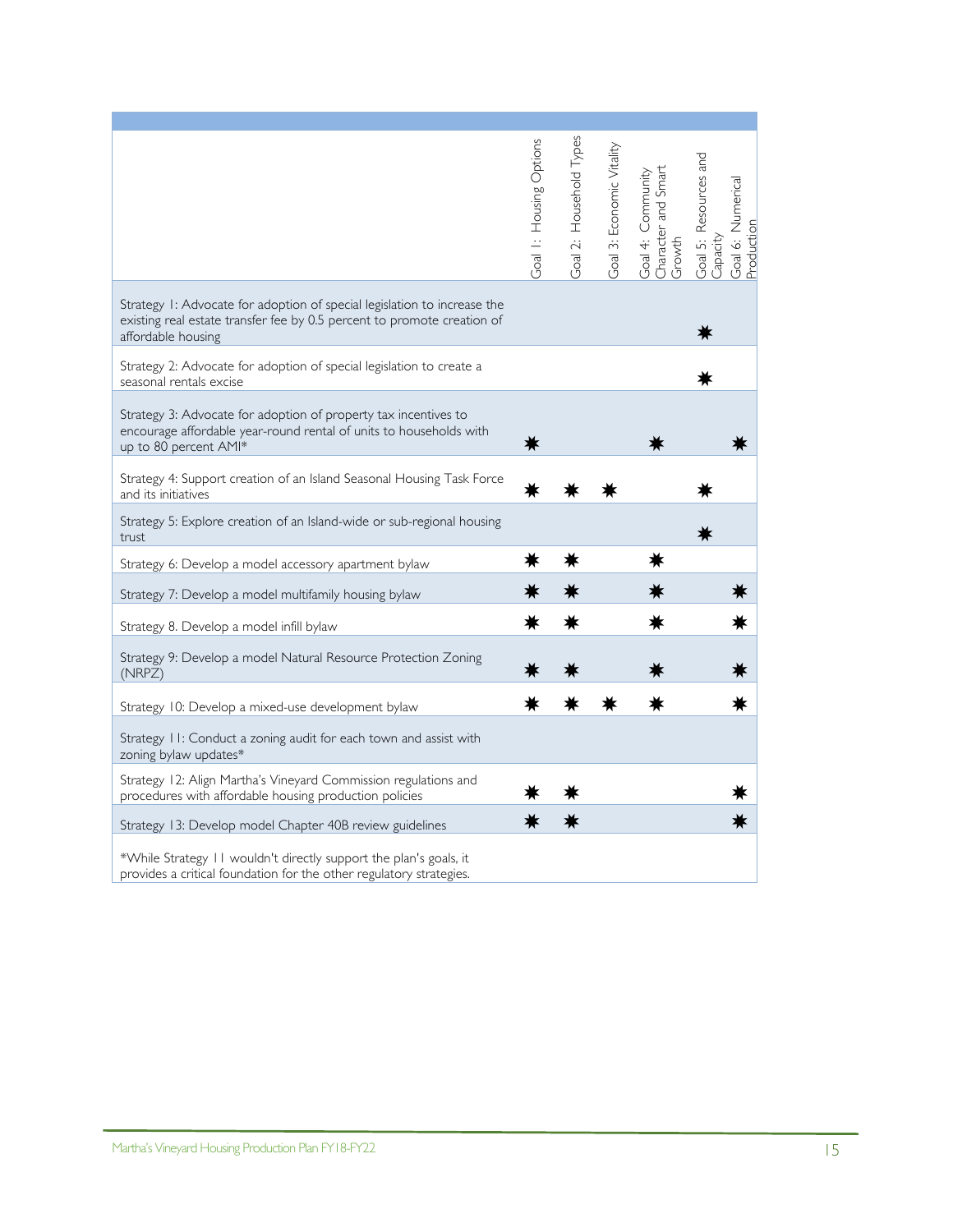# **Island-Wide Initiative Strategies**

**The following strategies are Island-wide initiatives. For these strategies to have maximum effect and success, it will be critical for each town on the Island to contribute with active support and coordinated efforts. Most of the Island-wide strategies would require special legislation, which will require a great deal of local political support to promote state adoption.**

## 1. ADVOCATE FOR ADOPTION OF A HOUSING BANK THROUGH SPECIAL LEGISLATION TO INCREASE THE EXISTING REAL ESTATE TRANSFER FEE BY 0.5 PERCENT TO GENERATE REVENUE FOR THE CREATION OF AFFORDABLE **HOUSING**

The idea to create a housing bank, based on the Martha's Vineyard Land Bank, is not a new idea. Island residents have discussed this idea for well over a decade – the housing bank concept was approved in nonbinding form by all six towns in the spring 2005, but the bill was defeated by Massachusetts house of representatives in July 2006.6 Other municipalities have proposed such a real estate transfer fee for housing recently including Nantucket and Provincetown – both attempts appear stalled. Workshop participants in all towns expressed interest in pursuing this effort again, with some expressing concerns over likely success and effort required. Multiple workshop participants suggested to try for a more modest fee of 0.5% (in 2006, a 1% surcharge was proposed).

The housing bank could be modelled on the Martha's Vineyard Land Bank, which was established in 1986 and has conserved over 3,100 acres through revenue generated by a 2% surcharge on most real estate transfers occurring in the six towns. As described above, the Martha's Vineyard Land Bank has an affordable housing policy that expresses its willingness to consider support for an increase in the existing 2% transfer fee. In addition, the land bank policy states its willingness to serve as the fee collection agency.

#### **Implementation Milestones:**

- Island towns, the Martha's Vineyard Commission, Island housing organizations, and Martha's Vineyard Land Bank Commission to establish an Island housing legislation coalition (that could also work on other Island-wide strategies involving special legislation).
- Local town meetings to consider adopting a local resolution to support housing bank legislation approval.
- Work with the coalition and the district's state senator and representative to sponsor the bill.7
- Coalition to raise funds to support lobbying effort.

 <sup>6</sup> Fein, Ian, "State Defeats Housing Bank" *Vineyard Gazette*, July 31, 2006. https://vineyardgazette.com/news/2006/07/31/state-defeats-housing-bank

 $^7$  Legislators for Dukes County at time of this writing (12/31/16): Senator Daniel A. Wolf and Representative Timothy R. Madden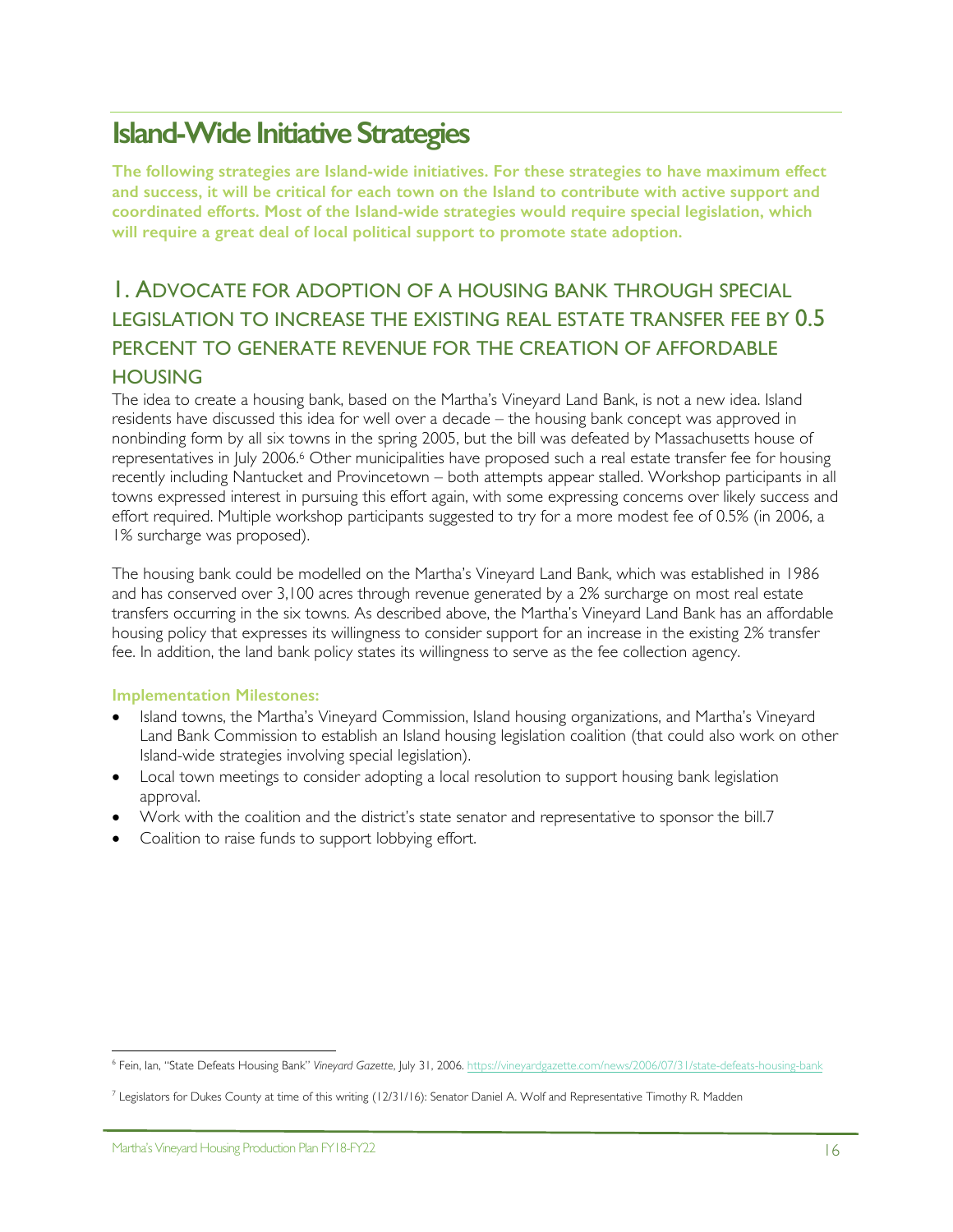## 2. ADVOCATE FOR ADOPTION OF SPECIAL LEGISLATION TO CREATE A SEASONAL RENTALS EXCISE

Currently any city or town is authorized by MA state law to,

*"impose a local excise tax upon the transfer of occupancy of any room or rooms in a bed and breakfast establishment, hotel, lodging house or motel located within such city or town by any operator at a rate up to, but*  not exceeding, 6 per cent of the total amount of rent for each such occupancy" (MGL Chapter 64G, Section 3A).

Five of the six communities on the Vineyard currently impose a local room excise tax in accordance with this law. The towns of Aquinnah, Chilmark, and Edgartown impose a 4% tax while the towns of Oak Bluffs and Tisbury impose a 6% tax (Services 2014). The Town of West Tisbury doesn't currently impose a local room excise tax. However, MGL c.64G, s.3A doesn't currently allow for taxation of seasonal rental property.<sup>8</sup> Multiple attempts to allow for taxation of seasonal properties have been proposed recently including bills for the towns of Wellfleet, Provincetown, and Brewster.

Such special legislation, which could be proposed as a coordinated effort among all six towns, could potentially generate millions of dollars in revenue to support affordable housing initiatives on the Island. Workshop participants in all communities expressed some level of support for such an Island-wide initiative, which some participants expressing reservations about the effort and likely success of such an initiative.

#### **Implementation Milestones:**

- Island towns, the Martha's Vineyard Commission, and Island housing organizations to establish an Island housing legislation coalition (that could also work on other Island-wide strategies involving special legislation).
- Local town meetings to consider adopting a local resolution to support seasonal rental excise legislation approval.
- Work with the coalition and the district's state senator and representative to sponsor the bill.
- Coalition to raise funds to support lobbying effort.

## 3. ADVOCATE FOR ADOPTION OF PROPERTY TAX INCENTIVES TO ENCOURAGE AFFORDABLE YEAR-ROUND RENTAL OF UNITS TO HOUSEHOLDS WITH UP TO 80 PERCENT AMI

The Island's housing issues are exacerbated by competing markets for limited housing stock. Time after time workshop participants expressed concern over lack of year-round rentals and the impact this housing issue has on retaining year-round workers including teachers, municipal employees, and others.

Based on the 2002 Special Act in Provincetown, the Island communities could participate in a coordinated Island-wide effort to submit similar legislation to create a local property tax incentive that waives property tax for rent units if rented year-round to low-income households. In Provincetown, according to information provided by the town's community housing specialist for FY2016, there were 116 affordable year-round rental units created as a result of this tax incentive. The average annual tax exemption per unit was \$858. These are units that otherwise may have been rented seasonally. While the tax incentive doesn't offset the funds that could be gained from weekly seasonal rentals, it does allow for up to 100% tax exemption if 100% of the property is rented year-round to a household with income up to 80 percent AMI and helps to encourage the public to maintain year-round rentals. Note that property owners still pay property taxes on other units they own (including the unit they live in, if any).

 $\overline{a}$ <sup>8</sup> LDS Consulting Group, *Study on Martha's Vineyard Seasonal Rental*, prepared by Island Housing Trust, July 10, 2014.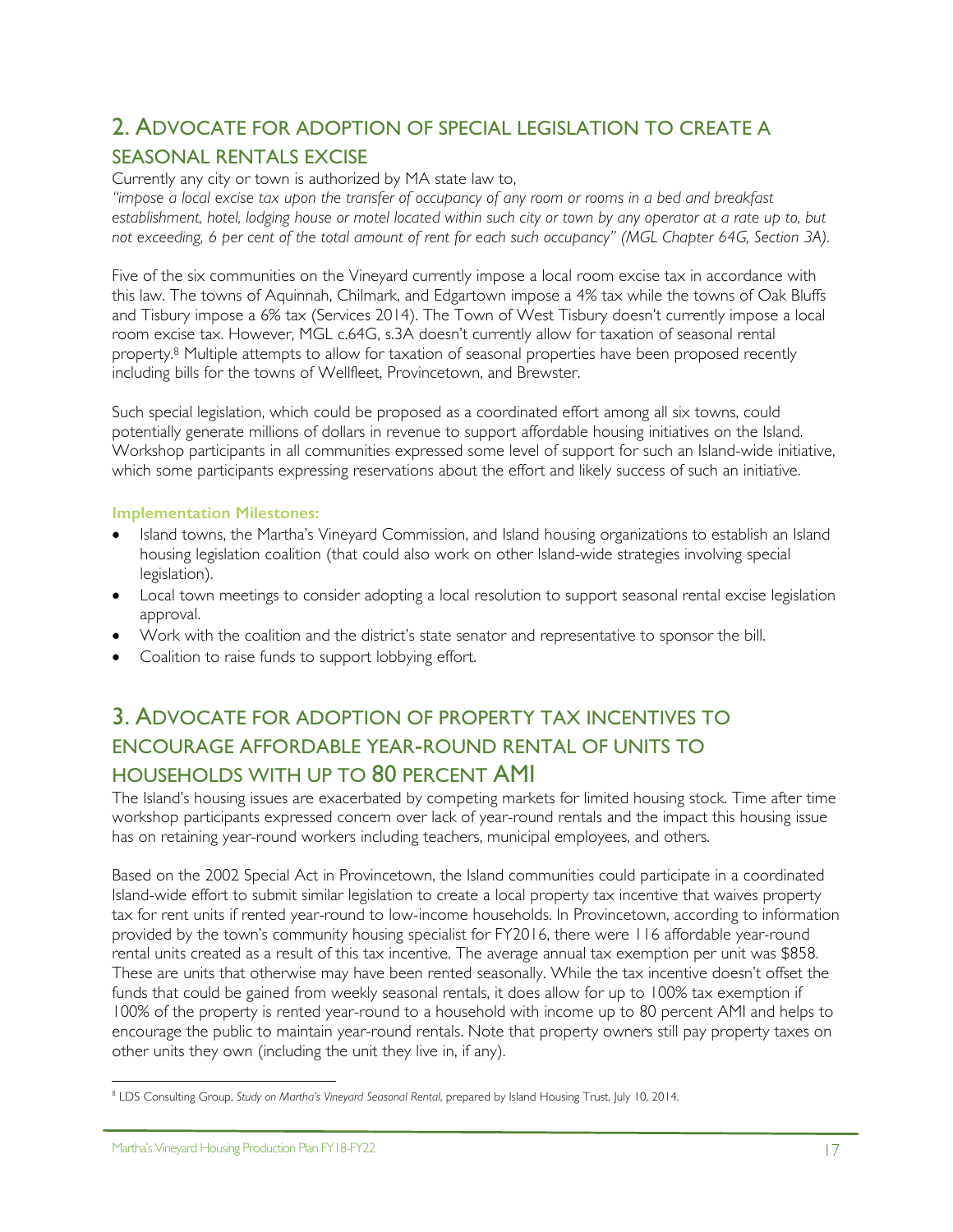The following is an excerpt from the 2002 Special Act for Provincetown:

*SECTION 1. Notwithstanding any general or special law to the contrary, residential real estate in the*  town of Provincetown which is rented to and occupied by a person of low income, at a rental amount not *exceeding the standards of the United States Department of Housing and Urban Development for low income persons, shall be exempt from taxation under chapter 59 of the General Laws.* 

*SECTION 2. The exemption shall be equal to the tax otherwise due on the parcel based on the full and fair assessed value, multiplied by the square footage of the housing units rented to and occupied by a person or family of low income, divided by the total square footage of a structure located on the parcel. For rental housing, assessment of such property, if by an income approach to value, shall assume fair market rent for all units. To be eligible for exemption, the housing unit shall be leased to a low income person at rents for the entire fiscal year for which the exemption is sought.* 

#### **Implementation Milestones:**

- Island towns, the Martha's Vineyard Commission, and Island housing organizations to establish an Island housing legislation coalition (that could also work on other Island-wide strategies involving special legislation).
- Coalition to consider options for design of tax incentive, potential impacts on local tax base, and monitoring needs (which could potentially be funded through the revenue generated).
- Local town meetings to consider adopting a local resolution to support property tax incentive legislation approval.
- Work with the coalition and the district's state senator and representative to sponsor the bill.
- Coalition to raise funds to support lobbying effort.

## 4. SUPPORT CREATION OF AN ISLAND SEASONAL EMPLOYEE HOUSING TASK FORCE AND ITS INITIATIVES

By providing alternatives to house seasonal employees, more housing units could be available for potential year-round rentals. Local employers rely heavily on imported labor and the Islands labor force expanded by roughly over 4,600 employees in between January and July 20169.

This strategy would not require special legislation, but would benefit from the support and involvement of all Island towns to create a task force that focuses on creating seasonal employee housing. Such a task force could bring together the business community to work collaboratively on these issues.

The task force could be created by the Martha's Vineyard Commission and include representation from business community and town officials. The task force could build on work of IHT's Workforce Housing Survey to further identify the housing needs for seasonal employees (e.g., how much, what kind, locations?). The task force could also explore feasibility of sites for potential dormitory/hotel-style housing perhaps with consideration given to land at the airport, as was mentioned by multiple workshop participants. The task force could also explore the possibility of proposing a sales tax for seasonal employee housing based on Breckinridge, Colorado model (0.125% sales tax).

Not only did workshop participants in all communities (with the exception of Chilmark) support this strategy, but the All Island Planning Board online housing survey (Fall 2016) respondents expressed support

#### Martha's Vineyard Housing Production Plan FY18-FY22 18

 $\overline{a}$ <sup>9</sup> MA Executive Office of Labor and Workforce Development, accessed 11/22/16.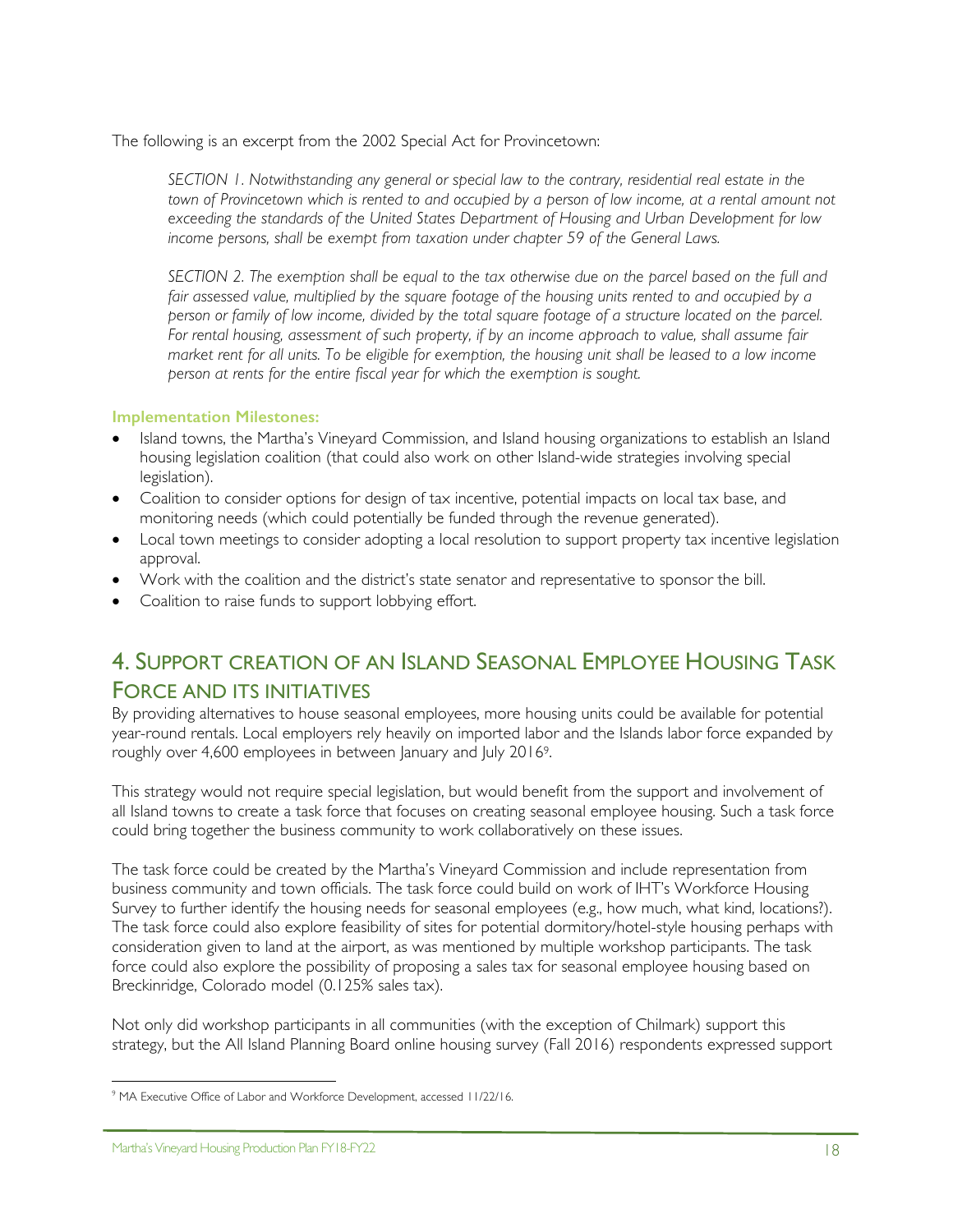for the creation of dormitory housing for seasonal employees, which this task for could focus on implementing.

#### **Implementation Milestones:**

- Led by the Martha's Vineyard Commission and supported by Island towns, work with the Chamber of Commerce, local employers, other Island towns to establish an Island Seasonal Employee Housing Task Force.
- Task Force to sponsor study to further investigate housing needs for seasonal employees (e.g., how much, what kind) and identify appropriate locations to pursue development (or through reuse/conversion of existing buildings) of seasonal employee housing.
- Task Force could nurture private collaborations of local business as well as possibility of other revenue generation such as adopting a sales tax.

## 5. EXPLORE CREATION OF AN ISLAND-WIDE OR SUB-REGIONAL HOUSING **TRUST**

An Island-wide or sub-regional housing trust would enhance the ability of Island communities to pool resources and coordinate housing efforts across the Island. Such a trust could have two main purposes: 1) collect housing revenues for regional use and 2) help coordinate and fund the implementation of the Housing Production plans.

Such a trust, whether truly Island-wide or established with a subset of towns as a sub-regional trust, could be a repository for housing funds generated through a seasonal rental excise tax, a real estate transfer fee (with administration possibly provided by the Martha's Vineyard Land Bank Commission), and perhaps a portion of some local CPA funds. The Island towns are already pooling local CPA funds to help create affordable housing on the Island including for the Island Housing Trust's Village Court Apartments in Tisbury and this could provide a streamlined mechanism to continue pooling funds.

Exploration of this strategy concept would involve working with the various towns interested in exploring this idea and should include defining potential Board of Trustees membership that has representation from the existing Municipal Affordable Housing Trusts, Affordable Housing Committees, and/or Community Preservation Committees of the towns involved in such a trust. In addition, the exploration would help to develop an allocation fund formula that the trust would use that could be based on established regional funding allocation models such as the County and/or Martha's Vineyard Commission Land Bank allocation formula.

Such a regional or sub-regional housing trust would require special legislation, which could be generally based on the Municipal Affordable Housing Trust statute (MGL c.44 s.55C). Although no other regional housing trusts are in existence yet in Massachusetts, the precedent is favorable with dozens of local trusts created through special legislation including a new local housing trust created in 2016 in Provincetown.

#### **Implementation Milestones:**

- Island towns, the Martha's Vineyard Commission, and Island housing organizations to establish an Island housing legislation coalition (that could also work on other Island-wide strategies involving special legislation). A subcommittee or task force of the coalition may be desirable to devote the focus that may be required to appropriately explore the option of creation an Island-wide or sub-regional housing trust.
- Coalition to investigate and consider benefits and challenges of created such a trust, evaluate various options including Island-wide and sub-regional model(s), work with interested towns to explore and design recommendations for board membership, possible fund allocation formula, revenue sources, and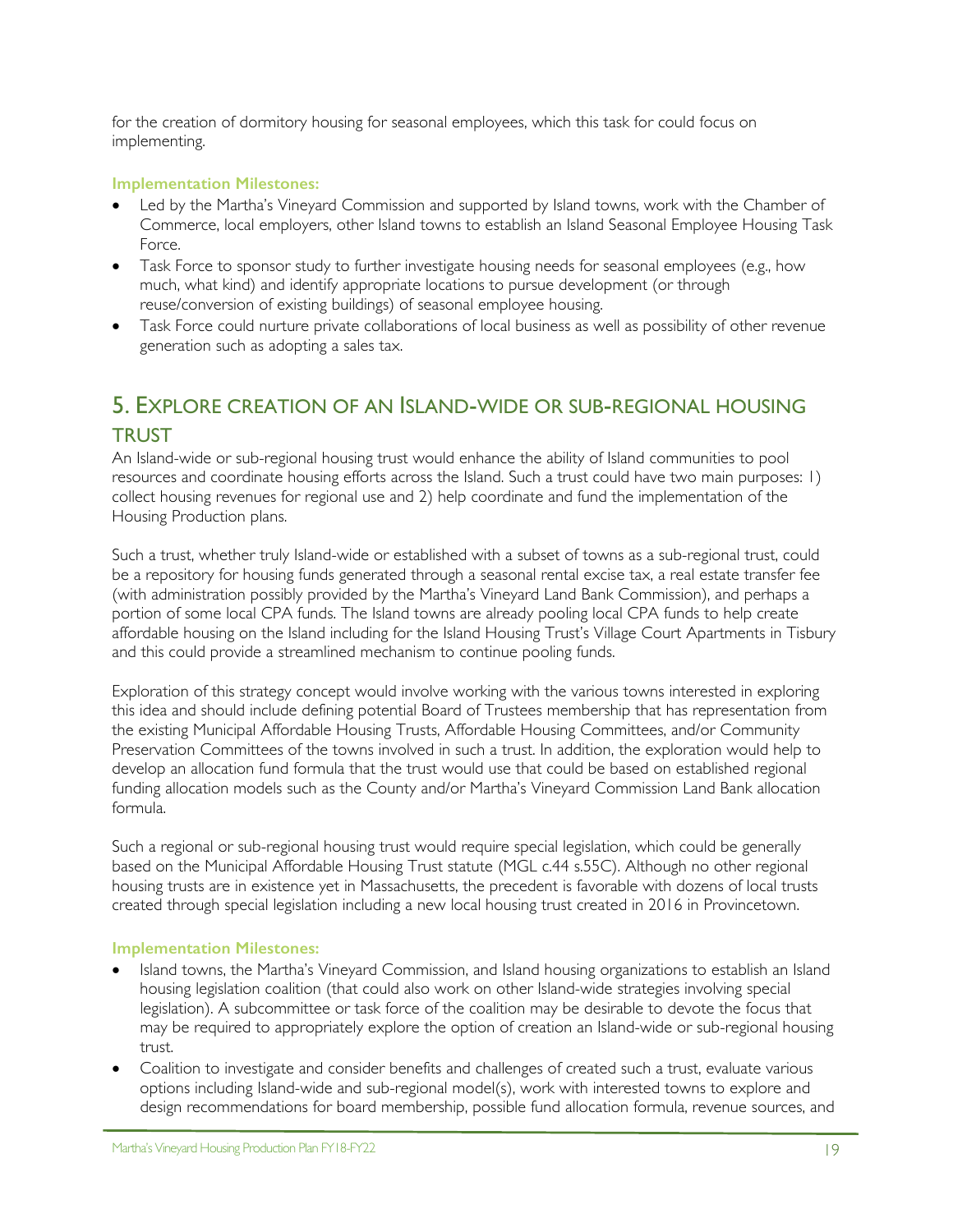potential administration needs (and potential for cooperation/collaboration with the Martha's Vineyard Land Bank to support administration).

• If indicated, after investigation conducted above, Coalition to propose special legislation for support by involved towns and ultimately by state legislature.

# **Island-Wide Regulatory Strategies**

## SUPPORT DEVELOPMENT POLICIES AND REGULATORY REFORM TO CREATE AFFORDABLE HOUSING

The imbalance between housing supply and housing demand means that regulatory reform alone will not solve all of the island's affordable housing problems. Often, Chapter 40B is the best way to create affordable housing because of the design flexibility that comes with a comprehensive permit. All of the towns on Martha's Vineyard should have comprehensive permit guidelines to help the Zoning Board of Appeals and other local officials communicate and work with developers as effectively as possible. Still, zoning techniques to increase supply can, when paired with other actions, provide new opportunities for growing the affordable housing inventory.

## 6. DEVELOP A MODEL ACCESSORY APARTMENT BYLAW

Basic features:

- Allow accessory apartments by right in an owner-occupied single-family dwelling on a conforming lot (and on a non-conforming lot by special permit);
- Maximum floor area: 900 sq. ft. or not more than 30 percent of the gross floor area of the principal dwelling;
- Require a minimum side yard buffer strip on the side of driveway side of the lot, with the buffer to be landscaped and prohibited from use for off-street parking;
- No occupancy limitations;
- Application submission, review, and decision procedures.

## 7. DEVELOP A MODEL MULTIFAMILY HOUSING BYLAW

Basic features:

- Allow multifamily housing by right, subject to site plan review and design review;
- Maximum density: four times the district's base density by right, eight times by special permit;
- Require 10 percent of the units to be affordable and eligible for the Subsidized Housing Inventory;
- Parking: one parking space per studio or one-bedroom unit and an average of 1.5 spaces per twobedroom unit;
- Require a minimum percentage of open space and regulate open space placement on the lot;
- Create flexibility for the Planning Board to grant a special permit for additional density and/or height in order to support age-targeted housing, other local priorities;
- Application submission, review, and decision procedures.

## 8. DEVELOP A MODEL INFILL BYLAW

Basic features:

- Allow an affordable unit as of right on a nonconforming lot with at least 5,000 sq. ft.;
- Establish front, side, and rear setbacks for infill lots;
- Establish a parking buffer strip requirement along one of the side lot lines;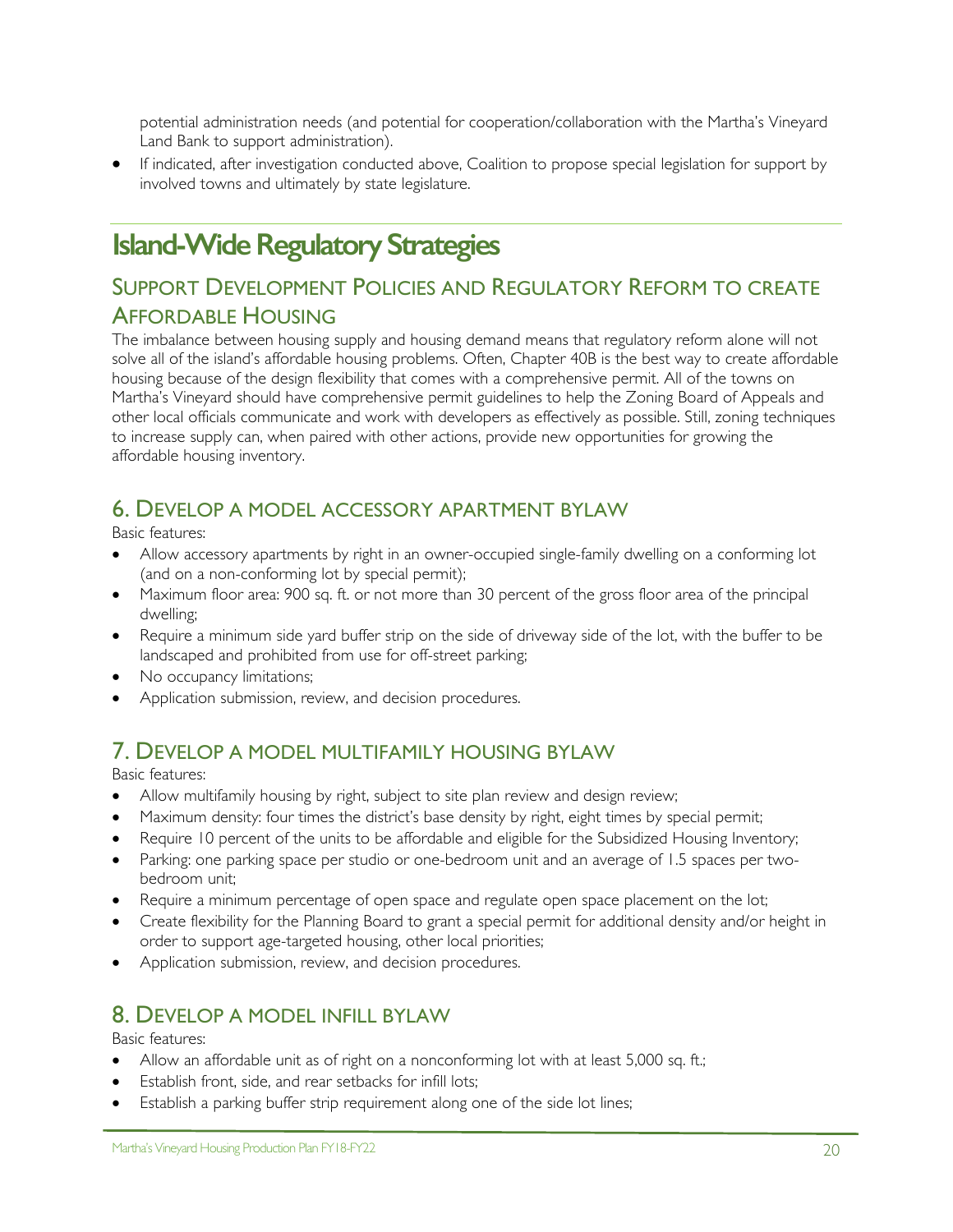- Limit the special permit to circumstances requiring additional dimensional flexibility;
- Allow a two-family dwelling on a non-conforming lot if one is deed restricted to be affordable at 50% AMI (the other could be market-rate);
- Application submission, review, and decision procedures.

## 9. DEVELOP A MODEL NATURAL RESOURCE PROTECTION ZONING (NRPZ)

Basic features:

- Minimum open space set-side (a modest reduction should be considered, or at least clarify that the Planning Board can approve a modest reduction as part of the special permit process);
- Conditions for granting density bonuses, e.g., the number of additional market-rate units that will be allowed in order to subsidize the inclusion of affordable housing or provision of additional open space;
- Design standards to be addressed in submission of subdivision plan.
- Application submission, review, and decision procedures.

### 10. DEVELOP A MIXED-USE DEVELOPMENT BYLAW

Basic features:

- Allow upper-story apartments in commercial buildings as a use allowed by right, subject to site plan review and design review;
- For allowable upper-story apartments, include multifamily units, dormitory rooms, or single-room occupancy units;
- Establish a simple, straightforward way to determine the maximum number of dwelling units or residential rooms per building;
- Set the trigger for affordable units; and a minimum percentage of affordable units;
- Set the maximum building height at 40 feet and three stories;
- Application submission, review, and decision procedures.

## 11. CONDUCT A ZONING AUDIT FOR EACH TOWN AND ASSIST WITH ZONING BYLAW UPDATES

- Provide a zoning diagnostic report for each town, focusing on the following:
	- Structure and format,
	- Ease of access and navigability,
	- Clarity of language and presentation,
	- Internal conflicts and inconsistencies,
	- Obsolete or missing provisions,
	- Updates to implement recently completed plans, if any,
	- Provisions that need to be updated to conform with Chapter 40A and current case law.
- Provide zoning bylaw recodification and update assistance to each town.

## 12. ALIGN MARTHA'S VINEYARD COMMISSION REGULATIONS AND PROCEDURES WITH AFFORDABLE HOUSING PRODUCTION POLICIES

• Develop criteria for accelerated review and approval of affordable and mixed-income housing development consistent with this plan.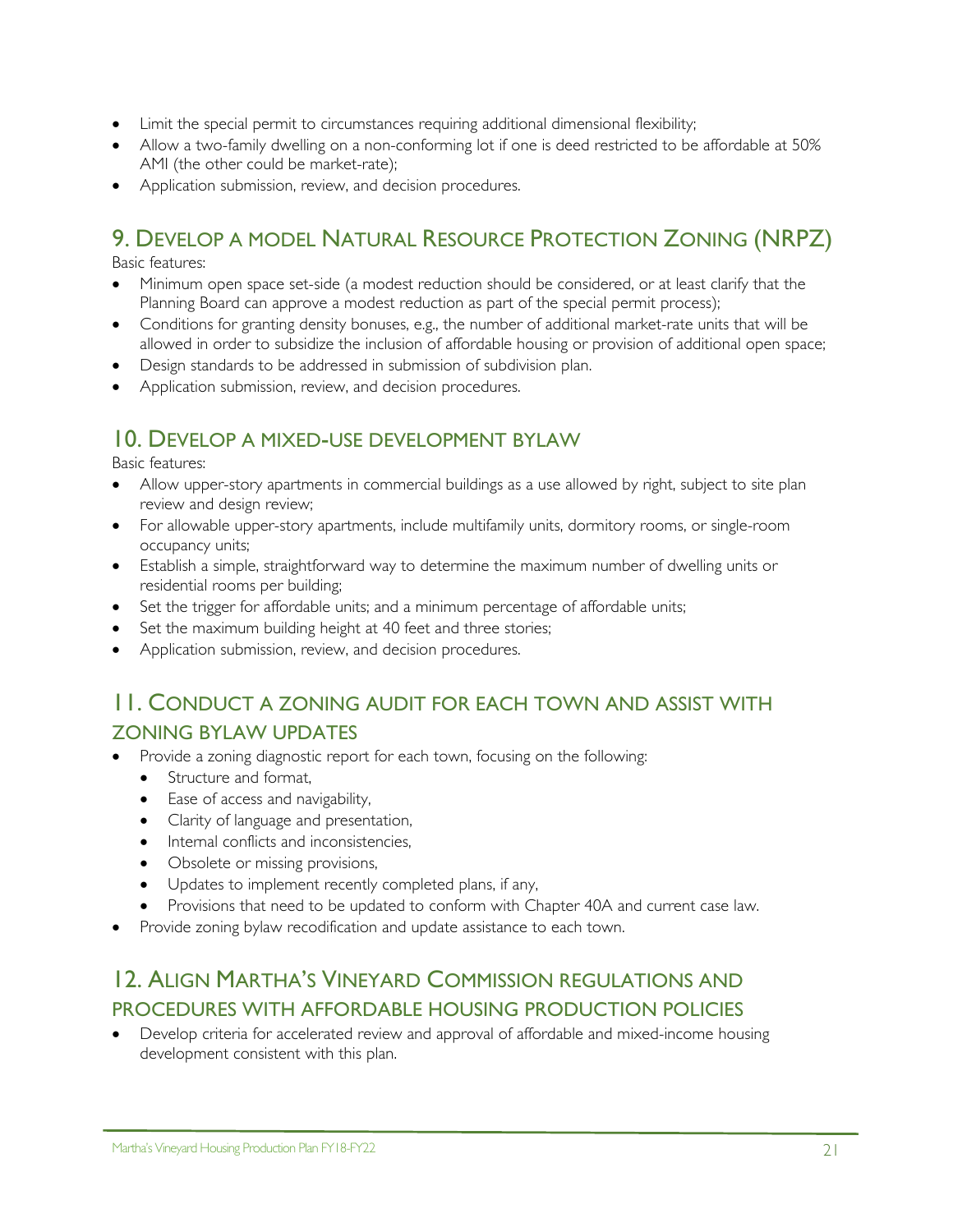## 13. DEVELOP MODEL CHAPTER 40B REVIEW GUIDELINES

Basic features:

- Review and update Board of Appeals regulations (as needed) to ensure that each town's ZBA rules are consistent with both Chapter 40A and the state's Chapter 40B regulations.
- Assist local affordable housing committees with developing policies and preferences for Chapter 40B comprehensive permit developments in order to implement the recommendations of each Housing Production Plan.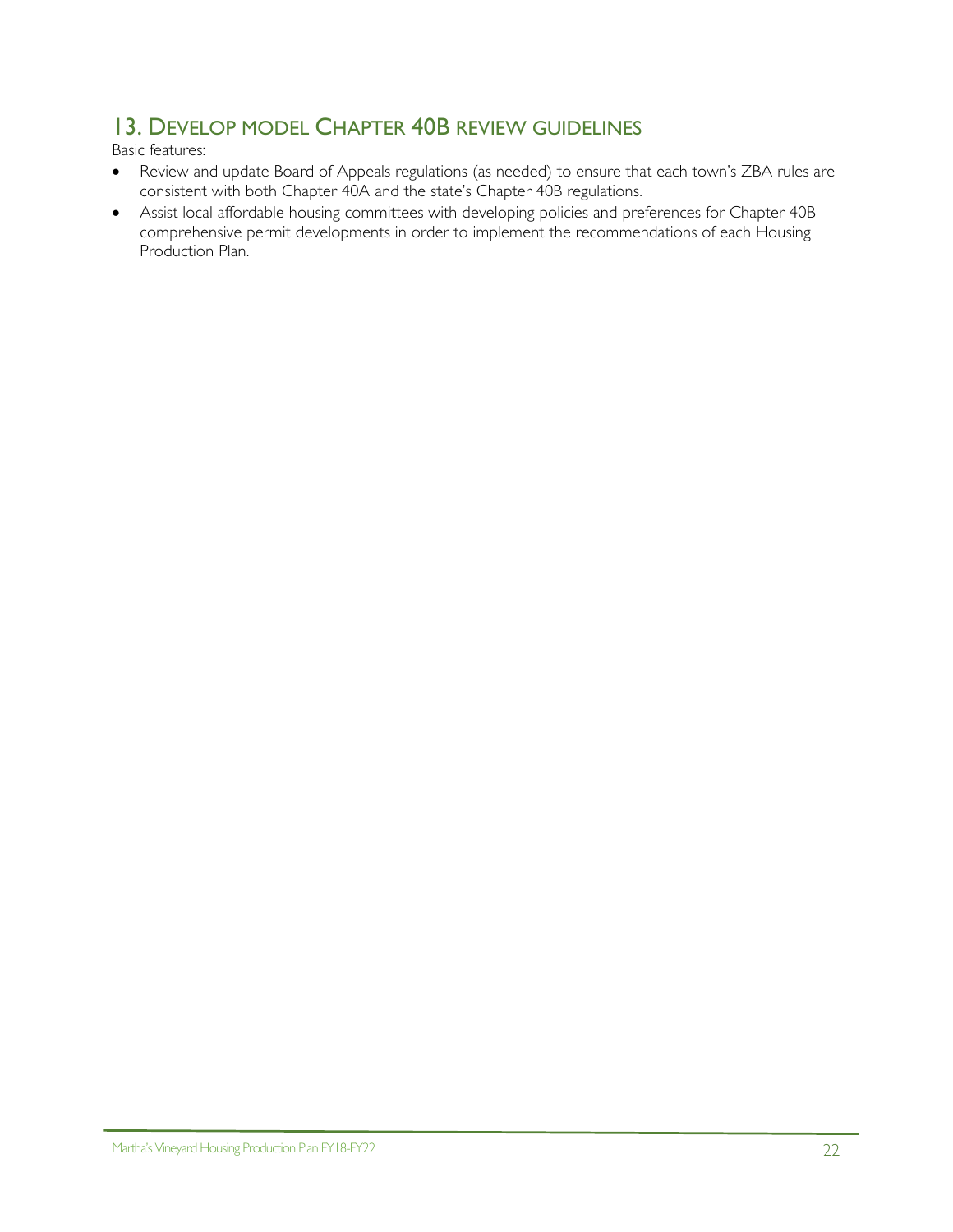# **Action Plan**

| #                        | <b>Housing Strategies</b>                                                                                                                              | FY2018 | <u>EY2019</u> | <b>FY2020</b> | FY2021 | FY2022 | <b>Responsible</b><br><b>Entity</b>           | <b>Supporting</b><br><b>Entities</b>                                                                        |
|--------------------------|--------------------------------------------------------------------------------------------------------------------------------------------------------|--------|---------------|---------------|--------|--------|-----------------------------------------------|-------------------------------------------------------------------------------------------------------------|
| $\overline{\phantom{a}}$ | Advocate for adoption of special legislation to<br>increase the existing real estate transfer fee by<br>0.5% to promote creation of affordable housing |        |               |               |        |        | Martha's Vineyard<br>Commission/<br>Coalition | Six Towns and Island<br>Housing Organizations                                                               |
| $\overline{2}$           | Advocate for adoption of special legislation to<br>create a seasonal rentals excise                                                                    |        |               |               |        |        | Martha's Vineyard<br>Commission/<br>Coalition | Six Towns and Island<br>Housing Organizations                                                               |
| 3                        | Advocate for adoption of property tax<br>incentives to encourage affordable year-round<br>rental of units to households with up to 80<br>percent AMI*  |        |               |               |        |        | Martha's Vineyard<br>Commission/<br>Coalition | Six Towns and Island<br>Housing Organizations                                                               |
| $\overline{4}$           | Support creation of an Island Seasonal Housing<br>Task Force and its initiatives                                                                       |        |               |               |        |        | Martha's Vineyard<br>Commission               | Six Towns, Chamber of<br>Commerce, Island<br>business community, and<br>regional institutional<br>employers |
| 5                        | Explore creation of an Island-wide or sub-<br>regional housing trust                                                                                   |        |               |               |        |        | Martha's Vineyard<br>Commission/<br>Coalition | Six Towns and Island<br>Housing Organizations                                                               |
| 6                        | Develop a model accessory apartment bylaw                                                                                                              |        |               |               |        |        | Martha's Vineyard<br>Commission               |                                                                                                             |
| 7                        | Develop a model multifamily housing bylaw                                                                                                              |        |               |               |        |        | Martha's Vineyard<br>Commission               |                                                                                                             |
| 8                        | Develop a model infill bylaw                                                                                                                           |        |               |               |        |        | Martha's Vineyard<br>Commission               |                                                                                                             |
| 9                        | Develop a model Natural Resource Protection<br>Zoning (NRPZ)                                                                                           |        |               |               |        |        | Martha's Vineyard<br>Commission               |                                                                                                             |
| $ 0\rangle$              | Develop a mixed-use development bylaw                                                                                                                  |        |               |               |        |        | Martha's Vineyard<br>Commission               |                                                                                                             |
| П                        | Conduct a zoning audit for each town and<br>assist with zoning bylaw updates                                                                           |        |               |               |        |        | Martha's Vineyard<br>Commission               |                                                                                                             |
| 2                        | Align Martha's Vineyard Commission<br>regulations and procedures with affordable<br>housing production policies                                        |        |               |               |        |        | Martha's Vineyard<br>Commission               |                                                                                                             |
| $\overline{13}$          | Develop model Chapter 40B review guidelines                                                                                                            |        |               |               |        |        | Martha's Vineyard<br>Commission               |                                                                                                             |

Note: lighter shade indicates strategies that are ongoing and/or should be implemented as opportunities arise, rather than a specific schedule.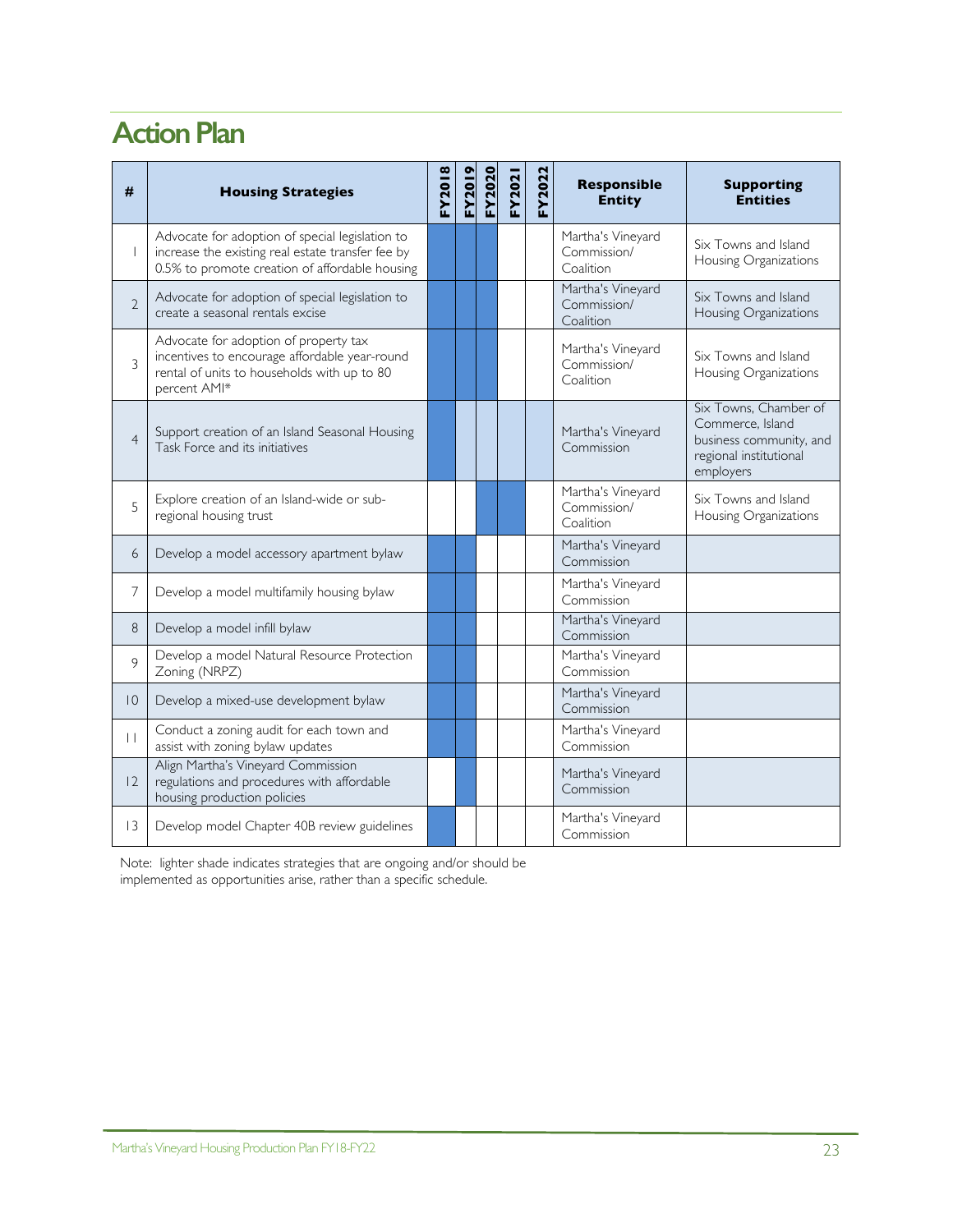## CHAPTER 4 **DEMOGRAPHIC PROFILE**

# **Key Findings**

The 2013 Housing Needs Assessment recognized the following demographic trends:

- Increasing growth of population on the Island this report finds modest population growth on the Island overall but this growth is inconsistently distributed among the Island's communities, with Aquinnah losing the most population and Oak Bluffs gaining the most.
- Declining numbers of younger residents and increases in older ones this report finds this trend is continuing.
- Increasing number of smaller households this report finds that average household sizes have increased in more recent years, with larger households forming and less households overall despite Island-wide population growth.
- Relatively high median incomes, with disparities for those who rented and those who owned their homes – this finding of disparity is consistent with this reports findings, but median income overall is comparable to the state's median income
- A significant number of households earning lower income, which this report also finds.

# **Year-Round Population Change**

Between 1930 and 2014, the Island's year-round population grew from a total of just under 5,000 to almost 17,000 persons, with the steepest growth between 1970 and 2000. Between the 2010 population (the last decennial US Census) and 2035, the UMass Donahue Institute population projections estimate about 12 percent growth, adding almost two-thousand people.

However, there are big differences in projected population change between the Island's six towns with some towns projected to grow a lot while others are projected to decline: Most of the growth will occur in one town – Oak Bluffs – where the population is expected to grow about 28% between 2010 and 2035 while Aquinnah and Chilmark's year-round population is projected to decrease 38 percent and 17 percent, respectively. Edgartown population projections indicated modest growth of about 2 percent and Tisbury and West Tisbury are projected to grow about 11 percent and 10 percent, respectively.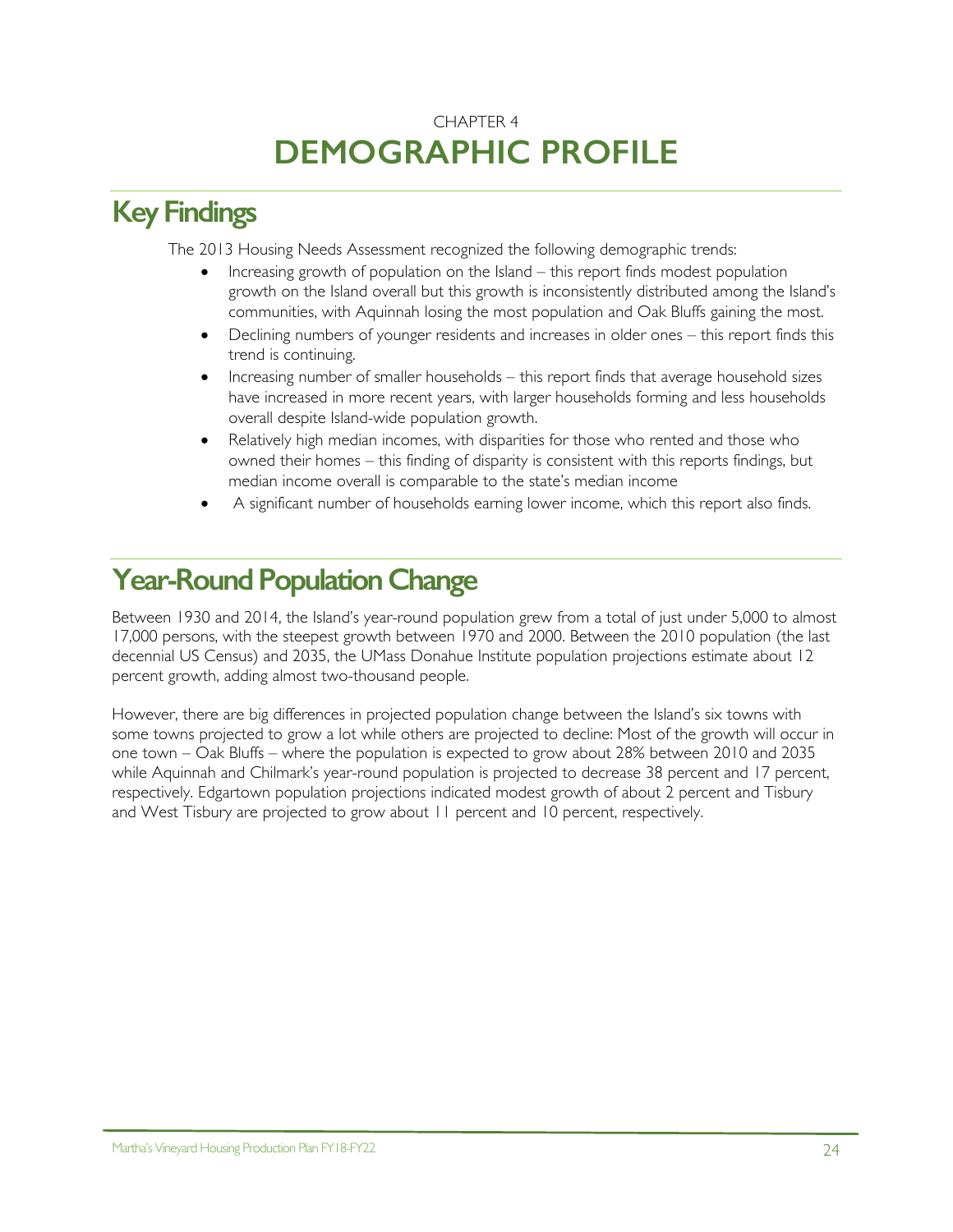#### TABLE 4.1: POPULATION CHANGE 1930-2014 & 2035 PROJECTIONS

| Year           | Population | % Change |
|----------------|------------|----------|
| 1930           | 4,833      |          |
| 1940           | 5,533      | 14%      |
| 1950           | 5,577      | 1%       |
| 1960           | 5,763      | 3%       |
| 1970           | 6,034      | 5%       |
| 1980           | 8,879      | 47%      |
| 1990           | 11,541     | 30%      |
| 2000           | 14,901     | 29%      |
| 2010           | 16,460     | 10%      |
| 2014           | 16,974     | 3%       |
| 2030 projected | 17,902     | 5%       |
| 2035 projected | 18,386     | 3%       |

ISLAND-WIDE

Source: Martha's Vineyard Housing Needs Assessment 2013; 2010-2014 American Community Survey, as provided by MVC; Massachusetts Population Projections, UMass Donahue Institute, as provided by MVC. Note: ACS data based on samples and are subject to variability

### AGE COMPOSITION

The Island's projected population change creates a significant change in the age-composition of year-round residents with significant increase in the population age sixty-five years and above, a decrease in working-age population (age twenty to sixty-four years), and a smaller decrease in the youth population age nineteen years and under. More specifically, the UMass Donahue Institute projects that by 2035, the population age sixty-five years and above will make up about 29 percent of the Island's total year-round population, growing from about 14 percent of total population in 2000. In 2000, the working-age population was about 61 percent of the Island population and in 2035 is projected to make up about 52 percent. In 2000, youth age nineteen years and below was about 25 percent of the Island population and in 2035 is projected to make up about 19 percent.

| TABLE 4.2: AGE COMPOSITION 2000-14 & 2035 PROJECTIONS, DUKES COUNTY |  |  |
|---------------------------------------------------------------------|--|--|
|                                                                     |  |  |

| Age                                                                                                                                                                                               | 2000   |      | 2014   |          | 2035 projection |      |  |
|---------------------------------------------------------------------------------------------------------------------------------------------------------------------------------------------------|--------|------|--------|----------|-----------------|------|--|
|                                                                                                                                                                                                   | Est.   | $\%$ | Est.   | $\%$     | Est.            | %    |  |
| under 19                                                                                                                                                                                          | 3,665  | 25%  | 3,597  | 21%      | 3.492           | 19%  |  |
| 20 to 64                                                                                                                                                                                          | 9.169  | 61%  | 10,263 | 61%      | 9.622           | 52%  |  |
| $65 +$                                                                                                                                                                                            | 2.153  | 14%  | 3,055  | 18%      | 5.339           | 29%  |  |
| Total                                                                                                                                                                                             | 14.987 | 100% | 16.915 | 100<br>% | 18,453          | 100% |  |
| Median Age                                                                                                                                                                                        | 40.7   |      | 45.7   |          |                 |      |  |
| Source: US Census 2010; 2010-2014 American Community Survey; Note: ACS data<br>based on samples and are subject to variability; Massachusetts Population Projections,<br>UMass Donahue Institute. |        |      |        |          |                 |      |  |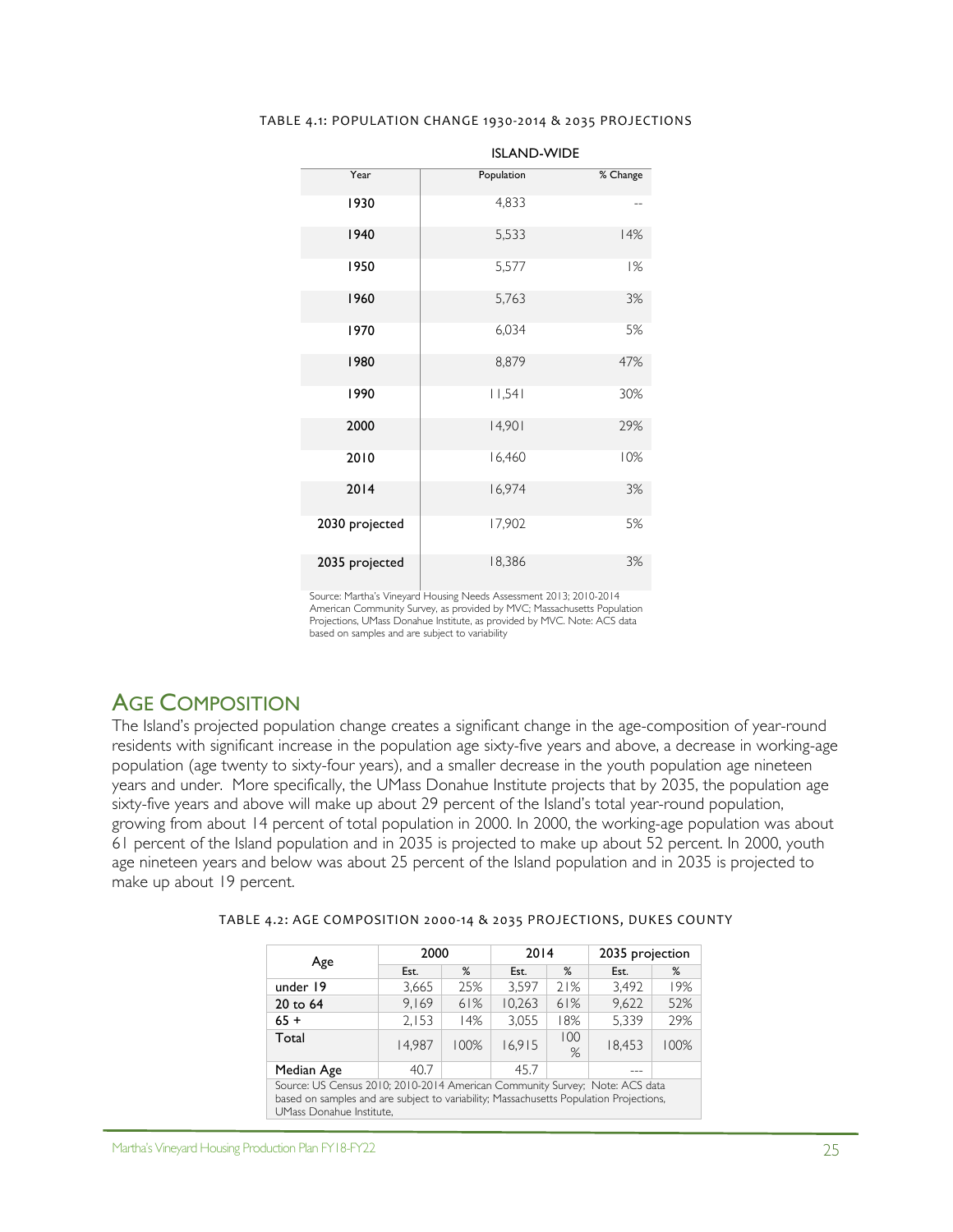## RACIAL COMPOSITION

The Island's year-round population primarily identifies as white alone with about 94 percent of total yearround population per the 2014 estimates and about a 6 percent non-white alone population. Statewide the population is more racially diverse with an estimated 80 percent of the total population identifying as white alone and about 20 percent non-white alone.

The Island's year-round population identifying as Black or African American alone is estimated to be less than 2 percent of total 2014 estimated population while statewide this population is about 7 percent. Less than 1 percent of the Island's population is estimated to identify as American Indian and Alaska Native alone, resembling the statewide population as a whole  $-$  On the Island, this population largely resides in Aquinnah, which is an estimated 27 percent of Aquinnah's total year-round population. Less than 1 percent of the Island's total population is estimated to identify as Asian alone, whereas this population is estimated to be about 6 percent of the state's total population

|                                                                                                | <b>ISLAND WIDE</b> |        |                     |  |  |  |  |
|------------------------------------------------------------------------------------------------|--------------------|--------|---------------------|--|--|--|--|
|                                                                                                | 2000               | 2014   | % Change<br>2000-14 |  |  |  |  |
| Population of one race                                                                         | 14,427             | 16,574 | 13%                 |  |  |  |  |
| White                                                                                          | 13,510             | 15,876 | 15%                 |  |  |  |  |
| <b>Black or African American</b>                                                               | 359                | 305    | $-18%$              |  |  |  |  |
| American Indian and Alaska native                                                              | 256                | 110    | $-133%$             |  |  |  |  |
| Asian alone                                                                                    | 69                 | 151    | 54%                 |  |  |  |  |
| Native Hawaiian and other Pacific Islander<br>$-100%$<br>$\vert \ \vert$<br>$\Omega$           |                    |        |                     |  |  |  |  |
| Some other race<br>-68%<br>222<br>132                                                          |                    |        |                     |  |  |  |  |
| Population of two or more races                                                                | 474                | 242    | -96%                |  |  |  |  |
| Total population                                                                               | 14.901             | 16,816 | 11%                 |  |  |  |  |
| Source: US Census Decennial Censuses 2000, 2010-2014 American Community Survey; Note: ACS data |                    |        |                     |  |  |  |  |

#### TABLE 4.3: ISLAND-WIDE RACIAL COMPOSITION, 2000-14

based on samples and are subject to variability ACS 2010-14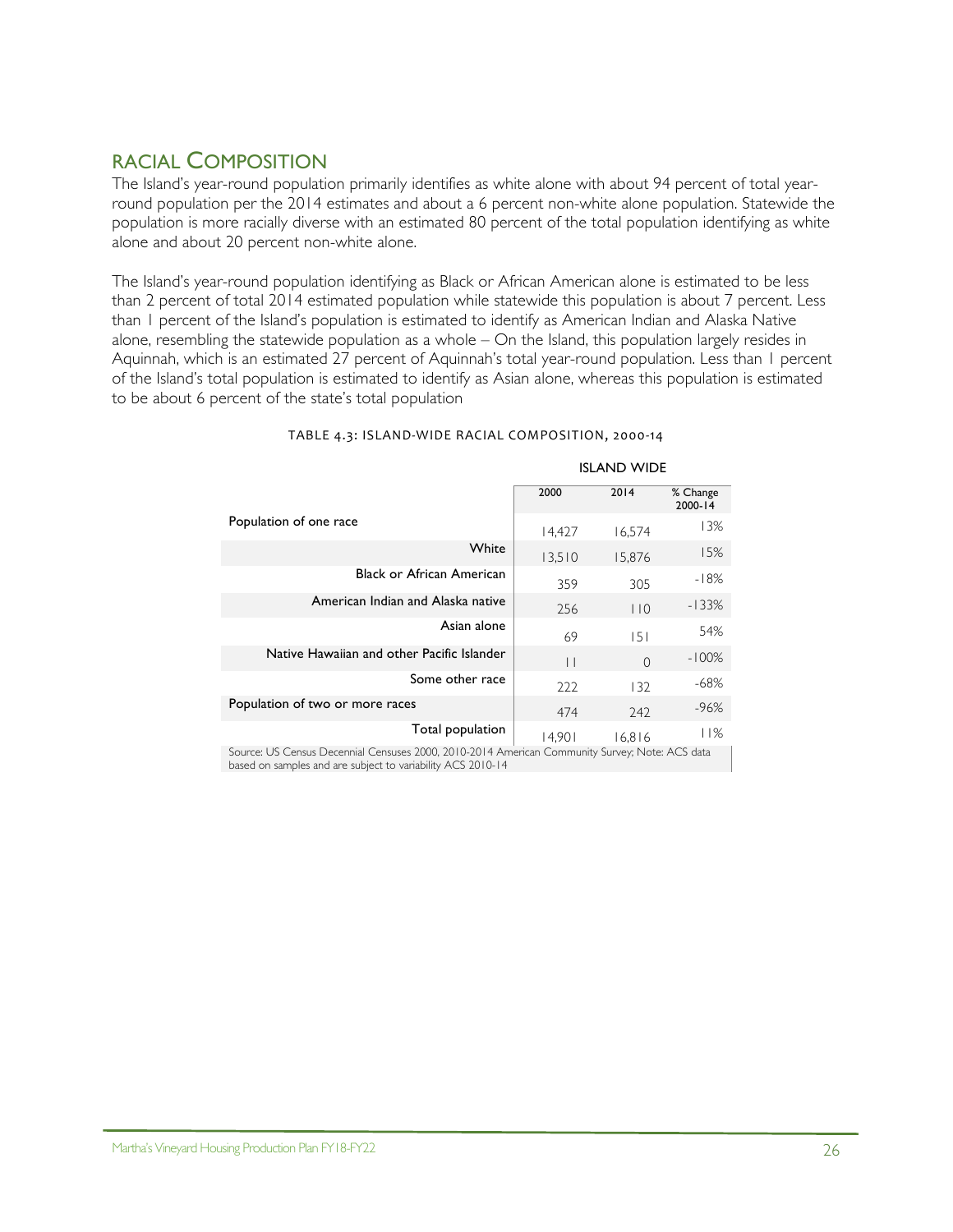## FOREIGN-BORN POPULATION

The 2014 ACS estimates indicate that about 7 percent of the Island's total year-round population is foreignborn. Roughly 47 percent of total year-round foreign-born population is estimated to have been born in a Latin American country – primarily Brazil. Most of the year-round population born in Brazil lives in Tisbury and Edgartown. About 40 percent of the Island's total year-round foreign-born population is estimated to have been born in a European country. About 13 percent of total year-round foreign-born population is estimated to have been born in an Asian country.

|                                                                                                               | <b>ISLAND-WIDE</b> |      |
|---------------------------------------------------------------------------------------------------------------|--------------------|------|
|                                                                                                               | <b>Estimate</b>    | %    |
| Total Foreign Born Persons                                                                                    | 1257               | 100% |
| Europe                                                                                                        | 484                | 39%  |
| Northern Europe                                                                                               | 196                | 40%  |
| United Kingdom (excluding England and Scotland)                                                               | 28                 | 14%  |
| England                                                                                                       | 34                 | 17%  |
| Ireland                                                                                                       | 108                | 55%  |
| Denmark                                                                                                       | $\overline{1}$     | 1%   |
| Sweden                                                                                                        | 25                 | 13%  |
| Western Europe:                                                                                               | 97                 | 20%  |
| Austria                                                                                                       | 72                 | 74%  |
| France                                                                                                        | 7                  | 7%   |
| Germany                                                                                                       | 7                  | 7%   |
| Netherlands                                                                                                   | П                  | 11%  |
| Southern Europe:                                                                                              | 43                 | 9%   |
| Portugal                                                                                                      | 43                 | 100% |
| Eastern Europe:                                                                                               | 48                 | 31%  |
| <b>Bulgaria</b>                                                                                               | 17                 | 11%  |
| Czechoslovakia (incl. Czech Republic and Slovakia)                                                            | $\overline{2}$     | 1%   |
| Hungary                                                                                                       | $\overline{2}$     | 1%   |
| Poland                                                                                                        | 103                | 70%  |
| Romania                                                                                                       | 3                  | 2%   |
| Russia                                                                                                        | 21                 | 14%  |
| Asia                                                                                                          | 165                | 13%  |
| Eastern Asia:                                                                                                 | 4 <sub>1</sub>     | 25%  |
| China                                                                                                         | 30                 | 73%  |
| Japan                                                                                                         | 3                  | 7%   |
| Korea                                                                                                         | 8                  | 20%  |
| South Eastern Asia:                                                                                           | 112                | 68%  |
| Cambodia                                                                                                      | 112                | 100% |
| <b>Western Asia:</b>                                                                                          | 2                  | 7%   |
| Lebanon                                                                                                       | V                  | 17%  |
| Americas:                                                                                                     | 608                | 48%  |
| Latin America:                                                                                                | 593                | 98%  |
| Caribbean:                                                                                                    | 8 <sub>1</sub>     | 13%  |
| <b>Barbados</b>                                                                                               | $\mathbf{L}$       | 14%  |
| <b>Jamaica</b>                                                                                                | 70                 | 86%  |
| South America:                                                                                                | $\overline{512}$   | 84%  |
| <b>Brazil</b>                                                                                                 | 512                | 100% |
| Northern America:                                                                                             | 15                 | 2%   |
| Canada                                                                                                        | 15                 | 100% |
| Source: 2010-2014 American Community Survey<br>Note: ACS data based on samples and are subject to variability |                    |      |

| TABLE 4.4: NATIONAL ORIGIN OF ESTIMATED FOREIGN-BORN POPULATION 2014 |  |  |
|----------------------------------------------------------------------|--|--|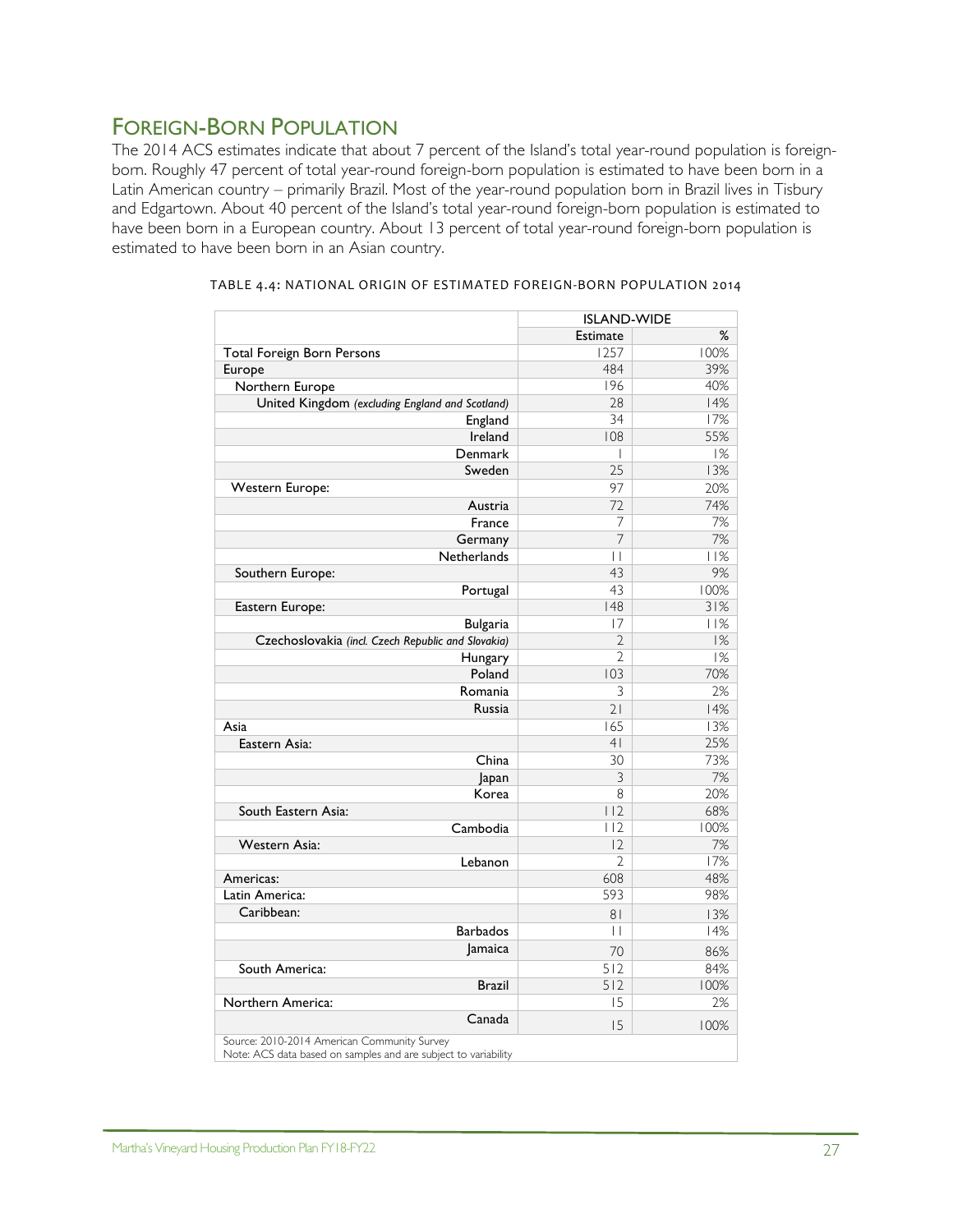## RESIDENCE ONE YEAR AGO

Most of the year-round population (about 92 percent) on the Island is estimated to have lived in the same house one year prior. Of the population that is estimated to have moved in the prior one year, about 2 percent moved from somewhere else in Dukes County, 2 percent from Massachusetts (not Dukes County), 3 percent from a different state and 1 percent from abroad. Whereas, only about 87 percent of statewide year-round population lived in the same house one year prior.

|                                                                   | <b>ISLAND-WIDE</b> |      |  |  |
|-------------------------------------------------------------------|--------------------|------|--|--|
|                                                                   | Units              | ℅    |  |  |
| Total                                                             | 16,816             | 100% |  |  |
| Same Home                                                         | 15,528             | 92%  |  |  |
| Same County                                                       | 327                | 2%   |  |  |
| Same State                                                        | 363                | 2%   |  |  |
| Different State                                                   | 438                | 3%   |  |  |
| Abroad                                                            | 122                | 1%   |  |  |
| Source: 2010-14 American Community Survey Note: ACS data based on |                    |      |  |  |

#### TABLE 4.5: GEOGRAPHIC MOBILITY: RESIDENCE ONE YEAR AGO, 2014

Source: 2010-14 American Community Survey Note: ACS data based on samples and are subject to variability

## **Household Characteristics**

Despite estimated increase of total year-round population by over 2,000 persons between 2000 and 2014, the 2014 ACS estimates indicate that total number of year-round households declined from about just under 6,400 in 2000 to about 5,800 in 2014. The 2014 ACS estimates also indicate that average household size in the county increased – meaning more people are living together, forming households, in 2014 than in 2000. This trend of larger households could be related to housing costs (more people sharing the cost of housing to help increase affordability), more multi-generational households, cultural considerations, or a combination of these factors. The 2014 estimated average household and family size in the county is 2.86 and 3.39 persons per household, respectively; whereas in the state the estimated average household size was 2.53 and estimated average family size was 3.14 persons per household.

|                                                                                                                                              | <b>ISLAND-WIDE</b> |        |       |      |
|----------------------------------------------------------------------------------------------------------------------------------------------|--------------------|--------|-------|------|
|                                                                                                                                              |                    | 2000   | 2014  |      |
|                                                                                                                                              | No.                | ℅      | Est.  | ℅    |
| Total households                                                                                                                             | 6,375              | 100.0% | 5,832 | 100% |
| Total family households                                                                                                                      | 3,770              | 59.1%  | 3.841 | 66%  |
| Family households with related children under 18 years                                                                                       | 1,816              | 28.5%  | 1,535 | 26%  |
| Male householder, no wife present with own children                                                                                          | NА                 | --     | 938   | 16%  |
| Female householder, no husband present with own children                                                                                     | 382                | 6.0%   | 584   | 10%  |
| Nonfamily households                                                                                                                         | 2,605              | 40.9%  | 1,947 | 33%  |
| Householder living alone                                                                                                                     | 2,033              | 31.9%  | 1,636 | 28%  |
| 65 years and over living alone                                                                                                               | 712                | 35.0%  | 200   | 12%  |
| Dukes County average household size                                                                                                          | 2.30               | --     | 2.86  |      |
| Dukes County average family size                                                                                                             | 2.91               | --     | 3.39  |      |
| Source: US Census Decennial Census 2000; 2010-14 American Community Survey<br>Note: ACS data based on samples and are subject to variability |                    |        |       |      |

#### TABLE 4.6: HOUSEHOLD CHARACTERISTICS 2000 & 2014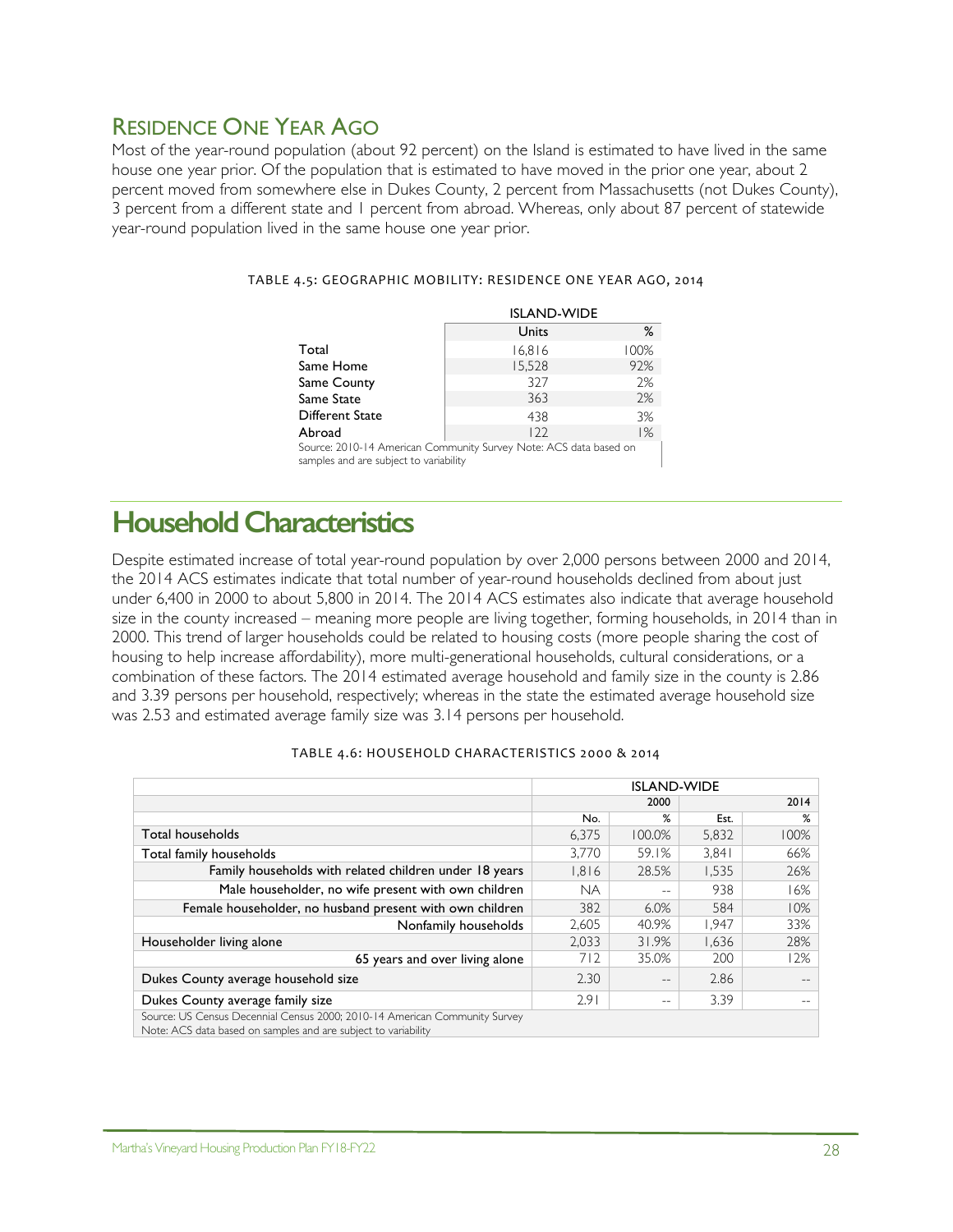## HOUSEHOLD TENURE

The 2014 ACS estimates indicate that about 22 percent of year-round households on the Island rent and about 78 percent own their home. The Island has a lower percentage of year-round renter households than the state, where about 38 percent of households rent, likely due to limited supply of year-round rental units on the Island. The estimated percentage of year-round households that rent varies widely in the Island's six communities from 10 percent of total year-round households in West Tisbury and 12 percent in Chilmark to 38 percent in Aquinnah and 30 percent in Tisbury.

| Tenure Type                                              | <b>ISLAND-WIDE</b> |
|----------------------------------------------------------|--------------------|
| Own                                                      | 4.518              |
| Rent                                                     | 1,270              |
| Total                                                    | 5.788              |
| % Own                                                    | 78.06%             |
| % Rent                                                   | 21.94%             |
| Source: 2010-14 American Community Survey Note: ACS data |                    |

### TABLE 4.7: HOUSEHOLD HOUSING TENURE 2014

Source: 2010-14 American Community Survey Note: ACS data based on samples and are subject to variability

## HOUSEHOLD INCOME DISTRIBUTION

Dukes County 2014 estimated median household income is \$65,518, comparable to the state median household income of \$67,846. However, median household income for the six Island towns varies widely – the 2014 ACS estimates indicate that the Island towns range in median household income from \$42,727 (Tisbury) to \$80,225 (Oak Bluffs). The 2011-2014 ACS estimates present a wide range of estimated median income within each geography. In addition, it should be recognized that the accuracy of the ACS estimates is affected by smaller geographic sizes of the communities and, therefore smaller sample sizes with greater margins of error. The Dukes County median, which is based on a larger sample size by nature of the size of the geography, is less subject to variability.

| Median Income |          |          |                                                                                                                                                |                      |          |                        |                        |
|---------------|----------|----------|------------------------------------------------------------------------------------------------------------------------------------------------|----------------------|----------|------------------------|------------------------|
|               | Aquinnah | Chilmark | Edgartown                                                                                                                                      | Oak<br><b>Bluffs</b> | Tisbury  | West<br><b>Tisbury</b> | <b>Dukes</b><br>County |
| 1990          | \$18,250 | \$34,375 | \$36,285                                                                                                                                       | \$31,117             | \$28,28  | \$32,422               | \$31,994               |
| 2000          | \$45,208 | \$41,917 | \$50,407                                                                                                                                       | \$42,044             | \$37,041 | \$54,077               | \$45,559               |
| 2010          | \$57,500 | \$72,917 | \$67,625                                                                                                                                       | \$59,156             | \$58,551 | \$71,667               | \$62,407               |
| 2011          | \$82,500 | \$59,583 | \$74,214                                                                                                                                       | \$78,890             | \$54,762 | \$75.759               | \$69,760               |
| 2012          | \$91,875 | \$61,818 | \$63,378                                                                                                                                       | \$76,389             | \$56,477 | \$70,646               | \$65,896               |
| 2013          | \$76,667 | \$64,457 | \$66,711                                                                                                                                       | \$69,844             | \$48,935 | \$70,963               | \$66,288               |
| 2014          | \$65,833 | \$67,813 | \$56,911                                                                                                                                       | \$80,225             | \$42,727 | \$73,843               | \$65,518               |
|               |          |          | Carrier Martin's Victorial Harrier Nazzle Accessorie 2012, 2010, 14 Accessos Carrier Courses Nature ACC detailed and accepted and accepted the |                      |          |                        |                        |

### TABLE 4.8: MEDIAN HOUSEHOLD INCOME 1990-2014

Source: Martha's Vineyard Housing Needs Assessment 2013; 2010-14 American Community Survey Note: ACS data based on samples and are subject to variability

Additionally, the 2013 CHAS data indicates that about 33 percent of the Island's total year-round households have low/moderate income (at or below 80 percent of the area median income, adjusted for household size).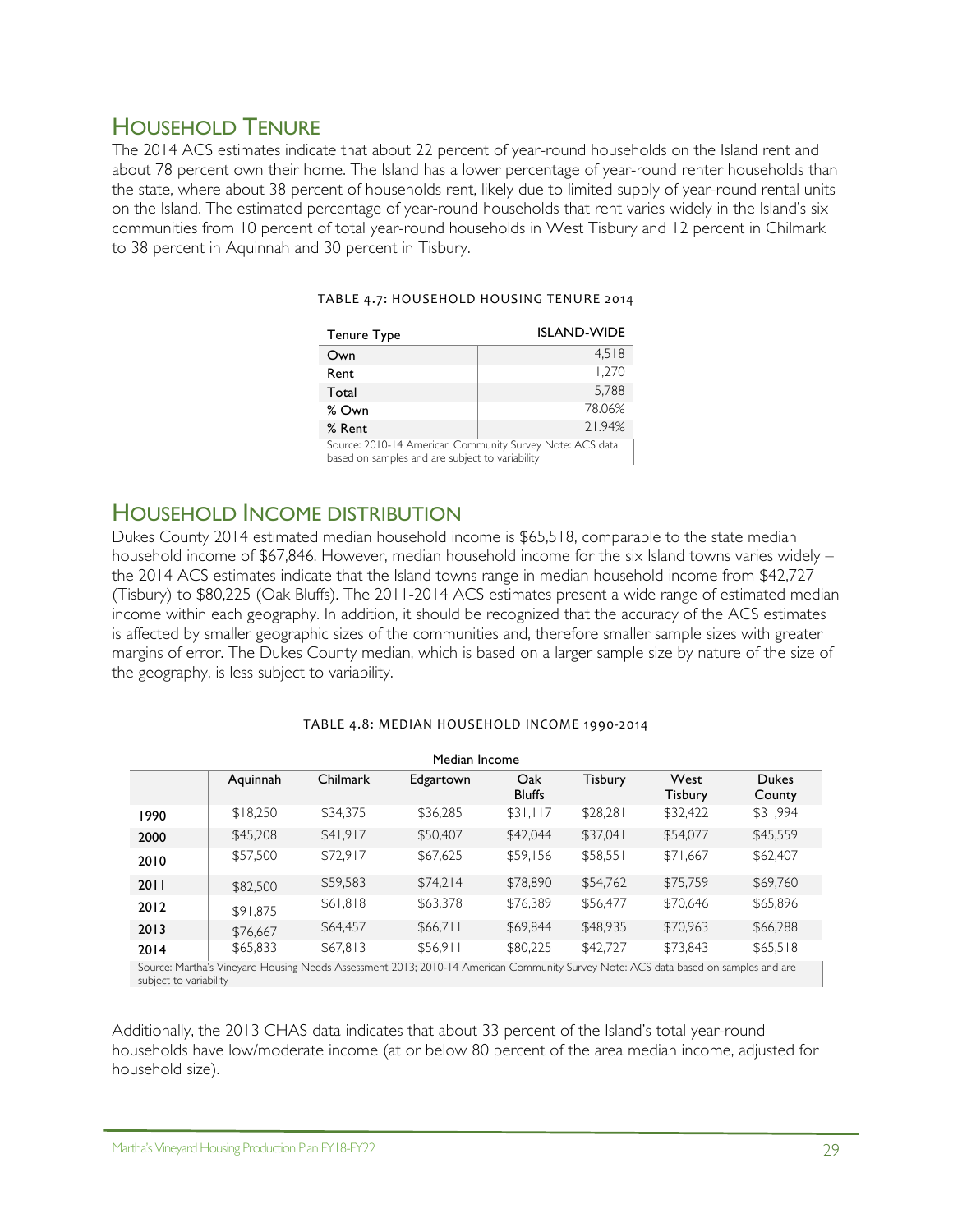### TABLE 4.9: INCOME DISTRIBUTION BY HOUSEHOLD 2014

|                                                                                                             | <b>ISLAND-WIDE</b>     |      |  |  |
|-------------------------------------------------------------------------------------------------------------|------------------------|------|--|--|
| Income Level                                                                                                | Est. $#$ of Households | $\%$ |  |  |
| Less than \$34,999                                                                                          | 1.636                  | 29%  |  |  |
| \$35,000 to 74,999                                                                                          | 1,632                  | 28%  |  |  |
| \$75,000 to 99,999                                                                                          | 845                    | 15%  |  |  |
| \$100,000 or more                                                                                           | 1.678                  | 28%  |  |  |
| Total                                                                                                       | 5.791                  | 100% |  |  |
| Source: 2010-14 American Community Survey Note: ACS data based on samples and<br>are subject to variability |                        |      |  |  |

The 2014 estimated median income distribution by age of householder for Dukes County show similar patterns to statewide medians by age, with older adult households (where householder is age sixty-five years or over) tend to have significantly lower incomes than younger households. Dukes County younger households (householder under age twenty-five years), however, are estimated to have significantly higher median income of \$50,114 than the state median income for this age category of \$30,397.

#### TABLE 4.10: MEDIAN INCOME DISTRIBUTION BY AGE OF HOUSEHOLDER 2014

|                            | <b>DUKES COUNTY</b> | <b>MASSACHUSETTS</b> |
|----------------------------|---------------------|----------------------|
|                            | <b>Estimate</b>     | <b>Estimate</b>      |
| Under 25 years             | \$50,114            | \$30,397             |
| 25 to 44 years             | \$73,310            | \$76,699             |
| 45 to 64 years             | \$74.188            | \$84,099             |
| 65 years and older         | \$41,875            | \$39,550             |
| Median income for all ages | \$65,518            | \$67,846             |

Source: 2010-14 American Community Survey Note: ACS data based on samples and are subject to variability

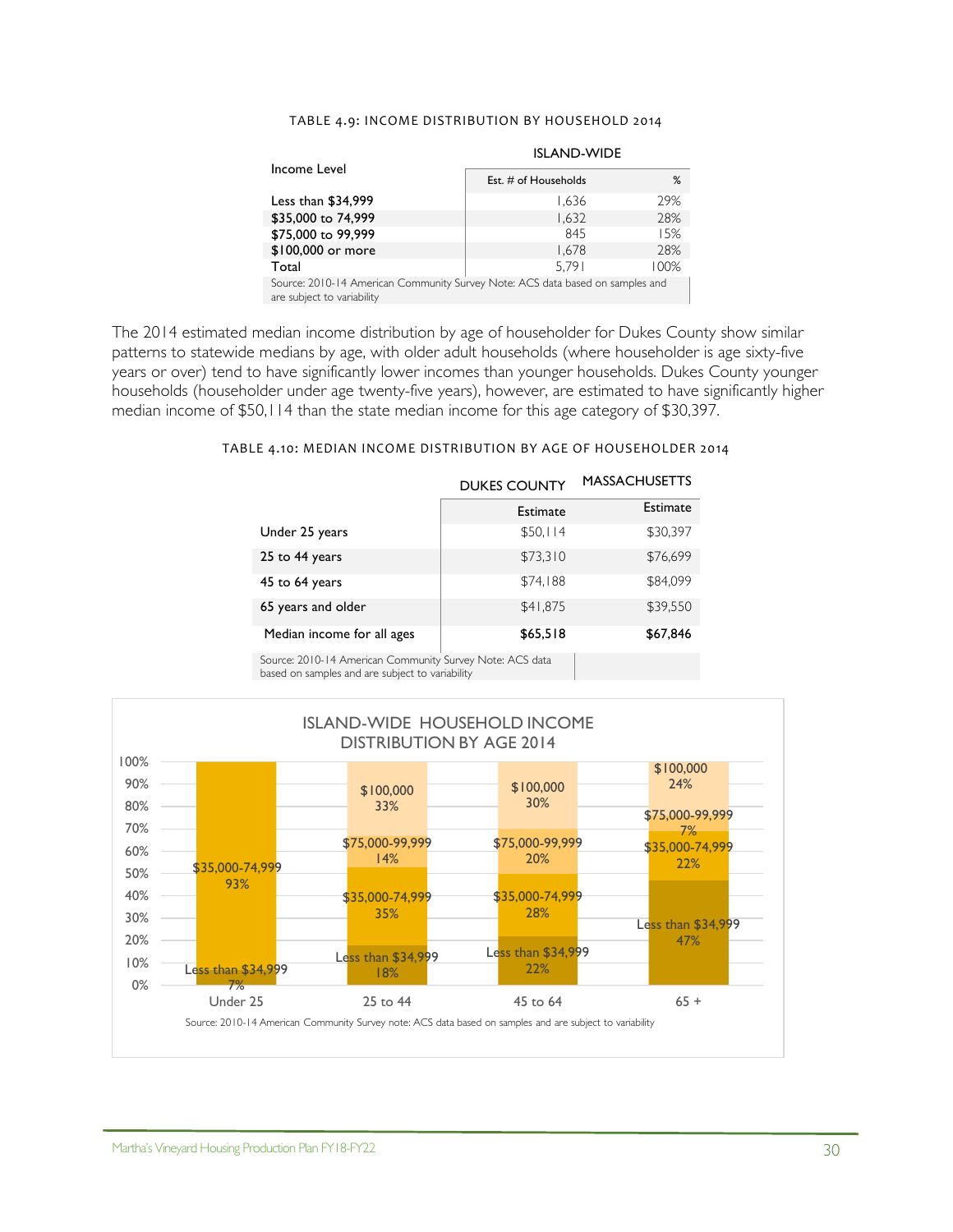By tenure, as is typical, renters on the Island tend to have lower income than owners: about 64 percent of renter households have income less than \$75,000, whereas about 53 percent of owners have income less than \$75,000. About a third of owners have income over \$100,000 and only about 18 percent of renters have income over \$100,000.

### TABLE 4.11: HOUSEHOLD INCOME BY TENURE 2014

|                            | <b>ISLAND-WIDE</b>                                                            |       |
|----------------------------|-------------------------------------------------------------------------------|-------|
|                            | Own                                                                           | Rent  |
| Under \$34,999             | 1.226                                                                         | 211   |
| \$35,000-74,999            | 1,156                                                                         | 474   |
| \$75,000-99,999            | 654                                                                           | 192   |
| $$100,000 +$               | 1,484                                                                         | 192   |
| Total $#$ of units         | 4.520                                                                         | 1.070 |
| are subject to variability | Source: 2010-14 American Community Survey Note: ACS data based on samples and |       |



# **Homelessness**

Martha's Vineyard reported six unsheltered individuals, three sheltered individuals, and five sheltered family members in a motel for a total of fourteen for the federal Point in Time Count 2016. <sup>10</sup> Between January and March 2016, Hospitality Homes (HH) provided winter shelter for twenty-two individuals – eighteen men and four women. There are no other shelters on the Island.

A total of forty-seven individuals (thirty-two men and fifteen women) and eight families have been identified by HAC as homeless between January and June 2016, including the individuals who slept at HH. However, these figures do not include residents who are involved with the "summer shuffle" and who are displaced temporarily for the summer months while their housing is used as short term rentals for tourists.

 $\overline{a}$ <sup>10</sup> The homelessness information was provided by Karen Tewhey, HCEC Housing Counselor, Housing Assistance Corporation. On Cape Cod.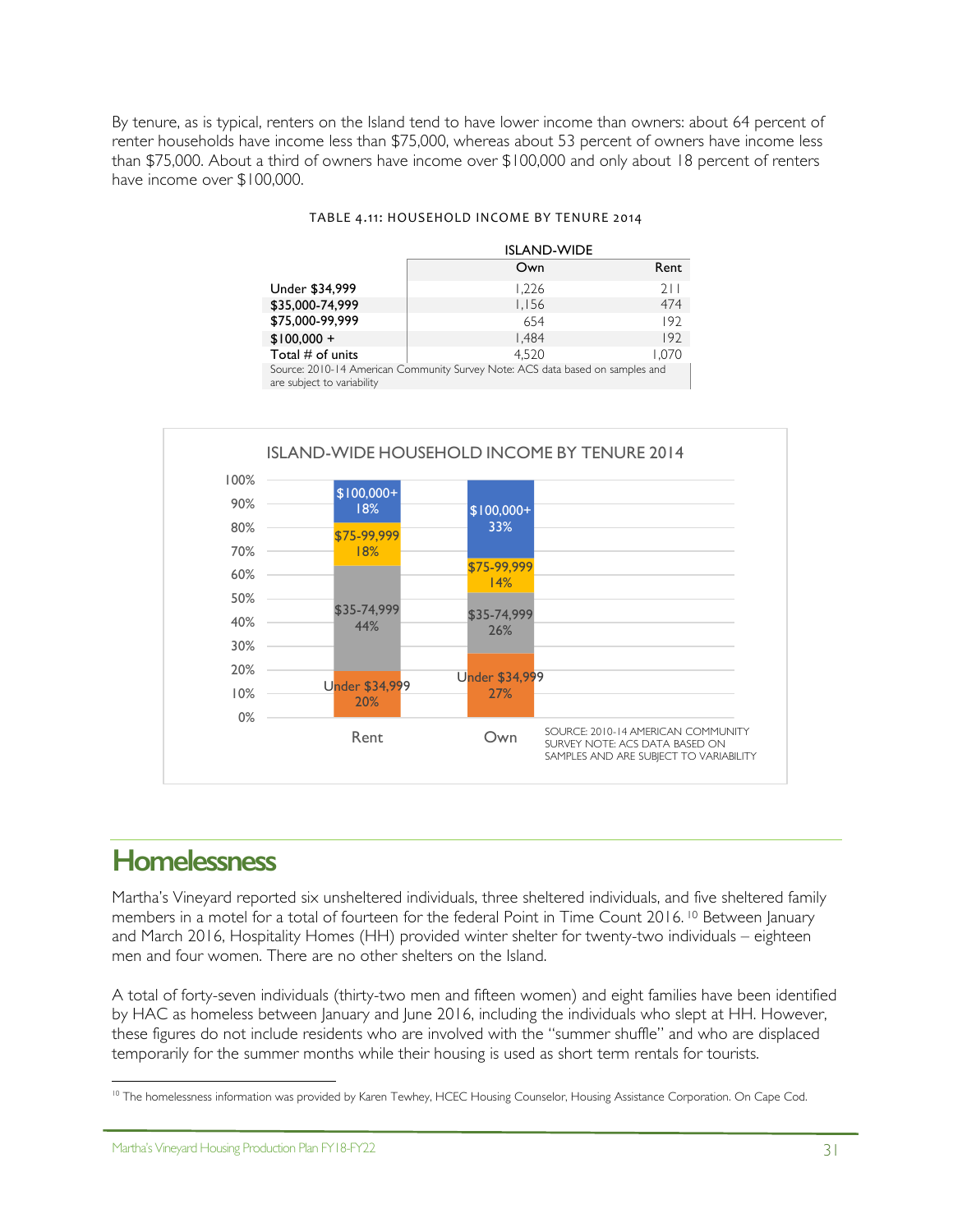Homeless individuals on the Vineyard are challenging to house because they often have limited income, no positive rental history, and no assets. In addition, the majority have chronic physical and/or emotional handicaps, complex needs, and trauma histories. Approximately seventy-five percent of this population have a history of current or previous addiction to drugs or alcohol. Sixty-three percent of the homeless individuals presenting at the Housing Assistance Corporation Office in Vineyard Haven have a diagnosed disability, including Traumatic Brain Disorder, Asperger's Syndrome, chronic heart condition, HIV/Aids, physical handicap, emotional disability, or cognitive impairment. Many of these individuals would benefit from a supportive housing situation with case management services.

Of the eight families that identified as homeless, two were domestic violence situations, six had young or school age children, and two were employed married couples. Four individuals had been awarded Massachusetts Rental vouchers that would pay for a one-bedroom apartment up to \$1,088/month, but remained homeless because of the total lack of affordable apartments on the Island.

# **Disability**

Per the 2014 ACS, bout 7 percent of the total year-round population on the Island is estimated to have a disability (including hearing, vision, cognitive, ambulatory, self-care, and independent living difficulties), lower than the state where it is estimated a that about 11 percent of total population has disabilities. A lower percentage of people with disabilities can indicate that there is a limited stock of housing available that is accessible or has the necessary supportive services available.

Island communities range from about 5.5 percent of total population (West Tisbury) to 7.3 percent in Oak Bluffs to 10.5 percent of total population (Edgartown). This variance does not appear to correlate with age composition of the population – per the 2014 estimates, Edgartown's older population age sixty-five and over is roughly 18 percent of the total population, Oak Bluffs was about 25 percent, and West Tisbury's was about 14 percent.

|             | <b>ISLAND-WIDE</b>                                        |                              |                                   |  |  |  |
|-------------|-----------------------------------------------------------|------------------------------|-----------------------------------|--|--|--|
|             | Non-institutionalized<br>civilian population<br>estimated | With disability<br>estimated | $%$ of<br>population<br>estimated |  |  |  |
| Under<br>18 | 3.177                                                     | 43                           | 1%                                |  |  |  |
| $18-64$     | 10,567                                                    | 588                          | 6%                                |  |  |  |
| $65 +$      | 2.980                                                     | 617                          | 21%                               |  |  |  |
| Total       | 16,724                                                    | 1.248                        | 7%                                |  |  |  |

### TABLE 4.12: POPULATION BY ESTIMATED DISABILITY STATUS 2014

Source: 2010-14 American Community Survey Note: ACS data based on samples and are subject to variability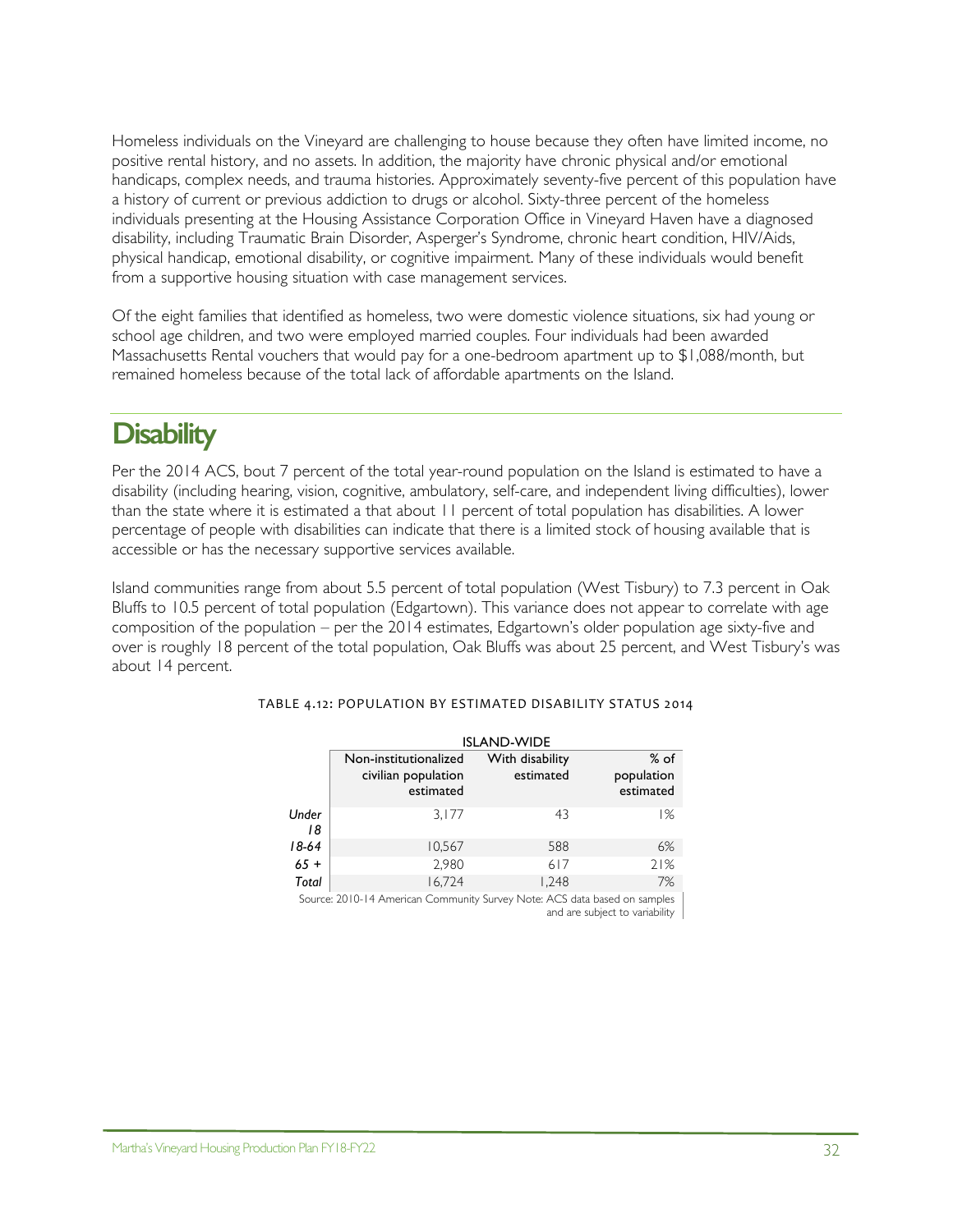# **Economic Characteristics**

Island-wide the largest employment sector is services, which employs about 45 percent of the total population per the MA Executive Office of Labor and Workforce Development. Construction employs about 16 percent of the population on the Island and wholesale/retail trade about 12 percent. Of a labor force of 9,277 persons, about 8,642 are employed with a 6.1 percent unemployment rate, which is higher than the state unemployment rate of 5 percent. However, more striking is the effect of the Island's seasonal economy on January unemployment rate, which is 10.6 percent compared with the state at 5.8 percent.

| Industry                                                  | <b>ISLAND-WIDE</b> |      |
|-----------------------------------------------------------|--------------------|------|
| Services <sup>11</sup>                                    | 3,928              | 45%  |
| Construction                                              | 1,408              | 16%  |
| Wholesale & Retail Trade                                  | 1,051              | 12%  |
| Finance, Insurance, Real Estate                           | 979                | 11%  |
| Manufacturing                                             | 326                | 4%   |
| Government                                                | 379                | 4%   |
| Transportation, Warehousing                               | 197                | 2%   |
| Information                                               | 316                | 4%   |
| Agriculture, Forestry, Fishing                            | 163                | 2%   |
| Total civilian employed population<br>>16 years and older | 8.697              | 100% |

### TABLE 4.13: EMPLOYMENT BY SECTOR 2015

Source: MA Executive Office Of Labor and Workforce Development

#### TABLE 4.14: AVERAGE EMPLOYMENT 2015

|                                                                | <b>ISLAND-WIDE</b> |
|----------------------------------------------------------------|--------------------|
| Labor Force                                                    | 9.277              |
| Employed                                                       | 8,642              |
| Unemployed                                                     | 635                |
| Area Unemployment Rate                                         | 6.1%               |
| <b>MA Rate</b>                                                 | .5%                |
| Average January Unemployment Rate Area                         | 10.6%              |
| Average January Rate MA                                        | 5.8%               |
| Source: MA Evecutive Office Of Labor And Workforce Development |                    |

urce: MA Executive Office Of Labor And Workforce Development

# **Educational Attainment**

Estimated educational attainment for the year-round population of Dukes County is comparable to the state – about 41 percent of the population has a bachelor's degree or higher in the county and about 40 percent in the state. The 2014 estimates indicate that Edgartown is estimated to have the lowest percentage of its total year-round population with a bachelor's degree with or higher with about 27 percent and Chilmark is estimated to have the highest percentage with about 63 percent. However, these figures, as all the ACS estimates are subject to sampling variability with greater variability likely in smaller geographies.

 $\overline{a}$ 

<sup>&</sup>lt;sup>11</sup> Includes professional, scientific, management, administrative, waste management, education, health care, social assistance, arts, entertainment, food, accommodations, recreation and other services.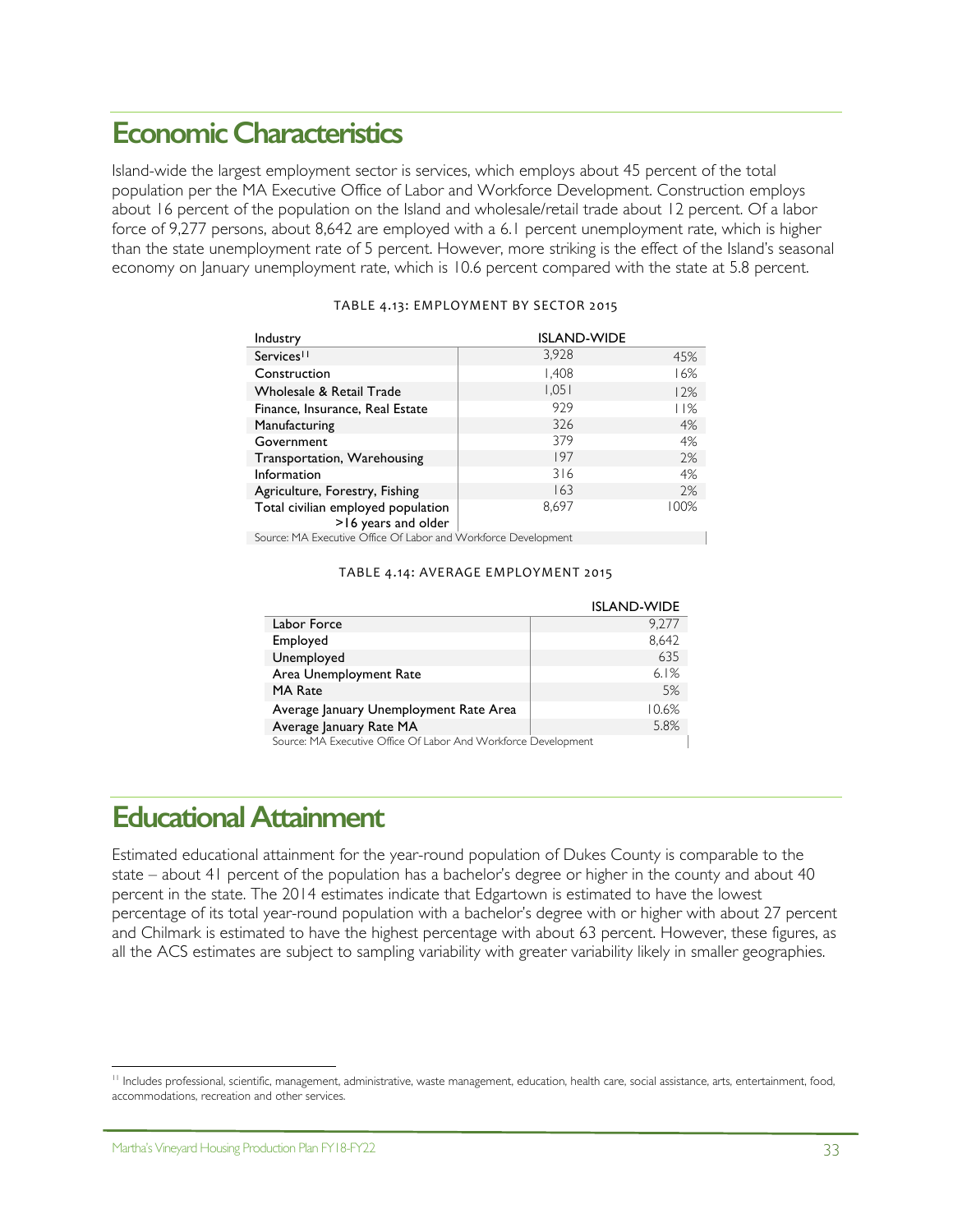### TABLE 4.15 EDUCATIONAL ATTAINMENT FOR POPULATION 25 YEARS AND OVER

|                      | %<br><b>BACHELOR'S</b><br><b>DEGREE OR</b><br><b>HIGHER</b> |
|----------------------|-------------------------------------------------------------|
| Oak Bluffs           | 41.50%                                                      |
| Edgartown            | 26.70%                                                      |
| Tisbury              | 47.80%                                                      |
| W Tisbury            | 47.10%                                                      |
| Chilmark             | 62.70%                                                      |
| Aquinnah             | 46.20%                                                      |
| <b>Duke's County</b> | 41.20%                                                      |
| Massachusetts        | 40%                                                         |

Source: 2010-14 American Community Survey note: ACS data based on samples and are subject to variability.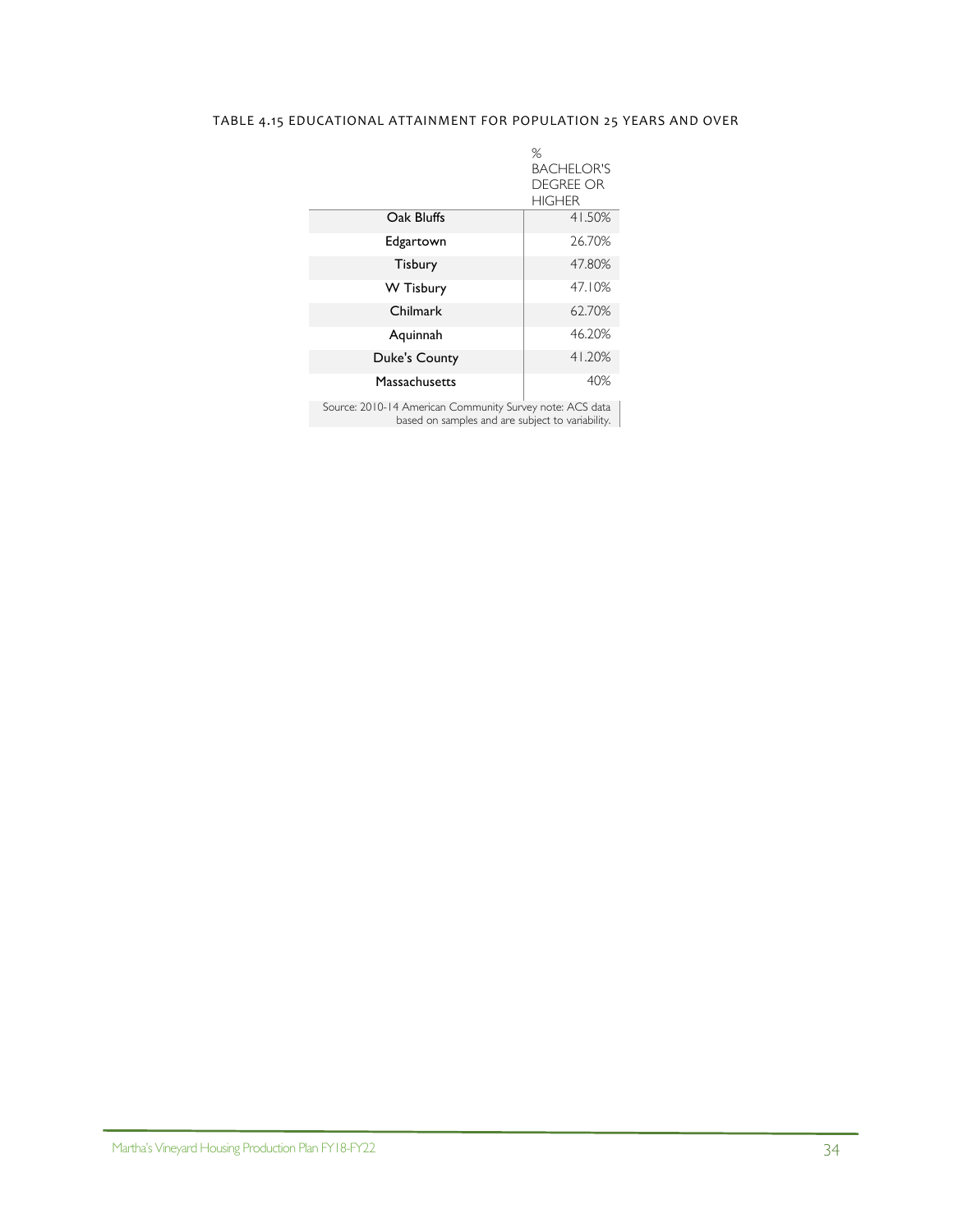# CHAPTER 5 **LOCAL HOUSING CONDITIONS**

# **Key Findings**

- Sixty-two percent of all housing units on Martha's Vineyard are for seasonal or vacation use.
- The average island-wide construction cost of a single-family home has increased 320 percent in the past ten years, from \$174,519 in 2005 and to \$734,285 in 2015.
- Between 2013 to 2015, the median housing sale price (including sales in all six towns) was \$600,000.
- Twenty-five percent of all year-round households pay more than half of their income toward housing costs.
- Sixty-three percent of very low income renters and 67 percent of very low income homeowners (both year-round only) pay far more for housing than they can afford.

# **Housing Supply and VacancyTrends**

## **OVERVIEW**

Martha's Vineyard has approximately 17,129 housing units, with 10,620 or 62 percent owned for seasonal or vacation purposes. Island-wide, the residential development pattern consists of an extremely low density 0.37 units per acre (land area), though clearly there are significant differences between the towns. Table 5.1 provides a summary of the Vineyard's present housing profile, based on the most recent estimates from the American Community Survey. 12

| Table 5.1. Snapshot: Housing on Martha's Vineyard |       |                |        |       |              |           |                |
|---------------------------------------------------|-------|----------------|--------|-------|--------------|-----------|----------------|
|                                                   |       | Year-Round     |        |       |              |           |                |
|                                                   |       | Occupied Units |        |       | Vacant Units |           |                |
|                                                   |       |                |        |       |              |           | Housing        |
| Geography                                         | Total |                |        |       | %            | Land Area | Density (Units |
|                                                   | Units | Owner          | Renter | Total | Seasonal     | (Acres)   | Per Acre)      |
| Aquinnah                                          | 467   | 75             | 45     | 347   | 90.2%        | 2,762.3   | 0.17           |
| Chilmark                                          | 1,560 | 269            | 38     | 1,253 | 98.4%        | 9,863.6   | 0.16           |
| Edgartown                                         | 5.145 | 1,052          | 327    | 3,766 | 94.1%        | 13,885.8  | 0.37           |
| Oak Bluffs                                        | 4.654 | 1,425          | 399    | 2,830 | 93.0%        | 3,785.4   | 1.23           |
| Tisbury                                           | 2,912 | 848            | 368    | 1,696 | 89.6%        | 3,385.9   | 0.86           |
| West Tisbury                                      | 2,391 | 849            | 93     | 1,449 | 95.2%        | 12,967.1  | 0.18           |
| Island-wide                                       | 7.129 | 4.518          | .270   | .34   | 93.6%        | 46.650.1  | 0.37           |

Sources: U.S. Census, American Community Survey (ACS) Five-Year Estimates, 2010-2014, and RKG Associates, Inc.

## NEW RESIDENTIAL CONSTRUCTION

Not surprisingly, new residential construction on Martha's Vineyard has slowed considerably since the advent of the "Great Recession," but the drop in production is only one aspect of the changes that have taken place in housing construction since 2005. The Massachusetts State Data Center reports that in 2015,

 $\overline{a}$ <sup>12</sup> US Bureau of the Census, American Community Survey (ACS) 2010-14, "B25003: Tenure", "B25001: Housing Units", B25004, "Vacancy Status," and Census 2010 Geographic Identifiers (for land area calculations), and RKG Associates, Inc.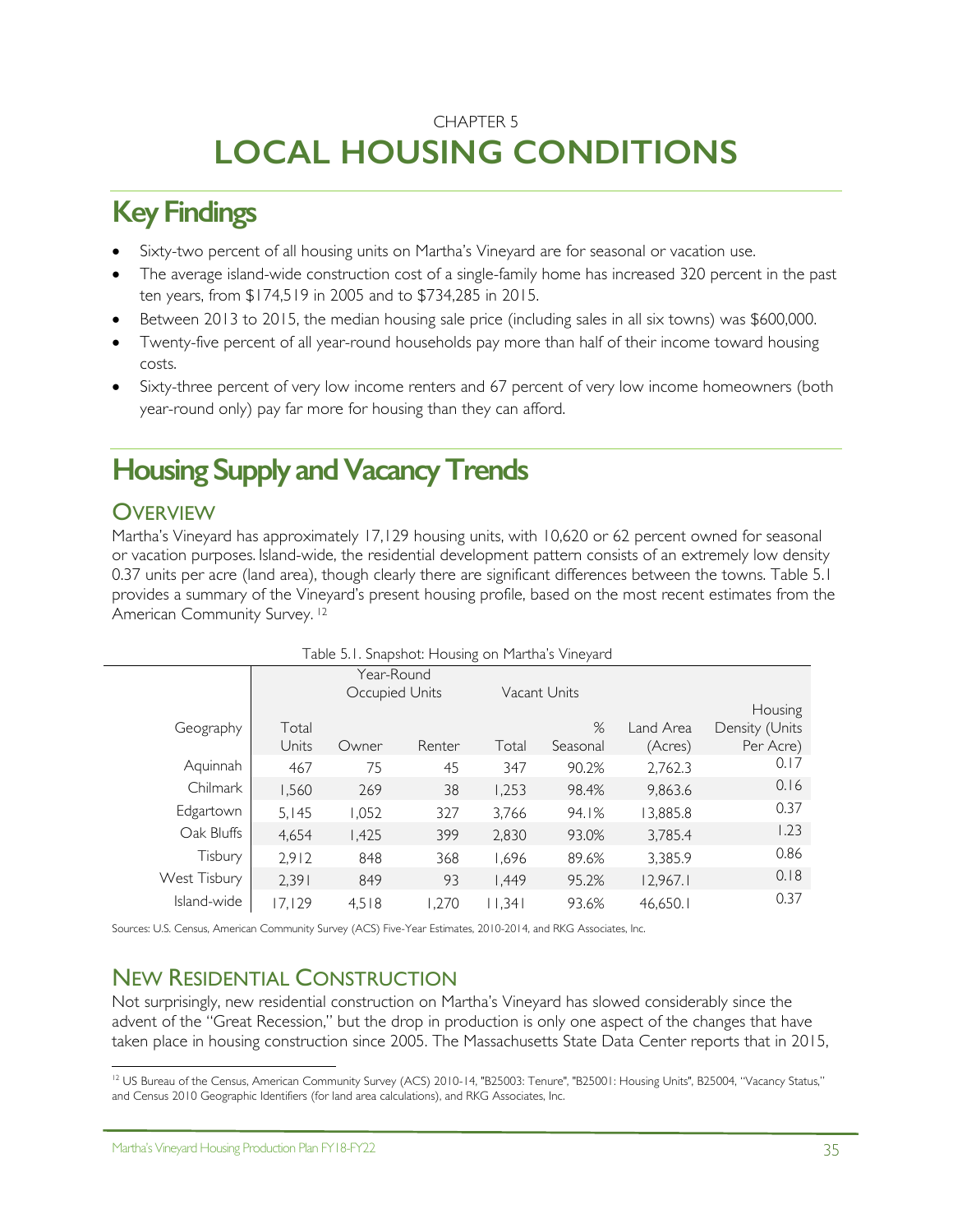the six towns on Martha's Vineyard collectively issued 109 new residential construction permits for a combined total of 122 units: 105 single-family dwellings, two two-family homes, and four permits for multifamily dwellings. The average construction cost per unit was \$734,285 (total: \$81,369,629).<sup>13</sup> By contrast, in 2005, the towns issued a total of 108 building permits, all for single-family homes, with an average construction cost per unit of \$174,519 (total: \$31,396,133). As a result, the average residential construction cost per unit on Martha's Vineyard has increased 32 percent over the past ten years, whereas the cumulative inflation rate for the same period was 21.4 percent.14 A partial explanation for the overall increase in construction cost per unit can be attributed towards an increase in the average square footage of new units, and that most newly constructed units are second homes. Figure 5.1 illustrates these trends.



 $\overline{a}$ <sup>13</sup> Massachusetts State Data Center, "Annual Building Permit Data for All Cities and Towns," citing Census Bureau Construction Statistics, 2000-2015.

<sup>&</sup>lt;sup>14</sup> Bureau of Labor Statistics, Consumer Price Index.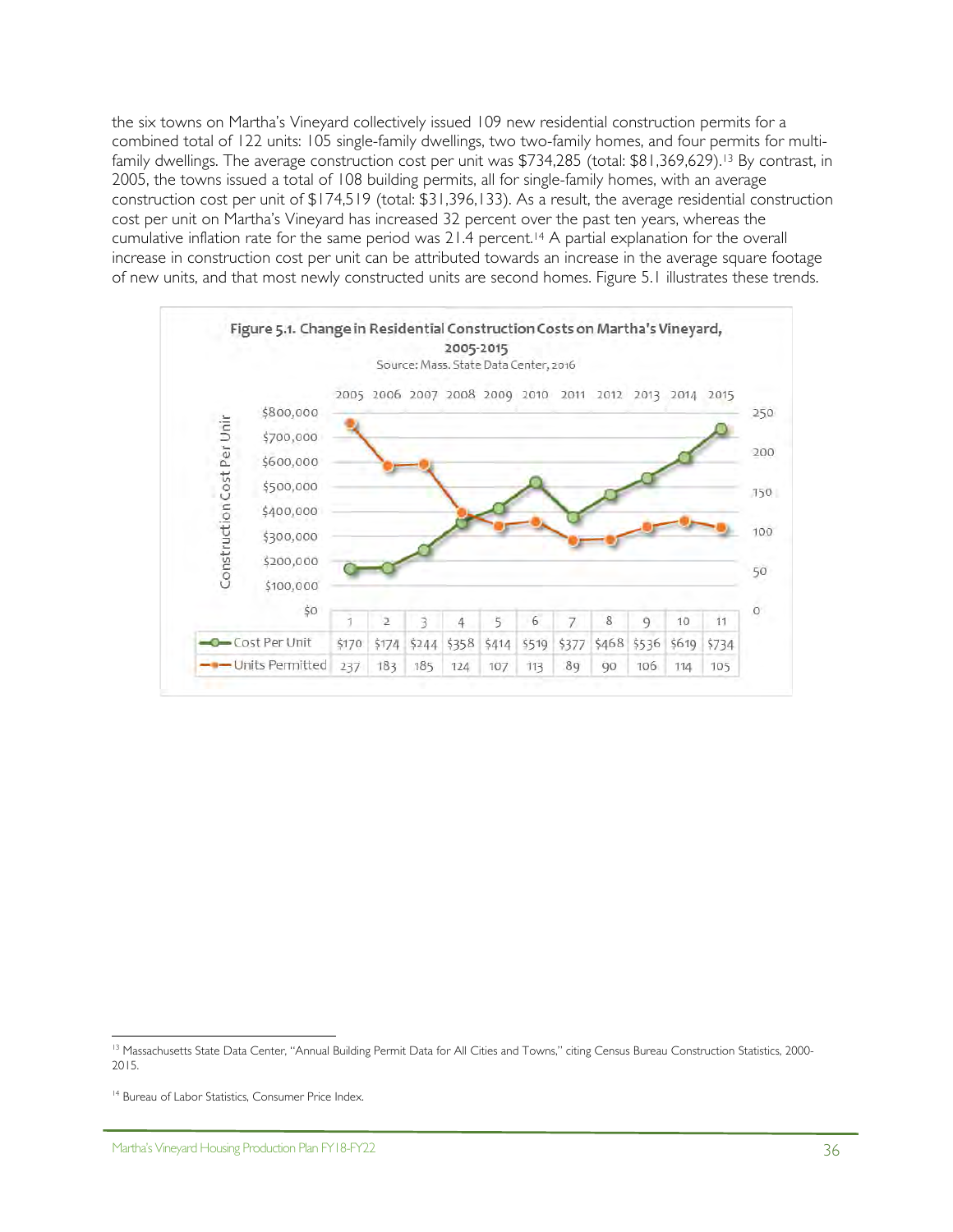# **Population Trends**

Since 1990, the island-wide population has grown by 47%, or 5,433 residents.15 Over the course of nearly 25 years there has been a sustained growth of population that has impacted the housing market in terms of both supply and demand.



# **Residential Property Characteristics**

Approximately 25 percent of all land on Martha's Vineyard is devoted to some type of residential use. Table 5.2. shows that single-family homes comprise the majority of residential land use, followed by developable residential land and properties with multiple houses on one parcel. Single-family homes have an average value of \$987,503 and properties with multiple houses have an average value of over \$2 million. That detached single-family homes are the Vineyard's dominant residential land use is a contributing factor to the very low density development pattern that exists here.

| Table 5.2. Residential Land Use |        |                 |               |
|---------------------------------|--------|-----------------|---------------|
| Percent of Land                 | Count  | Average Acreage | Average Value |
| 24%                             | 11,727 | .34             | \$987,503     |
| 1%                              | 238    | 1.45            | \$415,202     |
| 0%                              | 234    | 0.55            | \$590,547     |
| 0%                              | 15     | 0.43            | \$897,367     |
| 0%                              | 9      | 0.5             | \$244,711     |
| 10%                             | 1,683  | 3.79            | \$2,057,048   |
| 0%                              | 67     | 2.21            | \$857,728     |
| 0%                              | 15     | 0.43            | \$1,134,867   |
| 12%                             | 2.291  | 3.28            | \$623,710     |
| 53%                             | 5,208  | 6.56            | \$621,258     |
|                                 |        |                 |               |

*Source: MassGIS, citing assessor's parcel data from the towns of Aquinnah, Chilmark, Edgartown, Oak Bluffs, Tisbury, and West Tisbury.* 

# **Owner-Occupied Housing Characteristics**

Martha's Vineyard has a total of 4,518 year-round owner-occupied housing units, and the overwhelming majority (95 percent) are detached single-family homes. The estimates depicted in Figure 5.3 indicate that at least among year-round homeownership units, there has been very little turnover because most of the

 $\overline{a}$ 

<sup>&</sup>lt;sup>15</sup> U.S. Census, 1990, 2000, 2010, and American Community 2010-2014, "Total Population"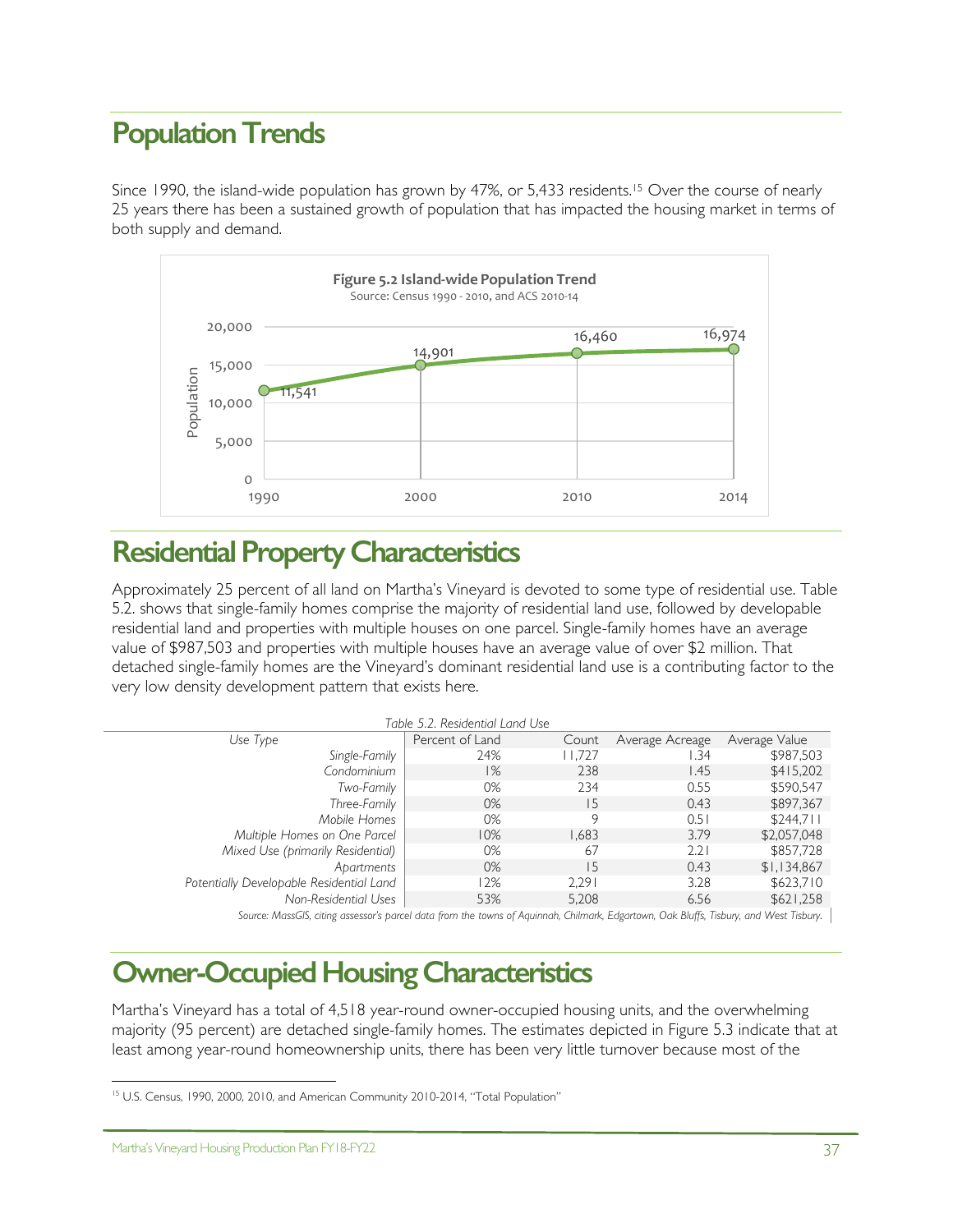island's present homeowners moved into their current home before 1990. However, given that the "Later than 2010" category includes only those residents who moved in between 2010 and 2014 (four years), 6 percent is a high number that could duplicate by the end of the decade.

An important issue that arises for the long-term homeowner's island-wide is that homes bequeathed to decedents typically do not stay in families and are sold. This occurs because market prices for homes are very high. When properties are sold they typically become used seasonally rather than year-round.



## HOMEOWNER HOUSEHOLDS BY AGE

Year-round homeowners on Martha's Vineyard are generally older than their counterparts throughout the state. Notably, the percentage of young householders on Martha's Vineyard (householders under 35 years) is much smaller than the statewide average, and the percentage of seniors is much larger. These and other differences can be seen in Table 5.3, which shows that 30 percent of the Vineyard's homeowners are older than 65 years and only 3 percent are younger than 35 years.

| Table 5.3. Homeowners by Age                                 |             |         |               |  |  |
|--------------------------------------------------------------|-------------|---------|---------------|--|--|
|                                                              | Island-wide |         | Massachusetts |  |  |
|                                                              | Count       | Percent | Percent       |  |  |
| Owner Occupied Units (Total)                                 | 4.518       | 100.0%  |               |  |  |
| Householder under 25 years                                   | 4           | 0.1%    | 0.3%          |  |  |
| Householder 25 to 34 years                                   | 126         | 2.8%    | 7.6%          |  |  |
| Householder 35 to 44 years                                   | 667         | 14.8%   | 17.1%         |  |  |
| Householder 45 to 54 years                                   | 1,075       | 23.8%   | 24.7%         |  |  |
| Householder 55 to 59 years                                   | 680         | 15.1%   | 12.3%         |  |  |
| Householder 60 to 64 years                                   | 532         | 11.8%   | 11.1%         |  |  |
| Householder 65 to 74 years                                   | 829         | 18.3%   | 14.8%         |  |  |
| Householder 75 to 84 years                                   | 490         | 10.8%   | 8.4%          |  |  |
| Householder 85 years and over                                | $\vert$ 15  | 2.5%    | 3.6%          |  |  |
| Source: ACS 2010-14, "B25007: Tenure by Age of Householder". |             |         |               |  |  |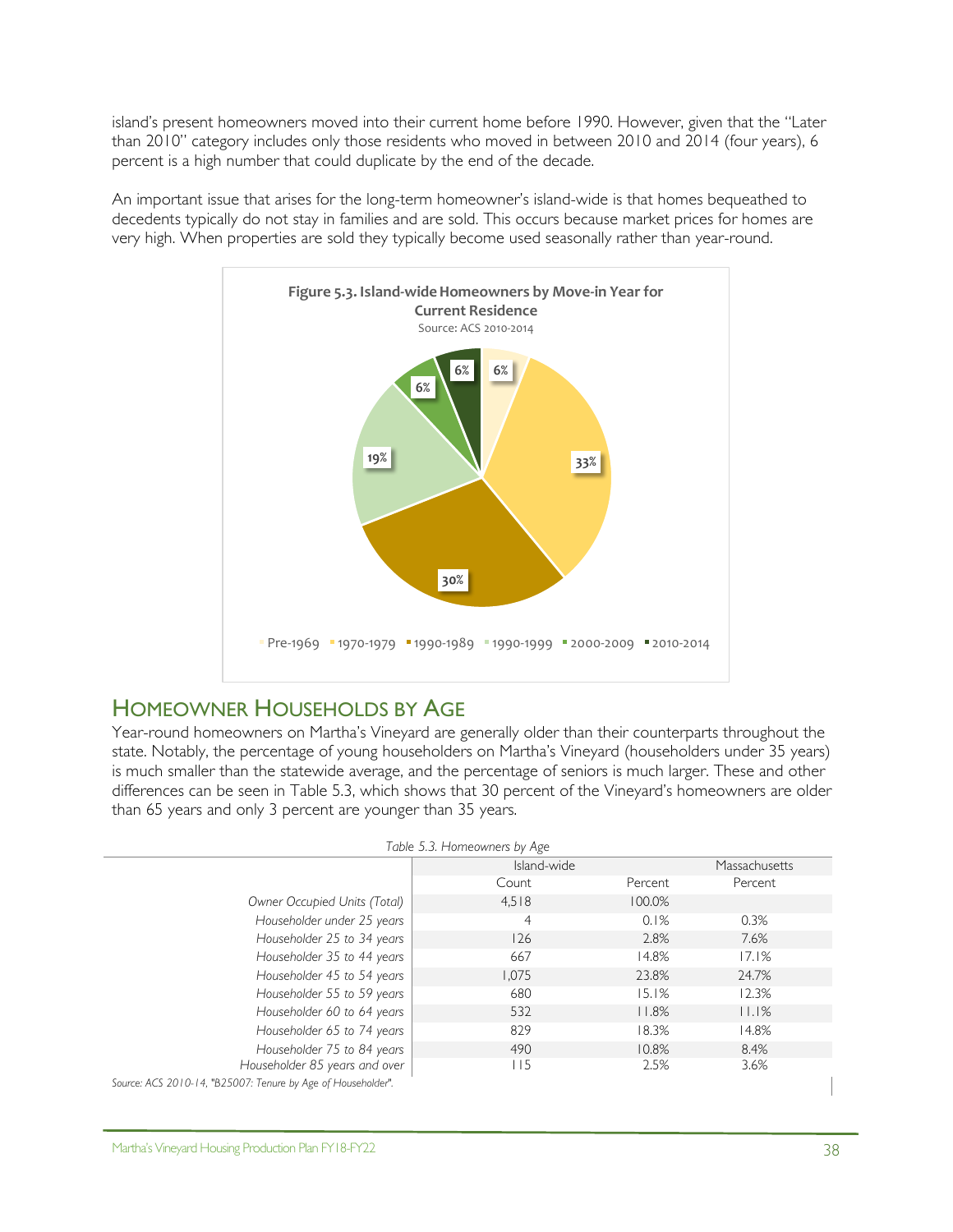Figure 5.4. illustrates the Vineyard's dramatic growth in the number of 55 to 64-year-old homeowners since 1990: a 119 percent increase. Overall, the total number of homeowners (including all ages) has grown from 3,510 in 1990 to 4,510 in 2014, or at an annual rate of 1.14 percent.16



## HOMEOWNER HOUSEHOLDS BY INCOME

Year-round homeowners on Martha's Vineyard tend to be similar to households throughout Massachusetts in terms in annual earnings. Table 5.4 shows that about 36 percent of all Vineyard homeowners fall into the middle income tiers (between \$75,000 and \$149,999), and the same is true for Massachusetts homeowners overall. However, Martha's Vineyard has a much larger percentage of lower-income homeowners (below \$35,000) – 27 percent compared with 16 percent for the state – and a smaller percentage of well-off homeowners (income over \$150,000), with 11 percent on the island and 23 percent statewide.

|                        |             |         | Table 5.4. Homeowner Households by Income, Island-wide and Massachusetts |         |
|------------------------|-------------|---------|--------------------------------------------------------------------------|---------|
|                        | Island-wide |         | Massachusetts                                                            |         |
|                        | Count       | Percent | Count                                                                    | Percent |
| Under \$10,000         | 270         | 6.0%    | 36,589                                                                   | 2.3%    |
| \$10,000 to \$19,999   | 323         | 7.1%    | 72,507                                                                   | 4.6%    |
| \$20,000 to \$34,999   | 631         | 14.0%   | 136,072                                                                  | 8.6%    |
| \$35,000 to \$49,999   | 468         | 10.4%   | 139.839                                                                  | 8.8%    |
| \$50,000 to \$74,999   | 690         | 15.3%   | 250,423                                                                  | 15.8%   |
| \$75,000 to \$99,999   | 653         | 14.5%   | 230.793                                                                  | 14.6%   |
| \$100,000 to \$149,999 | 997         | 22.1%   | 345,009                                                                  | 21.8%   |
| \$150,000 or more      | 486         | 10.8%   | 369.706                                                                  | 23.4%   |
| Total                  | 4,518       | 36.5%   | 1,580,938                                                                | 100.0%  |
|                        |             |         |                                                                          |         |

*Source: ACS 2010-2014, and RKG Associates, Inc.* 

 $\overline{a}$ <sup>16</sup> US Bureau of the Census, American Community Survey 2010-14, "B25007: Tenure by Age of Householder".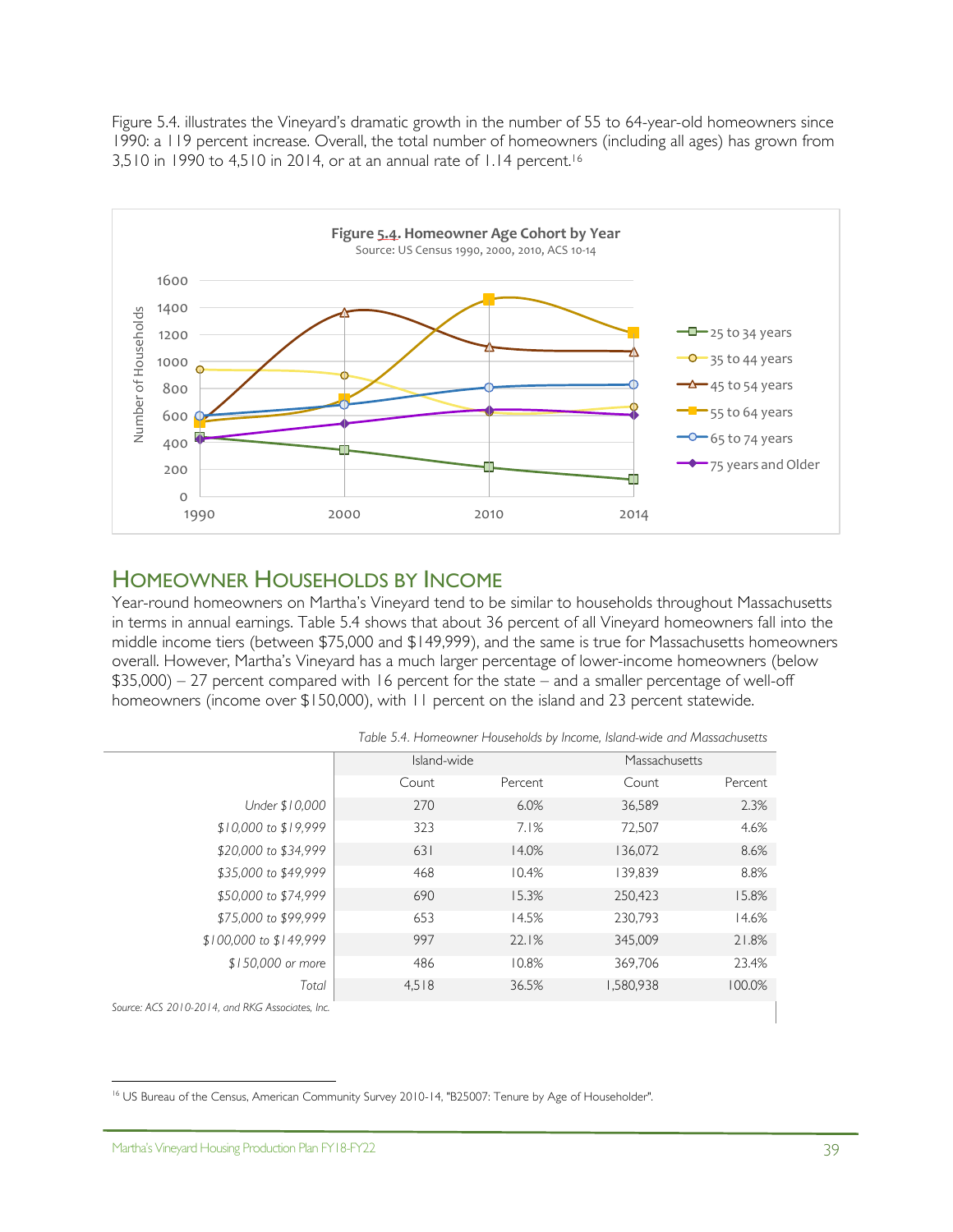# OWNER-OCCUPIED HOUSING VALUES

Table 5.5. shows that 41 percent of all year-round homeowners live in a housing unit valued between \$500,000 and \$749,000.17 Furthermore, 73 percent of year-round units are valued at or above \$500,000 which is especially high and could foster affordability issues for its low to moderate income population.

| Table 5.5. Home Values Island-wide |                                                                                      |         |  |  |  |
|------------------------------------|--------------------------------------------------------------------------------------|---------|--|--|--|
|                                    | Island-wide                                                                          |         |  |  |  |
| Home Value                         | Count                                                                                | Percent |  |  |  |
| Less than \$49,999                 | 30                                                                                   | 1%      |  |  |  |
| \$50,000 to \$99,999               |                                                                                      | 0%      |  |  |  |
| \$100,000 to \$199,999             | 79                                                                                   | 2%      |  |  |  |
| \$200,000 to \$299,999             | 124                                                                                  | 3%      |  |  |  |
| \$300,000 to \$399,999             | 536                                                                                  | 12%     |  |  |  |
| \$400,000 to \$499,999             | 445                                                                                  | 10%     |  |  |  |
| \$500,000 to \$749,999             | 1,831                                                                                | 41%     |  |  |  |
| \$750,000 to \$999,999             | 857                                                                                  | 19%     |  |  |  |
| \$1,000,000 or more                | 609                                                                                  | 13%     |  |  |  |
|                                    | Source: US Bureau of the Census, American Community Survey 2010-14, "B25057: Value". |         |  |  |  |

# **For-Sale Market**

The Warren Group reports that between 2013 and 2015, a total of 2,264 residential sales occurred on Martha's Vineyard, though only 985 were "arm's length" or qualified sales. The Massachusetts Department of Revenue (DOR) defines an "arm's-length" as meeting three criteria, "(1) willing seller and buyer not under compulsion; (2) knowledgeable, unrelated parties; (3) property on the market for a reasonable period of time". Table 5.6. describes all year-round and seasonal, qualified residential sales, from 2013 to 2015 by residential use type. The majority of sales were single-family homes, but the highest median sale price was a property with multiple homes on one parcel (\$887,500).



 $\overline{a}$ 

<sup>17</sup> US Bureau of the Census, American Community Survey 2010-14, "B25057: Value".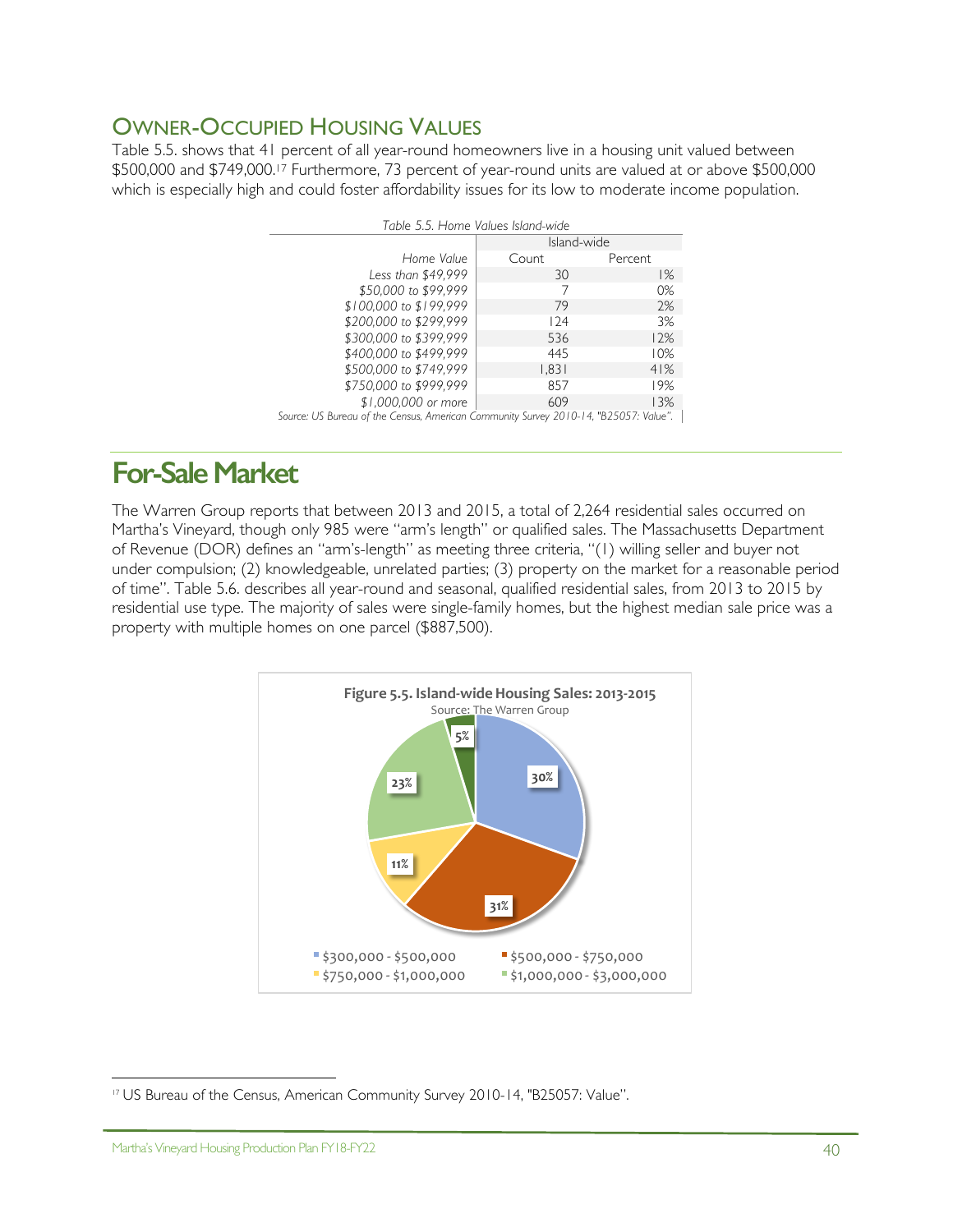| Table 5.6. Qualified Residential Sales by Property Type, 2013-2015 |                 |                   |  |  |  |
|--------------------------------------------------------------------|-----------------|-------------------|--|--|--|
| Use Type                                                           | Number of Sales | Median Sale Price |  |  |  |
| Single-Family                                                      | 813             | \$593,638         |  |  |  |
| Two-Family                                                         |                 | \$450,000         |  |  |  |
| Three-Family                                                       |                 | \$620,000         |  |  |  |
| Apartments (4-8 unit)                                              |                 | \$800,000         |  |  |  |
| Condominium                                                        | 36              | \$456,000         |  |  |  |
| Multiple Homes on One Parcel                                       | <u>  16</u>     | \$887,500         |  |  |  |
| Source: Warren Group, 2016, and RKG Associates, Inc.               |                 |                   |  |  |  |

Residential sales on Martha's Vineyard ranged from \$40,000 to \$2 million, and the median sale price for all property types was \$600,000. As displayed in Figure 5.5. more than half of all sales (58%) were between \$300,000 and \$750,000.

# **Renter-Occupied HousingCharacteristics**



A total of 1,270 year-round renter occupied households live on Martha's Vineyard, and of these renters more than 90 percent have moved in after the year 2000.18 Figure 5.6 shows that 57 percent of year-round renters moved in between 2000 and 2009 and 33 percent moved in after 2010, while only 3 percent of year-round renters have lived in their present home or apartment for a long time (since before 1989). In addition, there has been a significant loss of investment properties that were once rented year-round that have been purchased and are now rented seasonally.

## RENTER HOUSEHOLDS BY AGE

Table 5.7. shows that the majority of year-round renter occupied households are between 35- and 54-years old. Despite the widely accepted belief that renters tend to be much younger than homeowners, Martha's Vineyard has very similar age distribution rates of homeowners and renters.

 $\overline{a}$ <sup>18</sup> US Bureau of the Census, American Community Survey 2010-14, "B25038: Tenure by Year Householder Moved into Unit".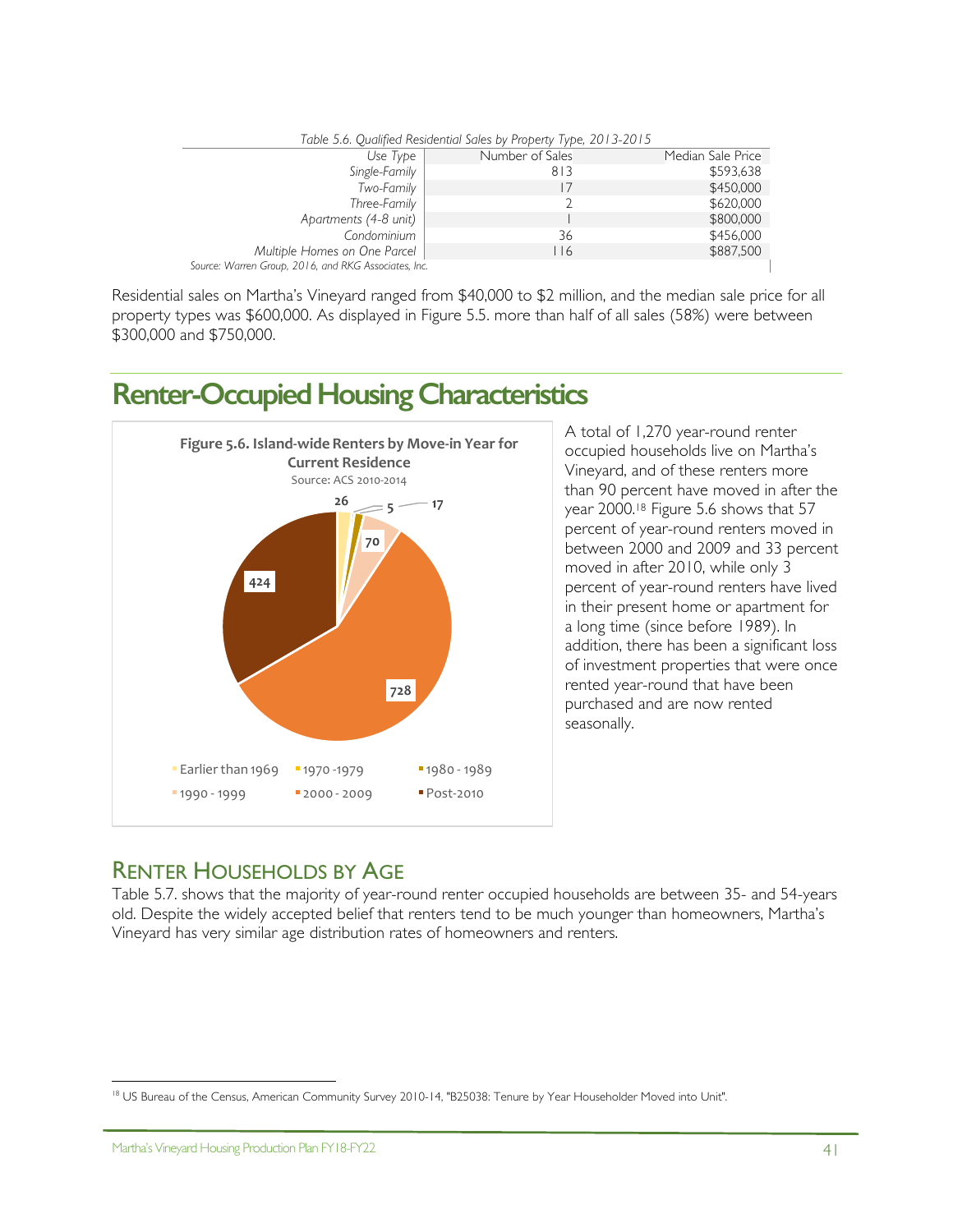| Table 5.7. Renters by Age                                                              |             |         |  |  |  |
|----------------------------------------------------------------------------------------|-------------|---------|--|--|--|
|                                                                                        | Island-wide |         |  |  |  |
|                                                                                        | Count       | Percent |  |  |  |
| Owner occupied Units                                                                   | 1,270       | 22%     |  |  |  |
| Householder 25 to 34 years                                                             | 37          | 3%      |  |  |  |
| Householder 35 to 44 years                                                             | 297         | 23%     |  |  |  |
| Householder 45 to 54 years                                                             | 336         | 26%     |  |  |  |
| Householder 55 to 59 years                                                             | 202         | 16%     |  |  |  |
| Householder 60 to 64 years                                                             | 92          | 7%      |  |  |  |
| Householder 65 to 74 years                                                             | 51          | 4%      |  |  |  |
| Householder 75 to 84 years                                                             | 70          | 6%      |  |  |  |
| Householder 85 years and over                                                          | 108         | 9%      |  |  |  |
| Source: US Bureau of the Census, American Community Survey 2010-14, "B25007: Tenure by |             |         |  |  |  |

*Age of Householder".*

Figure 5.7. shows that in 1990 Martha's Vineyard had a total of 1,284 year-round renters (older than twenty-five) and this same demographic has decreased 4 percent to 2014. In addition, 45-to 55-year-old year-round renters has had the sharpest decline, decreasing 144 percent since the year 2010.



## RENTER HOUSEHOLDS BY INCOME

Table 5.8. shows that year-round renter households are fairly evenly distributed among income cohorts ranging from \$25,000 to \$149,999.19 The majority of renters have incomes between \$35,000 and \$49,999, i.e., households with low incomes.

1

<sup>19</sup> US Bureau of the Census, American Community Survey 2010-14, "B25118: Tenure by Household Income in the Past 12 Months (in 2014 Inflation-Adjusted Dollars)".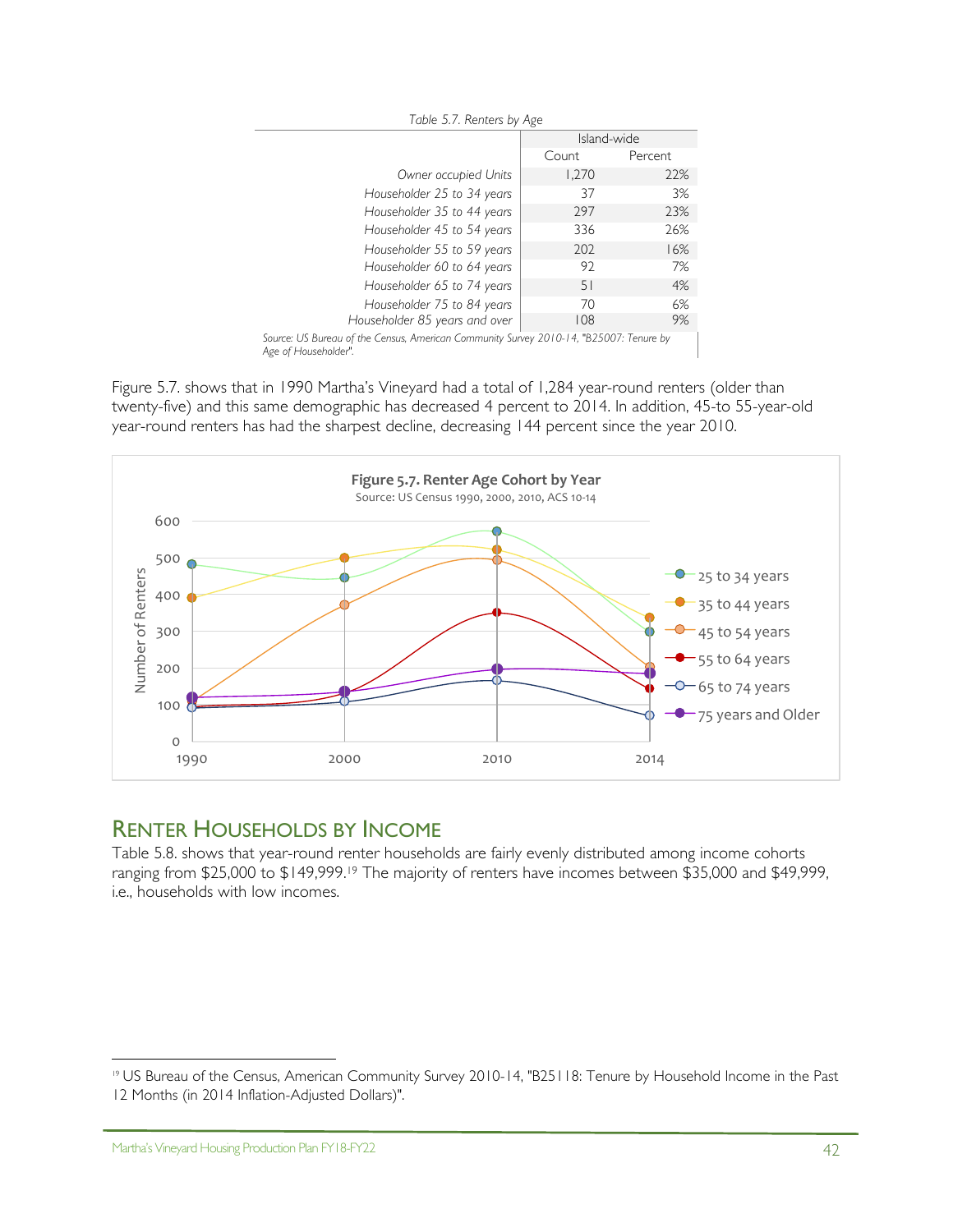|                                  | Island-wide |         | Massachusetts |         |
|----------------------------------|-------------|---------|---------------|---------|
|                                  | Count       | Percent | Count         | Percent |
| Under \$10,000                   | 82          | 6.5%    | 118,115       | 12.3%   |
| \$10,000 to \$19,999             | 167         | 13.1%   | 174, 127      | 18.2%   |
| \$20,000 to \$34,999             | 163         | 12.8%   | 166,345       | 17.4%   |
| \$35,000 to \$49,999             | 239         | 18.8%   | 127.402       | 13.3%   |
| \$50,000 to \$74,999             | 235         | 18.5%   | 151,626       | 15.8%   |
| \$75,000 to \$99,999             | 192         | 15.1%   | 91.752        | 9.6%    |
| \$100,000 to \$149,999           | 7           | 13.5%   | 81,358        | 8.5%    |
| \$150,000 or more                | 21          | 1.7%    | 46,822        | 4.9%    |
| Total                            | 1,270       | 100.0%  | 957,547       | 100.0%  |
| 0-2014, and RKG Associates, Inc. |             |         |               |         |

*Table 5.8. Renter Households by Income, Island-wide and Massachusetts*

*Source: ACS 2010-2014, and RKG Associates, Inc.* 

## RENTAL HOUSING COSTS

Of the 1,128 year-round renter household paying cash rent, 76 percent or 858 households pay more than \$1,000 per month in gross rent (rent and basic utilities). Table 5.9. also shows that 95 renter households pay less than \$500 a month, while 540 pay more than \$1,500 a month. The geographic distribution of rents by town are depicted in Figure 5.7.

| Table 5.9. Renter Households by Gross Monthly Rent                                                                           |             |         |  |  |
|------------------------------------------------------------------------------------------------------------------------------|-------------|---------|--|--|
|                                                                                                                              | Island-wide |         |  |  |
|                                                                                                                              | Count       | Percent |  |  |
| Less than \$250                                                                                                              | 22          | 2%      |  |  |
| $$250 - $500$                                                                                                                | 73          | 6%      |  |  |
| $$500 - $750$                                                                                                                | 50          | 4%      |  |  |
| $$750 - $1,000$                                                                                                              | 125         | 11%     |  |  |
| $$1,000 - $1,500$                                                                                                            | 318         | 28%     |  |  |
| \$1,500 or more                                                                                                              | 540         | 48%     |  |  |
| Source: US Bureau of the Census, American Community Survey 2010-14, "B25063: Gross<br>$\mathbb{R}$ $\mathbb{R}$ $\mathbb{R}$ |             |         |  |  |

*Rent".20*

# **Housing Affordability on Martha's Vineyard**

# HOUSING COST BURDEN

As defined by the U.S. Department of Housing and Urban Development, "housing cost burden" occurs when low- or moderate-income households have to spend more than 30 percent of their monthly income on housing costs. For homeowners, "housing costs" include the monthly cost of a mortgage payment, property taxes, and insurance. For renters, it means monthly rent plus basic utilities (heat, lights, hot water, and cooking fuel). When housing costs exceed 50 percent of a low- or moderate-income household's monthly income, the household meets the definition of "severely cost burdened." Table 5.10 reports the number of households on Martha's Vineyard with housing costs that are below 30 percent, between 30 and 50 percent, and over 50 percent of their monthly gross income.

 $\overline{a}$ <sup>20</sup> Source: US Bureau of the Census, American Community Survey 2010-14, "B25063: Gross Rent".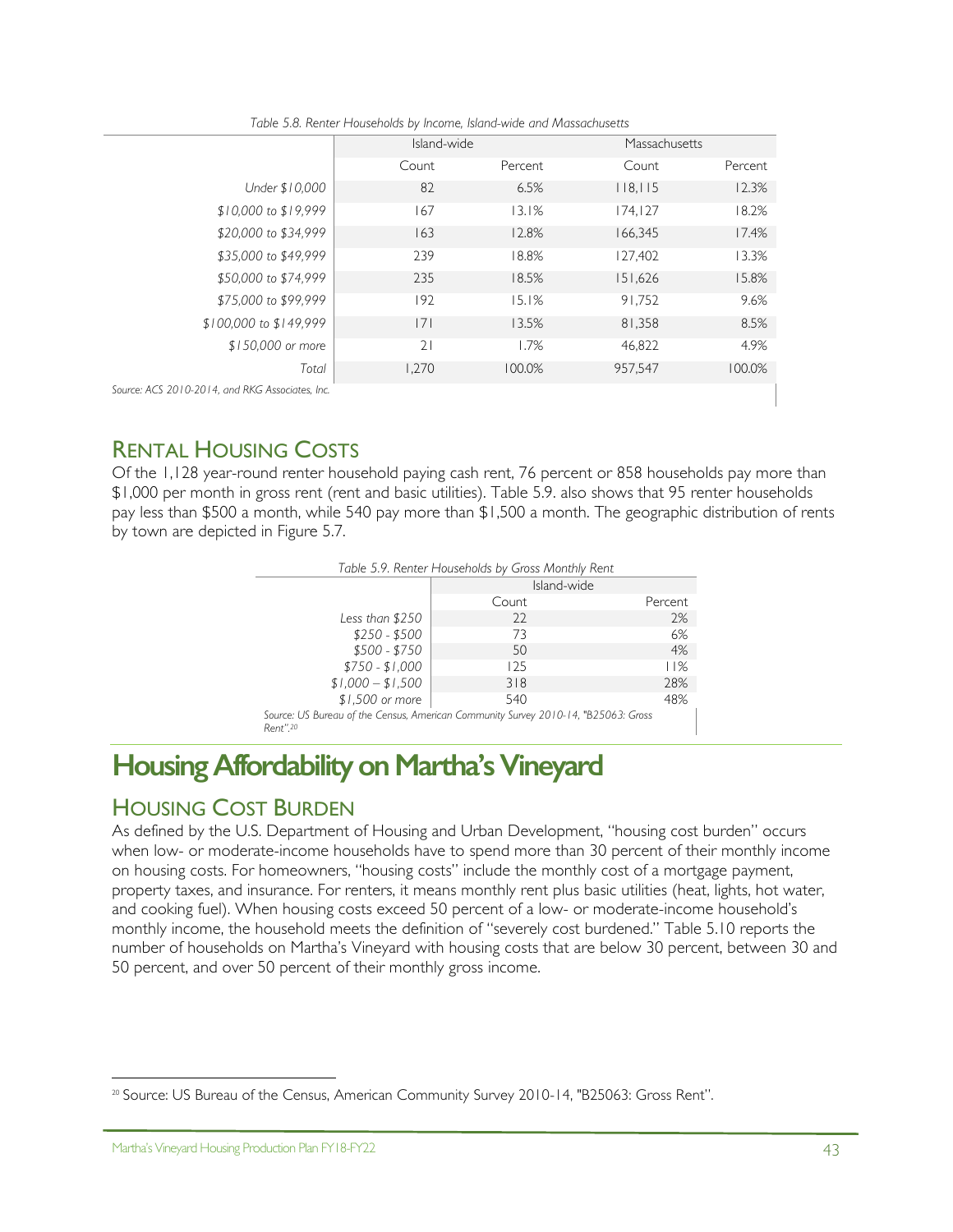| Housing Costs as % Household Income   | <b>Homeowners</b> | Renters | Total  |
|---------------------------------------|-------------------|---------|--------|
| Equal to/less than 30% Monthly Income | 2,234             | 667     | 2,901  |
| Between 30 and 50% Monthly Income     | 1.167             | 185     | 1,352  |
| More than 50% Monthly Income          | 1.097             | 345     | 442. ا |
| Estimates Unavailable                 | 85                | 40      | 125    |
| Total                                 | 4,585             | 1.250   | 5,830  |

*Source: HUD, Comprehensive Housing Affordability Strategy (CHAS) Data. Note: the number of year-round households reported in the CHAS is a little different from the household estimates in the ACS because the CHAS is based on prior-year (2009-2013) ACS Five-Year Estimates.*

Over half of all year-round homeowners on Martha's Vineyard pay more than 30 percent of their income toward housing. However, not all of them can be said to have housing cost burdens because people with high incomes usually have some choices in the market. Table 5.11 shows that of the 5,830 reported households on the Vineyard (as of 2013), 60 percent with very low, low, or moderate incomes have housing cost burdens and 20 percent have severe housing cost burdens.

| Household Income Range           | Housing Costs ><br>30% | Housing Costs<br>$>50\%$ | Total | Percent w/<br><b>Housing Costs</b><br>$>30\%$ |
|----------------------------------|------------------------|--------------------------|-------|-----------------------------------------------|
| $\leq$ 30% AMI                   | 626                    | 551                      | 806   | 78%                                           |
| $>30\%$ and $<=50\%$ AMI         | 607                    | 391                      | 725   | 84%                                           |
| $>50\%$ and $<=80\%$ AMI         | 461                    | 225                      | 715   | 64%                                           |
| $>80\%$ and $\leq$ =100 $\%$ AMI | 301                    | 135                      | 726   | 41%                                           |
| Income >100% AMI                 | 800                    | 140                      | 2,855 | N/A                                           |
| Total                            | 2,795                  | 1.442                    | 5,830 |                                               |

*Table 5.11 Housing Cost Burden on Martha's Vineyard: All Households (Owners and Renters)*

*Source: HUD, Comprehensive Housing Affordability Strategy (CHAS) Data.* 

Table 5.12 shows that of the 2,264 total year-round homeowners who pay more than 30 percent of their income toward housing, 1,193 have low or moderate incomes – and they represent 78 percent of the 1,542 low- or moderate-income homeowners living on the Vineyard. Moreover, 53 percent (822) of the Vineyard's low- or moderate-income homeowners have severe housing cost burdens.

| Household Income Range           | $Cost$ burden $>$<br>30% | $Cost$ burden $>$<br>50% | Total | Percent Housing<br>Cost Burdened |
|----------------------------------|--------------------------|--------------------------|-------|----------------------------------|
| $\leq$ 30% AMI                   | 426                      | 366                      | 511   | 83%                              |
| >30% and <= 50% AMI              | 431                      | 251                      | 501   | 86%                              |
| >50% and <= 80% AMI              | 336                      | 205                      | 530   | 63%                              |
| $>80\%$ and $\leq$ =100 $\%$ AMI | 296                      | 135                      | 571   | 52%                              |
| Income >100% AMI                 | 775                      | 140                      | 2.476 | N/A                              |
| Total                            | 2,264                    | 1.097                    | 4,589 |                                  |

*Table 5.12 Housing Cost Burdened Homeowners on Martha's Vineyard (Year-Round Homeowners)*

*Source: HUD, Comprehensive Housing Affordability Strategy (CHAS) Data.* 

Finally, Table 5.13 reports housing costs for renter households on Martha's Vineyard. It shows that out of 706 year-round renters with low or moderate incomes, 71 percent are housing cost burdened and 49 percent are severely cost burdened.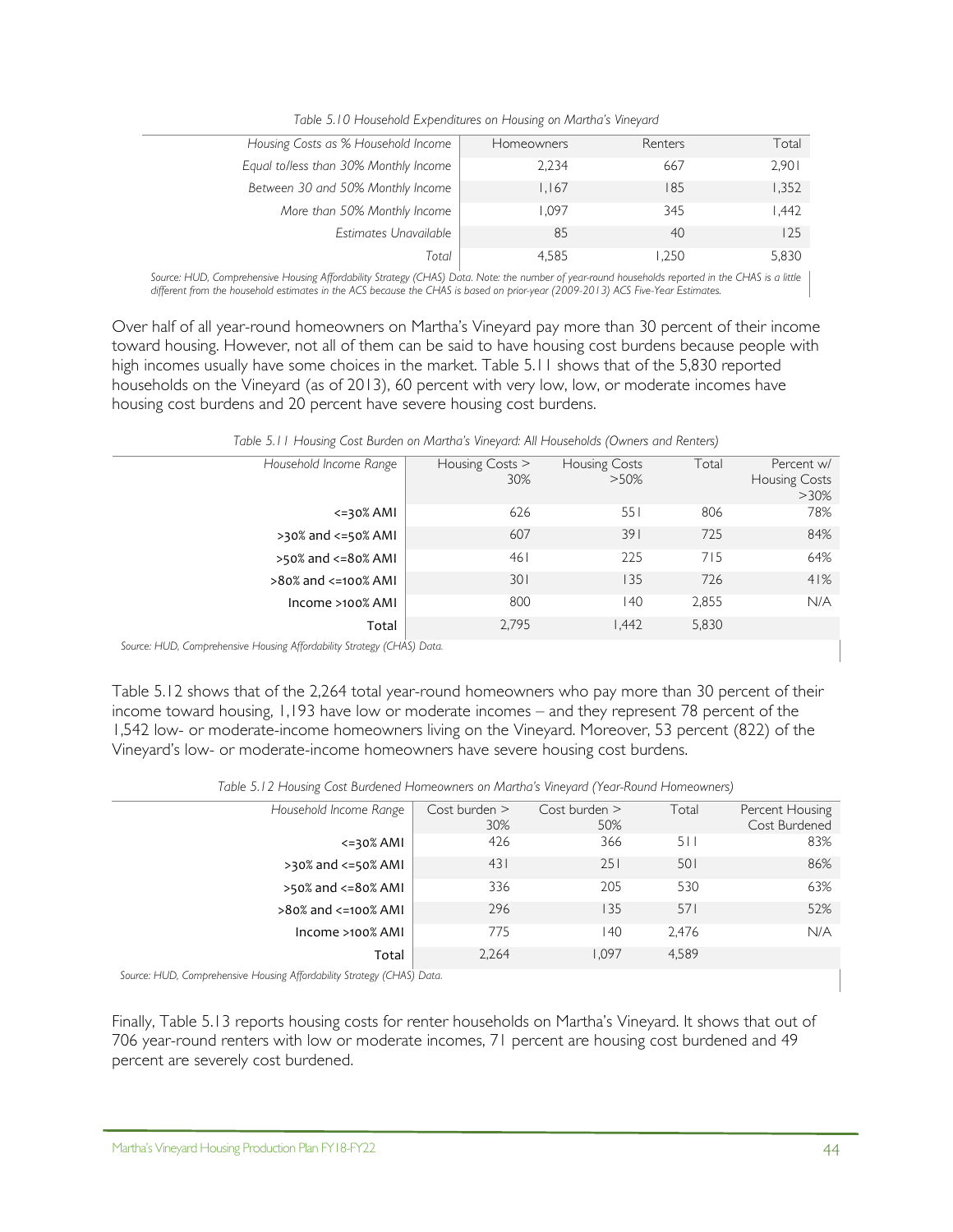| Household Income Range   | Cost burden<br>$> 30\%$ | Cost burden ><br>50% | Total | Percent Housing<br>Cost Burdened |
|--------------------------|-------------------------|----------------------|-------|----------------------------------|
| $\leq$ 30% AMI           | 200                     | 185                  | 295   | 67.8%                            |
| $>30\%$ and $<=50\%$ AMI | 176                     | 140                  | 225   | 78.2%                            |
| $>50\%$ and $<=80\%$ AMI | 125                     | 20                   | 186   | 67.2%                            |
| >80% and <=100% AMI      | 4                       | $\Omega$             | 160   | 2.5%                             |
| Income >100% AMI         | 25                      | 0                    | 381   | N/A                              |
| Total                    | 530                     | 345                  | 1.250 |                                  |
|                          |                         |                      |       |                                  |

*Table 5.12 Housing Cost Burdened Renters on Martha's Vineyard (Year-Round Renters)*

*Source: HUD, Comprehensive Housing Affordability Strategy (CHAS) Data.* 

## COST BURDEN BY HOUSEHOLD TYPE

Understanding cost burdening by household types is important because it provides greater clarity as to what types of household configurations are experiencing the most acute burden. The CHAS data provides a breakdown of cost burden for: large family, small family, elderly family, elderly non-family, and all other types.

For homeowners in Dukes County, the household configuration that experienced the largest number of cost burdened individuals were small family households of two persons. Of this group, the household income most affected where those of greater than 100% AMI. In this category there were 1,295 individuals who were cost burdened. Table 5.13 presents the data of housing cost burdening for homeowners. For elderly households, there were in total 1,100 cost burdened households of which 585 were cost burdened having incomes above 100 percent AMI.

| Table 5.13 Housing Cost Burdened Homeowners by Household Type |                                                                                                       |                                                                                                                             |                                                                |                                                |                                                             |       |
|---------------------------------------------------------------|-------------------------------------------------------------------------------------------------------|-----------------------------------------------------------------------------------------------------------------------------|----------------------------------------------------------------|------------------------------------------------|-------------------------------------------------------------|-------|
| Household Income Range                                        | Household<br>type is<br>elderly<br>family (2<br>persons,<br>with either<br>or both age<br>62 or over) | Household<br>type is small<br>family (2<br>persons,<br>neither<br>person 62<br>years or<br>over, or 3<br>or $4$<br>persons) | Household<br>type is large<br>family (5 or<br>more<br>persons) | Household<br>type is<br>elderly non-<br>family | Other<br>household<br>type (non-<br>elderly non-<br>family) | All   |
| $\leq$ = 30% AMI                                              | 135                                                                                                   | 150                                                                                                                         | 35                                                             | 115                                            | 75                                                          | 515   |
| $>30\%$ and $\leq=50\%$ AMI                                   | 155                                                                                                   | 185                                                                                                                         | $ 0\rangle$                                                    | 115                                            | 40                                                          | 505   |
| $>50\%$ and $\leq$ =80% AMI                                   | 110                                                                                                   | 160                                                                                                                         | $\overline{4}$                                                 | 115                                            | 150                                                         | 545   |
| $>80\%$ and $\le$ = 100% AMI                                  | 115                                                                                                   | 180                                                                                                                         | $ 0\rangle$                                                    | 65                                             | 205                                                         | 575   |
| $lncome > 100%$ AMI                                           | 585                                                                                                   | 1,295                                                                                                                       | 170                                                            | 175                                            | 255                                                         | 2,480 |
| Total                                                         | 1,100                                                                                                 | 1,970                                                                                                                       | 229                                                            | 585                                            | 725                                                         | 4,620 |

Source: HUD, Comprehensive Housing Affordability Strategy (CHAS) Data. Note: Totals may not sum due to statistical error in CHAS data

For renters in Dukes County, small households had the largest number of cost burdened households (510 households). The income threshold of greater than 100% AMI had approximately 190 households that were cost burdened. Table 5.14 presents renter cost burden data by household type. With regards to elderly non-family households, there were a total of 210 cost burdened households of which 130 were cost burdened at below 30 percent AMI.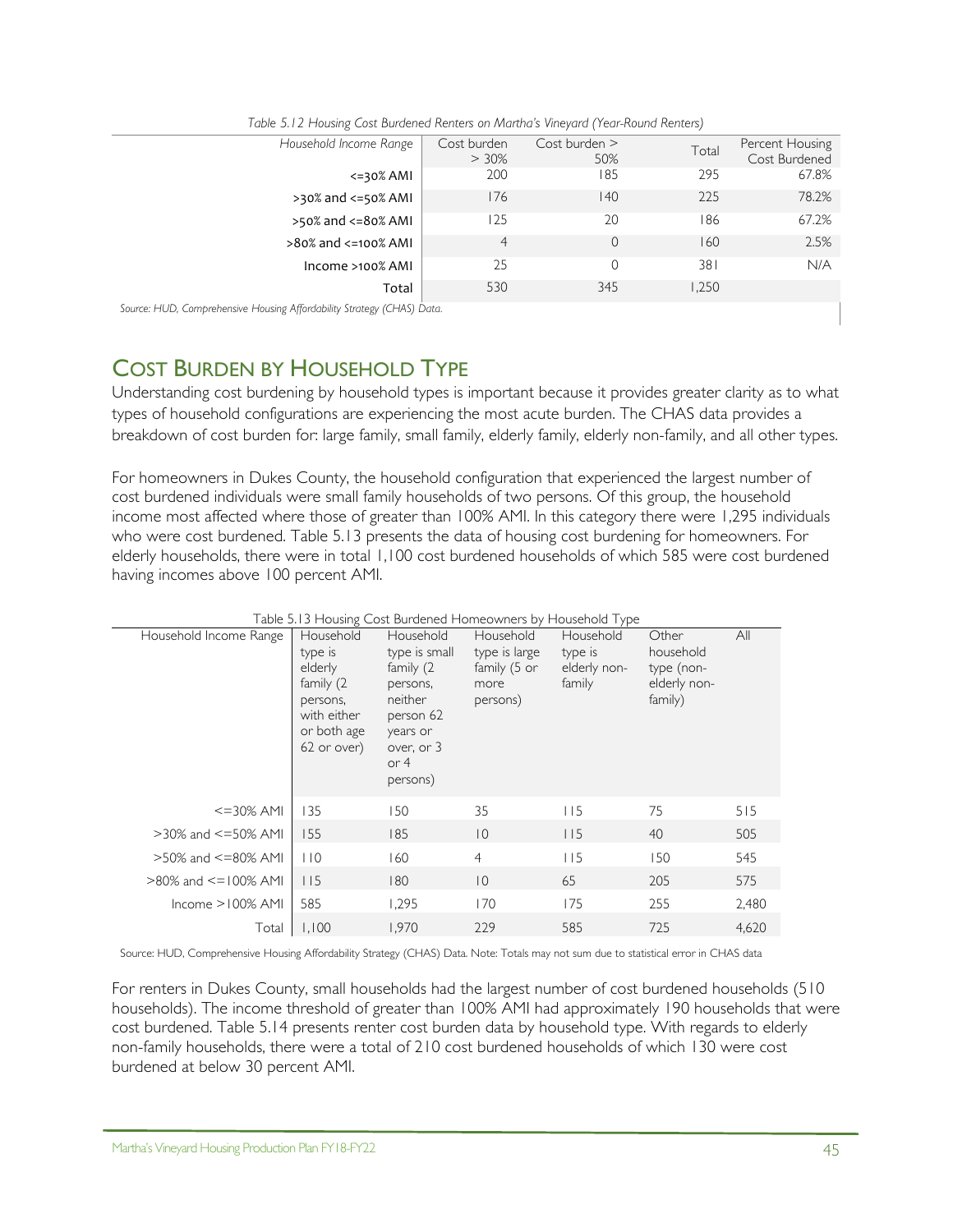| Lable 5.14 Housing Cost Burgened Renters by Housenoid Type |                                                                                                       |                                                                                                                             |                                                                |                                                |                                                             |       |
|------------------------------------------------------------|-------------------------------------------------------------------------------------------------------|-----------------------------------------------------------------------------------------------------------------------------|----------------------------------------------------------------|------------------------------------------------|-------------------------------------------------------------|-------|
| Household Income Range                                     | Household<br>type is<br>elderly<br>family (2<br>persons,<br>with either<br>or both age<br>62 or over) | Household<br>type is small<br>family (2<br>persons,<br>neither<br>person 62<br>years or<br>over, or 3<br>or $4$<br>persons) | Household<br>type is large<br>family (5 or<br>more<br>persons) | Household<br>type is<br>elderly non-<br>family | Other<br>household<br>type (non-<br>elderly non-<br>family) | All   |
| $<=$ 30% AMI                                               | $\Omega$                                                                                              | 75                                                                                                                          | $\Omega$                                                       | 130                                            | 90                                                          | 295   |
| $>30\%$ and $\leq=50\%$ AMI                                | $\overline{4}$                                                                                        | 120                                                                                                                         | 35                                                             | 35                                             | 55                                                          | 245   |
| $>50\%$ and $\leq=80\%$ AMI                                | $\Omega$                                                                                              | 50                                                                                                                          | $\Omega$                                                       | 35                                             | 105                                                         | 190   |
| $>80\%$ and $\le$ = 100% AMI                               | $\overline{4}$                                                                                        | 75                                                                                                                          | $\overline{4}$                                                 | $\overline{0}$                                 | 75                                                          | 160   |
| $lncome > 100\%$ AMI                                       | 25                                                                                                    | 190                                                                                                                         | $\mathbf{0}$                                                   | $\overline{0}$                                 | $\mathbf{0}$                                                | 385   |
| Total                                                      | 33                                                                                                    | 510                                                                                                                         | 39                                                             | 210                                            | 325                                                         | 1,275 |

Table 5.14 Housing Cost Burdened Renters by Household Type

Source: HUD, Comprehensive Housing Affordability Strategy (CHAS) Data. Note: Totals may not sum due to statistical error in CHAS data

# **Affordable Housing Characteristics**

For the purposes of this analysis, affordable housing is housing that is restricted to individuals and families with qualifying incomes and asset levels, and that receive some manner of assistance to bring down the cost of owning or renting the unit, usually in the form of a government subsidy, or results from zoning relief to a housing developer in exchange for the income-restricted unit(s). Affordable housing can be public or private. Public housing is managed by a public housing authority, established by state law to provide affordable housing for low-income households. Private income-restricted housing is owned and operated by for-profit and non-profit owners who receive subsidies in exchange for renting to low- and moderateincome households.

The Massachusetts Department of Housing and Community Development (DHCD) maintains a Subsidized Housing Inventory (SHI) that lists all affordable housing units that are reserved for households with incomes at or below eighty percent of the area median income (AMI) under long-term legally binding agreements and are subject to affirmative marketing requirements. The SHI also includes group homes, which are residences licensed by or operated by the Department of Mental Health or the Department of Developmental Services for persons with disabilities or mental health issues.

The SHI is the state's official list for tracking a municipality's percentage of affordable housing under M.G.L. Chapter 40B (C.40B). This state law enables local Zoning Boards of Appeals to approve affordable housing developments under flexible rules if less than 10 percent of year-round housing units in a town consist of income-restricted or subsidized housing for low-moderate income households. It was enacted in 1969 to address the shortage of affordable housing statewide by reducing barriers created by local building permit approval processes, local zoning, and other restrictions.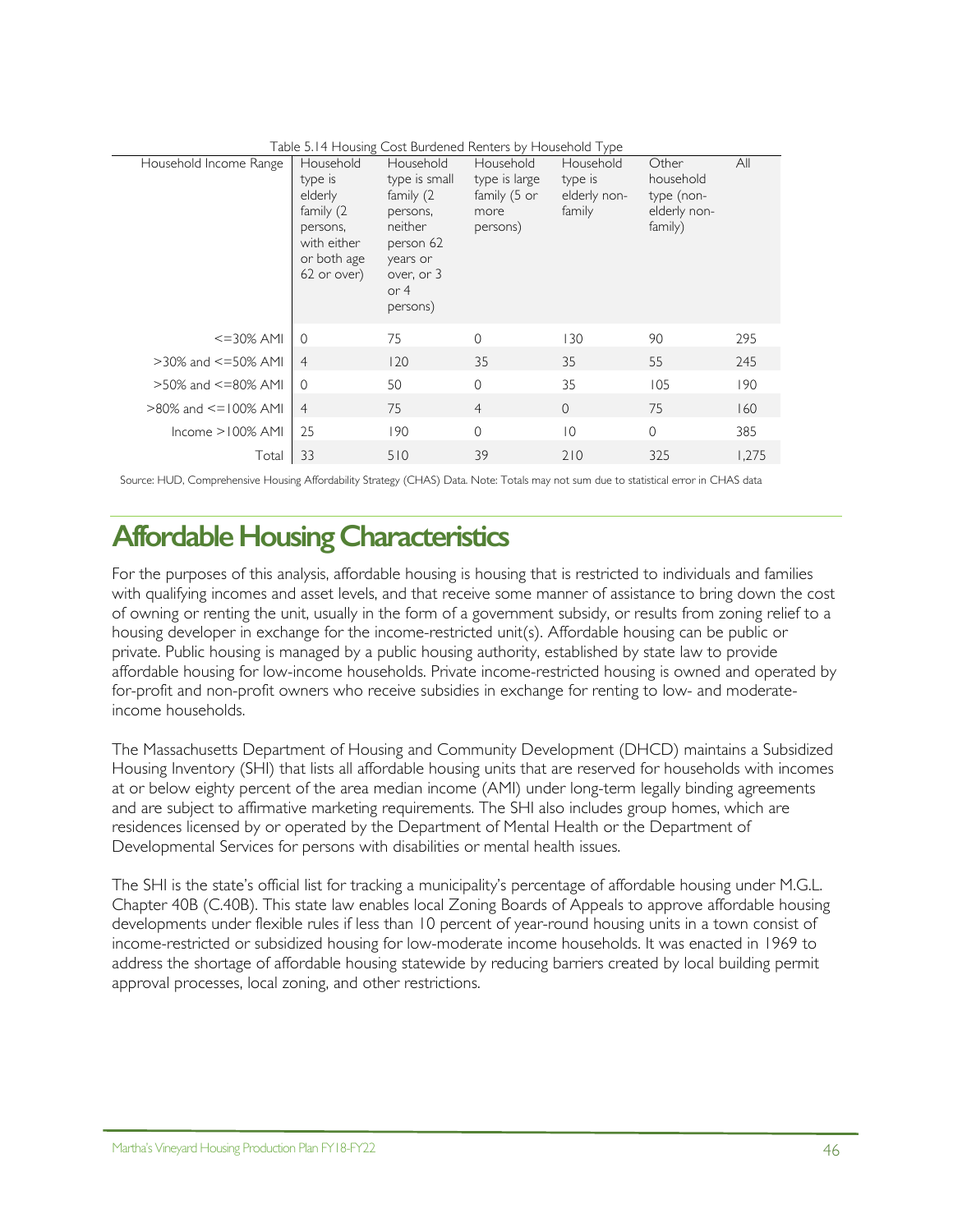## ISLAND-WIDE AFFORDABLE UNITS

As of June 2016, there were 411 units Island-Wide listed on the SHI.

|                                                    | Number of<br><b>SHI Units</b> | % SHI of Total<br>Units |  |  |
|----------------------------------------------------|-------------------------------|-------------------------|--|--|
| Aquinnah                                           | 4 <sup>1</sup>                | 25.95%                  |  |  |
| Oak Bluffs                                         | 146                           | 6.83%                   |  |  |
| Tisbury                                            | 109                           | 5.55%                   |  |  |
| Island-Wide                                        | 411                           | 5.21%                   |  |  |
| Edgartown                                          | 89                            | 4.54%                   |  |  |
| W. Tisbury                                         | 23                            | 1.84%                   |  |  |
| Chilmark                                           | 3                             | 0.72%                   |  |  |
| Source: DHCD Subsidized Housing Inventory, 6/22/16 |                               |                         |  |  |

Table 5.13: Comparison of SHI Units By Town

#### Table 5.14: ISLAND-WIDE AFFORDABLE UNITS BY TYPE

|                                                                                                       | <b>SHI</b> | Non-SHI | Total      |  |
|-------------------------------------------------------------------------------------------------------|------------|---------|------------|--|
|                                                                                                       |            |         | Restricted |  |
| Rental                                                                                                | 312        | 32      | 344        |  |
| Accessory<br>Apts.                                                                                    | 0          | 44      | 44         |  |
| Ownership                                                                                             | 17         | 145     | 162        |  |
| Rehab                                                                                                 | 82         | $\Box$  | 193        |  |
| Rental<br>Assistance                                                                                  | 0          | 99      | 99         |  |
| Total                                                                                                 | 4          | 431     | 842        |  |
| Source: DHCD Subsidized Housing Inventory, 6/22/16 and Martha's Vineyard<br>$C$ ------------ $7/2F/I$ |            |         |            |  |

Commission, 7/25/16

Almost forty-eight percent (196 units) of the total SHI units were created through comprehensive permits under C.40B.<sup>21</sup>

#### **Term of Affordability**

Approximately 15.3% of the 411 units listed on the SHI are restricted as affordable in perpetuity. Of the approximately eighty-five percent of units that are not restricted in perpetuity, roughly 24.4% (eighty-five units) have affordability restrictions that will expire within three years (prior to 2020), and almost ninety-two percent of these units are ownership units.

In Aquinnah, all of the units that will expire within the next three years fall under the LCCCDC HOR Program. <sup>22</sup> In Chilmark, Edgartown, Oak Bluffs, and West Tisbury, all of these units fall under the Oak Bluffs

<sup>-</sup><sup>21</sup> Department of Housing and Community Development Subsidized Housing Inventory, 6/22/16

<sup>&</sup>lt;sup>22</sup> LCCCDC HOR Program – Lower Cape Cod Community Development Corporation Homeownership Rehab Program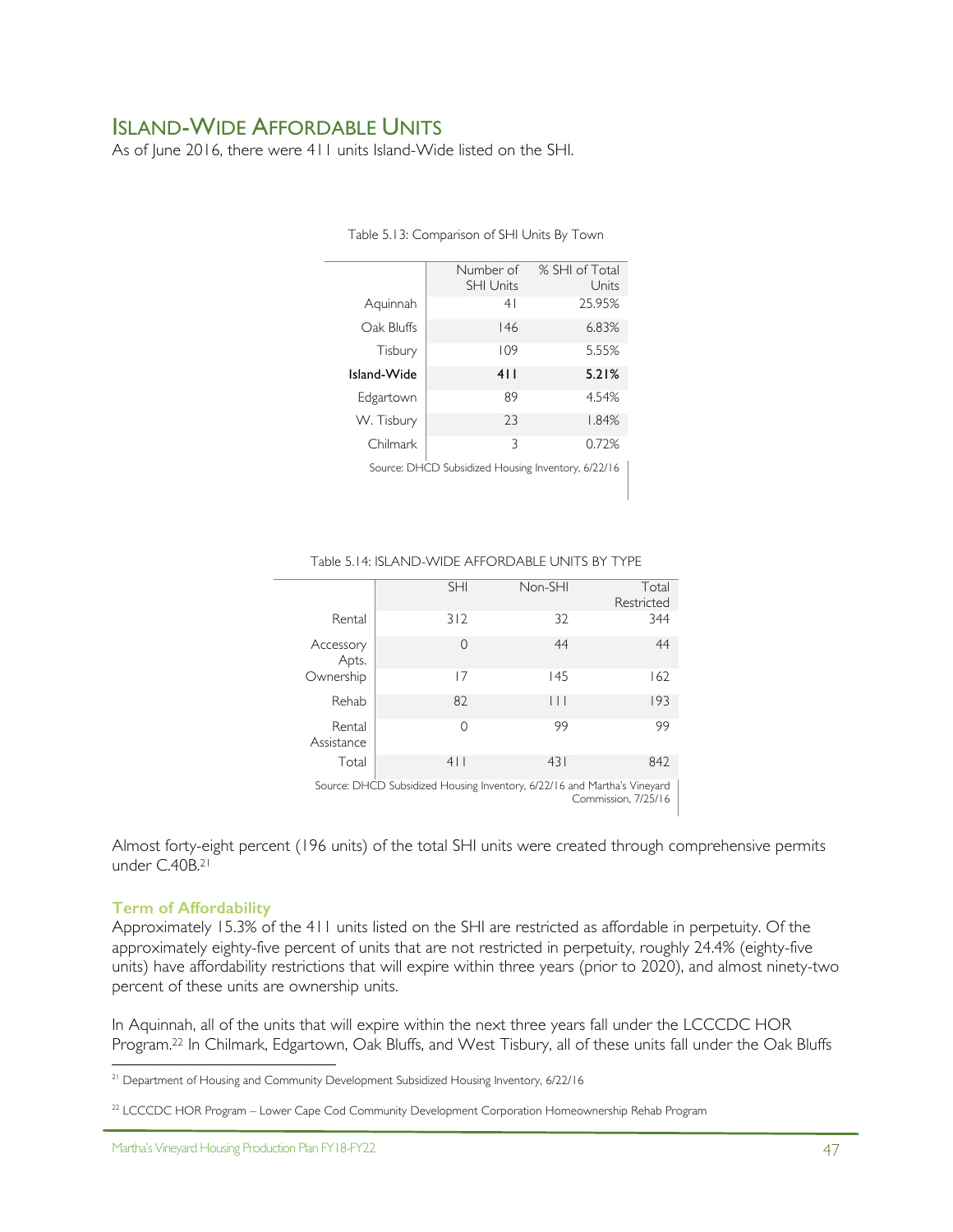HOR Program. <sup>23</sup> In Tisbury, there are three rental units with the project name "Rectory" at 45 Franklin Street, with an end term of 2017; however, all of the ownership units fall under the Oak Bluffs HOR Program or the Tisbury HOR Program.24

Almost sixty percent (245 units) of the units listed on the SHI have affordability restrictions that will expire within nine to forty-one years (between 2025 and 2057). All of these units are rental units and include the following:

- Edgartown:
	- o Eight units with the project name "Fisher Road Apartments" at Fisher Road, with an end term in 2027.
	- o Sixty units with the project name "Pennywise Path Affordable Housing" at Pennywise Path, with an end term in 2057.
- Oak Bluffs:
	- o Forty-five units with the project name "Woodside Village I" at 50 Village Road, with an end term in 2034.
	- o Eighteen units with the project name "Woodside Village II" at 60 Village Road, with an end term in 2041.
	- o Nine units with the project name "Woodside Village III" at 60B Village Road, with an end term in 2042.
- Tisbury:
	- o Forty units with a project name of "Hillside Village" at Edgartown Road, Vineyard Haven, with an end term in 2025.
	- o Twelve units with a project name of "Vineyard Village" off State Road, with an end term of 2029.
	- o Five units with a project name of "Hillside Village III" at Vineyard Haven Road, with an end term of 2035.
	- o Ten units with a project name of "Hillside Village II" at 449 Edgartown Road, with an end term of 2030.
	- o Five units with a project name of "Love Housing Apartments" at 159 Main Street, with an end term of 2042.

Almost 2.5% (10 units) of the units listed on the SHI have affordability restrictions that will expire within eighty-five to ninety years (between 2101 and 2106). These units include the following:

- Tisbury:
	- o One ownership unit with a project name of "Kelsey Project" at Takemmy Path, with an end term of 2104.
	- o One ownership unit with a project name of "Habitat for Humanity of Martha's Vineyard" at Andrews Road, with an end term of 2106.
- West Tisbury:
	- o Two rental units with a project name of "Halcyon Way Apartments" at Halcyon Way, with an end term of 2101.

Roughly two percent (eight units) of the units listed on the SHI have an affordability restriction of "N/A." All eight of these units are rental units and located in Oak Bluffs with a project name of "DMH Group Homes" and a confidential address.

<sup>1</sup>  $^{23}$  Oak Bluffs HOR Program – Oak Bluffs Homeownership Rehab Program

<sup>&</sup>lt;sup>24</sup> Tisbury HOR Program – Tisbury Homeownership Rehab Program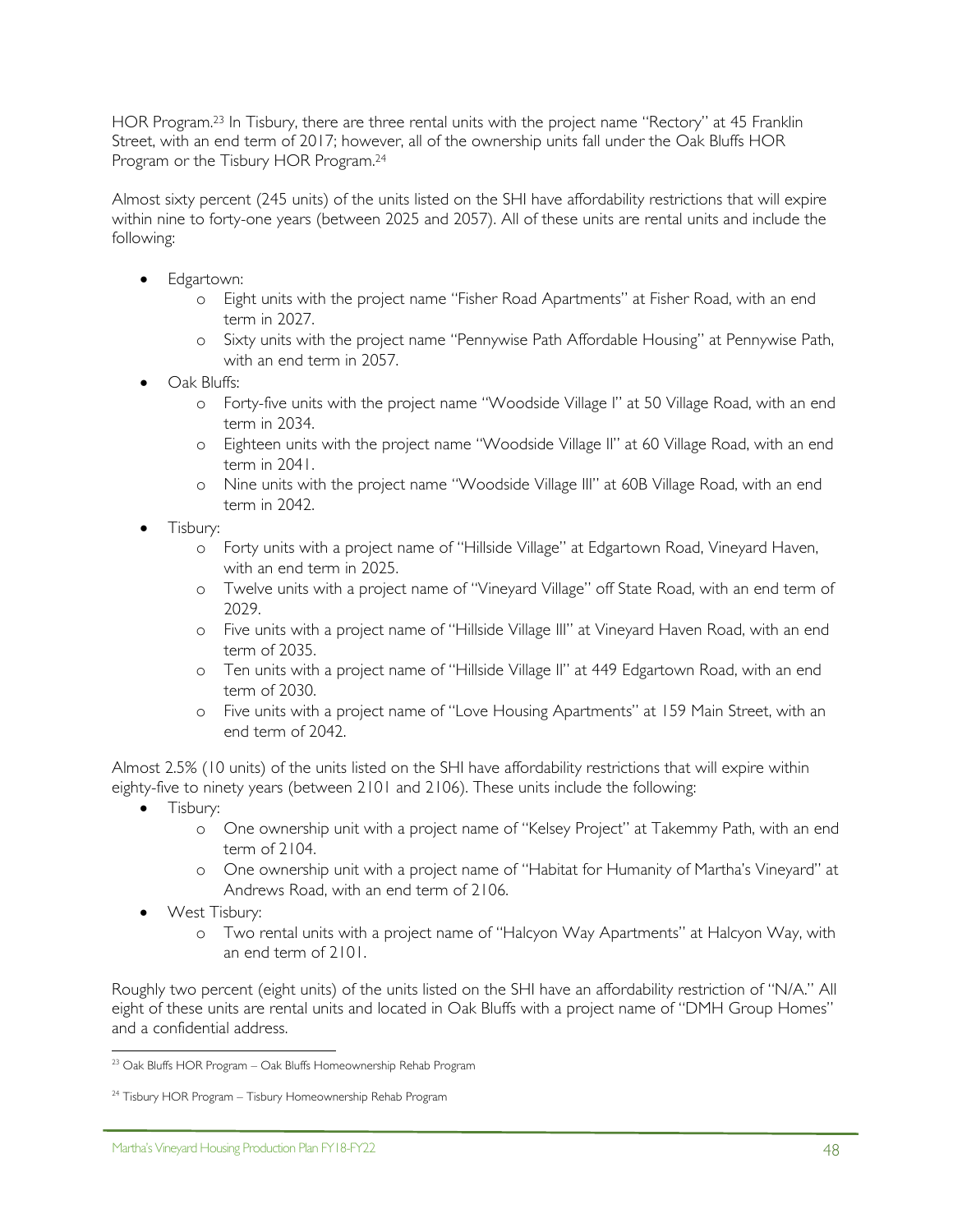### **Regional SHI Comparison**

Island-wide, Martha's Vineyard has 411 units counted on the SHI. The town with the most affordable units is Oak Bluffs with 146 units – approximately 35.5% of the island's total SHI units. Chilmark has the least amount, with only three units counting on the SHI.



## AFFORDABILITY MISMATCH OF EXISTING RENTAL HOUSING

Affordability mismatch occurs when there is a disparity between the supply of affordable units available at specific rent thresholds and the number of renter households that fall within specific median income thresholds occupying units. The CHAS data is used for determining the affordability mismatch. The analysis provides an understanding of how many affordable units within the housing supply are available to households that require them. The analysis was conducted for different housing unit types such as zero or one-bedroom, two-bedroom, three-bedroom or more, and all units.

Table 5.15 presents rental housing information for all bedroom types island-wide. Within the income threshold of under 30 percent of AMI, there are more than three times the number of households in need of affordable housing than there are affordable housing units. While at the below 50 percent of AMI threshold, there are about four affordable housing units available for every ten households. At incomes less than 80 percent of AMI, the mismatch is less unbalanced as there are about eight housing units for every ten renter households.

|  | Table 5.15 Affordability Mismatch, All Bedroom Types |  |
|--|------------------------------------------------------|--|
|  |                                                      |  |

|                                                             | Household<br>$Income < =$<br>30% AMI | Household<br>$Income < =$<br>50% AMI | Household<br>$Income < =$<br>80% AMI |
|-------------------------------------------------------------|--------------------------------------|--------------------------------------|--------------------------------------|
| Total Units Affordable and Available                        | 80                                   | 210                                  | 565                                  |
| Total Renter Households                                     | 270                                  | 515                                  | 705                                  |
| Total Shortage/Surplus of Units Affordable to Income Groups | 190                                  | 305                                  | 140                                  |
| Affordable and Available Units Per 100 Renter Households    | 30                                   | 4                                    | 80                                   |
| Source: CHAS, 2009-2013                                     |                                      |                                      |                                      |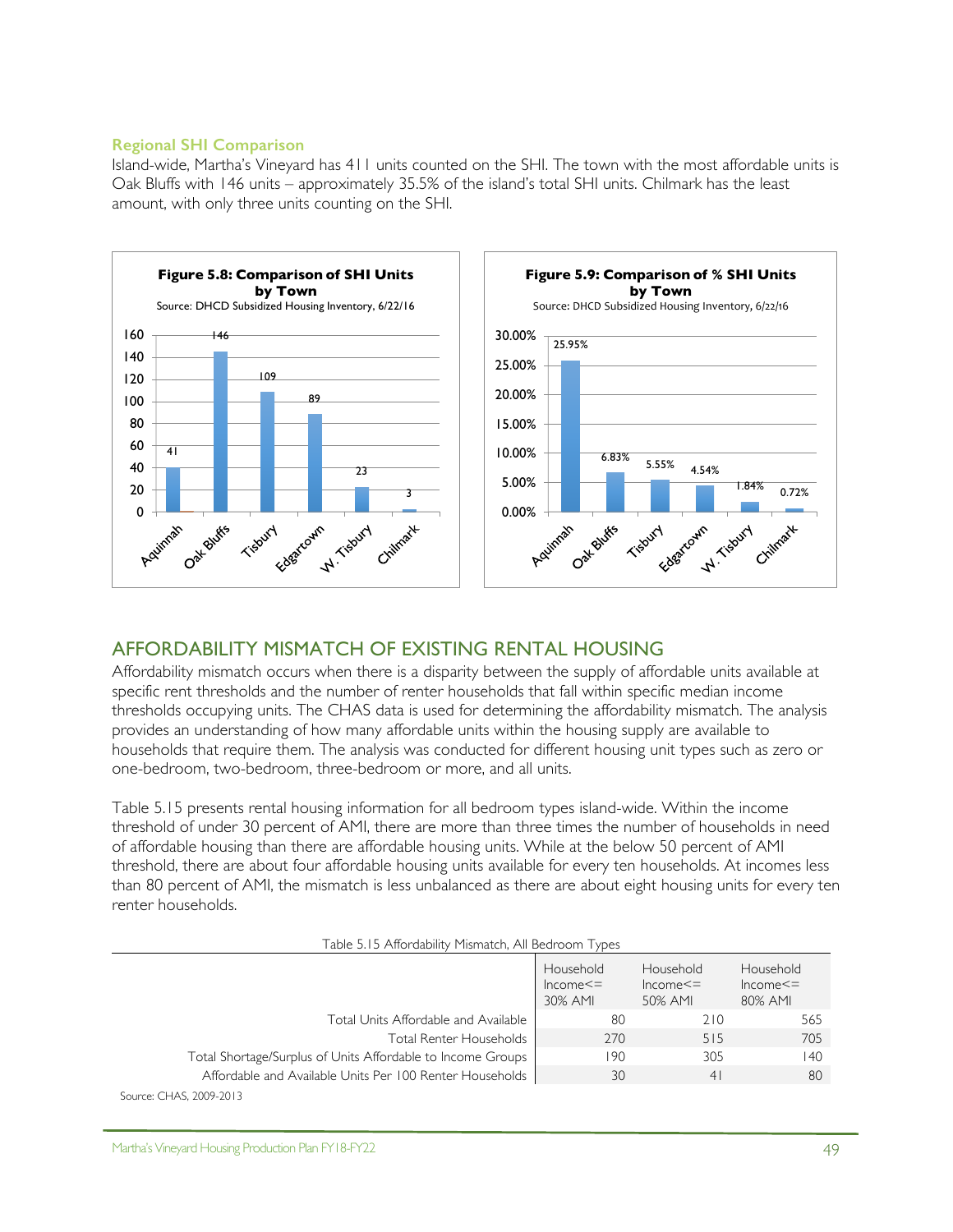## CHAPTER 6

# **DEVELOPMENT CONSTRAINTS & LIMITATIONS**

# **Summary**

The focus of this chapter is to detail the Island's development constraints and limitations and includes an description of environmental constraints, infrastructure capacity, and regulatory barriers. Primary development constraints on the Island consist of the following:

- The entire Island has been designated by EPA as a Sole-Source Aquifer, since groundwater is the Island's only source of drinking water. There is a plentiful supply of potable water, provided it is properly protected from contamination.
- Martha's Vineyard's saltwater ponds are in trouble. All of its saltwater ponds are fragile, nitrogensensitive waters. Their quality has declined noticeably in the last 20 years as watershed development has occurred — in particular from wastewater disposal from housing and commercial development.
- For many coastal ponds, the annual nitrogen produced by the current development already exceeds, and in some cases is double or triple, the acceptable nitrogen-loading limits. With projected future development, the problem will be even worse.
- Much of Martha's Vineyard is a large and complex Core Habitat, home to 65 rare and uncommon species, with 24 of those globally rare. In fact, the highest concentration of rare species in the state is near the center of the island in Corellus State Forest.
- About 65% of the Island (37,225 acres) has been designated by the Commonwealth as Priority Habitat for rare and endangered species of plants and animals.
- Overall, biodiversity is threatened by development as well as by inappropriate management practices such as habitat fragmentation, fire suppression, introduction of non-native landscapes, and the spread of invasive species.
- All water suppliers draw water from public wells, whose Zone IIs cover nearly 14 square miles (15% of the total land area of the Island). Development density is light in these Zone IIs, and water quality is good.
- Currently, wastewater from about 1,800 properties is treated in one of the Island's five wastewater treatment plants (Edgartown, Oak Bluffs, Tisbury, Airport, and Wampanoag Tribal Housing), while over 14,000 Vineyard properties (more than 90%) treat wastewater on site — in cesspools, in older septic systems, or in newer Title 5 septic systems.

# **Environmental Constraints**

The information presented in this section below is largely based on the Island towns' Open Space & Recreation plans that date from 1997 through 2015, the Martha's Vineyard Commission's 2009 Island Plan, 2003 Wastewater Management Study and 2011 Regional Transportation Plan, the Massachusetts Estuaries Project, Massachusetts Division of Fisheries and Wildlife: BioMap2, and USDA 1986 Soil Survey of Dukes County.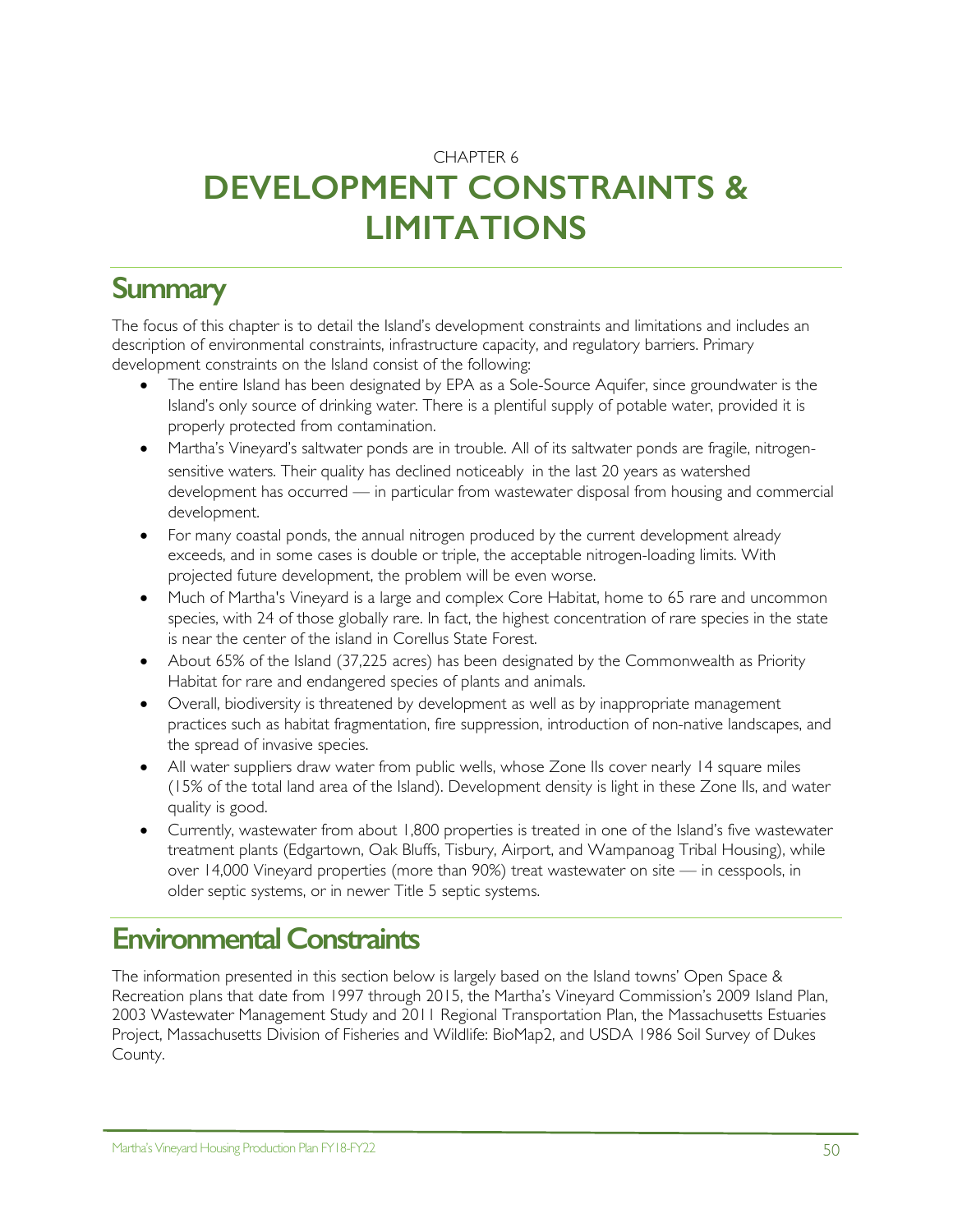## LANDSCAPE CHARACTER

Martha's Vineyard is a 100-square-mile island located three miles off the coast of Cape Cod. Its topography, in fact its very existence, results from its location at the southern extremity, or terminal moraine, of the part of North America covered by ice during the last Ice Age, more than 10,000 years ago. The island was home to the Wampanoag Tribe when it was settled by Europeans in the mid-17th century.

Three-quarters of the Island's population is concentrated in the three "Down-Island" towns: Tisbury, Oak Bluffs, and Edgartown, each with a busy commercial town center. Vineyard Haven in Tisbury serves as the Island's main port, seconded by Oak Bluffs in the summertime. The three "Up-Island" towns, West Tisbury, Chilmark and Aquinnah (formerly called Gay Head) are more rural in character. Each of the Island's towns reflects its origins: Edgartown as the home of master seamen and the seat of County government; Tisbury as the Island's gateway and market town, West Tisbury and Chilmark as agricultural villages, Aquinnah (Gay Head) as the Wampanoag tribal settlement and a fishing village, and Oak Bluffs as the first summer resort.

# GEOLOGY & TOPOGRAPHY<sup>25</sup>

Martha's Vineyard was formed by the massive glaciers that so drastically altered the New England landscape during the past several hundred thousand years. At least three major glacial advances reached the area we know today as Martha's Vineyard. Glacial deposition, deformation, and subsequent erosion are responsible for the topography of the Island. The glaciers were halted for an extended period at the present location of the Vineyard and these deposits built up, creating the Island's landmass. When the glaciers receded across the Vineyard Sound, depositing less debris in their wake, an island formed as sea level rose.

The glacial deposits from several distinct glacial advances left accumulations of varying types of deposits resulting in different landforms. The till from earlier glacial advances is now believed to be capped with outwash deposits of later advances of different glaciers. The most recent glacier, the early Wisconsin, brought much finer sandy, gravelly soil to Martha's Vineyard than did its predecessors which dumped the rocks, boulders and ancient clays found in the Western Moraine of Aquinnah, Chilmark and West Tisbury.

The western and northwestern parts of Martha's Vineyard are marked by parallel ridges and hills that terminate on the western end at the cliffs in Aquinnah, Nashaquitsa, and Squibnocket. The elevation of the hills averages about 200 feet above sea level but is as much as 300 feet in some areas. The northern and northeastern parts of the island are characterized by low, undulating hills and shallow depressions. The elevation of these hills averages about 100 feet above sea level. The central and southern parts are covered by an extensive plain that is about 100 feet above sea level along its northern edge and that slopes gently southward until it is only 5 or 10 feet above sea level along the southern shore. Most of the shoreline is fringed by barrier beaches and sand dunes. Chappaquiddick, a small island east of Edgartown, has physiography is similar to the northeastern section of the island.

There are numerous examples of coastal plain ponds or "kettleholes," formed from slower-melting ice chunks set in the post-glacial tundra. Having no stream inlets or outlets, water level in these ponds varies as an expression of the level of the water table. Vernal pools are another topographic feature found across Martha's Vineyard. These are depressions in the landscape that fill with water seasonally, providing important habitat for amphibians and fairy shrimp. They dry up as the spring and summer warm and can be easily overlooked.

-

<sup>&</sup>lt;sup>25</sup> Town of West Tisbury. West Tisbury Open Space and Recreation Plan. April 2000.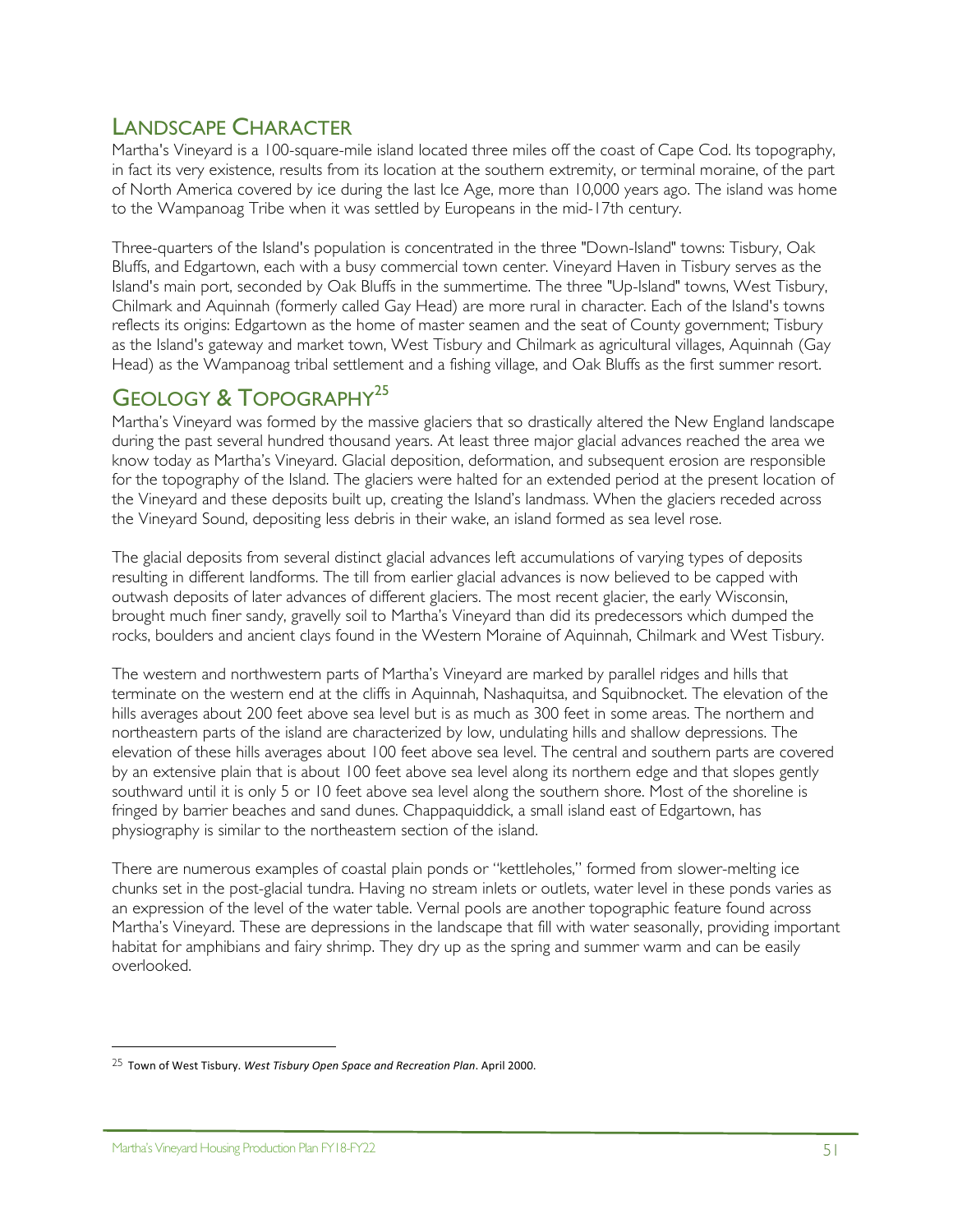## SOILS

Approximately 35% of the Island is made up of soils of the **Carver loamy sand** complex and is present in the outwash plain area in the northern, central and eastern portions of the Island. The permeability of Carver soil is very rapid throughout. Available water capacity is very low. This soil is droughty in late summer and the depth to the seasonal high water table is more than 6 feet.

Most areas of this soil are in woodland. Some areas are used for pasture and hay, and some are in residential development. The very low available water capacity, slope, and a hazard of erosion make this soil generally unsuitable for cultivated crops and hay and pasture. This soil is poorly suited to woodland productivity. The common trees on this soil are pitch pine, scrub oak, scarlet oak, black oak, and white oak.

This soil is limited as a site for septic tank absorption fields because of the slope and because in some areas the soil does not adequately filter the effluent, making pollution of ground water a hazard. Low density housing reduces the volume of effluent, thus lessening the pollution hazard. Installing septic tank distribution lines on the contour or in areas that were graded during construction will help to overcome the slope.

The western areas of the island, including Chilmark and Aquinnah are made up of a greater variety of soil types. These include Chilmark, East Chop, and Nantucket soil types. Characteristics of these soils include:

- **Chilmark:** Found in the western slopes and hills of the Island. The permeability of Chilmark soil is moderately rapid in the subsoil and slow in the substratum. Available water capacity is moderate. The depth to a seasonal high water table is more than 6 feet. The slow permeability in the substratum and slope are limitations of this soil as a site for septic tank absorption fields. Enlarging the absorption field helps to overcome the permeability. Most areas of this soil are used for hay or are in improved pasture. Some areas are used for cultivated crops or are in woodland.
- **East Chop:** Found in the western outwash plain. The permeability of this Eastchop soil is rapid or very rapid in the subsoil and substratum. Available water capacity is low. The depth to the seasonal high water table is more than 6 feet. Most areas of this soil are in woodland. Some areas are used as cropland. This soil is poorly suited to cultivated crops, hay, and pasture because of the low available water capacity. In some areas this soil does not adequately filter the effluent from septic tank absorption fields, causing a hazard of pollution to ground water. Low density housing reduces the volume of effluent, thus lessening the pollution hazard.
- **Nantucket:** Found on slopes in the western and southwestern portions of the Island. The permeability of this Nantucket soil is moderate or moderately rapid in the subsoil and moderately slow or slow in the substratum. Available water capacity is moderate. The depth to the seasonal high water table is more than 6 feet. Most areas of this soil are in abandoned pasture and shrubby vegetation. Some areas are in woodland, and a few are used as homesites. This soil is well suited to cultivated crops and hay and pasture. The soil presents no limitation to building homesites though the moderately slow to slow permeability in the substratum is a limitation of the soil as a site for septic tank absorption fields. Enlarging the absorption field helps to overcome this limitation.

Central and southern areas of Martha's Vineyard are characterized by the Haven and Riverhead soil types.

- **Haven:** The permeability of this Haven soil is moderate in the subsoil and very rapid in the substratum. Available water capacity is moderate. The depth to the seasonal high water table is more than 6 feet. Most areas of this soil are in woodland. Some areas are in cropland, and a few areas are used for homesites. This soil is well suited to cultivated crops and to hay and pasture.
- **Riverhead:** The permeability of this Riverhead soil is moderately rapid in the subsoil and very rapid in the substratum. Available water capacity is moderate. The depth to the seasonal high water table is more than 6 feet. Most areas of this soil are in woodland. Many areas are in grassland, and some areas are in cropland. A few areas are used as homesites. This soil is well suited to cultivated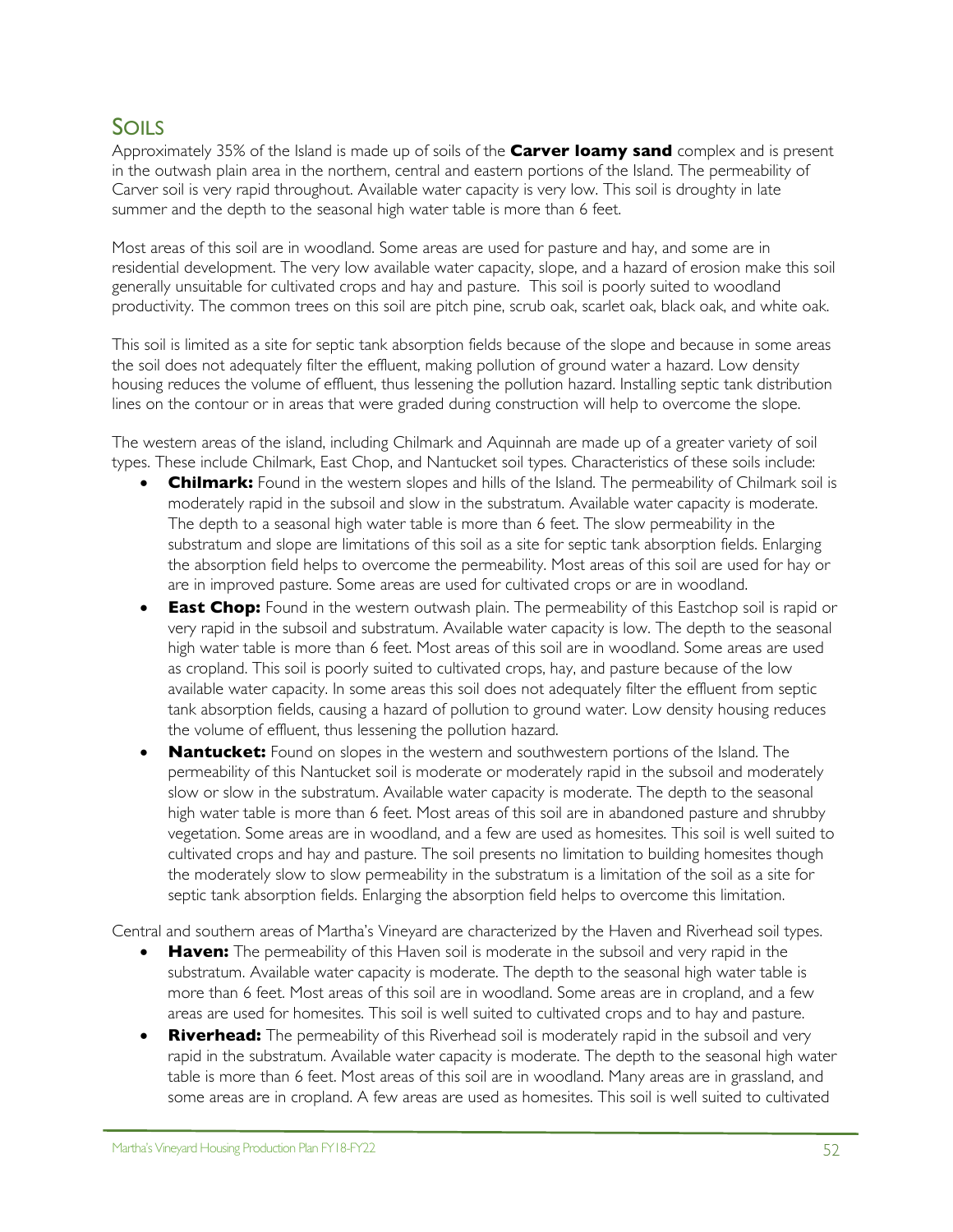crops and to hay and pasture. This soil is generally suitable for building though soil in some areas does not adequately filter the effluent from septic tank absorption fields, causing a hazard of pollution to ground water. Low density housing reduces the volume of effluent, thus lessening the pollution hazard.

## **GROUNDWATER**

The Vineyard's groundwater is abundant and if carefully managed will provide for the island's foreseeable needs. The geological deposits that hold our groundwater supply are very different in the Outwash Plain and in the Moraine.

**Outwash Plain Aquifer:** Most of the Island, including all town wells, draws its drinking water from one main aquifer located in the Outwash Plain, where glacial ice deposited layers of sand and gravel as it melted, creating porous deposits that readily absorb rainfall, which percolates down into the water-saturated zone known as an aquifer.

The entire Island has been designated by EPA as a Sole-Source Aquifer, since groundwater is the Island's only source of drinking water. There is a plentiful supply of potable water, provided it is properly protected from contamination.

Martha's Vineyard currently draws about 1.5 billion gallons per year from the main aquifer, of which about 70% finds its way back into the aquifer after wastewater treatment. Rainfall replenishes the aquifer by about 24.5 billion gallons each year, so even if the Island's use went up to 3.9 billion gallons per year (projected by the USGS), it would still be well below the suggested maximum safe withdrawal level of about 16.7 billion gallons (estimated by the MVC).

**Chappaquiddick Aquifers:** Smaller aquifers lie under Chappaquiddick Island that are not connected to the main aquifer and are replenished only by rainfall. In general, the quantity of water recharged to a 3-acre lot as required by zoning is more than adequate to meet water needs for a home and guest house.

**Western Moraine Aquifers:** In the hilly Western Moraine, the glacial deposits are very different, displaying a wide range of sediment types ranging from compact, almost impermeable, clay to porous sand. The sandy deposits make good aquifer materials while the clayey deposits may hold some water but do not yield it. As a result, there are numerous aquifers in this area that may or may not be connected with other nearby aquifers. Finding a good source of well water is sometimes difficult.

# PONDS

### **Great Ponds**

Martha's Vineyard is ringed by saltwater ponds that are vital to the Island's environment, character, and economy. The13 tidal and brackish pond systems — including 21individual ponds — constitute more than 13 square miles of waters. Their watersheds (the land that drains into the pond, either through runoff or groundwater flow) include 64% of the Island. The ponds are productive sources of shellfish and fin fish, important to the Island's commercial fishing industry. They offer a wide range of recreational opportunities, including boating and sport fishing, so important to the Vineyard's visitor- based economy. They have more than 290 miles of shoreline, important environmental resources, favorite spots for beach activities, and prime locations for real estate and view sheds for many to enjoy. The future health of the ponds is dependent on maintaining water quality.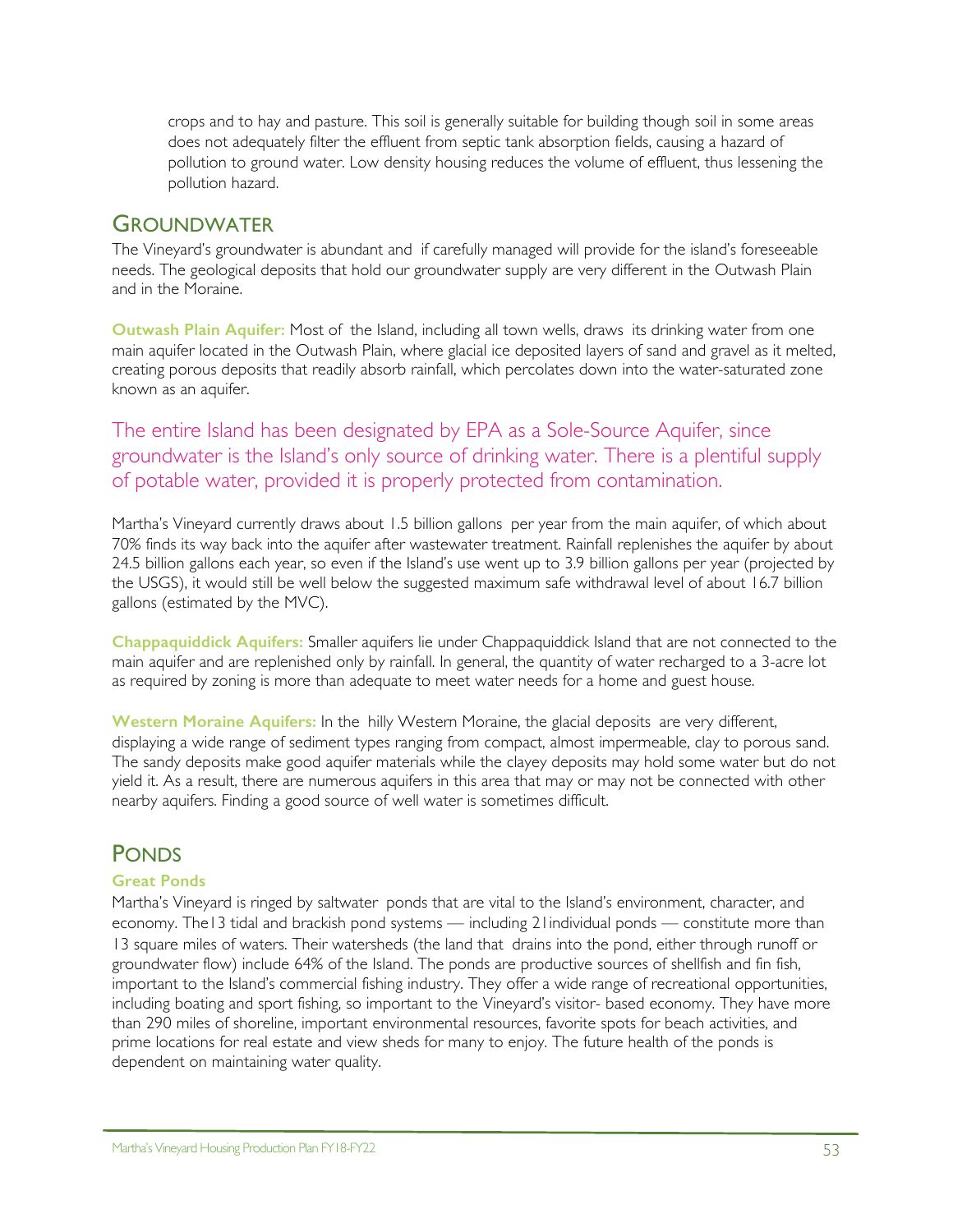Martha's Vineyard's saltwater ponds are in trouble. All of its saltwater ponds are fragile, nitrogen-sensitive waters. Their quality has declined noticeably in the last 20 years as watershed development has occurred — in particular from wastewater disposal from housing and commercial development.

Growth has led to deterioration in the water quality in the Vineyard's coastal ponds, starting the process whose ultimate result can be an odorous, unattractive pond devoid of eelgrass, valuable fish and shellfish, thereby threatening the Vineyard economy. In limited amounts, nitrogen is important to supporting life in a pond. But when excessive nitrogen is released in a coastal pond's watershed — from acid rain, septic systems, and fertilizer — it ends up in the pond where it can destroy important aquatic habitat. With excess nitrogen in a coastal pond, microscopic plants in the water, called phytoplankton, increase dramatically, causing the water to become cloudy and, in extreme cases, green or brown; slime algae increase on the surfaces of pilings, rocks, and eelgrass blades; and drift algae grow to excess, break loose, and wash in to shore, or into eelgrass beds where they collect in unhealthy and unsightly piles. The growth of all these aquatic plants reduces light penetration to plants like eelgrass, which can no longer photosynthesize and therefore decline, beginning in the deeper water. In addition to reducing light, the excess plant material takes oxygen out of the water, which leads to loss of habitat quality that lowers shellfish populations and causes chemical reactions in the bottom sediment that release even more nutrients stored there. Finally, the pond's ecosystem shifts to one where filter feeders (clams, oysters and scallops) are replaced by organisms that eat decaying plants (worms and snails), destroying recreational and shellfishing opportunities.

Eelgrass beds provide an essential habitat for young fish and shellfish, and their presence is an excellent indicator of good water quality. In high-quality systems, eelgrass beds should be found wherever water depth is less than about eight feet. Presently, eelgrass beds cover about half the 6,000 acres in our ponds and near shore coastal waters where it once existed. In the past 20 years, eelgrass beds have declined significantly in Edgartown Great Pond (with a modest return recently) and Sengekontacket Pond, and have decreased by over 50 percent in Tashmoo and Lagoon Ponds. Eelgrass coverage is the primary indicator of water quality, and its health should be the goal of our actions in both the watersheds and in the surface waters themselves.

Water quality is adversely affected by nitrogen when the amount reaching a pond exceeds a threshold called the nitrogen load limit. Existing health code regulations for wastewater are designed to protect human health, but do not adequately protect coastal ponds. Wastewater coming out of a septic tank may have a nitrogen level of 35 parts per million (ppm) or more that is diluted on site to the point that it meets DEP Drinking Water Standards (10 ppm), yet still exceeds the lower limit required to protect the health of coastal ponds as the watershed builds out.

After wastewater, the second most significant source of nitrogen pollution that is controllable is fertilizers used in farming and landscaping. Unfortunately, Islanders have little local control over one serious source of nitrogen pollution to our coastal ponds — acid rain (from gases produced when fossil fuels are burned by automobiles, power plants, and industries, often hundreds of miles to our west). Water quality is also affected by limited tidal circulation and by pond management activities. The periodic breaching of the great ponds brings clean ocean water to flush nitrogen and other pollutants from the pond, or at least dilute them. Summer inlets are vital to water quality in the great ponds.

The Martha's Vineyard Commission has calculated interim nitrogen-loading limits for most coastal ponds and watersheds, based on factors such as the watershed area, the volume of the pond, and the tidal circulation.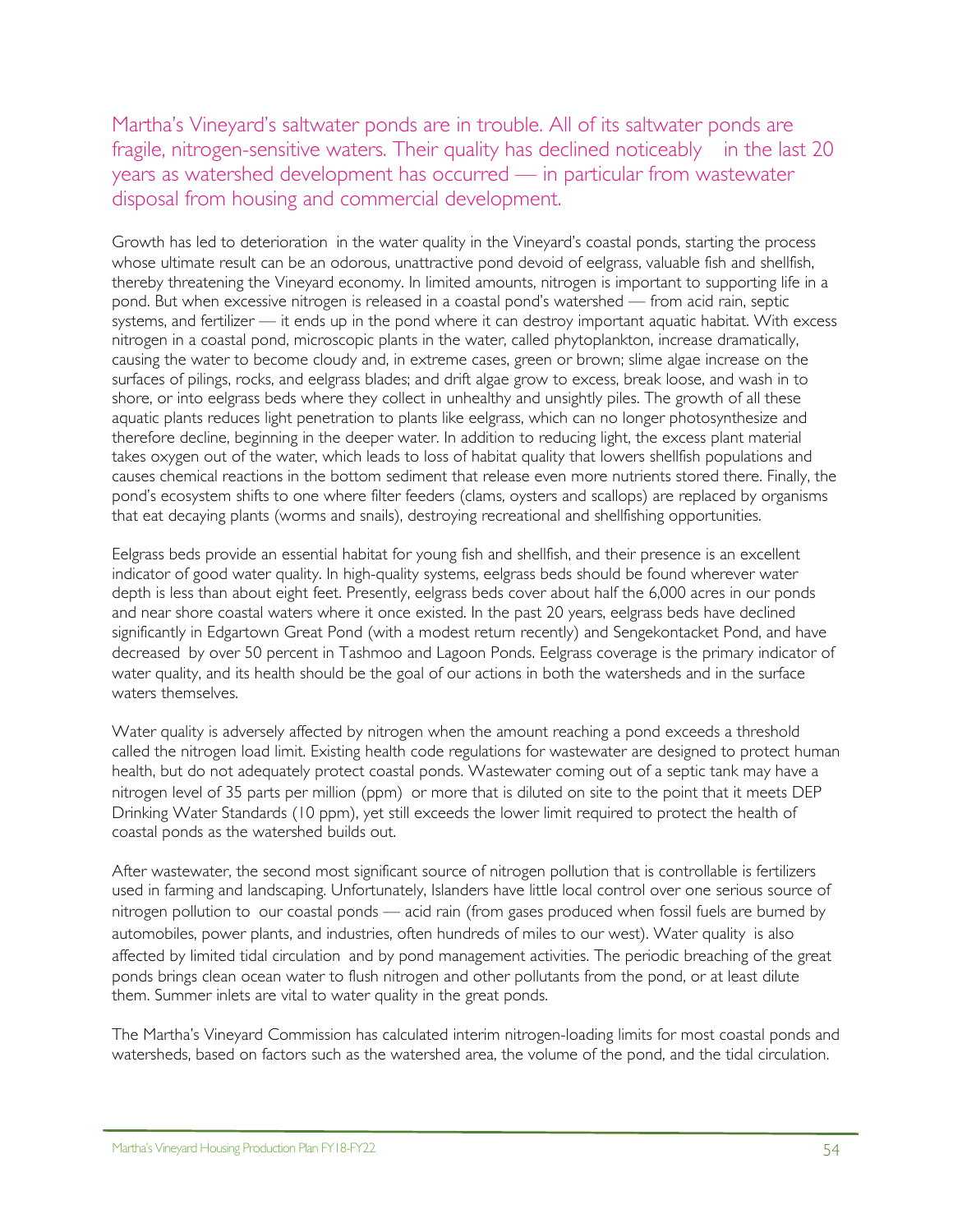For many coastal ponds, the annual nitrogen produced by the current development already exceeds, and in some cases is double or triple, the acceptable nitrogenloading limits. With projected future development, the problem will be even worse.

The MVC has also categorized the ponds, based on water quality data, eelgrass bed coverage trends, and other factors.

- Good means that the water quality indicators are almost always in the acceptable range and eelgrass beds have suffered only small losses.
- Somewhat Impaired means that water quality indicators are not acceptable some of the time or only in some parts of the system or that eelgrass coverage loss has exceeded 50%.
- Impaired means that the water quality indicators are almost always unacceptable in a substantial part of the system, nitrogen loading significantly exceeds the limit or eelgrass is no longer found in the system.

Of fifteen ponds, eight (53 percent) are rated Impaired, an additional five (33 percent) are Somewhat Impaired, and two (13 percent) are Good.

The following ponds are Impaired:

- Chilmark Pond
- Edgartown Great Pond
- James Pond
- Lagoon Pond
- Oak Bluffs Harbor
- Oyster Pond
- Squibnocket Pond
- Tisbury Great Pond

The already deteriorated conditions do not include the impacts of nitrogen from development that occurred in the last 20 to 30 years in more distant parts of pond watersheds, since their nitrogen plumes have not yet reached the ponds. In watersheds that have surpassed their natural ability to deal with nitrogen, every new house will need to have all its nitrogen reduced or offset with costly wastewater treatment.

## AREAS OF CRITICAL ENVIRONMENTAL CONCERN: BIOMAP2<sup>26</sup>

The Massachusetts Department of Fish & Game, through the Division of Fisheries and Wildlife's Natural Heritage & Endangered Species Program (NHESP), and The Nature Conservancy's Massachusetts Program developed BioMap2 to protect the state's biodiversity in the context of climate change. BioMap2 identifies two complementary spatial layers, Core Habitat and Critical Natural Landscape.

Core Habitat identifies key areas that are critical for the long-term persistence of rare species and other Species of Conservation Concern, as well as a wide diversity of natural communities and intact ecosystems across Massachusetts. Protection of Core Habitats will contribute to the conservation of specific elements of biodiversity.

Critical Natural Landscape identifies large natural Landscape Blocks that are minimally impacted by development. If protected, these areas will provide habitat for wide-ranging native species, support intact

 $\overline{a}$ 

<sup>26</sup> Commonwealth of Massachusetts: Division of Fisheries and Wildlife. *BioMap2; Conserving the Biodiversity of Massachusetts in a Changing World.* 2012.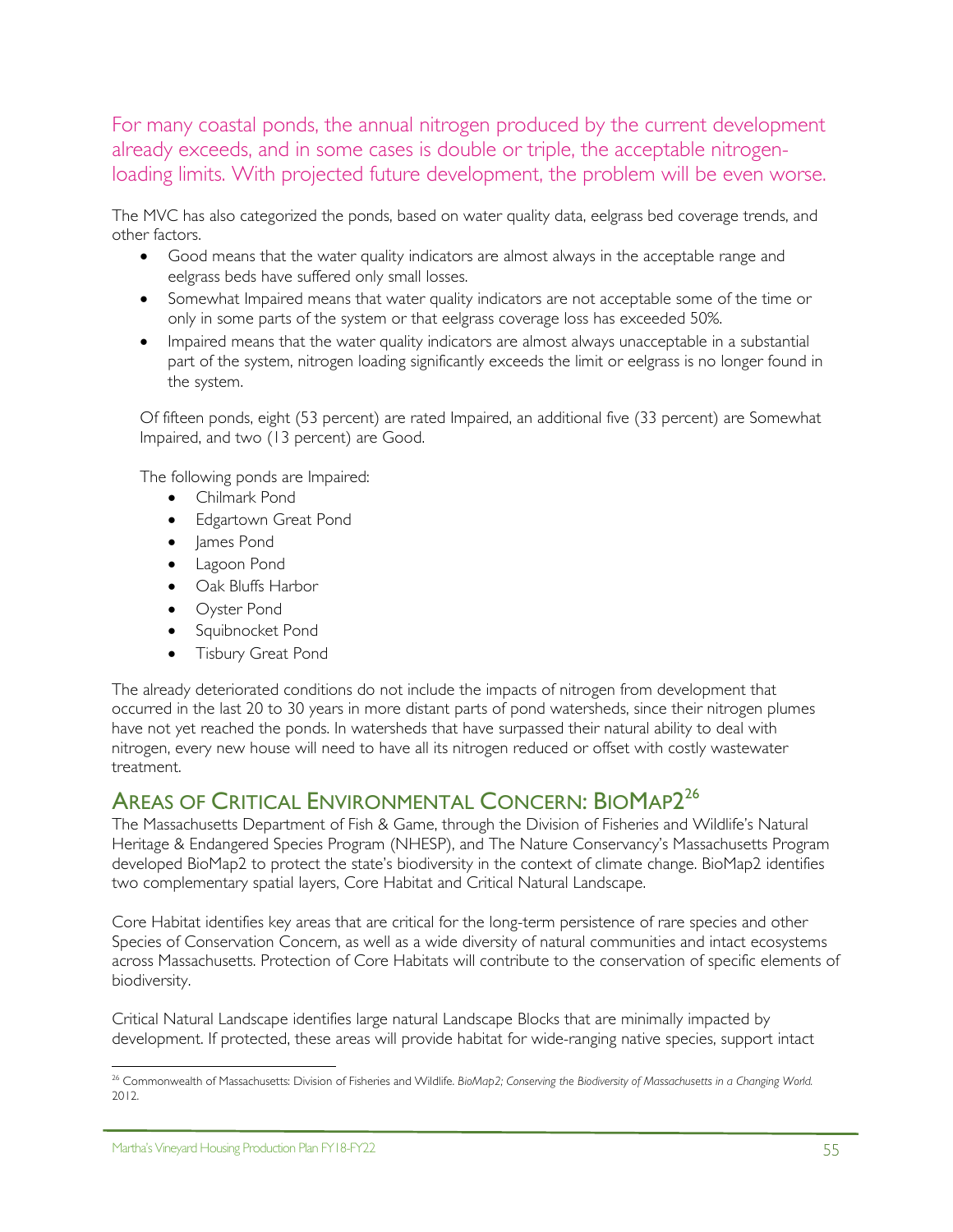ecological processes, maintain connectivity among habitats, and enhance ecological resilience to natural and anthropogenic disturbances in a rapidly changing world. Areas delineated as Critical Natural Landscape also include buffering upland around wetland, coastal, and aquatic Core Habitats to help ensure their long-term integrity.

Much of Martha's Vineyard is a large and complex Core Habitat, home to 65 rare and uncommon species, with 24 of those globally rare. In fact, the highest concentration of rare species in the state is near the center of the island in Corellus State Forest.

Many of these rare species are moths, tiger beetles, and plants which inhabit only the kinds of sandplains that cover much of the island. As well, the Vineyard supports some of the best populations in the state of breeding Northern Harriers and Whip-poor-wills. The sandplains and barrens of this island have remained in states of early succession over the centuries because of fire and major storms; nowadays, active management techniques, such as prescribed fire and mowing, help keep these singular habitats alive.

## About 65% of the Island (37,225 acres) has been designated by the Commonwealth as Priority Habitat for rare and endangered species of plants and animals.

Several complex ecosystems form the heart of the Island's natural environment. The 2014 Island Plan identified five Eco-Regions on Martha's Vineyard which should be protected and restored, namely: the Central Sandplain, the Coastal Sandplain, the Western (Moist) Moraine, Aquinnah, and the Eastern (Dry) Moraine.

The aim in these areas is to protect the remaining areas of native vegetation such as the 65% of the Island that is Priority Habitat (including 25% of Estimated Habitat) for rare and endangered species identified by the Commonwealth's Natural Heritage and Endangered Species Program. In the future, the specific assemblage of species in each of these areas might evolve as a result of climate change or other factors; however, by keeping an area of adequate size, they should be able to evolve into equally valuable natural communities.

## Overall, biodiversity is threatened by development as well as by inappropriate management practices such as habitat fragmentation, fire suppression, introduction of non-native landscapes, and the spread of invasive species.

Particularly important to biodiversity is the concept of Minimum Viable Landscapes (MVL) – the amount of ecologically functional land and surface water needed to sustain viable populations of native species. Since these areas act as essential source areas for the plant and animal inhabitants that might disperse to other parts of the Island, they are referred to as Source Areas.

The Island Plan concluded that the area of Minimum Viable Landscape needed to maintain a viable ecosystem so that it functions as a Source Area is approximately 5,000 acres in the Sandplains and 3,000 acres in the moraines. In general, Source Areas should be maintained and restored to tracts large enough to absorb a variety of carefully managed uses, including limited human activity. Fragmentation is a particular concern.

Significant habitat areas that are long and narrow are particularly vulnerable to edge effects from adjacent developed areas, such as the intrusion of invasive plant species, non-native or hyper-abundant predators,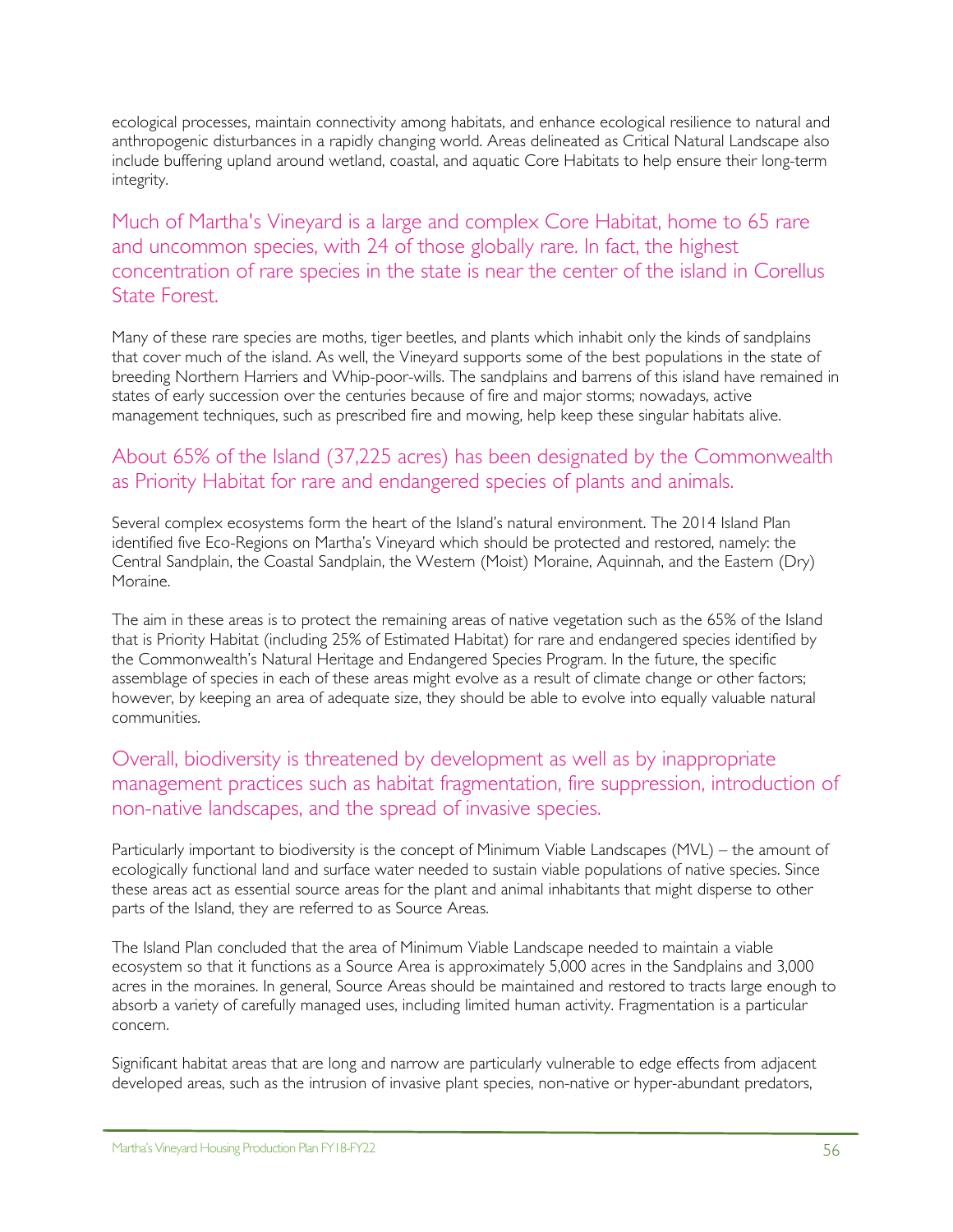and exterior lighting. These threats are even more problematic when it comes to the hundreds of houses located throughout the Source Areas.

# SCENIC VIEWS

People's sense of the Vineyard comes largely from what they see as they drive along the Vineyard's roads. The Martha's Vineyard Commission has protected roadside views and vistas to a certain extent in the Island Road District of Critical Planning Concern created in 1975, empowering the towns to adopt special regulations. There are Major Roads in all six towns and Special Ways in five towns. Special regulations for the Major Roads Zone include such mechanisms as height and setback restrictions, protections for stone walls, and requirements to bury power lines. Regulations for the Special Ways include restrictions on paving and widening.

The public's preference for open views of roadside fields is at odds with the desire of property owners to keep them shielded. The degree of openness depends on whether they are privately or publicly owned.

Also of concern is the view from public waters, especially the ponds and ocean. There is concern that development highly visible from the water is undermining the natural character of the Island. In some locations, the aims are to preserve the appearance of openness and great space; to foster the maintenance of existing vistas and the creation of new vistas, as well as the restoration of vistas that have been lost over time from plant succession; to match the use of land to the land's natural and visual qualities; to manage change and growth to enhance the traditional and natural landscapes of the Vineyard, and to require that development plans fit the scale and quality of the inherited landscape so that generations to come will have views and open vistas to enjoy.

# **Historic & Cultural Resources**

Most important for keeping the authentic, unique character of Martha's Vineyard is preserving historic buildings and other historic resources from destruction or inappropriate alteration. Most of the Island's historic buildings are concentrated in historic town centers, traditional neighborhoods, and along historic roads. Sites of archaeological importance are located across the Island though their locations are not made public to prevent looting and destruction.

Some 2,000 buildings aged more than 100 years old still stand on the Vineyard, as do another 1,500 built before the end of World War II. Of these, about 930 are located in the Island's six designated Historic Districts (which cover 502 acres), four of which are on the National Register of Historic Places. Another 1,900 are concentrated in Historic Areas (about 2,000 acres for the Island) and Traditional Neighborhoods (about 500 acres).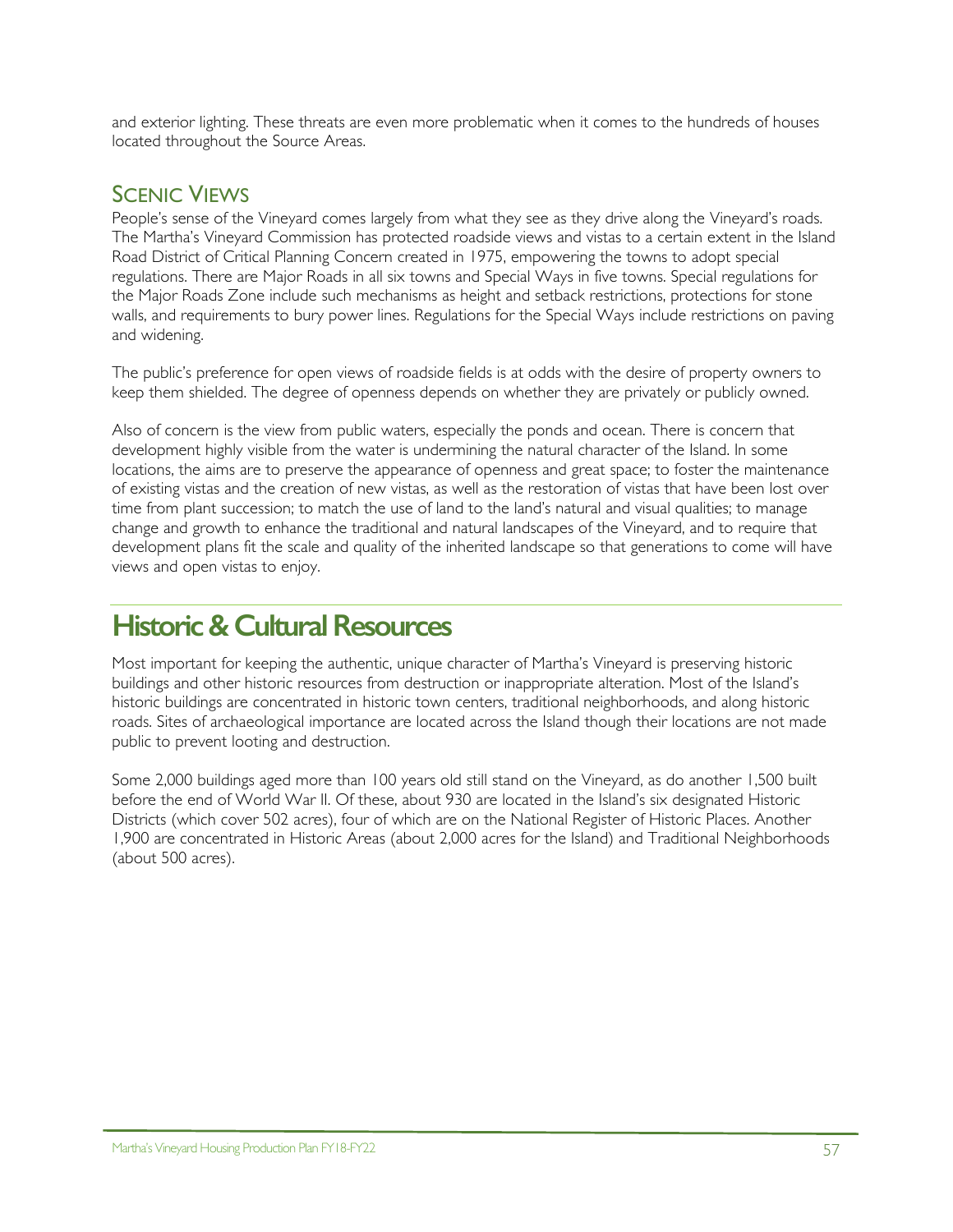# **Infrastructure Capacity**

## SUMMARY27

- Island-wide potable water use is estimated to be about 3.0 million gallons per day (mgd) as an annual average. This figure includes parcels served by either municipal systems or private wells, and excludes large-scale irrigation, such as at golf courses.
- Island-wide wastewater flows are estimated to be about 2.7 mgd, as an annual average. Edgartown and Oak Bluffs together account for about 60% of the total.
- Annual average wastewater flows of approximately 2.0 mgd are generated in nitrogen-sensitive watersheds, and approximately 610,000 gpd must be collected there to achieve the known or expected septic nitrogen removals associated with water quality restoration.
- About 290,000 gpd is now treated at public wastewater treatment facilities, as an annual average, of which 85% is treated in Edgartown and Oak Bluffs.
- Considering nitrogen control and an allowance for other needs, an annual average of 670,000 gpd of additional wastewater flow should be collected Island-wide. This represents 2.3 times the volume now collected.
- Anticipated growth in the six towns may increase the total wastewater volume by 1.5 mgd, a 55% increase, from 2.7 to 4.2 mgd.
- Existing wastewater infrastructure was developed prior to a full understanding of the nitrogen problem in coastal ponds. Only 28% of wastewater flow to the existing five public wastewater facilities is collected in nitrogen-sensitive watersheds.

## DRINKING WATER<sup>28,29</sup>

Vineyarders get water from the aquifer to their taps in two ways.

- o Public Water Supply: Nearly two thirds of Vineyard homes get their water from a public well and distribution system (Edgartown, Oak Bluffs, Tisbury, Menemsha, and Wampanoag Tribal Housing, the last two being privately owned). The groundwater quality in supply areas, or zones of contribution, of existing public wells is already protected.
- o Private Wells: For the rest of the Island, private wells will be the source of drinking water for the foreseeable future. There is some concern that existing minimum separations between wells and septic fields are not adequate where groundwater flow direction is uncertain.

Public water supplies are administered by the Towns of Edgartown, Oak Bluffs and Tisbury, and serve nearly 10,000 developed properties.

All water suppliers draw water from public wells, whose Zone IIs cover nearly 14 square miles (15% of the total land area of the Island). Development density is light in these Zone IIs, and water quality is good.

An analysis of town-by-town water billing records indicates the following typical water use per property:

• Residential properties: 140 to 210 gpd per property

<sup>-</sup><sup>27</sup> Martha's Vineyard Commission. *Martha's Vineyard Wastewater Management Study.* May 2010.

<sup>28</sup> Martha's Vineyard Commission. *Island Plan 2009.* February 2010.

<sup>29</sup> Martha's Vineyard Commission. *Martha's Vineyard Wastewater Management Study.* May 2010.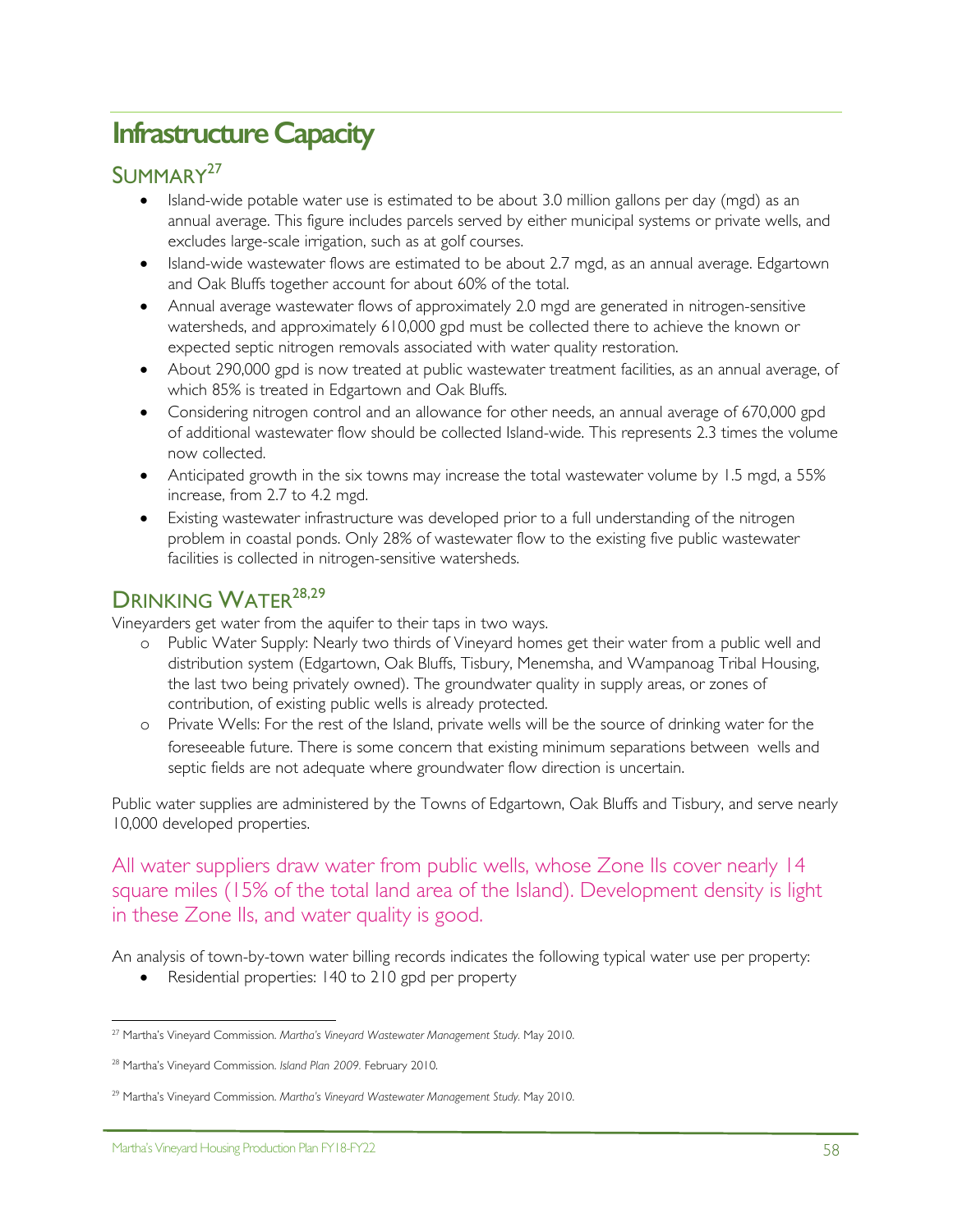• Non-residential users: 400 to 1,500 gpd per property

A number of immediate and long-term issues relate to the regional water supplies for Martha's Vineyard. The entire Island of Martha's Vineyard has been designated a federally protected sole source aquifer. This designation means that the aquifer supplies at least 50% of the drinking water to the service area and that should this water source be contaminated, there are no other viable sources of drinking water in the area. Under this designation, the EPA requires any development planned for the area overlying the source, undergoes review by the EPA. The water supply for the Island consists entirely of groundwater sources. All surface waters on the Island are salt ponds or brackish. Therefore, good water quality of the groundwater resource is imperative.

Since the Martha's Vineyard Commission produced its Water Quality Management Plan for Martha's Vineyard in 1977 and its Water Resources Protection Planning Project plan in 1993, much new information has become available regarding delineation of the Zone II's. It is important to take advantage of that information to assess the adequacy of the resource protection in place and planned. It is also imperative to plan for delivery. In particular, it is imperative to plan for future well field development for the major municipal water supplies serving the more densely populated towns of Tisbury, Oak Bluffs and Edgartown. Population density in the three large towns precludes the option of individual private wells such as serve the residents of the three lesser-developed towns. The municipal supply wells are the only option for the residents of the three larger towns.

The outwash plain is a deposit of bedded sands and gravels that has tremendous potential for yielding water supply. It extends to a depth of 70 feet below sea level in the center of the State Forest and has an estimated transmissivity of 14,000 square feet per day1. A deeper secondary aquifer extends from 90 to 160 feet below sea level, with a transmissivity of 2,500 square feet per day. The two are separated by 20 feet of silty sand. The high iron content of the secondary aquifer limits its usefulness for water supply.

Groundwater flow in the outwash plain has a large west to east component such that water recharged in West Tisbury could flow into Oak Bluffs, Tisbury or Edgartown. It is fortunate that the area is largely low density residential or held in conservation by the Department of Environmental Management, the towns, the Martha's Vineyard Land Bank and other conservation groups.30

## WASTEWATER<sup>31</sup>

Currently, wastewater from about 1,800 properties is treated in one of the Island's five wastewater treatment plants (Edgartown, Oak Bluffs, Tisbury, Airport, and Wampanoag Tribal Housing), while over 14,000 Vineyard properties (more than 90%) treat wastewater on site — in cesspools, in older septic systems, or in newer Title 5 septic systems.

The MVC works with towns to evaluate the need to expand or upgrade their sewage treatment systems. When reviewing proposed Developments of Regional Impact, the Commission also carefully examines the proposal's wastewater disposal, especially with respect to the amount of nitrogen being put into nitrogensensitive watersheds.

 <sup>30</sup> Martha's Vineyard Commission. *Martha's Vineyard Source Water Protection Project*. June 19, 2003

<sup>31</sup> Martha's Vineyard Commission. *Island Plan*. February 2010.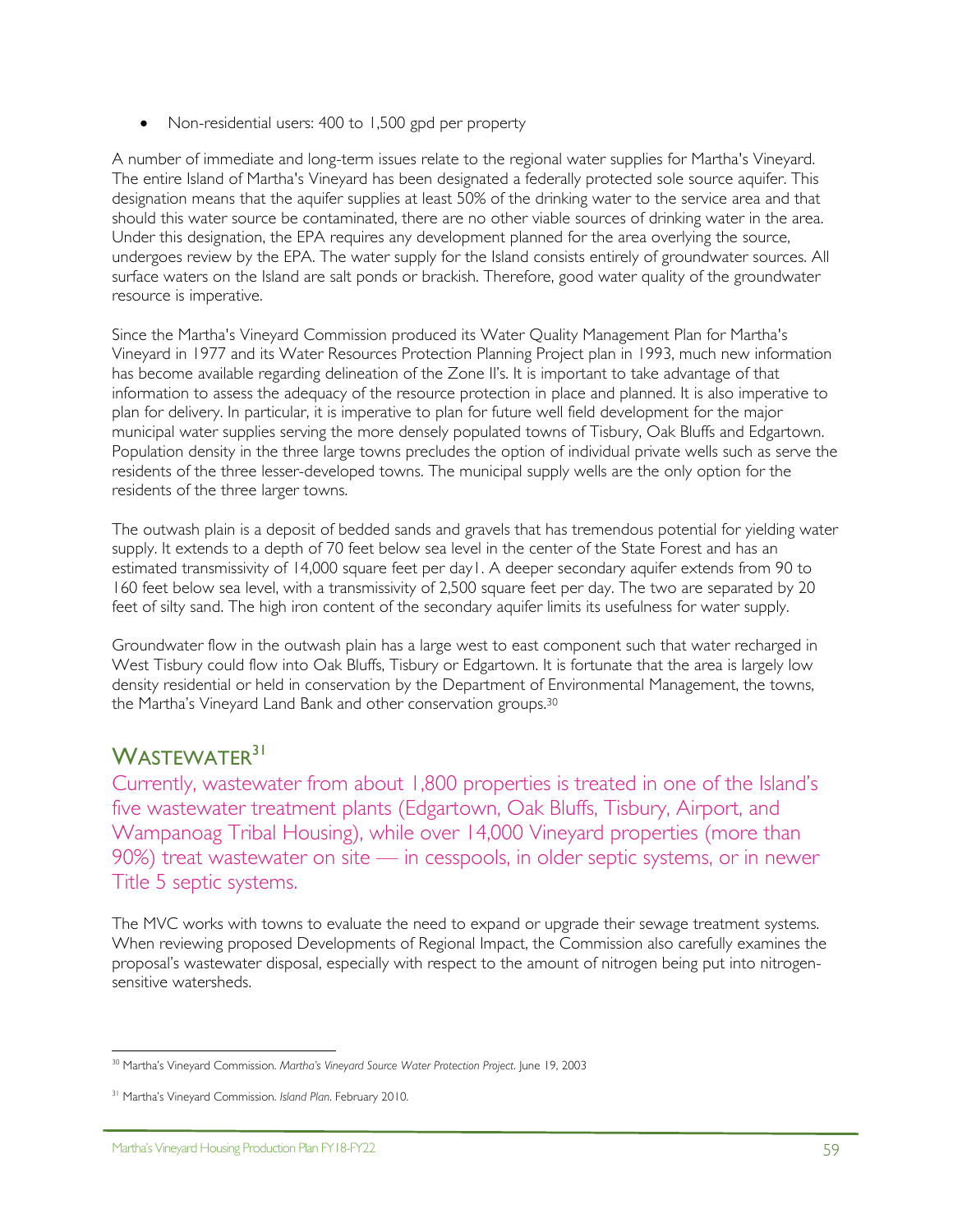## **Nitrogen<sup>32</sup>**

Wastewater is the largest locally controlled source of nitrogen pollution to our groundwater and surface waters. Coastal salt ponds are more sensitive to nitrogen than people, so additional measures to limit nitrogen pollution beyond the requirements in place to ensure human health are necessary. Wastewater leaving the septic tank contains about 35 parts per million of nitrogen. Natural nitrogen uptake and bacterial conversion to nitrogen gas lowers the septic system nitrogen by about 25% by the time it reaches a coastal pond.

There are four basic approaches to treating wastewater, which all meet state health protection requirements, but have very different levels of effectiveness when it comes to removing nitrogen.

- Centralized wastewater treatment facilities fed by sewage collection systems are most suitable for higher density areas and can remove about 90% of the nitrogen.
- Satellite treatment plants are most suitable for outlying, higher density areas, and remove up to 75% of the nitrogen.
- Cluster treatment facilities, for groups of homes, typically offer treatment to remove about 50% of the nitrogen, but can have nitrogen-removal equipment added which will remove 75%.
- Individual on-site treatment systems are the least favorable as they only remove about 40% of the nitrogen through biological treatment.

Town Boards of Health enforce Title 5, the State Sanitary Code, to ensure wastewater disposal by septic systems protects human health, although Title 5 is not focused on the impact to surface waters. Protective measures include system design, location, distance to groundwater, and separation from down-gradient wells. The amount of potential nitrogen entering the groundwater from wastewater disposal is only regulated when systems exceed 10,000 gpd, in areas where there are private wells or within the Zones of Contribution for public supply wells or in projects reviewed as Developments of Regional Impact by the MVC.

## SOLID WASTE DISPOSAL<sup>33</sup>

The volume of waste the Vineyard disposes of is an energy-intensive and, thus, costly operation. Currently the island ships 33,500 tons of trash off-Island each year, accounting for 15% of the Steamship Authority's freight traffic, or one in seven freight trips. The Island's generation of waste is growing much faster than the year-round population.

Four of the Island's six towns – Aquinnah, Chilmark, Edgartown and West Tisbury – are members of the Martha's Vineyard Regional Refuse Disposal and Resource Recovery District, jointly handling their waste management. Oak Bluffs and Tisbury manage their waste together; these two towns are the most densely populated and are the only towns that provide curbside collection. In addition, several private companies are involved in collection, consolidation, and off-Island shipment of waste, independent of any governmental functions. Each town has its own waste transfer station, often at former landfill sites, all of which incorporate deposit of materials for recycling.

Trash collection, transport and shipment off-Island on ferries and barge represents one of the Island's major transportation issues. Municipal waste and recycling pick-up is provided in Tisbury and some portions of Oak Bluffs. Edgartown and Up-Island towns do not offer trash pick-up, but private residential and commercial pick-up is available across the Island, including dumpsters from construction sites. Changes in construction and demolition disposal regulations require that such waste be shipped off-Island directly from construction sites. Municipal trash and recyclables represent over 40 tractor-trailer loads weekly during the

 $\overline{a}$ <sup>32</sup> Martha's Vineyard Commission. *Island Plan*. February 2010.

<sup>33</sup> Martha's Vineyard Commission. *Island Plan 2009.* February 2010.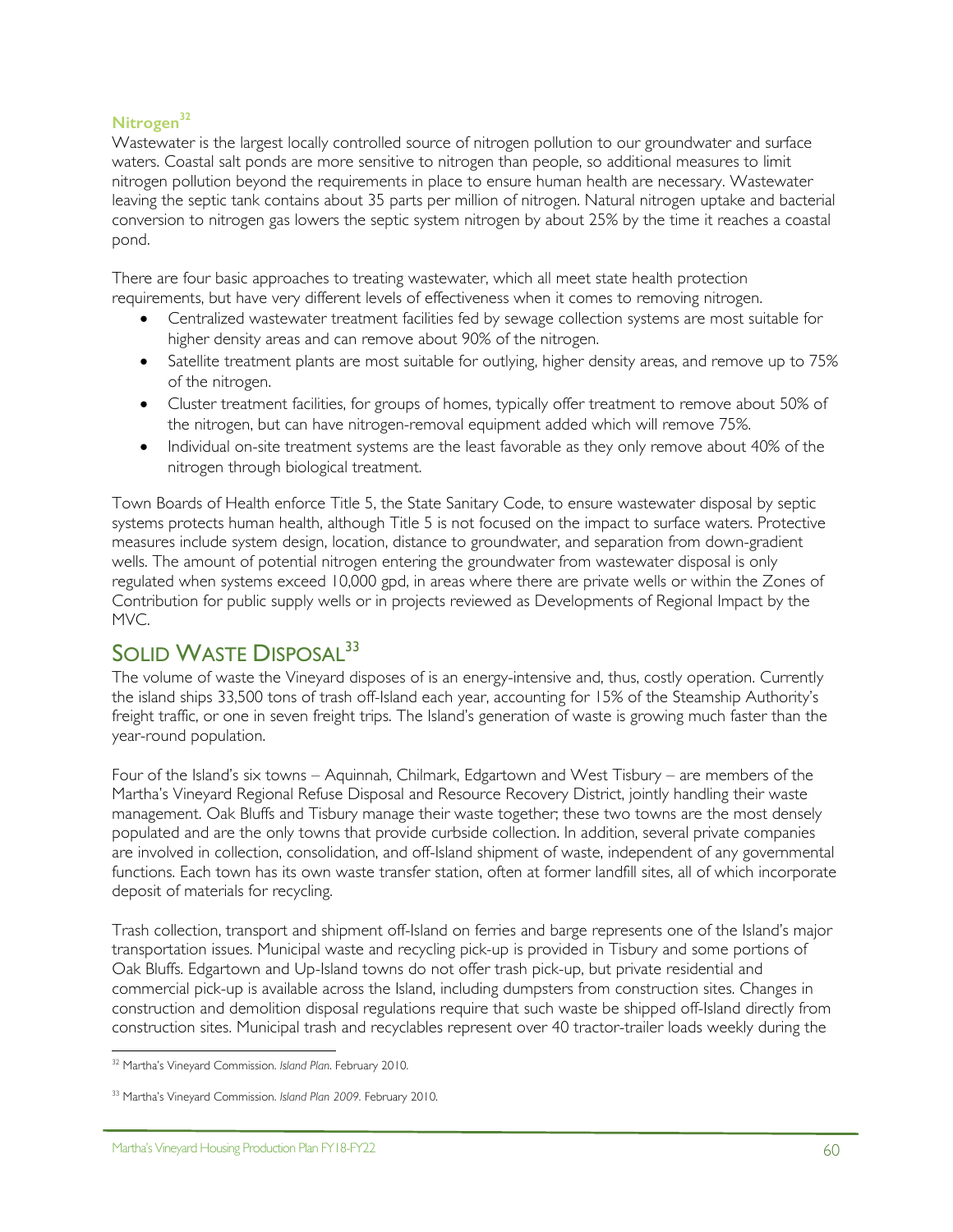season on SSA ferries, with some backhaul of landscaping materials and firewood. The Island ships some 25 tractor-trailer loads weekly in season of municipal wastewater, scrap metal and junk cars, along with one straight truck of renderings and one of medical waste. Additionally, the Island is considering whether to use composting as a means of reducing the volume of municipal waste shipped off- Island. The Vineyard, like most coastal areas, requires a significant amount of plant nutrient be shipped to the Island, which could be replaced by compost from municipal organic waste.

## TRANSPORTATION<sup>34</sup>

As an island, the only means of access is by water or air. This includes the Steamship Authority, private ferries, cruise ships, barges, smaller boats, and air travel, both commercial and general aviation. Travel on the Island is by car, bus, bike, motorcycle, moped, and foot. Travel flows to and on the Island vary considerably throughout the year, from relative ease during the winter with an estimated 16,800 year-round residents, to the summer intensity with more than 40,000 additional seasonal residents and visitors. <sup>35</sup> The spring and fall shoulder seasons are in between, and increasingly active.

### **Roadways**

Over 95 percent of households on Martha's Vineyard own one or more vehicles and about 73 percent of working residents drive alone to work (2010-2014 ACS). Roadways are an important component of the Island's transportation system due to the population's reliance on private automobiles. Martha's Vineyard's road network has remained very similar to the roadways created when the Island population was less than 5,000, and now accommodates the travel demands of about 17,000 year round residents, and about 75,000 people during the peak summer months.

There are 177.4 miles of public, paved roads classified into three basic functional road types with varying widths, lengths and access features on Martha's Vineyard. Ideally in federal guidance for transportation systems there is a hierarchy of roadway function, from the local abutting business or house driveway onto the local road network, to the collector or medium style roadway to connect with other homes and local services, and a collector would also connect one beyond by linking to the arterial network. The main roadways are functionally classified as arterial roads that loop through the Down-Island towns. The arterial roads on the Island have more local access then most arterials and carry higher volumes of traffic at varying posted speed limits and travel speeds, from 20 miles per hour to 45 miles per hour.

### **Proposed Improvements**

**Five Corners, Tisbury:** This intersection features three local roads (Water St., Beach St. Ext., and Lagoon Pond Rd.) converging on an urban principal arterial road (Beach Street/State Road – Beach Road). The Woods Hole, Martha's Vineyard, and Nantucket Steamship Authority (SSA) ferry terminal on Water St., Vineyard Haven, generates traffic throughout the day. Much commercial, municipal, and pedestrian activity in the immediate area contributes to summertime delays often minutes or more. The VTA bus hub is also at the end of Water Street near the Union Street parking lot for downtown transit customer convenience. Improvements that are completed or underway include:

- Having police officers direct traffic at key locations during peak summer periods;
- Improving the ferry vehicle staging area, including improved signage, moving the check-in booth farther back from Water Street, and improving the short-term parking layout so back-ups do not extend into the street;
- Reorganizing the Water Street Parking Lot so that cars can circulate without having to go back onto the street

<sup>1</sup> <sup>34</sup> Martha's Vineyard Commission. Martha's Vineyard Transportation Plan 2016-40. July 2015.

<sup>35</sup> Martha's Vineyard Commission. *Martha's Vineyard Transportation Plan 2016-40*. July 2015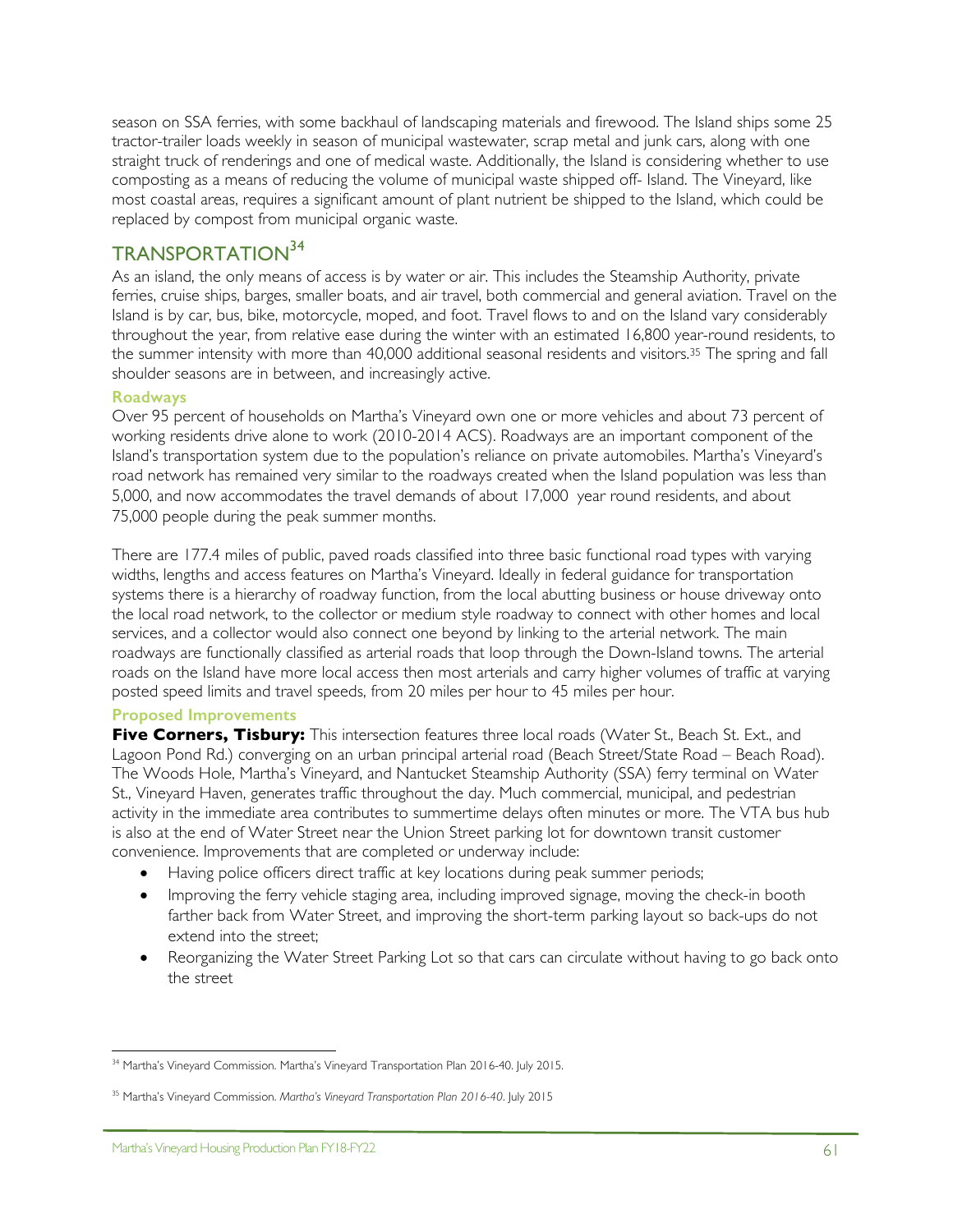### **State Road, Edgartown-Vineyard Haven Road, and Look Street Intersection,**

**Tisbury:** An urban principal arterial (Edgartown- Vineyard Haven Rd.) ends at State Road, the junction continues as an urban principal arterial to Five Corners intersection, but is an urban minor arterial uphill toward Upper State Road. With the cross island and intermediated connections to Edgartown-Vineyard Haven Road and the Vineyard Haven downtown attractions like restaurants, shopping, movies, recreation, and the ferry terminal, it is a well-used arterial connection. The State Road corridor is equally important as a connection to the same Vineyard Haven downtown destinations and carries traffic from the three Up-Island towns. A study carried out by the MVC for the Town indicated that, provided all three planned links to State Road are constructed, it would offer the following advantages:

- Relieve traffic along the Upper State Road corridor and at the Look Street intersection by allowing much of the traffic between the Edgartown-Vineyard Haven Road and the congested Upper State Road commercial area, as well as traffic heading Up-Island, to bypass the intersection and part or all of the busy portion of Upper State Road.
- Provide better access to the Park-and-Ride and the shuttle to the ferry.
- Provide easier access to the properties south of Upper Main Street as part of a proposal by the Tisbury Planning Board for extensive "smart growth" infill development

Additional areas of high congestion or dangerous intersections that are under review for improvements include:

- Edgartown-Vineyard Haven Road near the YMCA
- Edgartown-Vineyard Haven Road at County Road
- Upper Main Street, Edgartown
- The Triangle, Edgartown
- Upper State Road, Tisbury

### **Vehicular Safety**

According to MassDOT located crash records, from 2011 to 2013, a total of 536 crashes were reported by the Island towns, an average of 179 per year. As a whole over the three-year period, the 536 crashes included:1 fatal crash, 141 injury crashes, and 394 crashes that involved property damage only or where the crash severity was unknown or not reported. The state's data includes local reported crashes and State Police reported crashes from which MassDOT was able to determine a specific geographic location. Not all crash locations could be identified due to the lack of crash reporting by local towns to the state, or, the reported crash information may not be sufficient to geo-code the location.

### **Scenic Roadways**

It is especially true on Martha's Vineyard that roads have cultural, historic, economic, and aesthetic values. The Island's distinct character and unique sense of place are perceived largely by traveling along Island roads. The preservation of the traditional quality of rural and village roads is critical to residents' and visitors' perception of the Vineyard. It is an important basis of the Island's character, to its environment, and to its visitor-based economy.

### **Island Road District**

In 1975, the Martha's Vineyard Commission designated the Island Road District, setting limits on the placement and of buildings along the main Island roads and limiting the number of curb cuts. This has effectively prevented the type of roadside strip development so prevalent in other locations.

### **Scenic Roads Initiative**

In 2014, the MVC set up the Scenic Roads Initiative, overseen by a committee made up of representatives of the Commission and each Island town. The committee has outlined a work program of how to move ahead to better analyze and protect the Island's scenic roads. It recommends holistic approach that defines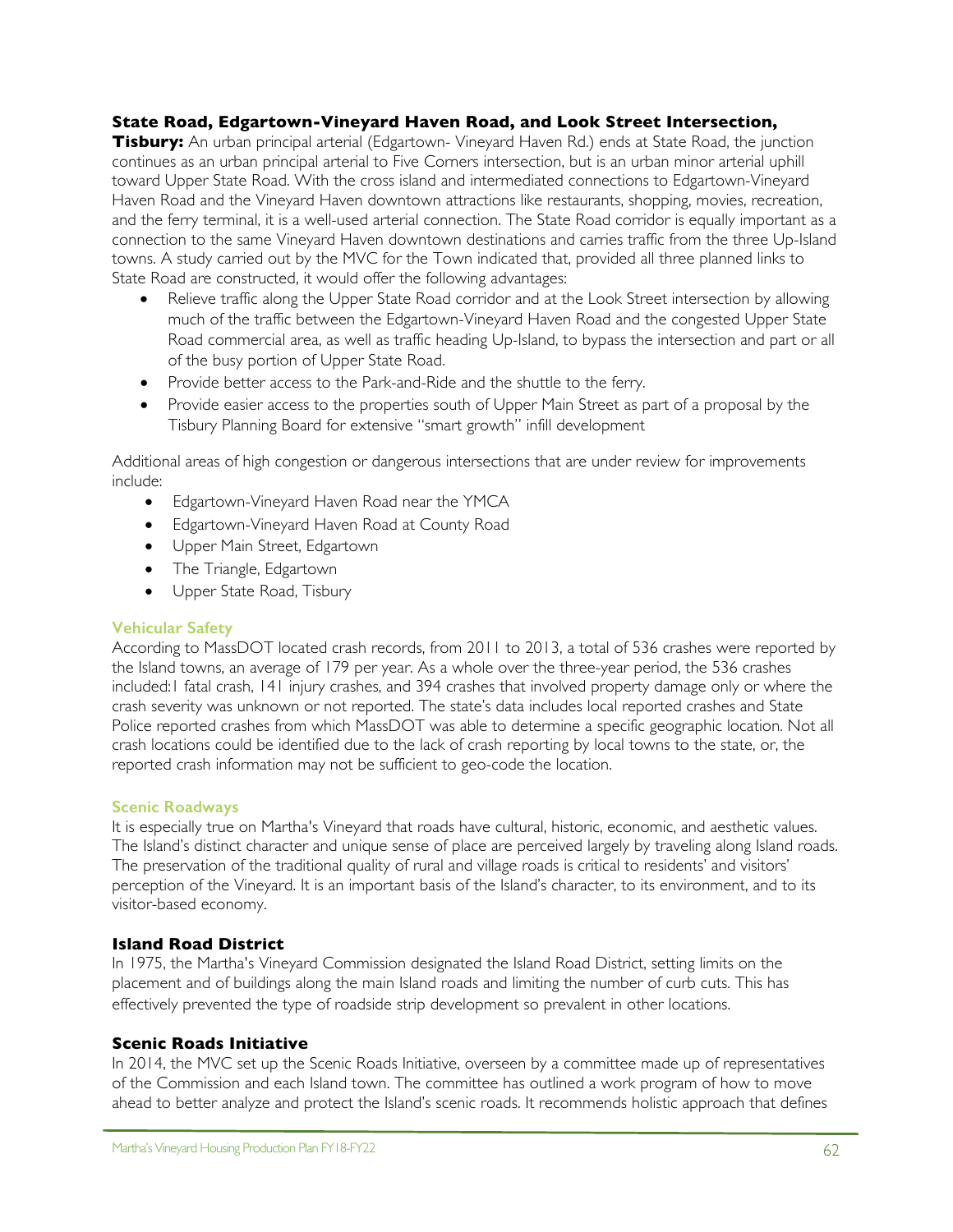Island roads from an experiential point of view, including the corridor (view shed and vistas as seen from the road), the roadside (areas that immediately front along but outside the public right-of-way including adjacent buildings, entrances, fences, stone walls, roadside vegetation, commercial signage, and non-roadway lighting), and the roadway itself (areas within the public right-of-way including the alignment and geometry of the road, travel lanes, shoulders, drainage, sidewalks, pathways, and roadway lighting and signage). It calls for an inventory of roads on the Island, a categorization and classification of roads based on characteristics and management objectives, and sets of guidelines for preserving, maintaining, and enhancing the characterdefining features of designated roads. These would preferably be published in a Martha's Vineyard road design manual.

### **Public Transit**

The Martha's Vineyard Transit Authority (VTA) is the Island's regional transit authority. A fleet of 33 fully accessible vehicles, with seating capacities ranging from 18 to 37 passengers, provide service on 14 fixed routes from mid-May through mid-October. Due to the great success of a two-year pilot program funded by the towns, the VTA is able to provide public transit service to 12 of these established fixed-route corridors throughout the off- season.

The VTA routes cover nearly all island major roads and all parts of the Island including the main public beaches and two park-and-ride lots. Timed transfers at various locations on the Island allow passengers to plan efficient longer trips. Single one-way fares are \$1.25 per town, including town of origin up to \$6.25 for five towns. The cost of bus passes ranges from \$8 for one day to \$120 for an annual pass. Discounted passes are available to year round resident seniors age 65 and up.

The VTA operates paratransit van service, as required by law, giving access to the bus routes to eligible disabled individuals. The service runs within 3⁄4 mile of each route. In addition to paratransit trips, the VTA provides contract transportation to the Adult Day Care Program and Senior Lunch Programs. Windemere Nursing Home has its own van for use by its residents. In addition, one day each week a van goes to Boston-area medical facilities. Collectively, these services are known as 'The Lift'. Service is provided with seven 10- to 16-passenger vans. Paratransit and other van services are the most expensive transportation the VTA operates and the population in need of these services is growing.

With the acquisition of route operating rights in 2001, the Martha's Vineyard Transit Authority began operating. The VTA's annual fixed route ridership has grown from 71,500 passenger trips in 1997 to roughly 1.2 million in Fiscal Year 2014.

The annual ridership was up 6% overall in FY2014 over FY2013, and up 2% in the off-season. In August 2014 of FY2015 a new monthly ridership record was set. Fixed Route ridership continues to grow, with the first six months of FY2015, July through December, up 53,912 passenger trips.

Extending the reach and use of the transit system, and possibly bicycle facilities, the VTA does have bicycle racks on all the fixed route vehicles. All buses are equipped with bike racks accommodating 2 to 3 bikes. In FY 2014 the VTA carried 21,252 bicycles on its buses, and this is a great back up for bicyclists to have the option to connect with transit for part of their trips.

The growth in transit use and consolidation of the year-round, Island-wide public transit service has reduced the need for automobile trips and has improved the quality of life for residents and visitors. It provides a viable option and increased mobility for residents and visitors. The Island population transit users span all population groups from older school age children and teenagers, the working group, to the growing group of elders. Islanders ride the bus for varying trip purposes, including to work, shop, and play.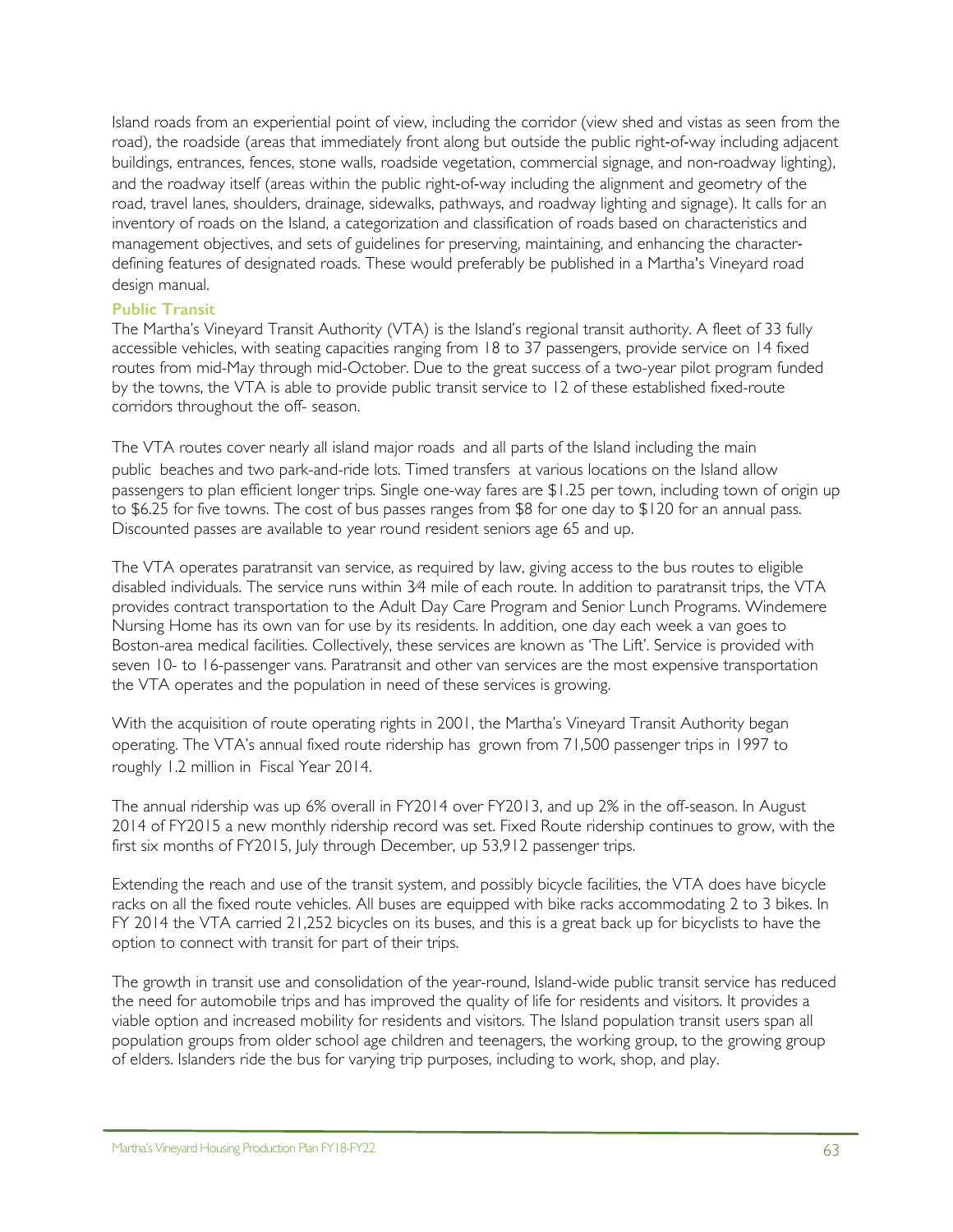### **Shared Use Paths**

Thirty-seven miles of shared-use paths (SUPs) Down-Island and around the State Forest link the major population centers with many primary tourism destinations, the Island's largest recreational property, and West Tisbury. The paths are used by a complex mix of skilled and recreational bicyclists, pedestrians, joggers, in-line skaters and horseback riders. Having been stitched together over more than 35 years, the SUPs vary in width, condition and separation from motor traffic.

Major gaps in the SUP network are:

- Contiguous path from Oak Bluffs to Vineyard Haven;
- Contiguous path through or around Vineyard Haven and Oak Bluffs;
- Connections into the hearts of town centers, particularly to the ferry terminals

Proposed improvements include:

- Improve the SUP through the Hospital site and improve the existing segment along Eastville Avenue (MV Hospital, Oak Bluffs).
- Create a short SUP segment connecting the northeast corner of State Forest to the Vineyard Haven-Edgartown Road shared-use path
- Create a continuous SUP from the drawbridge to Sunset Lake
- Realign additional portions of County Road to provide buffer space between the road and the existing shared-use path
- Redo Edgartown sidewalks between Upper and Lower Main Street.
- Create a SUP along the eastern and northeastern perimeter of the Manuel Correllus State Forest to complete the perimeter loop of the Forest
- SUP from Chappy Ferry landing on Chappaquiddick to Wasque

Proposed extensions include:

- Tisbury-Beach Road: Winds Up to Tisbury Market Place
- State Forest-Northern edge
- State Forest-Eastern edge
- Northeast corner of State Forest to Edgartown-Vineyard Haven Road
- Tisbury/West Tisbury: Park-and-Ride to State Forest
- Tisbury -Park-and-Ride to Veteran's Park Area

### **Ancient Ways**

The Vineyard has a large network of unpaved paths and trails, many times more extensive than the shareduse paths. As with the SUP network, these trails provide walkers and, often, cyclists an important alternative to the roadways. More importantly, the trails greatly expand the network available to non-motorized traffic, connecting neighborhoods to one another and to public lands, or providing "short cuts" to nearby destinations.

More than a dozen trails contain an historic connection to the Vineyard's cultural past, with remnants of dozens of old cart paths predating the automobile, and even European settlement of the Island. Many of these trails - commonly referred to by the loose designation "ancient ways" - were the Indian paths and settler roads of yesteryear, connecting villages and running to great ponds and woodlots.

### **Sidewalks**

Town centers, particularly Down-Island, see heavy pedestrian activity, especially in summer. The dense, historic layouts of the downtowns of Vineyard Haven, Oak Bluffs, and Edgartown make it difficult to accommodate large volumes of pedestrians, bicyclists, and motor vehicles despite the many existing and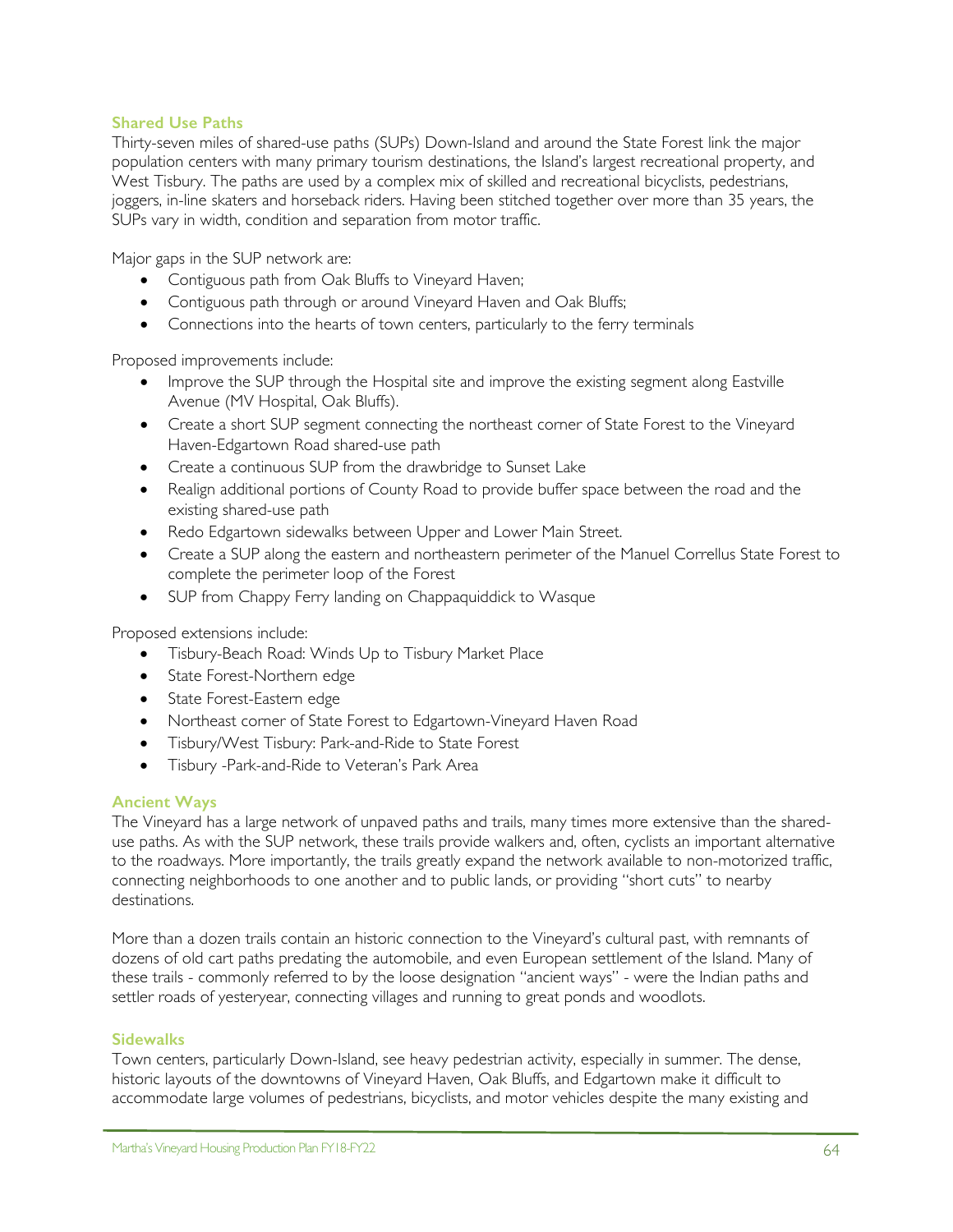planned amenities for pedestrians and bicyclists. Narrow public rights-of-way often leave little room for sidewalks, let alone wider shared-use paths. The condition of the sidewalks and pedestrian congestion effectively prevents their use by cyclists, who are relegated to the roadway, which can further congest motor vehicle traffic.

Many sidewalks are less than four feet wide, are obstructed in many places with utility poles, signs and mailbox posts, or have uneven surfaces. These limitations are particularly problematic for the handicapped and elderly, people with strollers, and visitors with luggage. Even without obstructions, sidewalks can overflow with pedestrians near ferries in Vineyard Haven and Oak Bluffs, and shopping areas in all of the down-Island towns, and by queues for buses. Pedestrians often spill out onto the roadway which frequently conflicts with automobiles.

In certain downtown areas, pedestrian ways are sometimes merely indicated with lines painted on the asphalt, not delineated at all, or the right-or-way is insufficient to even dedicate a pedestrian area. This absence of a continuous pedestrian pathway network forces pedestrians to walk in the roadway, a safety concern that can also increase traffic congestion.

In other areas, such as Upper State Road in Tisbury and Upper Main Street in Edgartown, sidewalks exist but the layout of buildings is automobile-oriented, with large parking lots and frequent curb cuts undermining the principle that pedestrians have priority. Such layouts are not conducive to walking from business to business.

The much less developed Up-Island towns have few sidewalks. West Tisbury's Paths by the Roadside Committee successfully worked with MassDOT and abutting landowners to create hybrid sidewalk- paths alongside two busy roads. These four-foot-wide asphalt paths without curbing complement the town's rural character, meandering around trees and undulating with the terrain, yet accommodate wheelchairs. They typically are within the road right-of-way but separate from the road pavement. While these paths are sometimes used by cyclists, they are not generally suitable for cycling due to their narrowness which, like sidewalks, makes it difficult to pass other bikes or pedestrians.

West Tisbury has added more traditional curbed sidewalks in segments of its town center which is a hub of public spaces and activities, as well as a transit bus hub. Both Chilmark and Aquinnah are examining creating dedicated pedestrian infrastructure to improve safety at locations that receive heavy movement of pedestrians.

## **SCHOOLS**

The Martha's Vineyard six public schools and the MV Public Charter School provide education from prekindergarten to grade 12, which are generally recognized as being of excellent quality. The school population has been declining for about eight years; the 2015 enrollment of 2,325 students was a little more than three-quarters of its facility capacity of 2,980. The public school system is the largest single Island employer, with about 600 employees.36

Martha's Vineyard is a school choice district. Children may attend any school of their family's choice on the Island. They are not restricted to their town school in the lower grades if there is space available in the school of their choice outside of their town. If the number of applicants exceeds the number of spaces available, a lottery is held. Priority is given to siblings of currently enrolled students at the school of choice, and to children of employees at the school.

The town elementary schools serve grades k-8 with the exception of the Chilmark School which only goes to the fifth grade. Chilmark is also the smallest school with an enrollment of 62 students in 2015-16 school

<sup>&</sup>lt;u>.</u> <sup>36</sup> Martha's Vineyard Commission. *Island Plan 2009.* February 2010.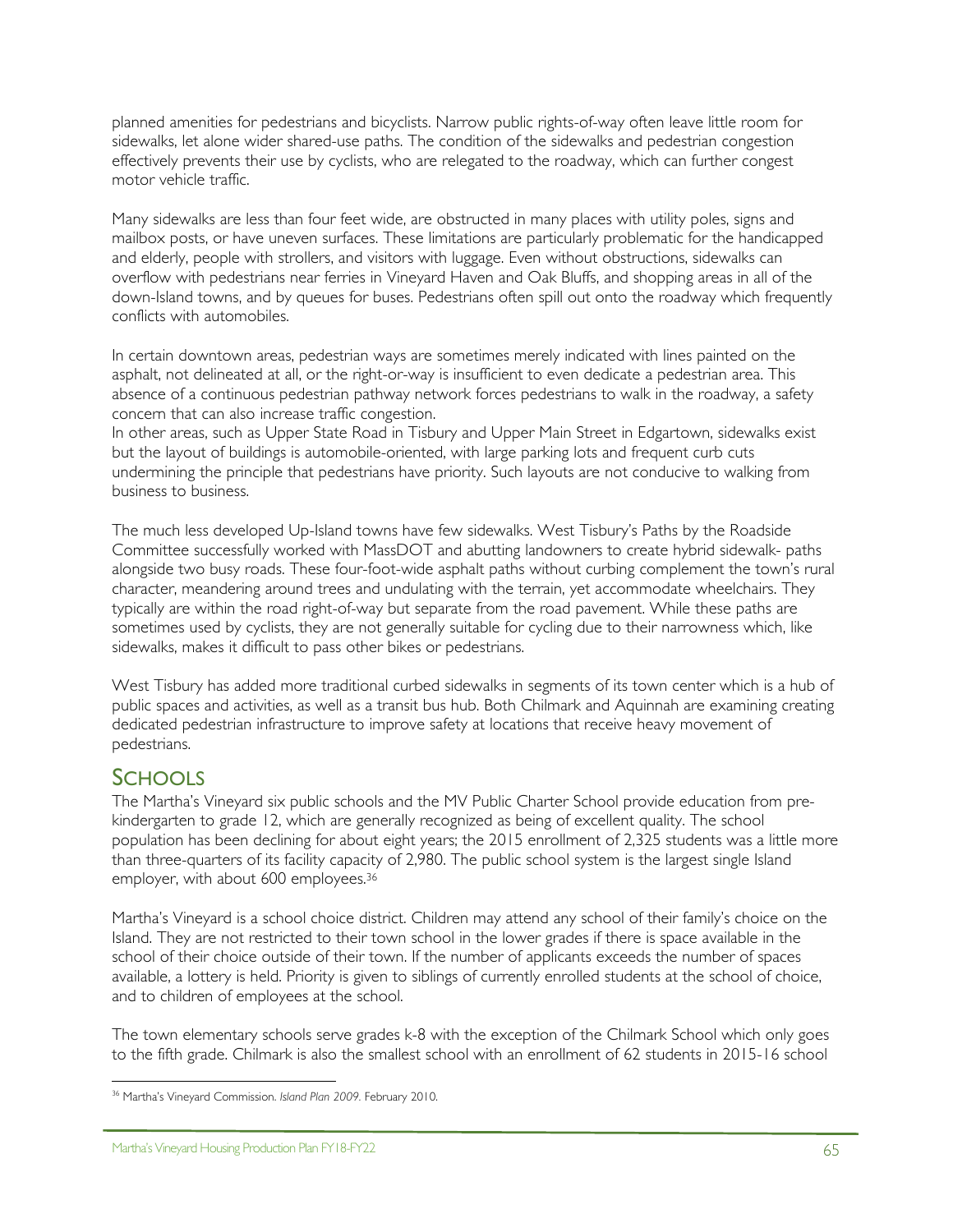year. Aquinnah is the only town without its own elementary school. Oak Bluffs Elementary has the largest enrollment (431 students) and the student body grew by 50 students between 2015 and 2016, the largest increase among the Island's elementary schools. West Tisbury added 31 students, the second largest increase. The Martha's Vineyard Public Charter School also serves k-8 students and had 132 students enrolled in these grades in 2015-16.

Students have two options on the Island for high school, the Martha's Vineyard Regional High School and the Martha's Vineyard Public Charter School. For the 2015-16 school year, the high school had an enrollment of 655 and the charter school 32, for grades 9-12.

### **Chilmark School**

Chilmark School is a K-5 school located in Chilmark. It is one of two schools that makes up the Up-Island Regional School District. Its enrollment is the smallest of all the island schools with forty-eight students enrolled in 2015-16. The school had an enrollment of sixty-two students in 2014-15. Students from Chilmark School enter the West Tisbury School in the sixth grade.

Chilmark School's student body is more white (85.7 percent) than the other Island schools and 25 percent more white than the state. Chilmark School has a higher rate of multi-race, non-Hispanic students (5.4 percent) than the state (3.1 percent). Native American students and Hispanic students both make up 1.8 percent of the school's enrollment.

At the Chilmark School kindergarten and first grade are combined, second and third grades are combined and fourth and fifth grades are combined. The multi-age classroom offers many benefits to the student as well as the school community. The multi-age approach has been an integral piece of the Chilmark School's philosophy since its inception. This environment embraces the differences in learning styles and embodies cooperation and support between learners. Instruction is customized to a student's learning speed, rather than the student being confined to a grade level based set of expectations. Students experience new roles in a multi-age classroom - transitioning from novice to mentor within each two-year cycle. This growth promotes confidence, self-esteem and helps to nurture strong classroom communities.

#### **West Tisbury School**

The West Tisbury School is a K-8 school located in West Tisbury. It is one of two schools that makes up the Up-Island Regional School District. Students from Chilmark School enter the West Tisbury School in the sixth grade. West Tisbury School had 329 students enrolled for the 2015-16 school year. This is an increase of thirty-one students over 2014-15.

West Tisbury School's racial composition is 85 percent white, a 23 percent increase over the state. The school has a lower rate of African American (3 percent) and Hispanic (4.4 percent) students when compared to the state but a higher rate of both Native American (2.3 percent) and multi-race, non-Hispanic (4.7 percent) students than the state.

#### **Oak Bluffs Elementary**

Oak Bluffs Elementary is a k-8 school which had a student enrollment of 431 for the 2015-16 school year. Enrollment at the Oak Bluffs' school increased by close to 50 students since the 2014-15 school year. Oak Bluffs Elementary has a smaller white student population (66.8 percent) than other Island schools and a higher percentage of Hispanic students than other schools (17.4 percent) which is close to the state proportion of Hispanic students.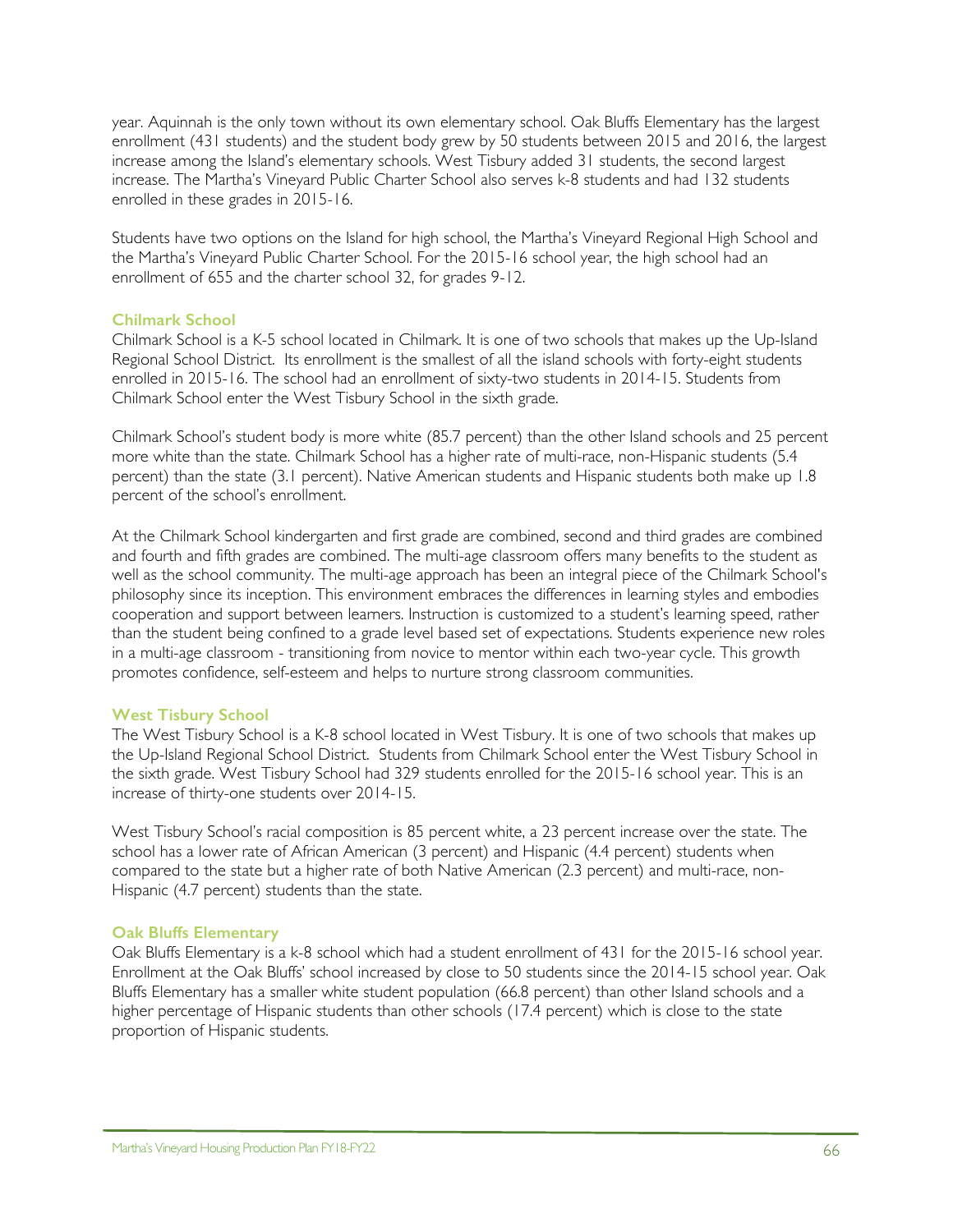#### **Tisbury Elementary**

Tisbury Elementary is a k-8 school with an enrollment of 325 students for the 2016-17 school year. Enrollment at the school has remained relatively static since 2012, with a net loss of just six students over that time. Twenty-three percent of students at Tisbury Elementary are Hispanic, 6 percent are multi-race, non-Hispanic and 3 percent are Native American. These are all higher than the state proportions in the same categories. The school has a smaller proportion of white students (64.7 percent) than other schools but is close to the state percentage (63.3 percent).

#### **Edgartown School**

The Edgartown School is a k-8 school that had 345 students enrolled in the 2015-16 school year. A new facility was built in 2003 to accommodate additional capacity of 550 students. There was a net increase of ten students between 2012 and 2016. Thirteen percent of students at the school are Hispanic, 5 percent are multi-race, non-Hispanic and 3 percent are Native American. The school has a higher proportion of white students (76.4 percent) than the state (63.3 percent).

### **Martha's Vineyard Regional High School (MVRHS)**

MVRHS is the only high school on the Island and one of two schools that teaches grades 9-12. The Martha's Vineyard Regional High School has a 91 percent graduation rate, 6 percent higher than the state average, and a dropout rate of just 1 percent. The school has received the prestigious National Blue Ribbon School Award from the US Department of Education twice. The award recognizes schools "based on their overall academic excellence and their progress in closing achievement gaps among student sub-groups."37

MVRHS enrolled 655 students in the 2015-2016 school year. This number represents a decrease in enrollment by 32 students over the previous year. The racial composition of the school more closely reflects the Island-wide population. As a regional school, racial distinctions within the town schools are less pronounced. However, multi-race, non-Hispanic students still make up a greater proportion in the school than they do at the state level. The MVRHS student body is almost 80 percent white and 2.4 percent Native American, and both of these are higher than the state proportions. Hispanic students make up 10 percent of the student body and African Americans, 2.4 percent, both lower than state proportions.

Compared with the state, a smaller proportion of students at MVRHS are Economically Disadvantaged or have Limited English Proficiency, 16.9 percent and 2.8 percent respectively. However, 19.2 percent of MVRHS students receive Special Education compared to 16.9 percent at the state level.

## **Martha's Vineyard Public Charter School (MVPCS)**

The idea for the creation of an alternative school on the Island was developed in 1993 by a group of Vineyard parents, teachers and community members. In 1995, the Martha's Vineyard Public Charter School was authorized by the state, and in 1996 the school opened its doors to students. The school is now a k-12 school with a total enrollment of 178 students. The school's enrollment has remained relatively steady since 2012 with a net loss of four students between 2012-2016. Students are chosen by lottery.

MVPCS has a higher percentage of African American students (7.1 percent) than other Island schools which also approaches the state-wide proportion (8.6 percent). Almost 78 percent of students are white, higher than the state and 6.6 percent are multi-race, non-Hispanic, also higher than the state's proportions.

 $\overline{a}$ <sup>37</sup> US Department of Education: National Blue Ribbon Schools Program. http://www2.ed.gov/programs/nclbbrs/index.html. Accessed 9/8/16.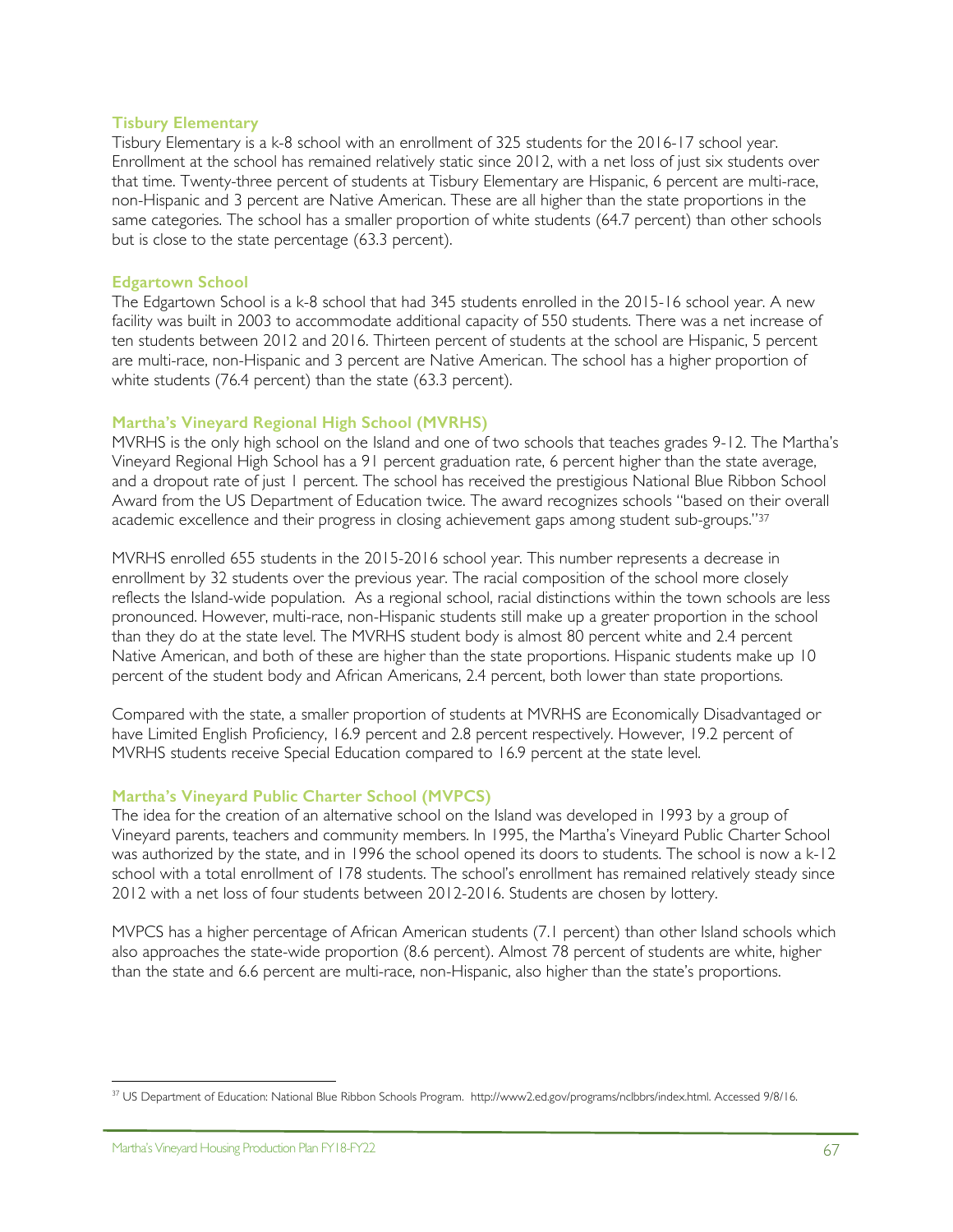# **Regulatory Barriers**

Every community on Martha's Vineyard recognizes the need to encourage affordable housing and housing options and has adopted zoning provisions to help address these needs. Examples of the type of zoning provisions that the Island communities provide to encourage affordable housing and/or diversity of housing options include permission for accessory apartments, two-family dwellings, multi-family dwellings, exemptions to development rate limitations, and inclusionary zoning (requiring affordable units in certain types of developments).

The communities also have regulatory barriers, primarily as a result of restrictive zoning provisions including:

- Large lot zoning with up to three-acres minimum lot size requirements per dwelling unit.
- Limited provisions for multi-family housing, which can have an effect of excluding lower-income families with children but also other protected classes of persons that are disproportionately lowincome such as racial and ethnic minority groups.
- Definitions of "family" and restrictions on unrelated people living together that pose Fair Housing concerns.<sup>38</sup> A definition of family should not distinguish between related and unrelated persons and should not impose numerical limitations on the number of persons that may constitute a family.
- Local preference policies, especially with regard to "Homesite" and "Youth Lot" provisions that pose Fair Fair housing concerns. Although some local preferences may in fact be justifiable based on the community's needs, the state, through the Department of Housing and Community Development, does not approve local preferences for which there is not a legitimate nexus to local need, such as preferences for relatives of local residents, former residents, and persons who have been residents for a certain period of time.
- Primarily older housing built before accessibility requirements were imposed by federal and state accessibility laws.
- Limited allowances for dormitory style housing for employees, which puts additional pressure on supply of housing units available for year-round occupancy.

## SUMMARY OF 2014 AFFORDABLE AND COMMUNITY HOUSING ZONING ANALYSIS

The Martha's Vineyard Commission prepared this report in 2014. The report finds that despite progress by the six towns and Island non-profits to respond to affordable and community housing needs, the communities continue to fall behind due to changes in demographics, service needs, a shrinking middle class, and the continued high cost of real estate.

The report describes the following zoning recommendations for the towns to consider adopting. A shaded cell indicates a town has adopted a provision.

 $\overline{a}$ 

<sup>&</sup>lt;sup>38</sup> City of Edmonds v. Oxford House, Inv.: 1995. The U.S. Supreme Court found that the definition of family, prescribed in zoning, is subject to challenges *by the Federal Fair Housing Act.* Occupancy requirements can be tied to a correlation to the size of the structure occupied that apply uniformly to all residents of a dwelling (e.g., a specified floor area per resident).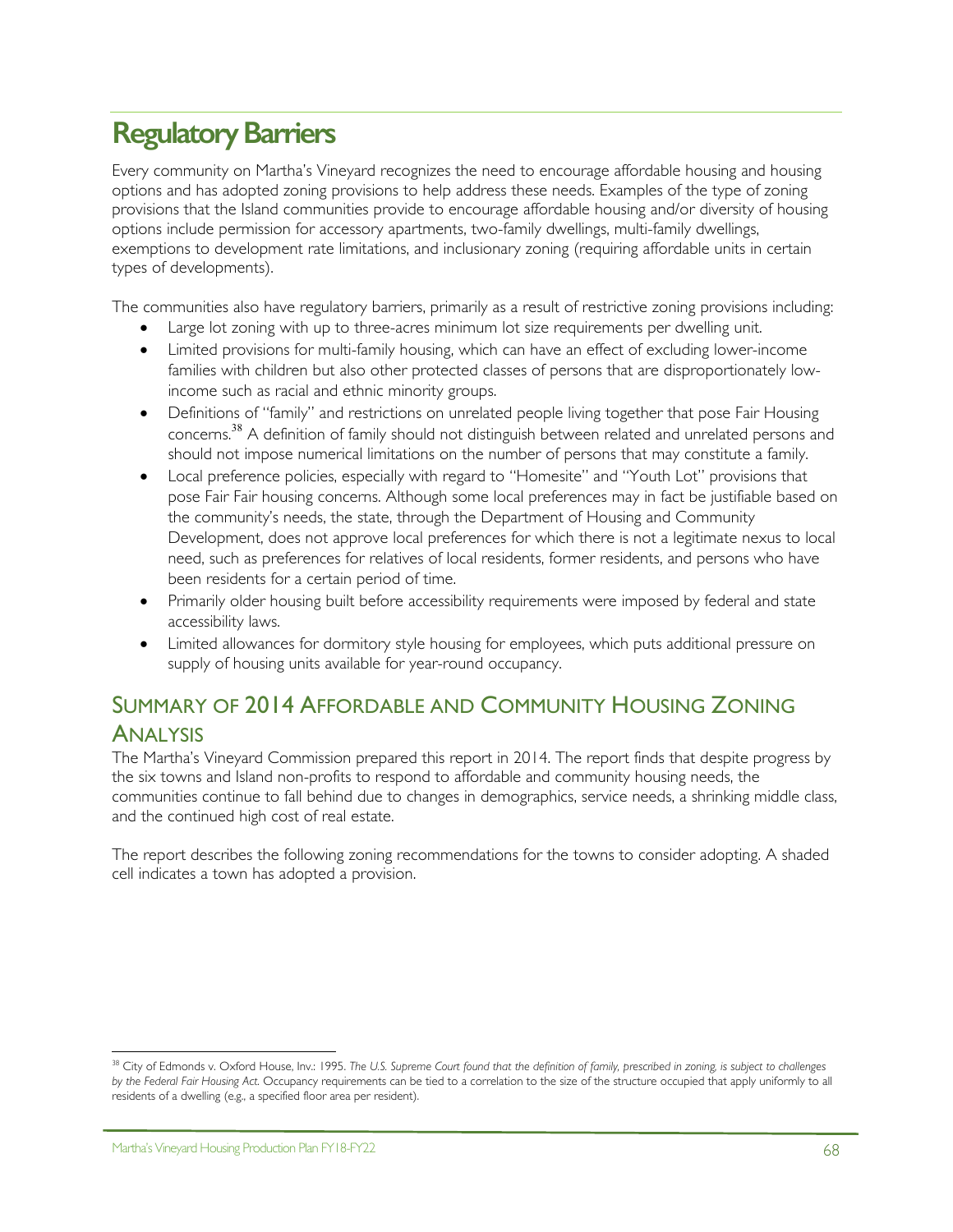| 2014 MVC Recommendation                                                                                        | Aquinnah | Chilmark | Edgartown | Oak Bluffs | Tisbury | West<br>Tisbury |
|----------------------------------------------------------------------------------------------------------------|----------|----------|-----------|------------|---------|-----------------|
| Add Affordable Housing in the Purpose Clause                                                                   |          |          |           |            |         |                 |
| Include Definition of Affordable Housing                                                                       |          |          |           |            |         |                 |
| Include New Use Categories for Affordable Housing                                                              |          |          |           |            |         |                 |
| Designate Priority Development Sites for Affordable Housing and Allow Expedited<br>Permitting                  |          |          |           |            |         |                 |
| Pre-Permitting for Designated Priority Development Sites for Affordable Housing                                |          |          |           |            |         |                 |
| Universal Deed Rider/Ground Leases                                                                             |          |          |           |            |         |                 |
| Allow Two-Family housing development*                                                                          | ***      |          |           |            |         |                 |
| Allow Multi-family housing development and conversions (by right or by special<br>permit)*                     |          |          |           |            |         |                 |
| Include Provisions for Affordable Subordinate Dwellings/Affordable Accessory                                   | ***      | ***      |           |            |         |                 |
| Apartments                                                                                                     |          |          |           |            |         |                 |
| Subdivision for Affordable Housing Provisions                                                                  |          |          |           |            |         |                 |
| Automatic Exemption for Affordable Housing from Rate of Development                                            | na       |          |           | na         |         |                 |
| Limitations (by-right)                                                                                         |          |          |           |            |         |                 |
| Adopt Demolition Delay By-Law Provisions to Provide Notice to Housing<br>Authority or other Housing Entities** |          |          |           |            |         |                 |
| Adopt Impact/Linkage Fees to Generate Funding for Affordable Housing                                           |          |          |           |            |         |                 |
| Provide Density Bonuses for Affordable Housing                                                                 |          |          |           |            |         |                 |
| Exempt Affordable Housing from Rental Term Limitations                                                         | ***      |          |           |            |         |                 |
| Allow Dormitory Housing for Employees of Island Businesses                                                     |          |          |           |            |         |                 |
| Allow staff apartments                                                                                         |          |          |           |            |         |                 |
| Allow Assisted Living Facilities                                                                               |          |          |           |            |         |                 |
| Allow Independent Living Facilities                                                                            |          |          |           |            |         |                 |
| Allow Family Apartments                                                                                        |          |          |           |            |         |                 |
| Allow Upper-Floor Apartments in Mixed-Use Buildings                                                            |          |          |           |            |         |                 |
| Inclusionary Zoning for Affordable Housing                                                                     |          |          |           |            |         |                 |
| Streamlined Permitting for Affordable Housing                                                                  |          |          |           |            |         |                 |
| 40B Design and Development Standards                                                                           |          |          |           |            |         |                 |
| Amnesty Program for Illegal Apartments with Incentives***                                                      |          |          |           |            |         |                 |

\*As of 2014, Oak Bluffs allowed conversion to two-family and multi-family by right but not creation of new two-family or multifamily developments.

\*\*2014 Report recommends that towns consider an Island-wide holding place for such structures in anticipation of their future reuse.

Note: As of 2014, Tisbury had an amnesty program for illegal apartments but without incentives and had little activity. \*\*\* At April 2015 Town Meeting, Chilmark adopted Affordable Accessory Apartment provisions. Likewise, at May 2016 Town Meeting, Aquinnah adopted Accessory Apartment provisions and two-family owner-occupied dwellings with one affordable unit and exemption to year-round rental occupancy for these units.

To help implement the recommendation of this zoning analysis, the MVC is proposing that each town adopt uniform definitions in its zoning bylaws including the following key terms: affordable housing (up to 80 percent AMI) and community housing (81 to 150 percent AMI).

## DEVELOPMENTS OF REGIONAL IMPACT

The following is excerpted from the description of "Development of Regional Impact" by Martha's Vineyard Commission.39

*The MVC Act (Chapter 831 of the Acts of 1977, as amended) authorizes the Commission to review developments that are either so large or have such significant impacts on their surroundings that they would affect* 

 $\overline{a}$ 

<sup>&</sup>lt;sup>39</sup> http://www.mvcommission.org/dris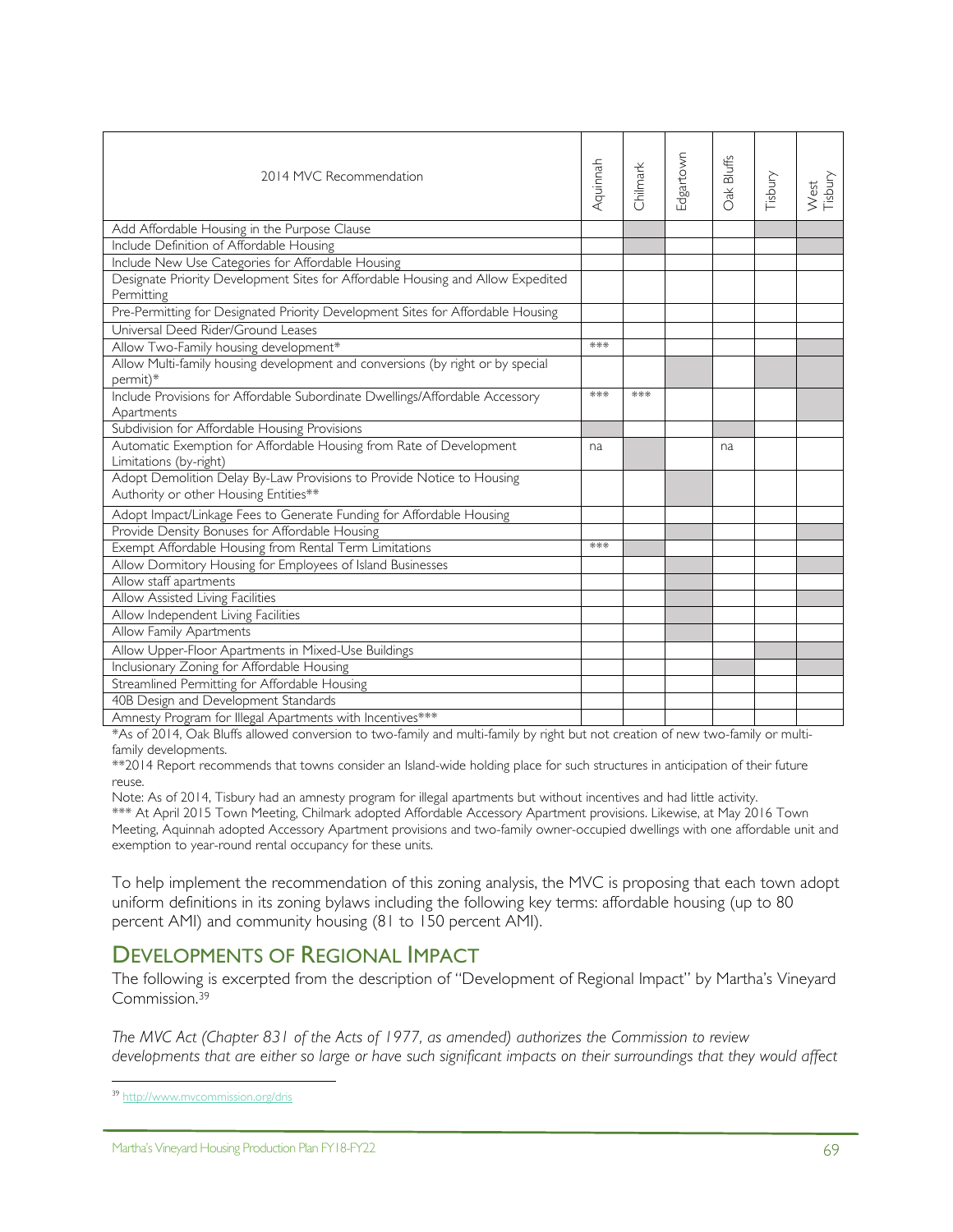*more than one town. Such projects are labeled Developments of Regional Impact (DRIs). Once officially classified as a DRI, the project must be approved by the MVC before a town board may issue a required permit or take any action. The Commission weighs the potential benefits and detriments of the proposal to determine whether the application should be approved, approved with conditions, or denied.*

The MVC also has review authority over Chapter 40B Comprehensive Permits, as Development of Regional Impact.

## AREAS OF CRITICAL PLANNING CONCERN

The following is excerpted from the description of Areas of Critical Planning Concern by the Martha's Vineyard Commission.40

*A District of Critical Planning Concern (DCPC) is a special area on Martha's Vineyard. It is an area that is important to more than one town on the Island or to the Island as a whole. Because of the importance of these areas, they require special regulations to guide the type and manner of development that may occur.*

*Development in many of the most significant and beloved parts of the Vineyard has been strictly controlled as a result of the creation of DCPCs. When the Commission was new, a large number of nominations were made for DCPCs. From thoughtful consideration of those initial requests, the early Commissioners crafted the three Island-wide DCPCs that still form the framework of the Commission's DCPC protection. The Coastal District, Island Roads District and Special Places District protect the Island's most sensitive areas from inappropriate development. The Designated DCPCs include the original three Island-wide Districts; Districts protecting various ponds, harbors and other special areas; and a District protecting the entire Town of Aquinnah.* 

## MARTHA'S VINEYARD HOUSING COVENANTS

In 2004, the state legislature adopted "An Act Authorizing Martha's Vineyard Affordable Housing Covenants." The Act allows the towns to adopt bylaws to create covenants for middle-income housing for households up to 150% AMI.

Excerpt of Section 1 of the Act:

*. . .the towns of Aquinnah, Chilmark, Edgartown, Oak Bluffs, Tisbury and West Tisbury may adopt by-laws designating the Dukes County Regional Housing Authority as their agent to create, administer and enforce the Martha's Vineyard housing needs covenants. These covenants shall run with the land for a specified number of years or if no termination date is specified, then in perpetuity, and shall be executed by or on behalf of the owner of the land appropriate to: (a) limiting the use of all or part of the land to occupancy by persons or families of middle income in either rental or other housing, (b) restricting the*  resale price of all or part of the property in order to ensure its affordability by future middle income *purchasers, or (c) in any way limiting or restricting the use or enjoyment of all or any portion of the land for the purpose of encouraging or ensuring the creation or retention of the rental and other housing for occupancy by middle income persons and families. For the purpose of this act, "middle income persons and households" shall mean persons or households earning less than 150 percent of Dukes county median household income as reported from time to time by the United States Department of Housing and Urban Development.* 

Excerpt of Section 2 of the Act:

 $\overline{a}$ <sup>40</sup> http://mvcommission.actwin.com/dcpcs/index.html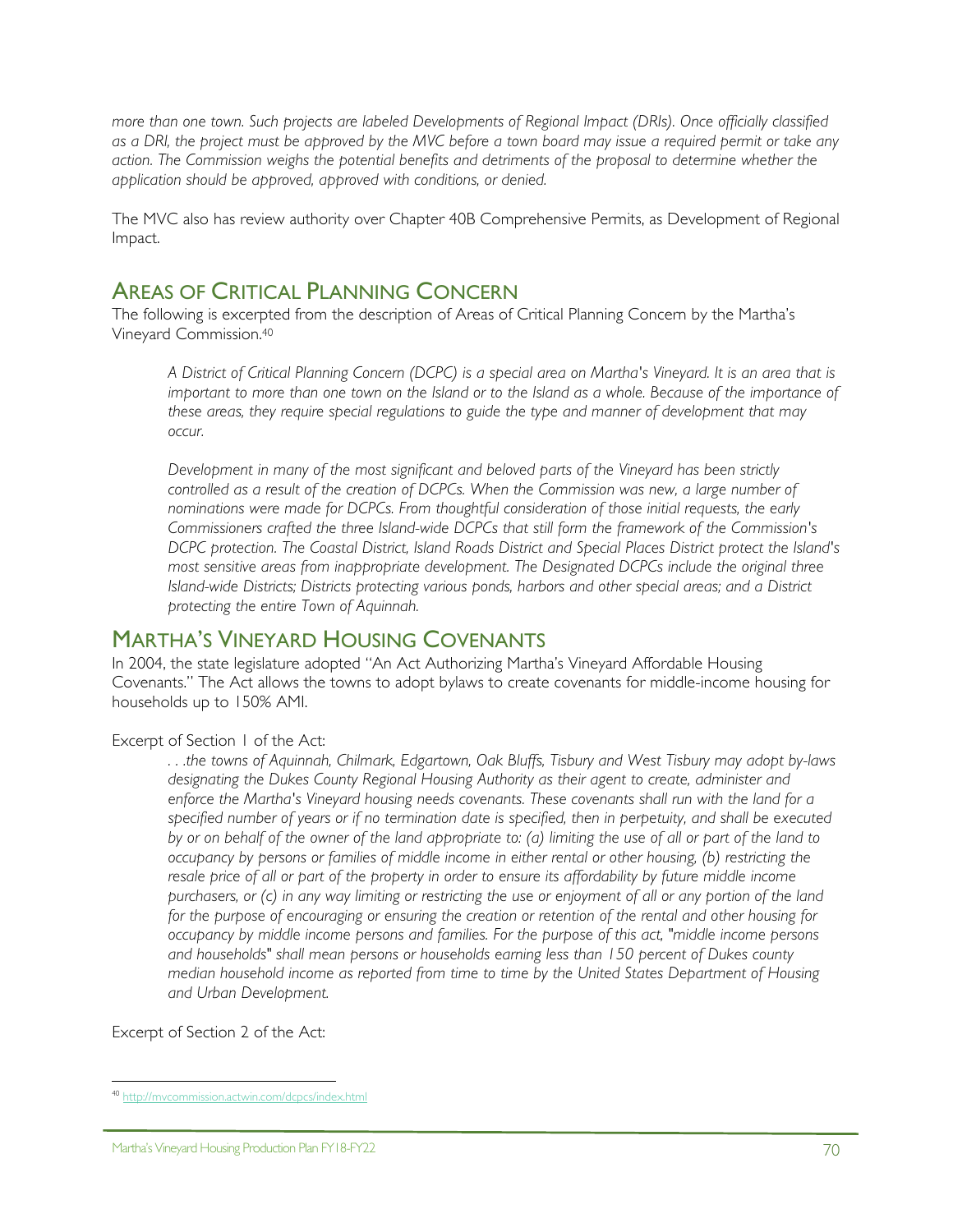*The provisions of section 32 of chapter 121B of the General Laws that require that rents of dwelling units in certain projects be a percentage of tenant income shall not apply to any low rent housing project that*  has not been developed or acquired by the authority with state assistance under section 32, 34 or 41 of *said chapter 121B, but all units in any such low rent housing project shall be leased to families of low income, elderly persons of low income or handicapped persons of low income.*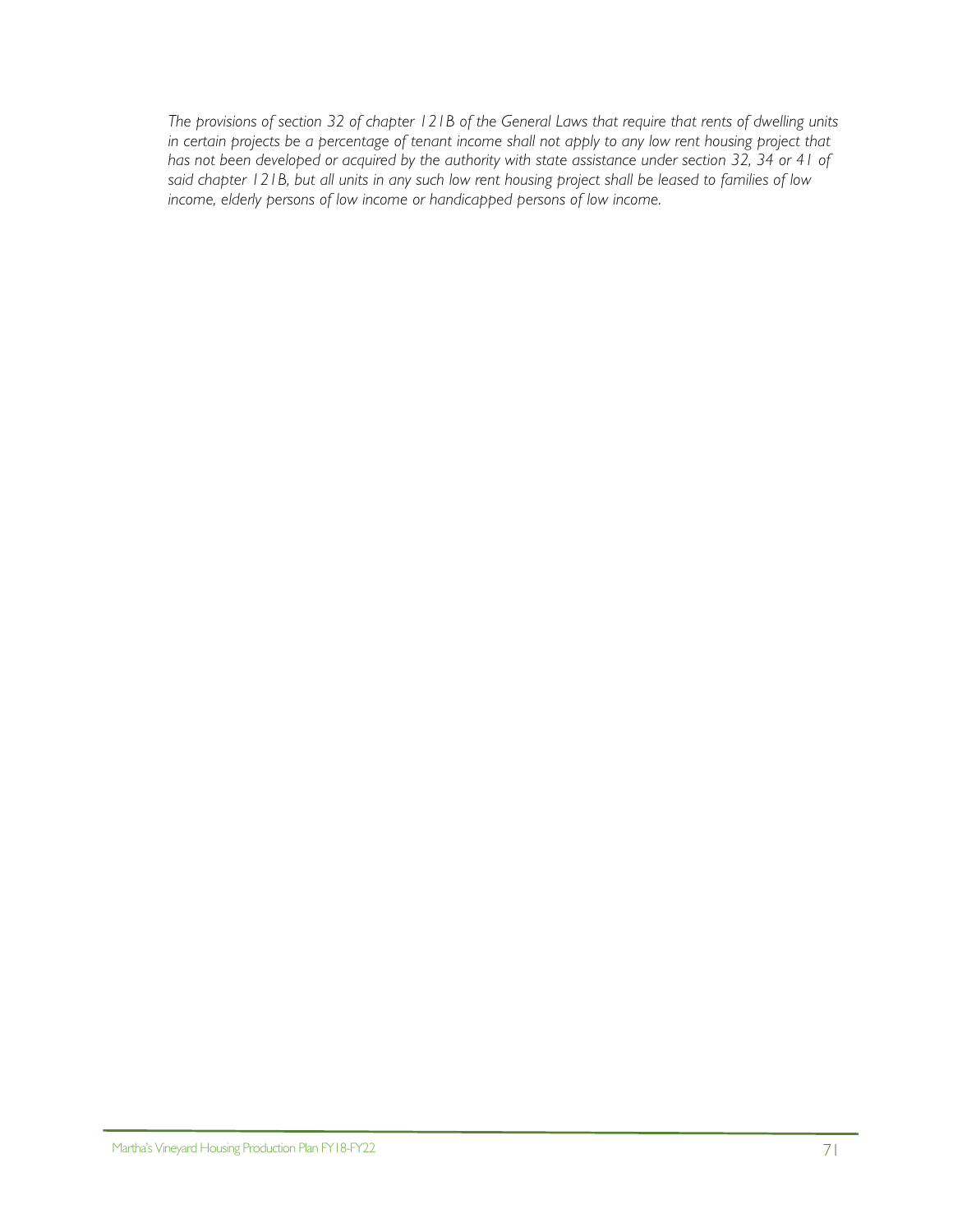# CHAPTER 7 **IMPLEMENTATION CAPACITY & RESOURCES**

# **Island-wide Organizations**

The major housing providers on the Island offer substantial and growing capacity to address Island housing needs. These organizations and their particular niches are summarized below:

**Dukes County Regional Housing Authority (DCRHA)<sup>41</sup>: DCRHA is unusual in that it** provides services Island-wide as opposed to just one specific municipality. Also, unlike most housing authorities, which rely on state and federal housing funds, DCRHA has financed its projects locally, and through other types of subsidies.

- The Housing Authority manages 77 year-round Rental Apartments across the island which serve over 170 island residents who make less than 80% of the area median income.
- In addition, the Housing Authority administers town-funded Rental Assistance for 70 households in market rentals, monitors over 45 apartments permitted through the West Tisbury Accessory Apartment By-law and maintains an Island-wide rental wait list. The Housing Authority partners with other organizations that offer assistance with rent, utility and apartment rehabilitation costs to Island tenants and landlords.
- The Housing Authority maintains a database of those households interested in affordable home buying opportunities offered on Martha's Vineyard by towns, organizations or developers. Completion of the Homebuyer Clearinghouse Form allows the Housing Authority to contact households directly when specific opportunities become available.
- The Housing Authority further assists towns and developers by administering lotteries of homes and home sites, providing homebuyer education training to lottery participants and providing affordability monitoring services for deed restricted properties.
- The Housing Authority participates in advocacy and planning efforts in partnership with the Martha's Vineyard Commission, the County of Dukes County, the MA Department of Housing and Community Development, other agencies and non-profits as well as private individuals and groups at work on the Island's housing issues.

**Island Elderly Housing (IEH)<sup>42</sup>:** IEH focuses on senior rental housing and younger disabled individuals. With the availability of developable IEH property, the organization has expressed renewed interest in developing additional units for seniors.

- IEH provides 165 apartments for the low income elderly and the disabled of the Vineyard. IEH has four campuses: Hillside Village and Love House in Vineyard Haven and Woodside Village and Aidylberg Village in Oak Bluffs. Woodside Village has 95 apartments, Hillside Village (55), Aidylberg Village (10) and Love House (5).
- IEH receives funding from the Department of Housing and Urban Development (HUD) and the Department of Agriculture Rural Development (USDA). This funding is for housing only. The

<sup>1</sup> <sup>41</sup> Dukes County Regional Housing Authority. https://housingauthoritymarthasvineyard.org/. Accessed 8/27/16.

<sup>&</sup>lt;sup>42</sup> Island Elderly Housing. http://www.iehmv.org/about-us/. Accessed 8/27/16.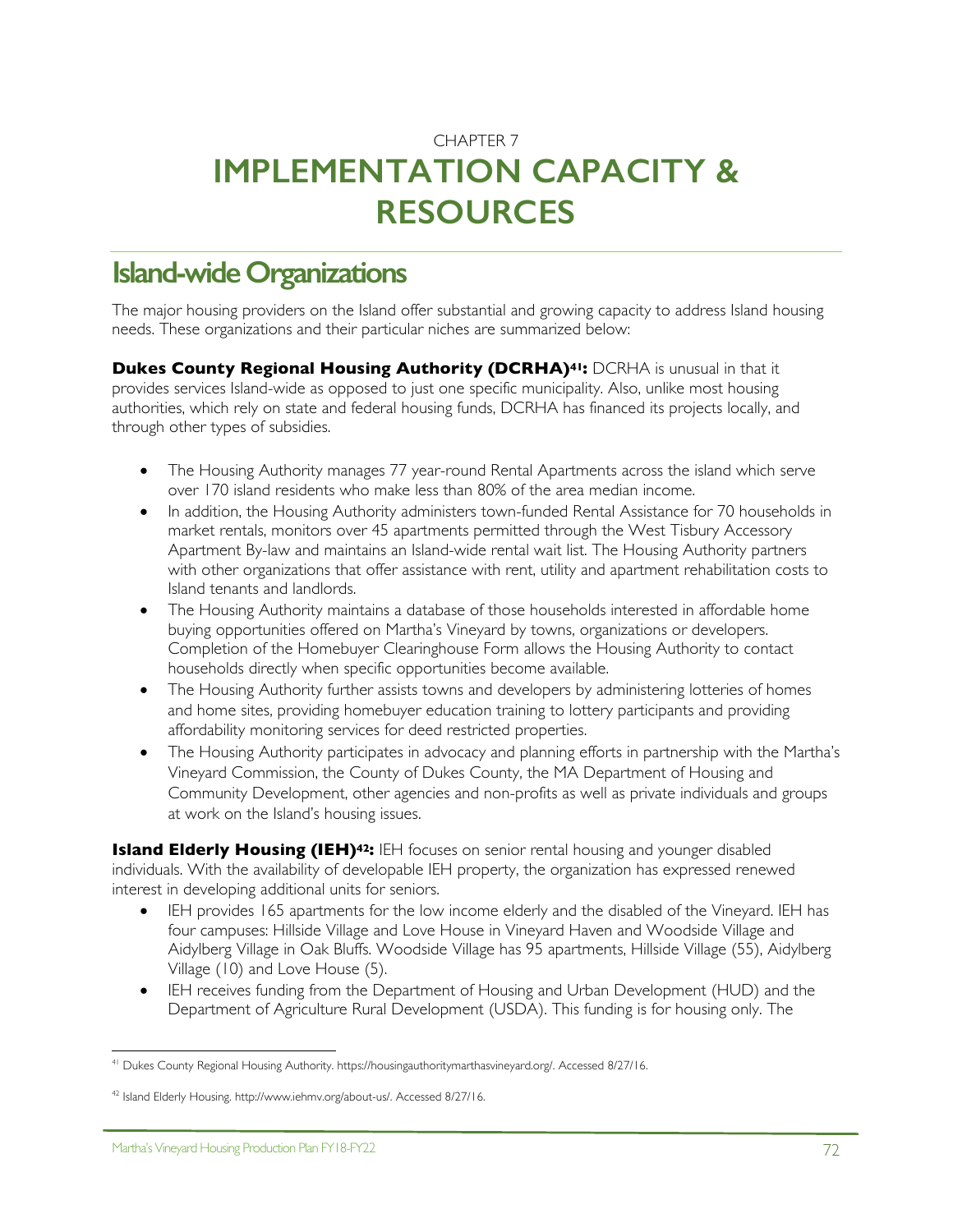supportive services offered, such as transportation and community meals, depend on private donations.

**Island Housing Trust (IHT):<sup>43</sup> IHT was established as a Community Land Trust for the stewardship** of land and the development of permanently affordable rental and ownership housing by holding long-term ground leases. Their model lowers the initial cost of homeownership by eliminating the land cost and a portion of the construction costs through grants and donations. IHT is also certified as a Community Development Corporation (CDC)<sup>44</sup> which provides the organization with a wider network of housing providers.

- Over the past nine years IHT has sold or rented over 70 homes and apartments to low and moderate-income families throughout Martha's Vineyard. The organization's goal is to double the annual rate of safe, stable year-round affordable homes available to island families from 70 to 180 by 2020, by working in partnership with island towns, other housing organizations, and individuals.
- IHT's designation as a CDC will allow it to move more aggressively into rental housing development if given the appropriate support.
- IHT created eleven affordable units in 2014, seven in 2015 and is expecting to create twenty-two in 2016-2017.

IHT's has partnered multiple times with the Martha's Vineyard Land Bank, including projects at Eliakims Way in West Tisbury, Takemmy Path in Tisbury, Kuehn's Way in Tisbury, and Beach Road Way in Aquinnah, to create conservation based affordable housing initiatives, and the DCRHA (Sepiessa and Halcyon Way in West Tisbury) and Town of West Tisbury (565 Edgartown Road & Bailey Park), Town of Tisbury (325 Lamberts Cove Rd, 129 Lake Street), Town of Aquinnah (Church Street, 20 State Road, 45 State Road), Town of Edgartown (22nd St), and the Town of Oak Bluffs (27 Sunset Ave) to create or preserve ownership and/or rental housing.

In addition, the IHT has collaborated with private developers (Fisher Road, West Tisbury, North Summer Street, Edgartown) who have built and sold homes and transferred the land to the IHT to ground lease with restrictions to the homeowners.

IHT has secured funding from the FHLB Boston Affordable Housing Program (AHP) through member banks such as the Edgartown National Bank for rental and ownership projects as well as Low Income Housing Tax Credits (LIHTC), and competitive state grant funding programs for rental projects. IHT has secured and invested \$4.9 million in CPA funding in ownership (29 units) and rental (15 units) projects over the past 11 years. In addition, IHT has secured and invested approximately \$5.8 million in private donations in ownership (36 units) and rental (15 rentals) over the past 11 years.

**Habitat for Humanity of Martha's Vineyard**: Habitat Martha's Vineyard's mission is to build simple, decent homeownership housing for families in the lowest qualifying income ranges. While the volume of development is very low, with only one or two units completed per year, each build is in essence a community-building initiative that brings awareness and a spirit of good will to the issue of affordable housing.

<sup>&</sup>lt;u>.</u> <sup>43</sup> Island Housing Trust. http://www.ihtmv.org/about/. Accessed 8/27/16.

<sup>44</sup> Community development corporations (CDCs) are non-profit, community-based organizations that anchor capital locally through the development of residential and/or commercial property, ranging from affordable housing to shopping centers and businesses. While often neighborhood-based, CDCs can extend far beyond the bounds of a single community to cover an entire city, county, multi-county region or state.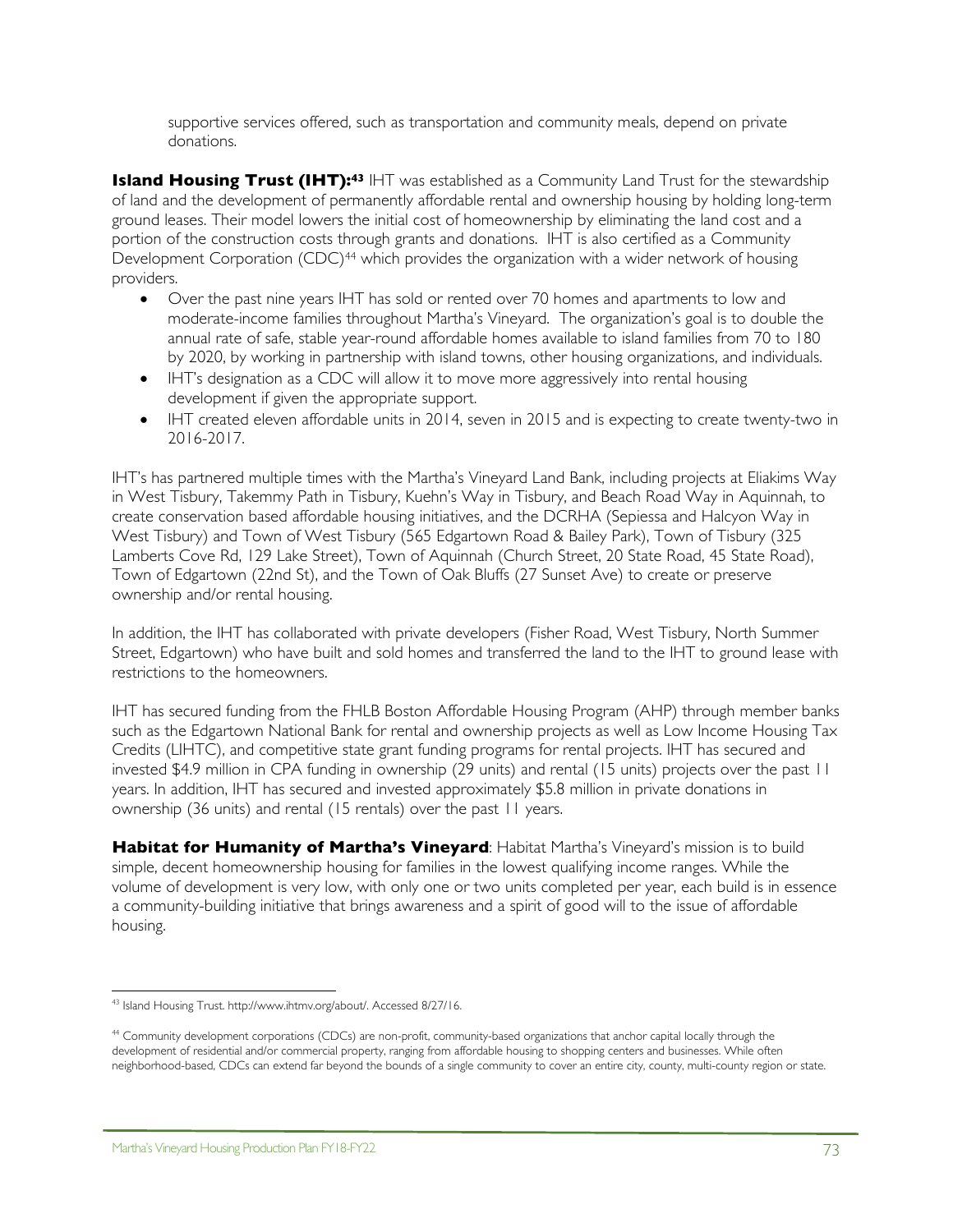**The Martha's Vineyard Land Bank Commission45:** The Land Bank's principal mission is to protect land for conservation across the Island and since its inception in 1986, the Land Bank has preserved 3,100 acres for conservation. However, the Land Bank recognizes the Island's affordable housing need and has set forth policies to address the dual interests of preserving land and creating affordable housing. The Land Bank may cooperatively purchase land with a town or housing entity for the purpose of preserving land and creating affordable housing. In addition, the following Land Bank policies support the development of housing:

- In order to encourage density in the Island's village centers, the Land Bank has made preserving land within village centers a secondary priority.
- The Land Bank requires that any land or building it acquires that may be used for affordable housing must have perpetual affordability attached, and the housing must be entirely affordable with no market rate units allowed.
- The Land Bank performs analysis prior to every land purchase to determine if the land could support affordable housing along its fringe and recommends that the seller sell that portion of the property to the Dukes County Regional Housing Authority or another suitable entity to be used for affordable housing.
- The Land Bank will allow the siting of septic and wells on its properties for the development of affordable housing when that development minimally impacts the integrity of the land.
- If buildings are present on a Land Bank acquisition, the organization may subdivide the property so the buildings can be used for affordable housing and managed by a housing entity, it may offer the buildings to be moved by a housing entity at no cost, and lastly, if the buildings will not serve the Land Bank or a housing entity, the Land Bank will offer the fixtures and components to a housing entity for removal and re-use.

## **The Resource, Inc. for Community and Economic Development (TRI):** TRI is a non-

profit, community development corporation founded in response to a consortium of town and private sector representatives who wished to more actively and innovatively impact housing and economic development in Southeastern Massachusetts, Cape Cod and the Islands. TRI has two offices, one of which is in Vineyard Haven.

Since its incorporation in 1994, TRI has secured funding for and successfully managed federal, state and local housing rehab and development projects for 15 Massachusetts communities. TRI's research, design and implementation efforts have resulted in the award of more than \$20 million in housing rehabilitation funds for the completion of 500+ rehabilitation, repairs and renovations for eligible homeowners and community development initiatives. The majority of TRI's housing rehab experience has been in the successful completion of MA CDBG Small Cities Housing Rehab program management and delivery in communities located in Southeastern Massachusetts.

## **Collaboration**

Many of these organizations, true to their own mission and capacity, have found it useful to collaborate, leading to a spirit of mutual support rather than competition. In addition, Habitat for Humanity, the Island Housing Trust and the Housing Authority are all located in the Vineyard Housing Office in Vineyard haven. Examples of collaboration include:

- IHT has partnered with Habitat for Humanity on six houses, executing ground leases for 60 Andrews Road (Tisbury), 148-A Edgartown-Vineyard Haven Road (Oak Bluffs), 21 11<sup>th</sup> Street (Edgartown), and 45, 49 and 50 Bailey Park (West Tisbury).
- DCRHA has organized home buyer trainings and has qualified all of IHT's homebuyers.

<sup>&</sup>lt;u>.</u> <sup>45</sup> Martha's Vineyard Land Bank Commission. *Affordable Housing Policy.* October 27, 2009.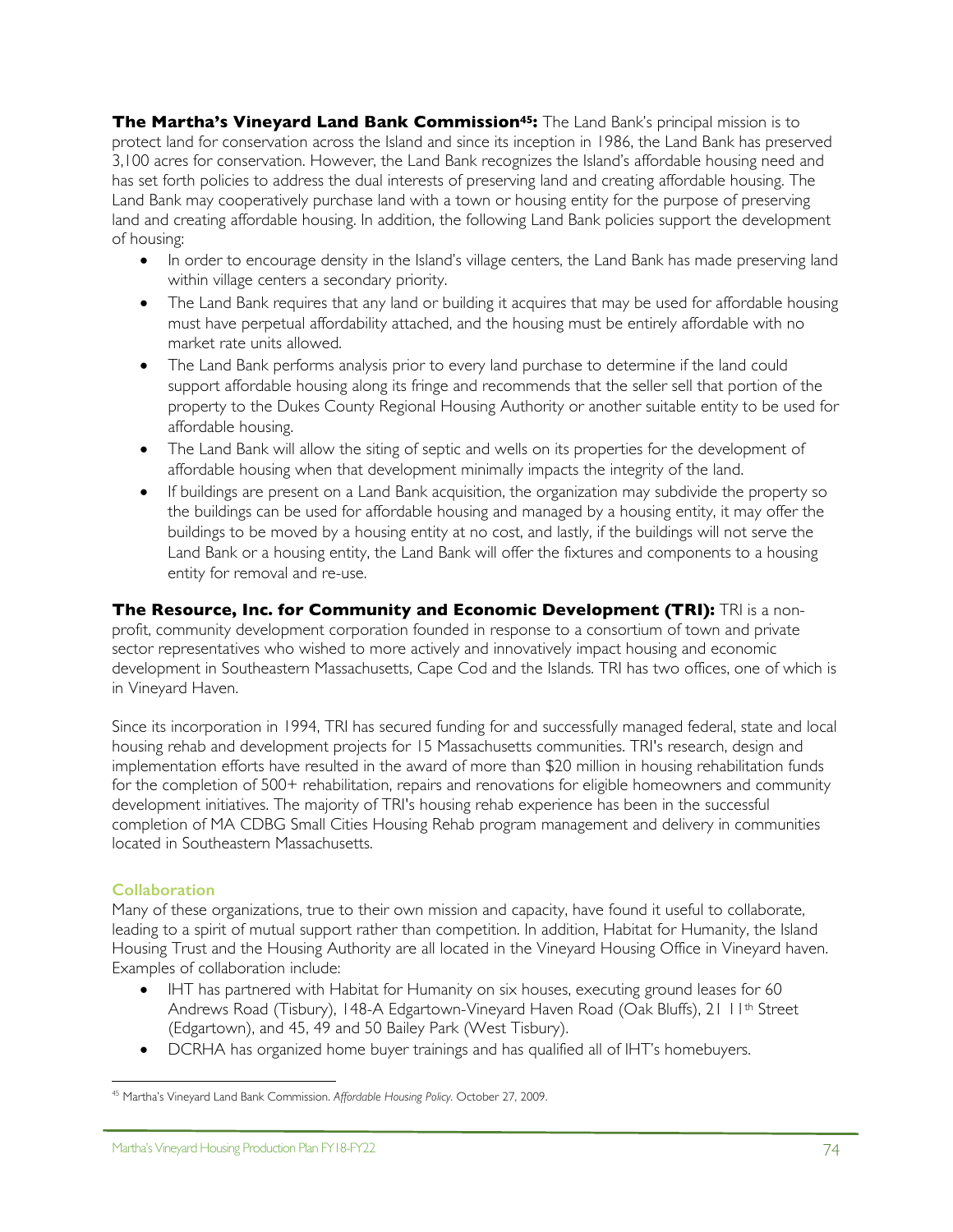- DCRHA serves as property manager for a rental property built and owned by IHT at Halcyon Way (West Tisbury), and will continue to enter into management contracts with IHT on their rental developments.
- DCRHA manages properties developed by other entities including the towns of Oak Bluffs and Chilmark, and the Resource, Inc.
- Joint fundraising efforts have been launched by IHT, DCRHA and HFHMV.

## **Partnerships**

In addition to the Island housing development and management entities described here, there are occasions when these organizations will require the increased capacity and experience of off-Island developers to undertake larger-scale projects. This is particularly true when multiple layers of financing are required in larger development projects.

**The Community Builders (TCB):** TCB is an example of an off-Island developer that partnered with the town of Edgartown in the development of housing at Pennywise Path, now called Morgan Woods. TCB is a nationally-recognized organization with offices in the Boston, the mid-Atlantic and mid-west. The organization continues to own and manage the Morgan Woods project.

### **Town Affordable Housing Committees**

Each of the six towns has its own affordable housing committee, and these have created many affordable and community housing projects. Each town participates in the Community Preservation Act, providing vital funds for housing initiatives. Five towns adopted Municipal Affordable Housing Trust Funds, allowing them to accept donations of land and money for housing.

# **Funding**

### **Community Preservation Act Funds**

All six Island towns adopted the Community Preservation Act (CPA) per MGL s.44B to collect revenues through a local property tax surcharge and variable annual state Community Preservation Trust Fund distribution. CPA funds must be spent or set aside for future spending to preserve open space and historic resources, create and preserve affordable housing, and to develop or improve outdoor recreational facilities.

Aquinnah and Chilmark adopted CPA in 2001 and the other towns adopted in 2005. West Tisbury's first attempt in 2001 failed to obtain majority vote but was successful in 2005. All town's adopted CPA with the maximum local property tax surcharge of three percent. And all towns, with the exception of Aquinnah, adopted two exemptions: low-income households and the first \$100,000 of residential property value. Aquinnah adopted the latter exemption, but not the low-income exemption.

Together, the Island towns have raised almost \$33,320,000 of CPA revenue since adoption through FY2016 (including the local property tax surcharge and the state Community Preservation Trust Fund distributions). The CPA statute requires that at least 10 percent of total revenue be spent or set aside for future spending for creation, preservation, or support of community housing (defined as housing affordable to households at or below the area median income). Ten percent of total revenue collected Island-wide would be roughly \$3,332,000.